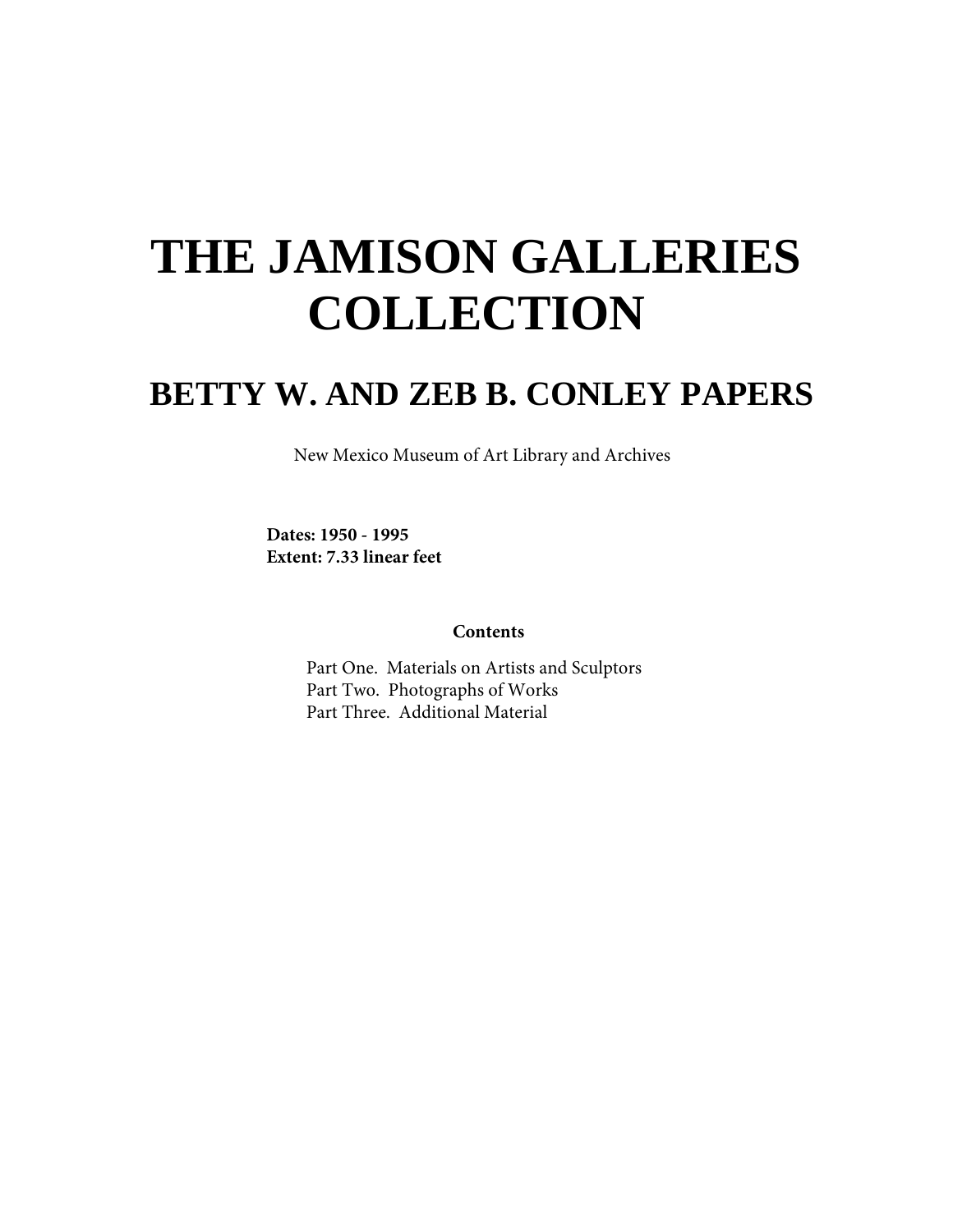#### **Preliminary Comments**

The Jamison Galleries [hereafter referred to simply as "the Gallery"] were located on East Palace Avenue, Santa Fe, from August 1964 until January 1993, at which time it was moved to Montezuma Street. There it remained until December 1997, when it closed its doors forever.

Originally owned by Margaret Jamison, it was sold by her in 1974 to Betty W. and Zeb B. Conley. The Library of the Museum of Fine Arts is indebted to the couple for the donation of this Collection.

A similar collection was acquired earlier by the Library of the records of the Contemporaries Gallery. Some of the artists who exhibited their works at this Gallery also showed at The Contemporaries Gallery.

Included in the works described in this collection are those of several artists whose main material is indexed in their own Collections.

This collection deals with the works of a vast array of talented artists and sculptors; and together with The Contemporaries Gallery Collection, they comprise a definitive representation of southwestern art of the late 20th Century.

**Part One** contains 207 numbered Folders. Because the contents of some are too voluminous to be limited to one folder, they have been split into lettered sub-Folders [viz. Folder 79-A, 79-B, etc.]. Each numbered Folder contains material relating to a single artist or sculptor, all arranged — and numbered — alphabetically. An alphabetical list of names follows these comments.

**Part Two** relates primarily to Polaroid pictures (standard size 3 x 4) of the works of the artists and sculptors who exhibited at The Jamison Galleries. These pictures are also filed in alphabetical order, in special Oversize Boxes numbered O.B. 10A, O.B. 10B, etc. Where pictures are not standard size Polaroids, note is made to that effect.

Part Three comprises are additional records of The Jamison Galleries that were not available when the Part One records were organized. There is, therefore, some unavoidable overlapping of materials in the Parts.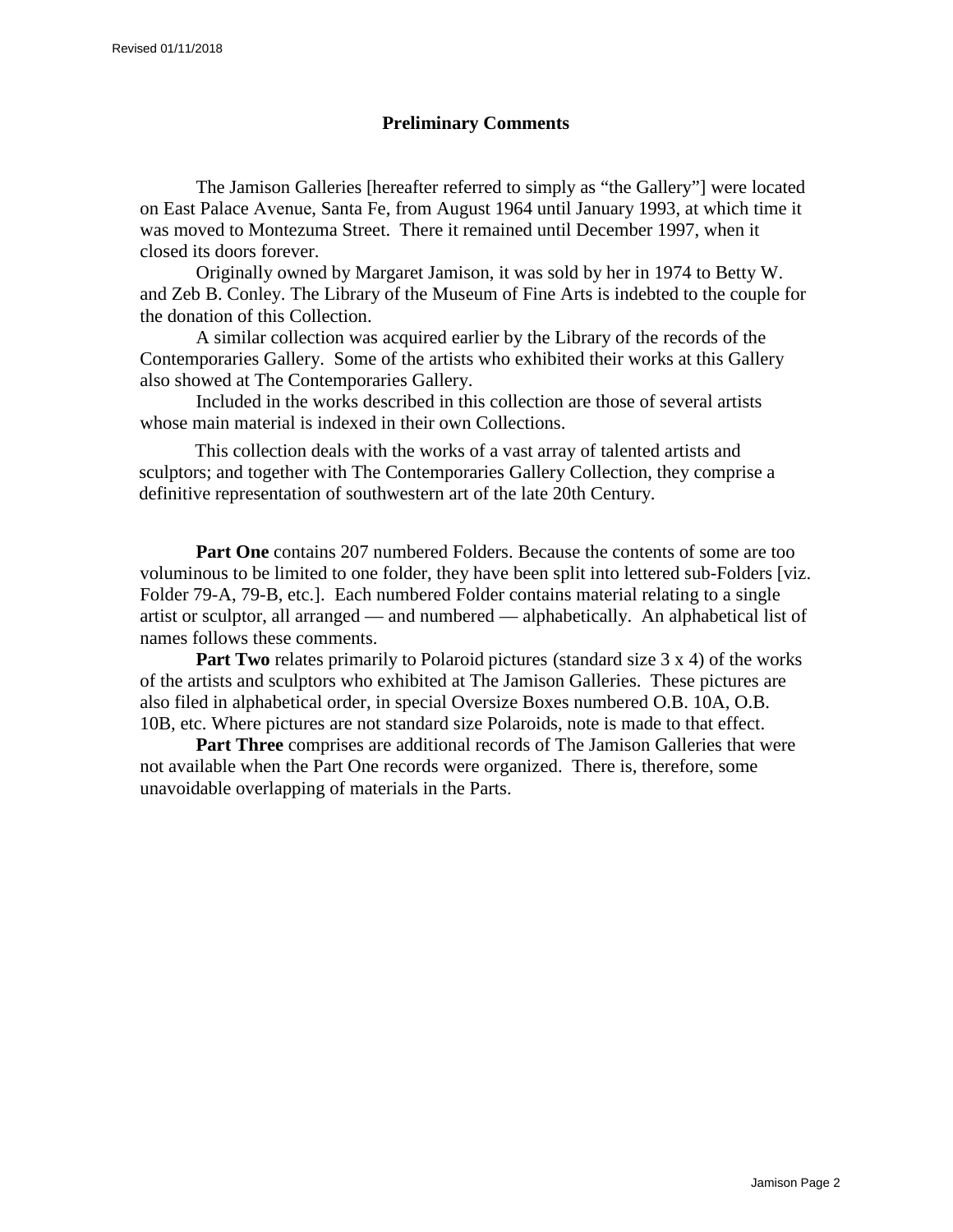- **1.** Adams, Kenneth M. [KMA]
	- (a) Biographical sketch. 3 pp. longhand. Source unknown. On letterhead of the Gallery.
	- (b) Portfolio of Lithographs. Works of KMA, with biographic sketch. 2 oversize sheets.
	- (c) Announcement. The Gallery. Exhibition of KMA oils. October 15 November 1, 1965. Photo of KMA.
	- (d) Announcement. The Gallery. Exhibition of KMA works. October 17, 1967 –.

Photo of KMA.

(e) Announcement. UNM. Art Gallery. 1964. A Retrospective Exhibition [KMA works].

Listed by title, size, etc. Profusely illustrated, black and white with bibliography and biographic sketch.

#### **2. A** Alexander, Malcolm [MA]

- (a) Catalog. Jamison Gallery, Santa Fe. January 1973. MA bronzes. Photographs, black and white,  $8\frac{1}{2} \times 10(7)$ . Of athletes, in inside pocket. Biographic sketch.
- $(b)$  Ditto.  $(4)$
- (c) Catalog. Jamison Gallery. February 1 March 1, 1974. MA bronzes. With watercolors, oils, drawings of Robert Knudson.
- (d) Catalog. Maxwell Gallery. November 19 December 31, 1971. MA bronzes. Illustrations.
- (e) Catalog. Lincoln Fox Studio & Gallery. February 1975. Article. Valor, Love, etc. by S. Van Del. Pgs. 34 – 37. Illustrations of MA works, and of MA.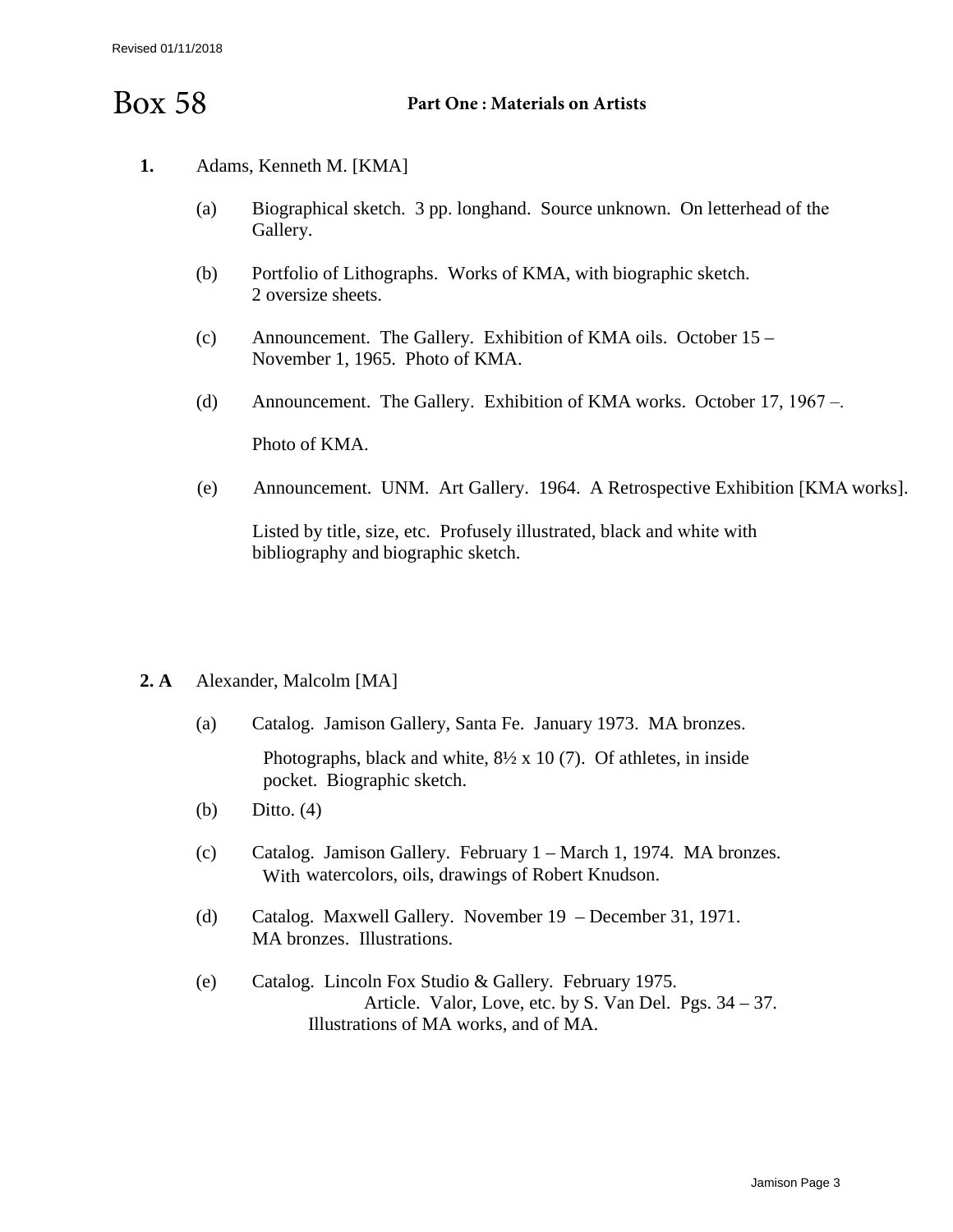| (f) |  |  |  | Catalog. Jamison Gallery West, Tucson, AZ N.d. Of MA bronzes. |                                                                                                    |
|-----|--|--|--|---------------------------------------------------------------|----------------------------------------------------------------------------------------------------|
|     |  |  |  |                                                               | Biographic sketch. Photographs, black and white. $5\frac{1}{2} \times 8\frac{1}{2}$ (19). Of women |
|     |  |  |  |                                                               | and athletes. Cover has additional picture. Each sculpture is titled and sized.                    |

- **2. B** Photographs. Black and white. Various sizes (18). MA bronzes of athletes and women. Includes duplicates. Descriptions on backs.
- **2 C** Photographs. Black and white. Various sizes (9). Marked up for reproductions. Descriptions on backs.
- **2–D** Photographs. Black and white. Different sizes (2). One: head of MA; one: MA with Pancho Segura.
- **2–E** Letter. 4-18-74: Jamison Gallery West [Sally Munsell] to Jamison Gallery [Zeb Conley]. Enclosing list of MA sculptures (27), titled, with updated prices and numbers of copies [viz. "edition"].
- **2-F** Magazine. Southwest Art. February 1975. Article. Valor, Love etc. Malcolm Alexander. By S. Van Del. Illustrated, Pgs. 34 - 37.

#### **3.** Andrews, Willard [WA]

- (a) New Mexico Magazine. Photocopy. Vol. 60, No. 7. July 1982 3 pp. and cover sheet. Article by Ruth Armstrong on WA. Picture of WA and two of his historical paintings.
- (b) Letter. The New Mexican. 8-6-82. By Felipe Cabeza de Vaca. Harshly critical of alleged misrepresentation of de Vaca party as portrayed.
- **4.** Asmar, Alice [AA]

(a) Leaflet. The Southwest Museum, Los Angeles, CA. N.d. Listing AA art for sale; title, size, medium. Explanatory comments by Kathleen Whitaker. Essay, Why I Paint Indians. By AA, a most illuminating effort that translates the Indian culture expressed in her art.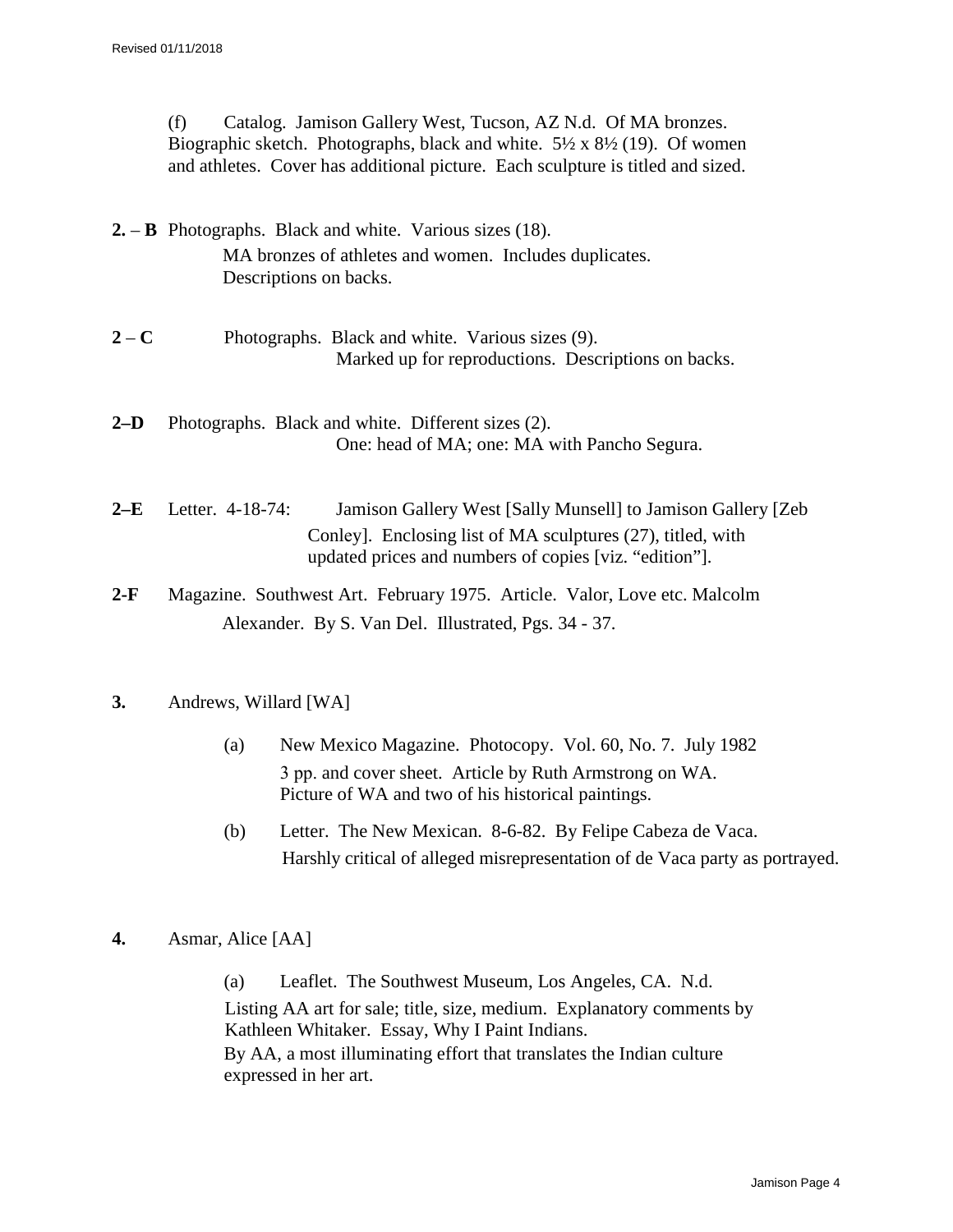(b) Brochure. N.d. Pictures of AA on front and back.

Lists her multitudinous achievements: exhibitions, awards, memberships, professional position. Short autobiographical statement.

- (c) Photographs, color (3), and prints and postcards with AA art.
- (d) Magazine articles on AA and works.
- **5.** Atwater, Barry.

Single Tearsheet. Source unknown. 1950. Santa Fe. Photocopy.

Explanatory note on his landscape painting, with photo of artist and of one of his works: *Near Ghost Ranch.*

- **6.** Badynski, Donna
	- (a) Color polaroids (4) of her paintings. Each has title, medium, and size. Gallery labels on backs.

#### **7.** Badynski, Ernest [EB]

(a) Brochures. The Gallery. Various dates.

Reviews of EB sculpture, background, awards. Most are illustrated.

(b) Photograph. Color, 8 x 10. N.d.

Depicts stylized water buffalo [?] sculpted by EB in mixed media.

(c) The Santa Fean. Vol. 2, No. 8. Oct. **–** Nov. 1974.

Article. Ernest Badynski, Sculptor. No ascription. Photo of EB and works. Pgs. 16**–**17. Tear Sheets. Source unknown. N.d. Article on EB by Cita Platt.

- **8.** Bakos, Jozef G. [JGB];
	- (a) Photos and lithographs of JGB paintings.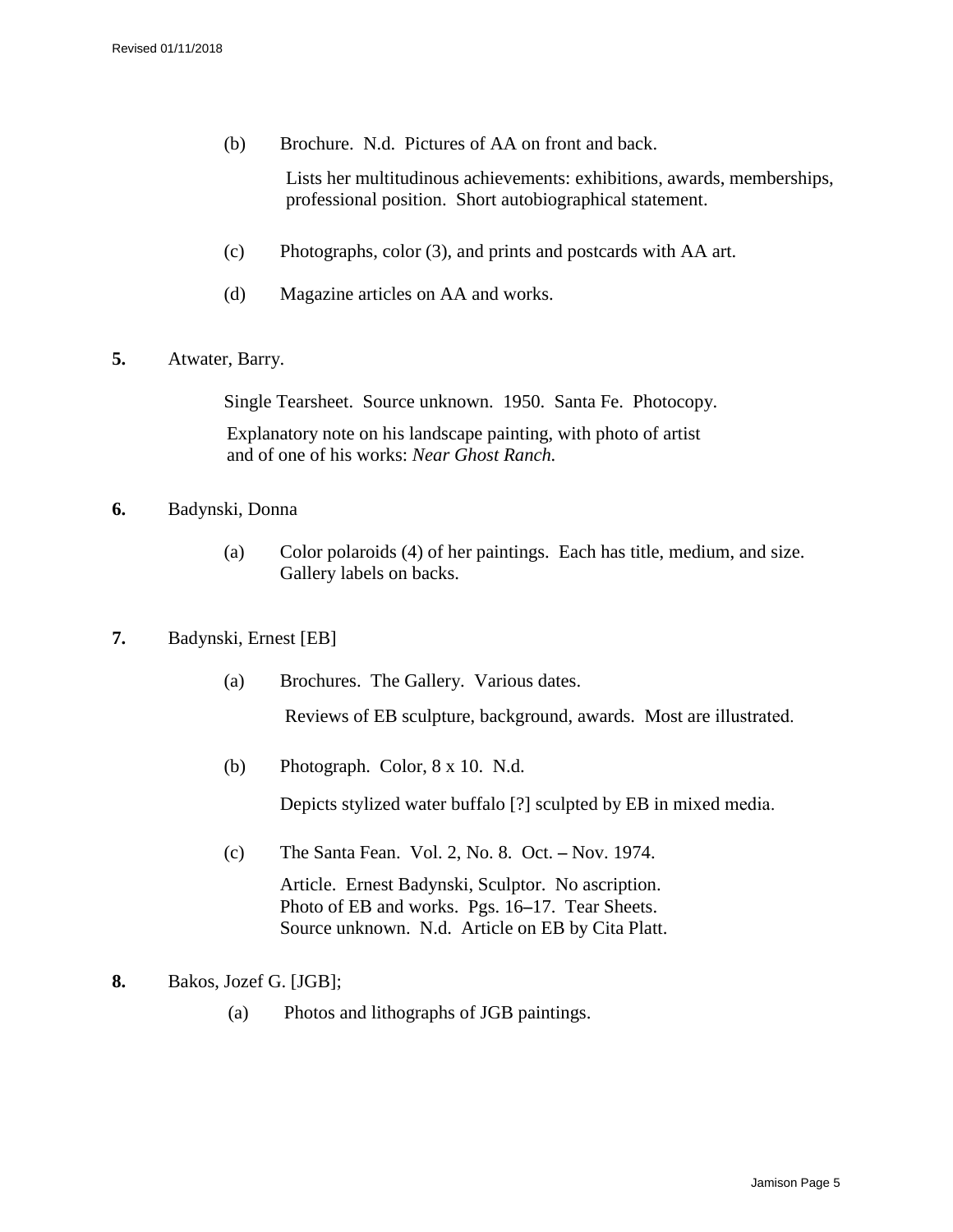(b) Catalog. Governor's Gallery, Santa Fe, NM. March 29**–**April 23 exhibition of designated works of JGB.

> Picture of JGB; brief biographic sketch; list of paintings, with titles, sizes.

(c) Photographs. Black and white, 8½ x 11. *Arroyo, 1920,* by JGB. From the Gallery.

(d) Albuquerque Journal. April 21, 1988. Article. Art Market, by David Bell. On JGB show and his art.

(e) Newspaper clippings. Obituaries. 1977. One with photo of JGB.

#### **9.** Balink, Henry C. [HCB]

- (a) Essay. Draft. Henry C. Balink. Master Painter, etc. By Byron B. Jones. Typewritten, 18 pp.
- (b) Photographs (3). Of HCB paintings. Various sizes. Titles and descriptions on backs.
- (c) Newspaper clippings. By the Gallery. Advertising shows of HCB works. Pictures of his paintings.

#### **10.** Barnes, Burt [BB]

- (a) Catalogs.
	- University Art Museum, UNM. 1974. With essay on BB by Cleta H. Downey; notes by Mildred and Marjorie Barnes, BB's daughters; chronology of his works; excerpts from diary, 1918; list of his works on exhibition with titles, media, and sizes.
		- Roswell Museum and Art Center, NM. Exhibit, Nov. 5 Dec. 4, 1977. Illustrated. With biographic chronology. Fine Arts Center,
		- UNM. Exhibit, Feb. 25 - April 1, 1979
		- Chicago Historical Society. Exhibit, May 10 July 31, 1979. With photocopy of Sun-Times article, May 18, 1979, on BB's works.

— Phoenix Art Museum. Exhibit, Jan. 30 - March 16, 1980. Biographic sketch and list of art shown.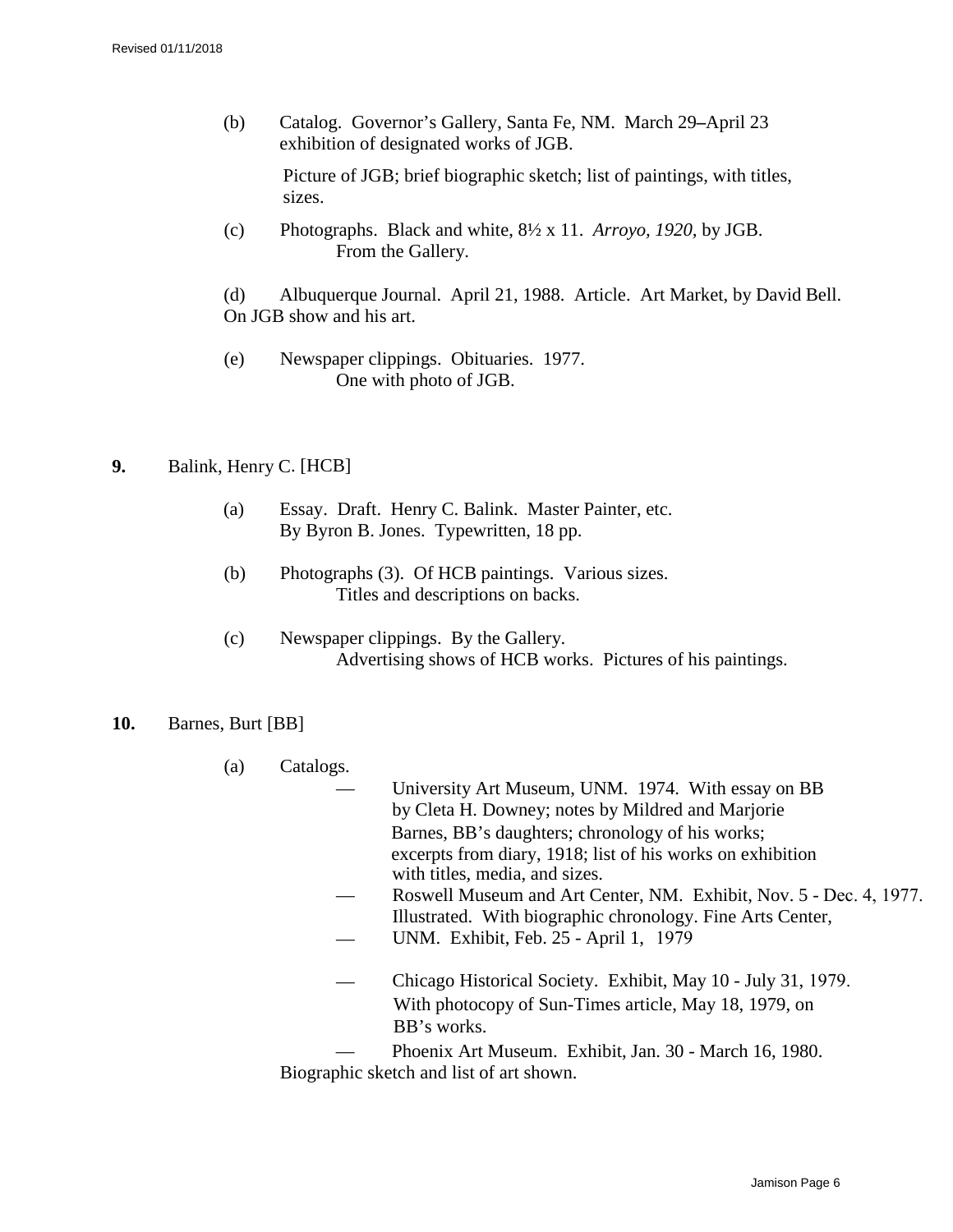— Roswell Museum. Exhibit, Nov. 5 - Dec. 4 [no year]. At Marshall Gallery. Other shows listed.

- (b) Correspondence.
- (c) Newspaper clippings.
- **11.** Bedford, William J.

Leaflet advertising his sculpture. Illustrated.

**12.** Benton, Thomas Hart [THB].

Biographic chronology by THB with photocopy signature.

Also: list of THB art (28) keyed to Book Page [not otherwise identified], showing prices. On letterhead of Howard D. Haynes, Parkville, MO. with envelope postmarked Sept. 29, 1994. 2 pgs.

- **13.** Berke, Ernest [EB]
	- (a) Leaflet. The Gallery. Features sculptures of EB. With illustrations.
	- (b) Poster.  $11\frac{1}{2} \times 11\frac{3}{4}$ . Action scene in color for book entitled Paintings and Sculptures of the old West. By Walt Wiggins. Cover painting by EB. Publisher: Pintores Press, Roswell, NM. N.d. Dust cover flaps:

EB biographic sketch, and "About the Author." Together with frontis- piece picture in color of front cover painting and back cover painting, both by EB.

(c) Photographs, black and white, various sizes (12) of EB bronzes

depicting Indians in action. Details by EB on backs.

- Box 59
	- **14.** Berninghaus, Oscar E. [OEB]
		- Photographs, black and white, 8 x 10 (3). OEB paintings.
		- Photographs, color, 3½ x 4 (2). OEB painting, *Aspen Parley,* c. 1930. \$52,500. With promotional on Gallery letterhead.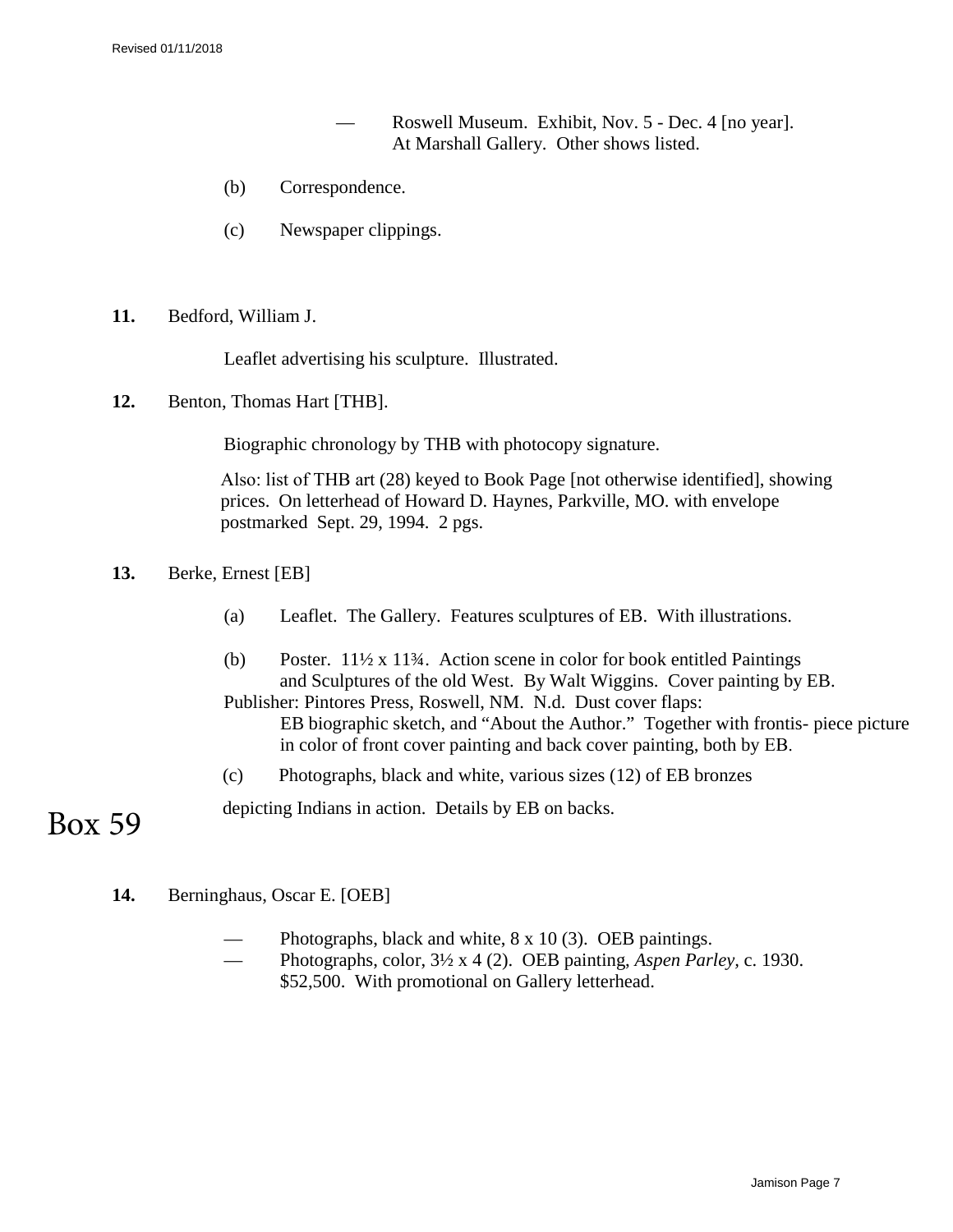#### **15.** Big Bow, Woody. Chief.

Photocopy of page from unidentified source book on Indian artists. Encyclopedic biographic sketch.

**16-A** Biss, Earl [EB].

Exhibition announcements of EB works.

- = The Elaine Horwitch Galleries, Santa Fe. Aug. 1, 1976. Cover illustration: *Winter Storm*. Color.
- = Museum of Albuquerque, NM. Aug. 7 Sept. 25, 1997.
- = Santa Fe Reporter. Advertisement of Gallery. Aug. 6-20, 1978.
- = Gallery. EB New Works. Aug. 6-20, 1978.
- = Santa Fe Profile Magazine. June 1979. Gallery. Aug. 5-20, 1979. Also lithographs and serigraphs.
- = Santa Fe Reporter. Advertisement of Gallery. Aug. 5-20, 1979.
- = [Unident. newspaper] Gallery. Aug. 5-20, 1979.
- = Linda McAdoo Galleries. Scottsdale, AZ c. Feb. 1979.
- = Santa Fe Reporter. Advertisement of Gallery. N.d.
- = Gallery. N.d. Flyer. Wall painting by EB [?].
- = Card. Thornton Gallery. N.d. Santa Fe. Cover picture by EB.
- = Trade Wind Art Gallery. N.d.
- = NY Graphic Society, Boston. N.d. Photocopy.

#### **16-B** Magazines.

- = Artspace. Vol. 2, No. 4. Summer 1978. Gallery advertisement. EB painting inside back cover. *Gathering Twigs etc.*
- = Southwest Art. August 1978. Article. Reliving the Days of Indian Glory. By Byron B. Jones. Pgs.  $60 - 65$ . Illustrated.

#### **16-C.** Photographs.

Sheet. 18 color negatives, 35 mm. EB works.

**16-D.** Photographs. Black and white, 8 x 10 (14). Some duplicates.

Descriptive information on backs and on envelope containing prints. Indian scenes by EB.

#### **16-E.** Additional photographs. Color, 4¼ x 6 (6). Some backs have descriptive information.

- **16-F.** Inventories, price lists, and sales records.
	- = List of EB paintings with house locations. 1978.
	- = Price list, EB paintings. August 1988.
	- = Letter. 8-22-84: audit report of sales of EB works during 1977,1978, 1979. Total: \$ 40, 905.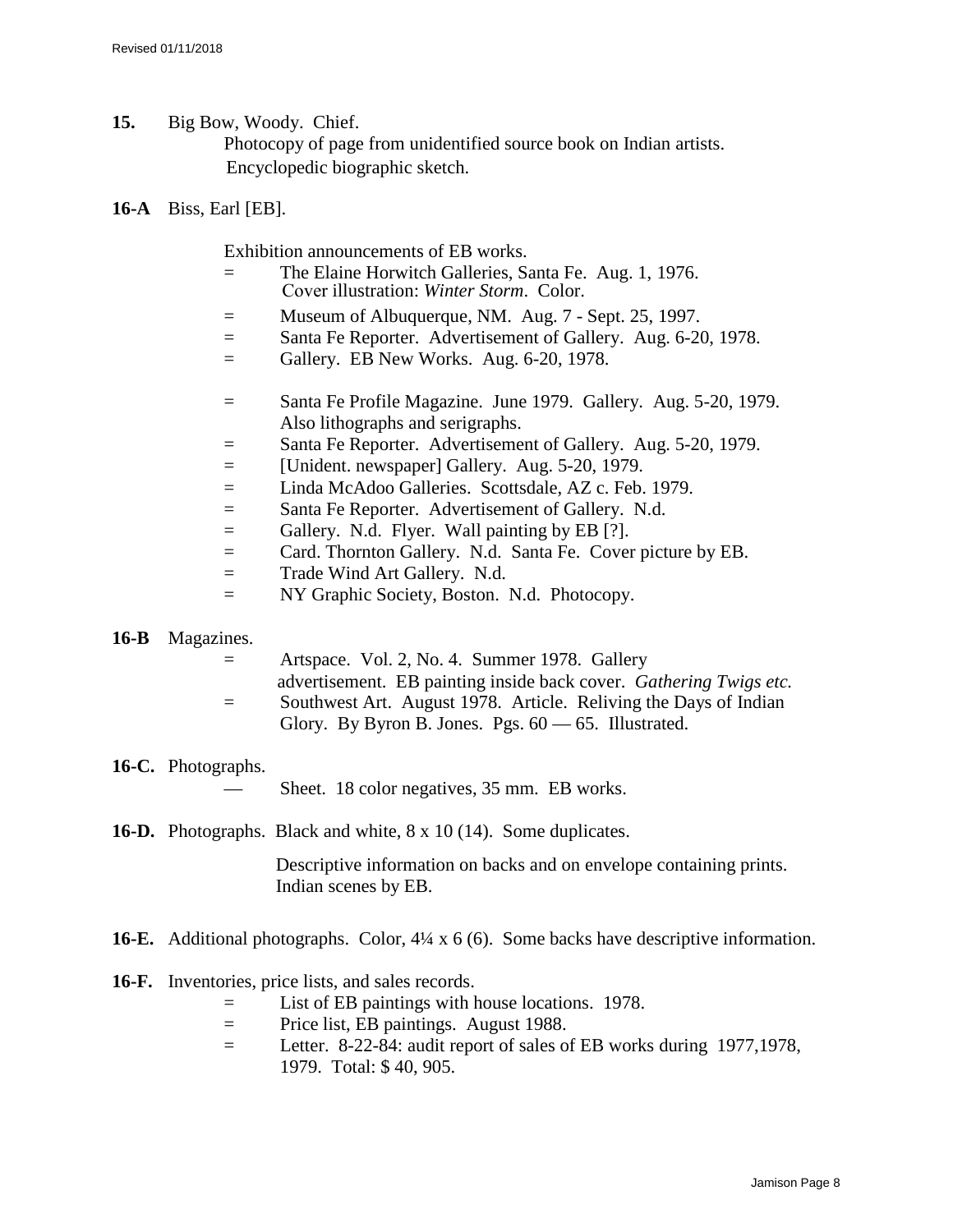- **16-G.** Biographic information.
- **16-H.** Miscellaneous material.
- **17.** Bisttram, Emil James [EJB]
	- = Biographic statements, including descriptions of EJB works. One has photo of artist.
	- = Gallery show notices.
	- = Inventory by Gallery. 7-13-71. Accounting of sales at Gallery. 8-31-77. Work sheets listing titles, prices, sizes [by EJB?].
- **18.** Black, Laverne Nelson.

Poloroid print, color. Of Black's painting, *Three Indians on Horseback.* With letter. 7-8-82: Jeffrey M. Mitchell, Portland, Maine to Gallery. Offers above painting at \$12,000.

- **19.** Blaine, Nell [NB]
	- (a) Biographic material.

(b) Catalog. Poindexter Gallery, NYC. NB show, April 13 - May 8, 1976. With biography and NB picture.

Catalogs (3). Fishbach Gallery NYC. NB shows, April 7 - May 2, 1979 April 4 - April 29, 1981. March 28 - April 22, 1987. Some with biographies and bibliographies.

- (c) Photographs. 35 mm. Color slides (8) of NB works.
- (d) Letters (4). 1980: NB and Gallery.
- (e) Miscellaneous. Includes photo of NB at NY studio.
- **20.** Blakelock, Ralph Albert [RAB].

Southwest Art. Magazine, June 1977. Article. On RAB, by Forrest Fenn. Pgs. 58 - 63. Illustrated with color prints of RAB art.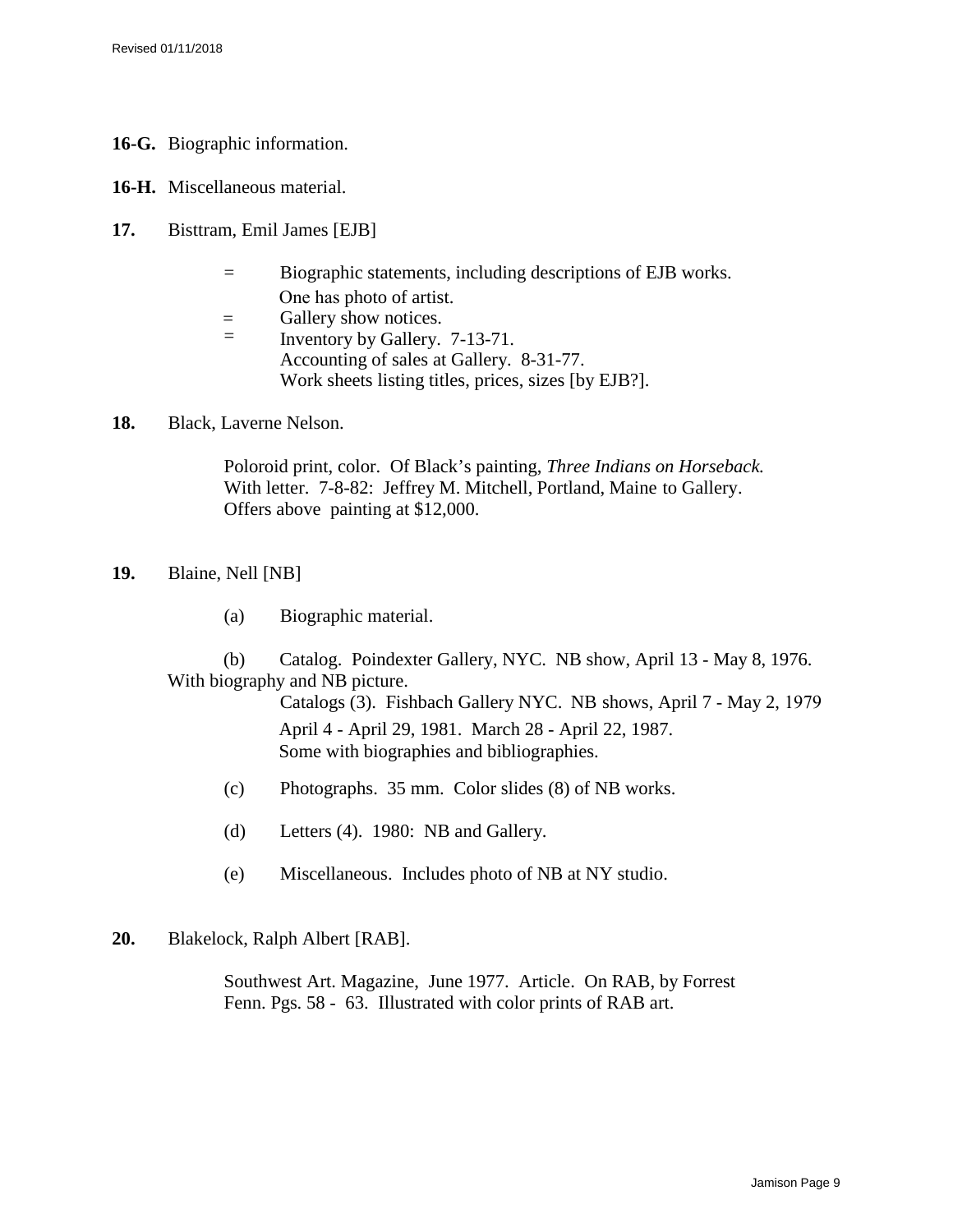- **21.** Blumenschein, Helen Greene [HGB];
	- = Letter. 7-15-22: Ernest L. Blumenschein to Taos Society of Artists. Critical that no appreciation shown for his two years of service.
	- $=$ Biographical sketch of HGB. [No attribution or date.]
- **22.** Borein, Edward [EB], see also Folder 197, infra.
	- (a) Photographs, black and white, 8 x 10 (8). Some with descriptions on backs. Sketches by EB.
	- (b) Photographs, black and white,  $3\frac{1}{2} \times 5$  (8). Some with descriptions on backs. Depict mounted ink drawings on exhibition. Also: one black and white,  $\overline{5} \times 8$ . No description. Cradoc Bagshaw, Photographer.
	- (c) Articles. On works of EB. Illustrations.
	- (d) Correspondence and article [draft], About The Artist, 1873 1945. [Source unknown.]
- **23.** Bounds-Seemans, Pamella

Background material by Gallery.

- **24.** Bradley, David P. [DPB]
	- = Resume by DPB.
	- = Heard Museum Guild, Indian Arts & Crafts. Indian Market Program, 1983. Nov. 21 - Dec. 3, 1979.
	- = DPB exhibit announcements (2).
	- = Photographs, color, 3½ x 5, ( ). Includes picture of DPB. Descriptions of works depicted on reverse sides.
	- $=$  Photographs, color,  $3\frac{1}{2} \times 5$  (19). Depicts works of DPB. Descriptions on backs.

Also: photo, color,  $2\frac{1}{2} \times 3\frac{1}{2}$ , of DPB.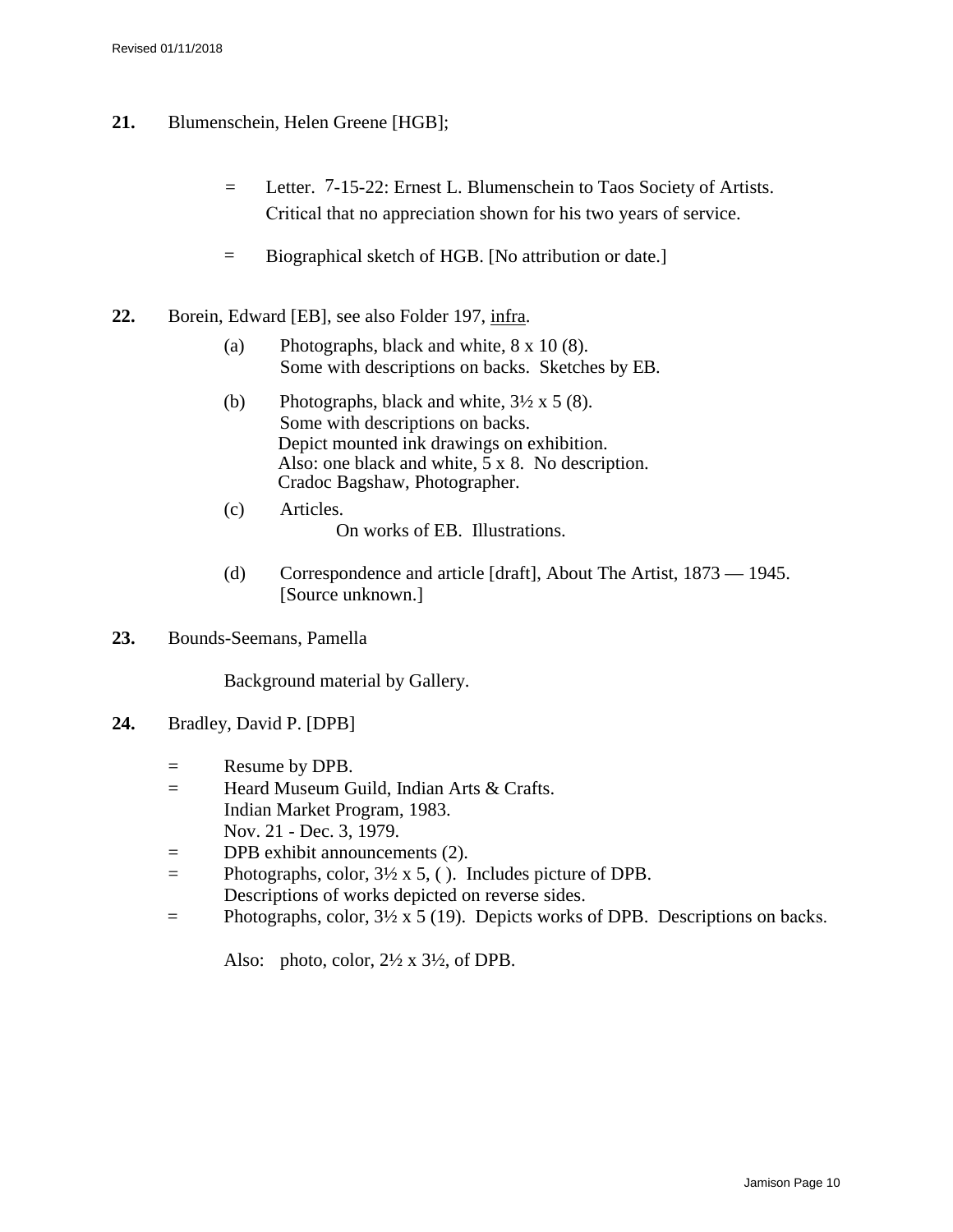#### **25-A** Brett, Dorothy E. [DEB]

In 1924, DEB arrived in Taos with D.H. Lawrence and his wife Frieda Lawrence. DEB was then 40 years old. Soon after that, she met Mabel Dodge Lujan [sometimes spelled Luhan], and upon invitation, moved into her house. Eventually she had her own house, but remained friendly.

It was Lawrence who led the march to the southwest. Because of DEB's deep attachment to him, she followed him out. ("Whither thou goest, I will go \*\*\*.") Frieda Lawrence, Mabel Luhan, and DEB became inseparable , and often were referred to as " my three Fates."

This mini-collection dimly illuminates the life and work of DEB, who a writer for the Taos News, Frank Waters, in an article written on the 50th anniversary of her arrival in Taos at the age of 90 years, called "a blythe and childlike spirit." Pictures of her in 1924 (a self-portrait) and at 90 years of age are to be found in the newspaper article filed in the folder marked Newspaper Clippings, infra.

\* \* \*

(a) Photographs. Poloroid color prints, 3½ x 4¼ (9). Descriptions at bottoms. All the same picture of framed work by DEB entitled *Icicles 1957*.

- (b) Op. cit., supra (6). Descriptions at bottoms. Different scenes of framed pictures by DEB all Entitled *Riders at Blue Lake 1954.*
- (c) Op. cit., supra (4). Pictures of different scenes; paintings by DEB. Titles at bottoms.
- (d) Op. cit., supra (3). (2)- Brett Memorial Window. Sept. 3, 1977. [DEB died Aug. 28, 1977.]
	- (1)- Picture of her "three fates"; i.e. Frieda, Mabel, and DEB. Photo of painting.
- (e) Photograph. Black and white,  $8\frac{1}{2} \times 9\frac{3}{4}$ . DEB painting of D.H. Lawrence. Photograph by Laura Gilpin.
- (f) Polaroids, color,  $3\frac{1}{2} \times 4\frac{1}{4}$  (2). Mounted on letterhead of Gallery. Descriptions on bottoms of pictures of DEB paintings. Longhand recital on sheet of DEB background.

Also: 35mm. slides, color of DEB paintings. Descriptions in margins of mountings.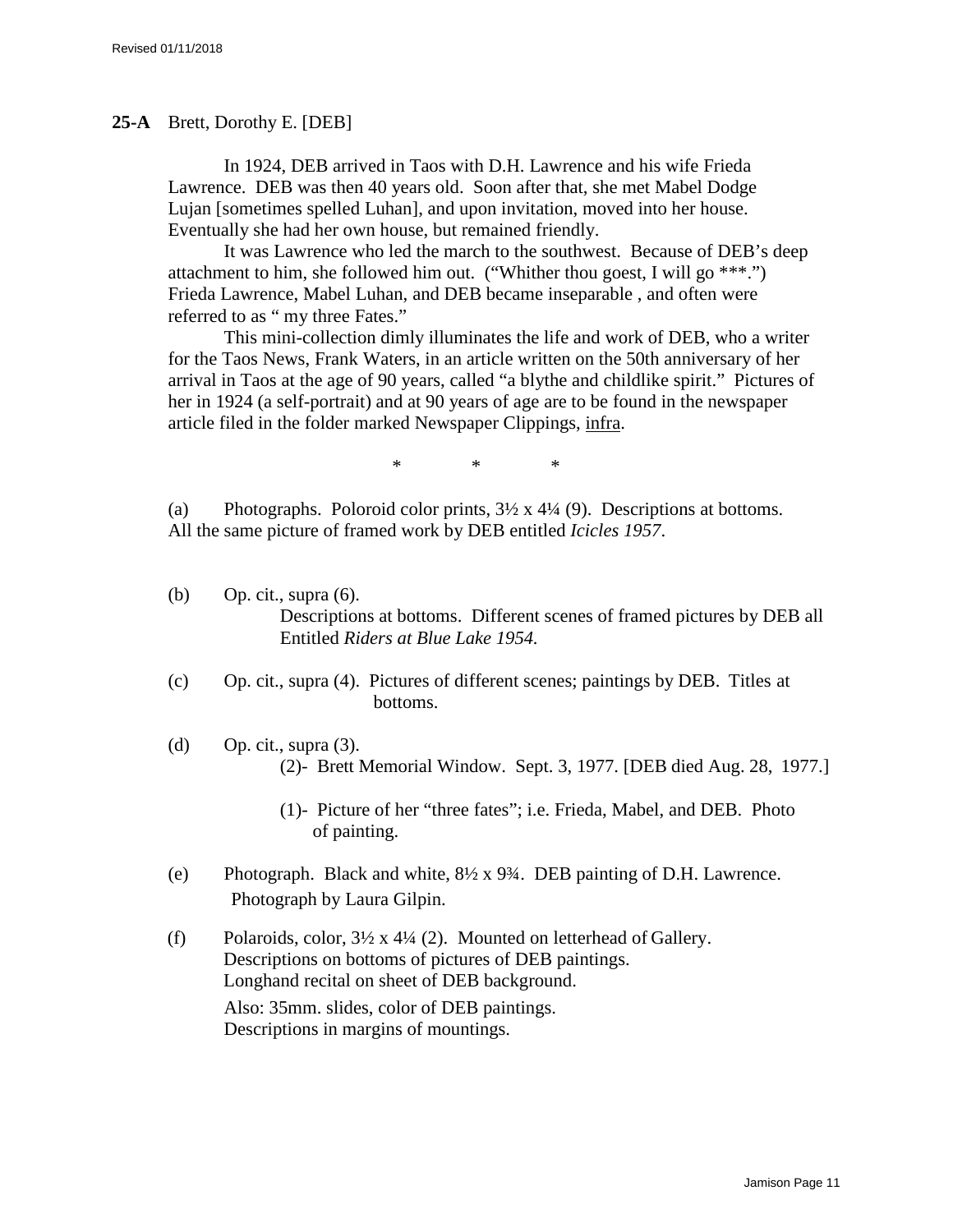- **25-B** Articles.
	- = Southwest Art. Feb. 1974. Entitled, "*The Paintings of D.H. Lawrence,*" by Tally Richards.
		- Black and white illustrations.
	- = Rocky Mountain Magazine. Jan.- Feb. 1981. Entitled "Under the Spell of Taos," by Laurie Lisle. Cover: color, print of DEB painting, *The Three Fates.*
- **25-C** Newspaper clippings.

Trace life and works of DEB. One with illustration of "the unholy trio," by DEB. Also: Encanto Magazine, September 1970, called D.H. Lawrence Commemorative

Issue, and also featuring DEB story by John Manchester.

- **25-D** Newspaper obituaries (2).
- **25-E** Brochure. Gallery. The Brett Fifty Years of Painting. Biographic sketch and illustrations of DEB works.
- **26.** Burns, Maurice

Resume and other autobiographic information.

- **27.** Cabot, Hugh [HC]
	- (a) Photographs, color, 3½ x 5 (23). Landscapes, Indian figures, selfportraits (2); all photos of HC art in oils and charcoal.
	- (b) Articles and flyers; newspaper article. Pictures of HC.
	- (c) Autobiographic sketch; letter dated 5-5-76: Olivia Cabot to Gallery. Updating husband's career.
- **28.** Calovich, Elizabeth [EC]
	- = Announcement. Blair Galleries, Ltd., Santa Fe. Show, July 7-21. 1974. In draft form.
	- = Articles. Kansas City Star, June 11, 1978. Photocopy. Portion of article

addressed to EC oil paintings. The New Mexican, n.d; photocopy. Reviews EC art at Blair Galleries show.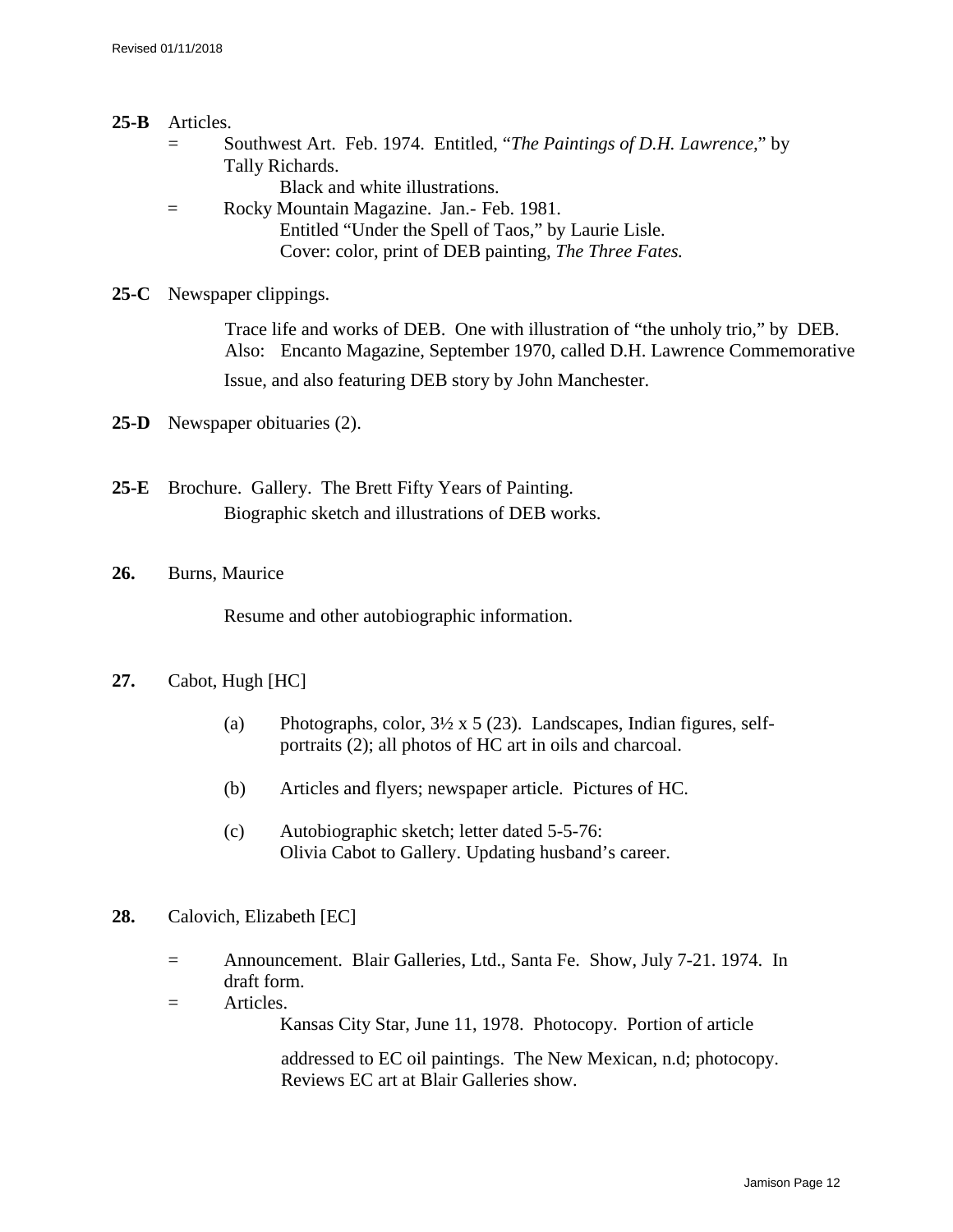#### **29.** Campbell, Mary [MC]

Color slides (7), 35mm. MC paintings. Depict Indians in various poses. Descriptions by MC in margins of slides.

Articles.

- = First Family News, Shawnee Mission First National Bank, Shawnee, Kansas. Vol. 1, No. 1, June 1974. Titled: Mary Campbell, Our May Attraction. Photo of MC.
- = The Independent, Weekly Journal. N.d. Kansas City, Kansas. Photo of MC at work on oil.
- = The Sun Newspapers, November 3, 1976. Article. Titled: The Arts Flourish. Describes MC work. Picture of MC watercolor of farmhouse.

#### **30.** Campbell, Ruth.

Leaflet (by RC). N.d. Describes her process in designing retablos (religious paintings).

**31.** Cancilla, Joseph [JC]

Curriculum vitae.

Show notices

- = The Craft Alliance, Shreveport, LA. JC paintings & small sculpture. Sept. 2 - 25, 1980.
- = Winthrop Place of Art, Indianapolis, Ind. JC artwork. June 6 27, 1982.

Color slides, 35mm. (14). Scenes and JC works of art, one a

mural. Each signed by JC in margin of slide. Encased in plastic.

Newspaper. The Times, Shreveport, LA. June 4, 1981. Article reports that JC has finished mural in lobby of new Republic Bank building. Picture of JC in front of mural.

Correspondence (3). Attached: Data Sheet listing his new work and old work at 1981; includes mural.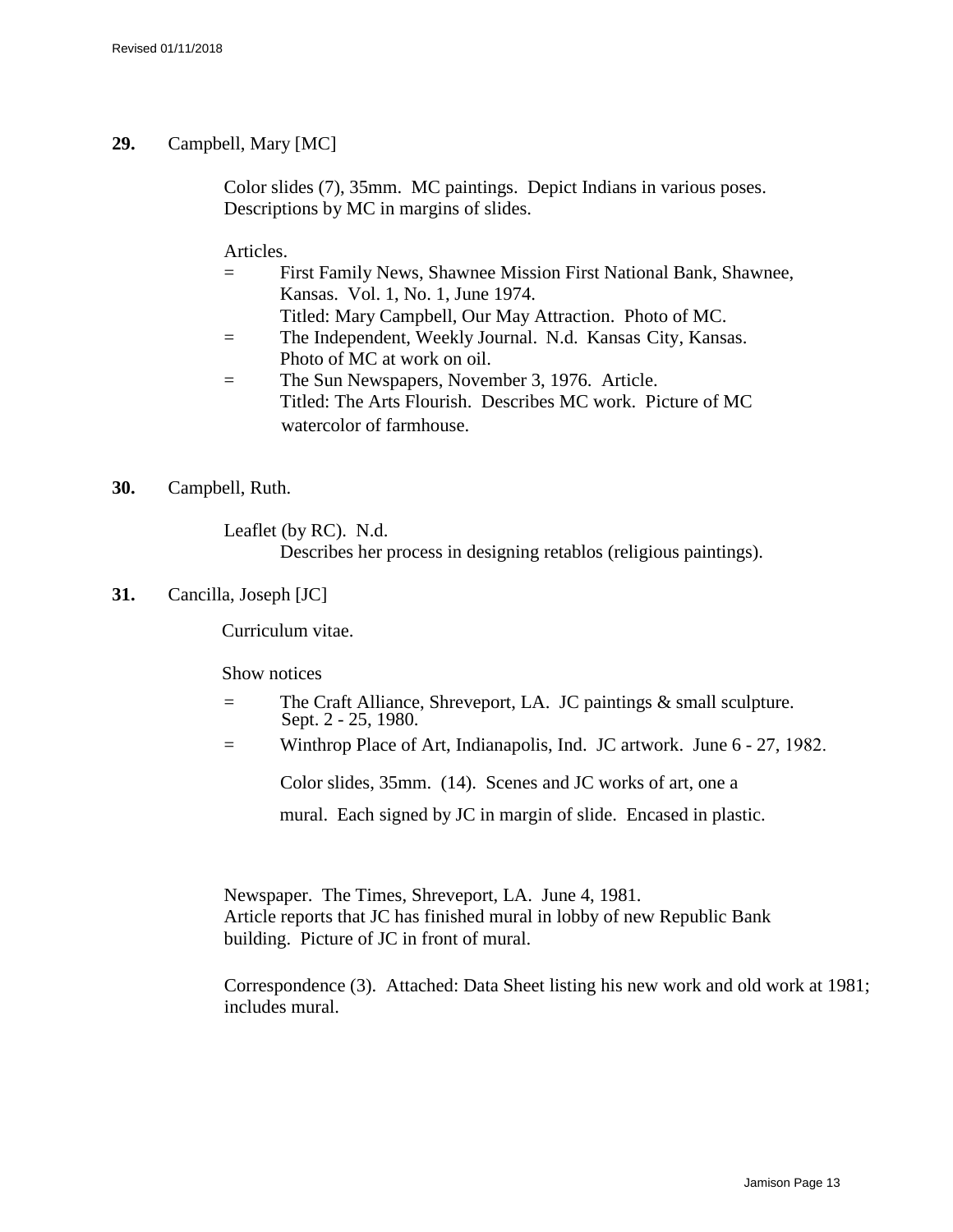**32.** Cannon, Tommy Wayne [TC].

The New Mexican, August 20, 1988.

Reports that TC being inducted into Nat'l Hall of Fame for Famous American Indians. [Died in auto accident in Santa Fe on May 8, 1978 at age 31 years.]

Exhibition notices; including TC Memorial Exhibit notice, Sept. 18, 1981.

### Box 60

- **33.** Carter, Gary [GC]
	- = Exhibition notices, undated. Baker Gallery of Fine Art, Lubbock, TX. Color reproductions of GC paintings. Jamison Gallery West, Tucson, AZ. (2) Both with sculptures of Cynthia Rigdin. 2 different catalogs; covers have color reproductions of GC paintings.
	- $=$ Photographs, black and white. 8 x 10. Of two GC paintings; descriptions and titles on backs.
	- = GC autobiography. Typewritten, 5 pp.
	- = Southwest Art, March 1974. Cover: color reproduction of GC painting. Article. Gary Carter: Visions and Vignettes. By S. VanDel and S. Dashiell. Pgs. 61 - 63. Illustrated. [Same pictures as two photos, supra.
- **34.** Cassidy, Gerald [GC]

Announcement. Gallery. GC show Nov. 13 - Dec. 1, 1965. Leaflet has photo of GC and biographic sketch.

Photographs (2).

- = *Tomacito of Santa Domingo,* GC oil. Black and white. 8 x 10.
- = Photocopy. *Palace of the Governors,* watercolor by GC. Reverse side: Provenance by Zeb B. Conley Jr. affidavit, April 3, 1984.
- = Inventories, sales records, estate valuations. List titles, values (prices), etc.
- = Albuquerque Journal Magazine. Vol. 5, No. 14. January 19, 1982. Article. Ina Sizer Cassidy [GC's wife] And the Writers Project. By Andre Dumont. Pgs. 12 - 14.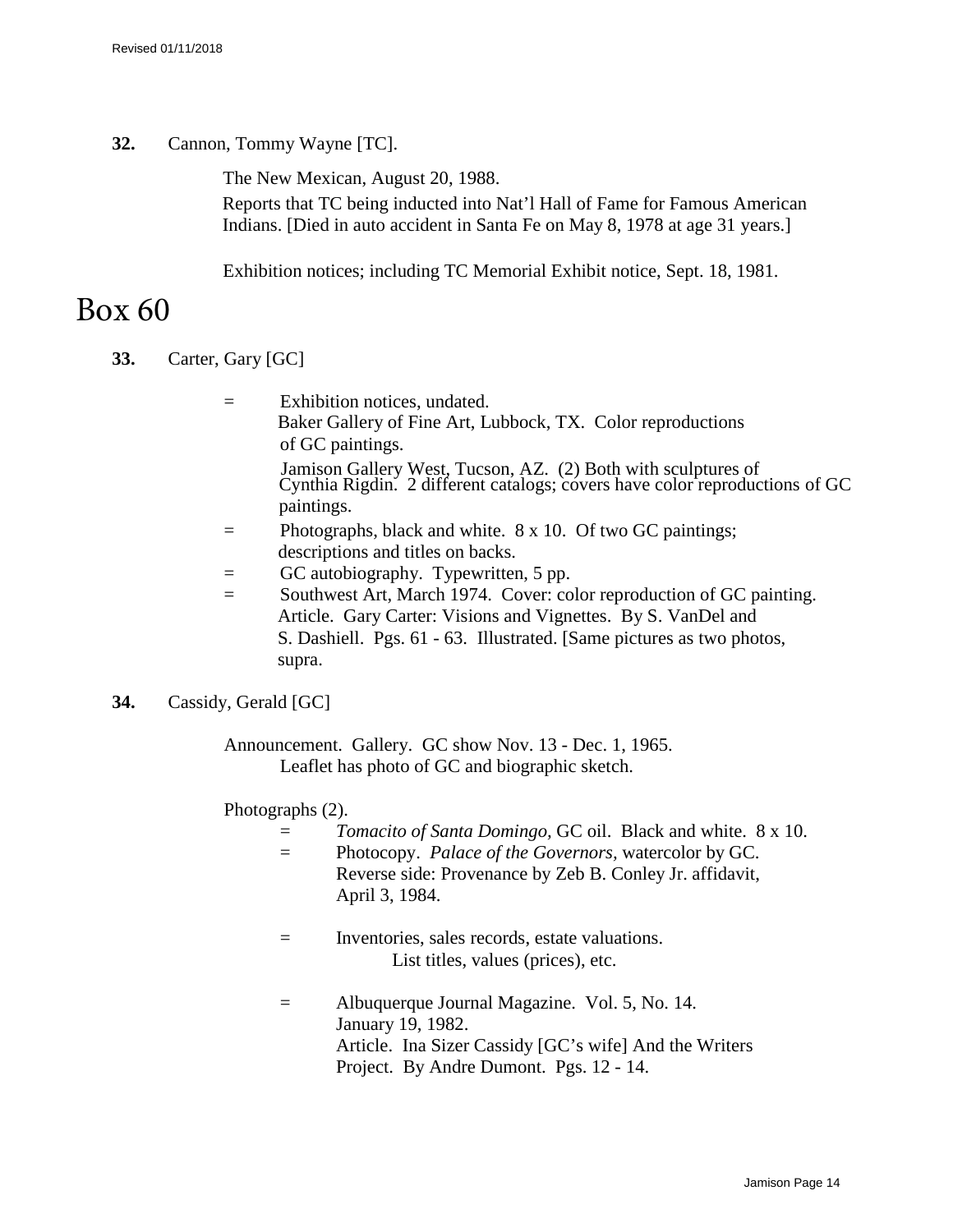#### **35.** Chappell, William (Bill). [WC].

- = Brochures (2). N.d. WC paintings and sculpture. One in color; both depict WC and his works.
- = The Valley Courier, Alamosa, Colorado. January 29, 1969. Front page article about WC, Cowboy Artist. Pictures of WC at work on painting and beeswax statue to be cast in bronze.
- = Tearsheet. Source unknown. N.d. Biographic statement from encyclopedic volume on artists, etc. Pg. 92.
- **36.** Chase, William Merritt [WMC].

Catalogs.

- = Spanierman Gallery, N.Y.C. WMC exhibition Nov. 2, 1994 January 31, 1995. Detailed biographic statement with color reproductions of his oils, together with insert sheet, checklist of works on exhibition (28).
- = Hammer Galleries, N.Y.C. Show May 10 May 22, 1976. Color catalog of works of various artists. Single WMC oil depicted on back page: *Still Life with Fish.*

#### **37-A.** Cherkas, Constantine [CC]. Russian born.

Gallery notices, catalogs, critiques.

- = Los Gatos Museum, Los Gatos, CA. Exhibition of CC works, August 15 - October 9, 1982. Biographic sketch, personal endorsements. Photo of CC. Illustrations of CC art.
- = Cowie Wilshire Galleries, Los Angles, CA. CC exhibition, May 1964.

Lists paintings; prices of those sold.

- = The Houston Post, October 11, 1964. Critique of CC paintings on exhibition at Westmoreland Importers [Gallery].
- = The Jamison Galleries, Santa Fe. CC show, June 12 - 30 [no year].
- = Szymanski Gallery, Beverly Hills, CA. N.d. Catalog illustrated with CC paintings.
- = Christmas card (folded) from Kira and Constantine Cherkes. N.d.

Enfolded is a sheet with personal endorsements.

= CC Art Studio, Santa Monica, CA.

Advertisement for CC restoration facilities.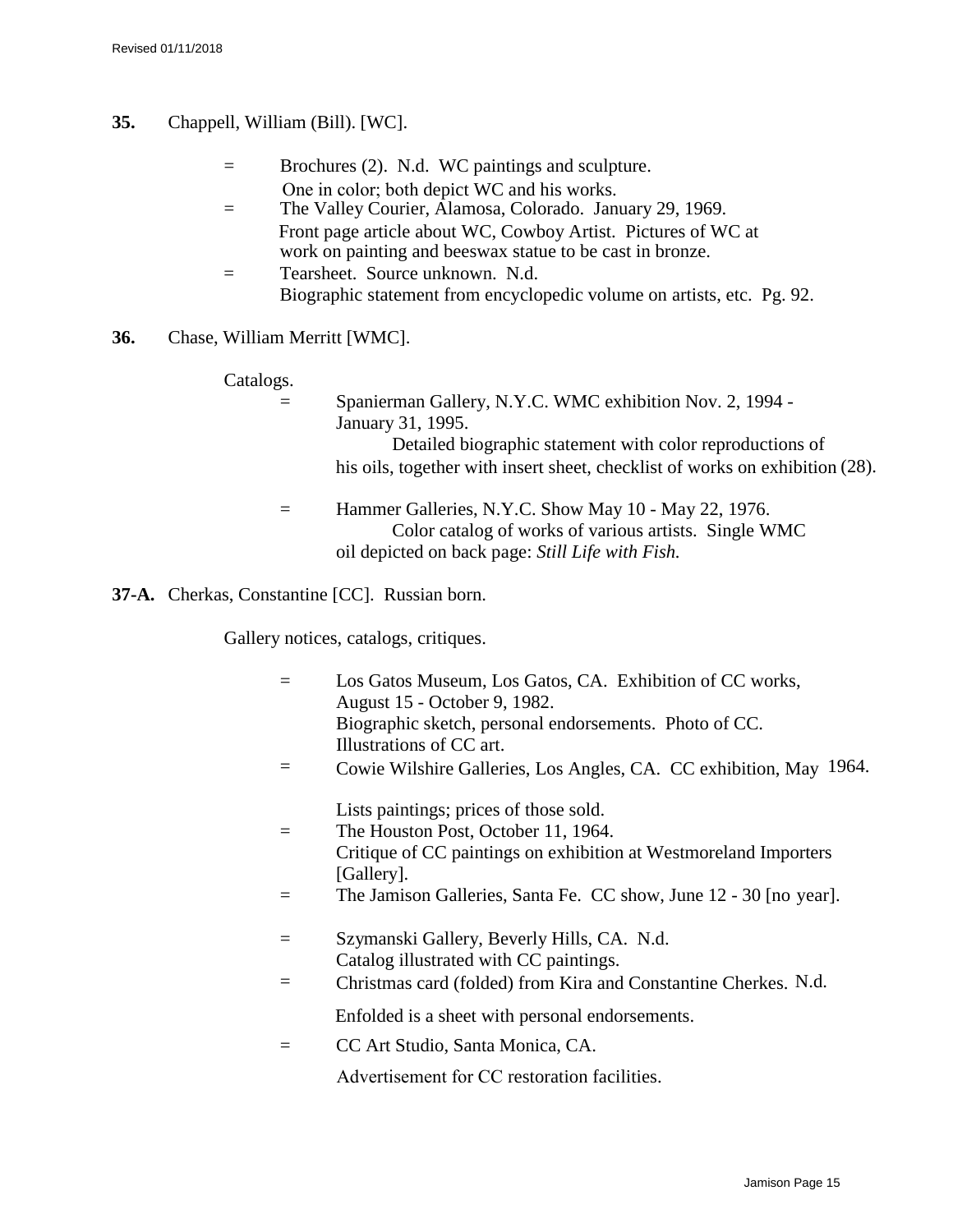- **37-B.** Articles, essays, photographs.
	- = CC essay. The Influence of Studio Lighting. Typewritten, 6 pp. January 1982.
	- = CC essay. The Problem of Time In Painting. Typewritten version; printed (different) version.
	- = Southwest Art, June 1977. Article. In Search of Light, by Andre Cherkas. Pgs 72-73, 76-79. Illustrated.
	- = Russian magazine. America [in Cyrillic]. 1980. Article [in Cyrillic print] on CC art. Illustrated.
	- = Art Gallery International, Tulsa, Okl. Vol. 7, Edition 4, April/May 1986. Photocopy. Article. Constantine Cherkas. By M.J. Van Deventer. Pgs. 40- 43. Illustrated.
	- = Southwest Profile Magazine. November/December 1987. Article. Russian Colorist. By Nicole Plett. Pgs. 19-24. Illustrated, color. Photo of CC.
	- = Russian article [Cyrillic]. N.d. Photocopy. On CC art. Illustrated. Photo of CC. Photographs
	- = (6), color, 3¾ x 4¾. Of CC paintings.
- **38.** Claus, Theodore [Ted]. [TC]

Biographic material. Torn.

Gallery. Show notice, October 1-15, 1965; with works of TC and Kelly Shannon. Photos of both men.

The Phoenix Gazette, June 16, 1973. Pg. 22. Squib article on TC exhibition at Martin Gallery.

Photograph, black and white. 8 x 10. By Murray Getz, Houston, TX. No other ident. [Presumalbly of TC painting; fantasy.]

**39.** Coleman, Michael

Catalog. Gerald Peters Gallery, Santa Fe. Exhibition of artist's works. Bound catalog, color prints. Professional credits at back page.

Also: Letter, 8-8-86: Gerald Peters Gallery to Jamison Gallery, enclosing above catalog with price list. Indicates show, from August 15.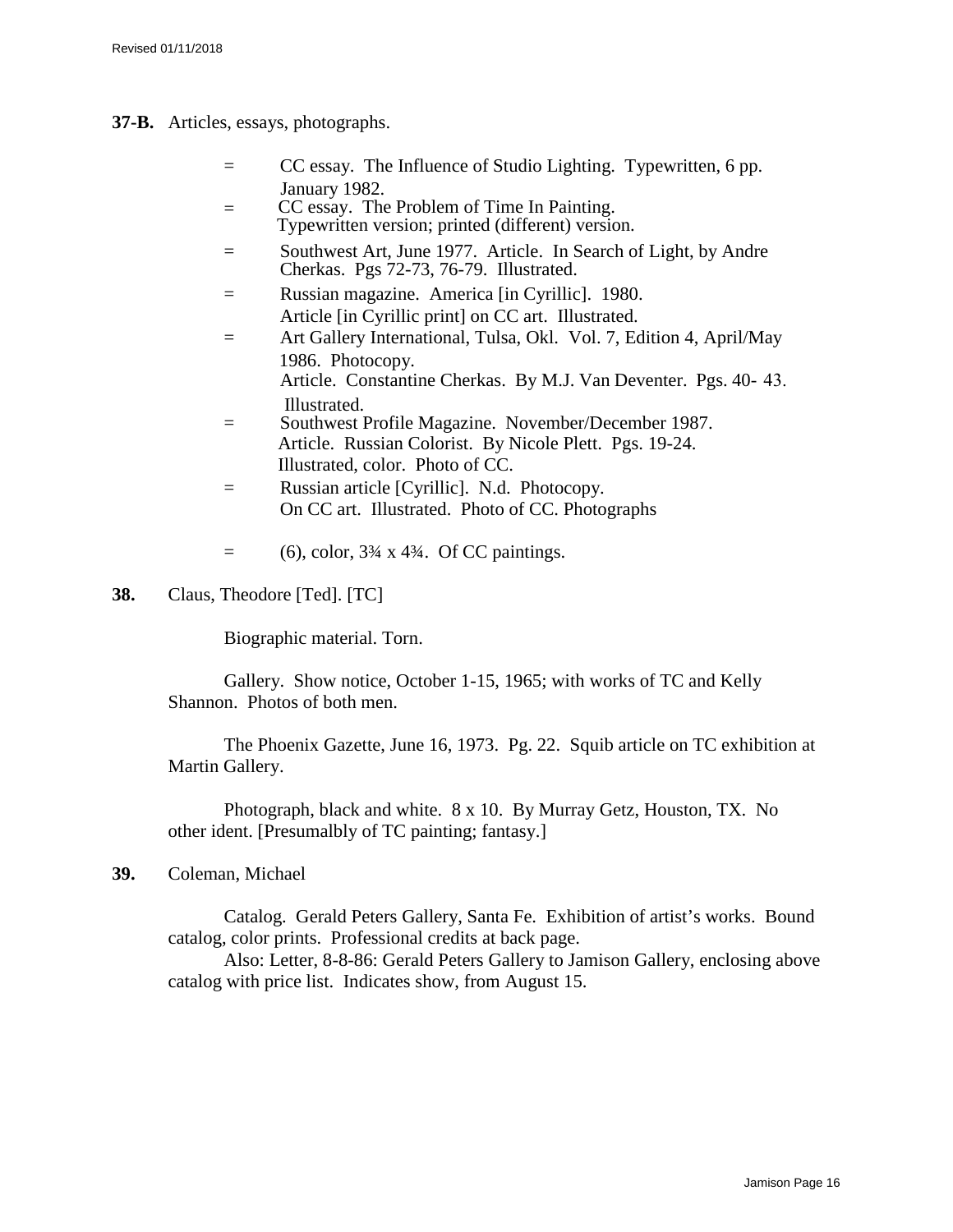**40.** Coleman, Sherman T.

Corpus Christi Times. Oct. 27, 1977. Photocopy. Pg. 3A. Article. On artist, with photo of artist and sculpture.

Single sheet, longhand, with rough notes of his sculpture and locations. Torn at top.

**41.** Costigan, John.

New York Times. N.d. Photostat. Obituary article. 1972.

**42.** Coulter, Gary [GC].

Folder. Gallery. Inner sides: autobiographic and biographic information.

Photographs of GC sculpture.

- = Color (2), 5 x 7. Titled *The Poet.*
- $=$  Black and white (2), 5 x 7. Untitled.
- = Black and white (2), 5 x 7. Titled *The Breadwinner.*
- = Color (2). 7¾ x 11½. Titled *Fetching Hat,* etc.

Newspaper clipping. Albuquerque Journal North. Feb. 9, 1990.

Squib on GC and background.

### **43.** Couse, E. Irving [EIC].

- **(a)** Galleries. Catalogs. N.d.
	- = Jamison Gallery, Santa Fe. Biographic sketch with photo of EIC. List of paintings exhibited with dates and sizes. Professional memberships and awards. Illustrated.
	- = Fenn Galleries, Ltd., Santa Fe. Biographic sketch. Illustrations of EIC paintings in color.
	- = Goldfield Galleries, Los Angeles, CA. Card with color picture of EIC painting.

#### **(b)** Photographs. Of EIC paintings.

- $=$  Color (2),  $3\frac{1}{2} \times 4\frac{1}{4}$ . Mounted on cards of Goldfield Galleries; descriptive information on base of each card.
- $=$  Black and white (8), 10 x 8. Descriptions on backs.
- = Black and white (2), 5 x 7. Descriptions on photos.

**(c)** Essays and articles

= Essay. Typewritten. 2 pp. On EIC, by Kibbey W. Couse. Biographical.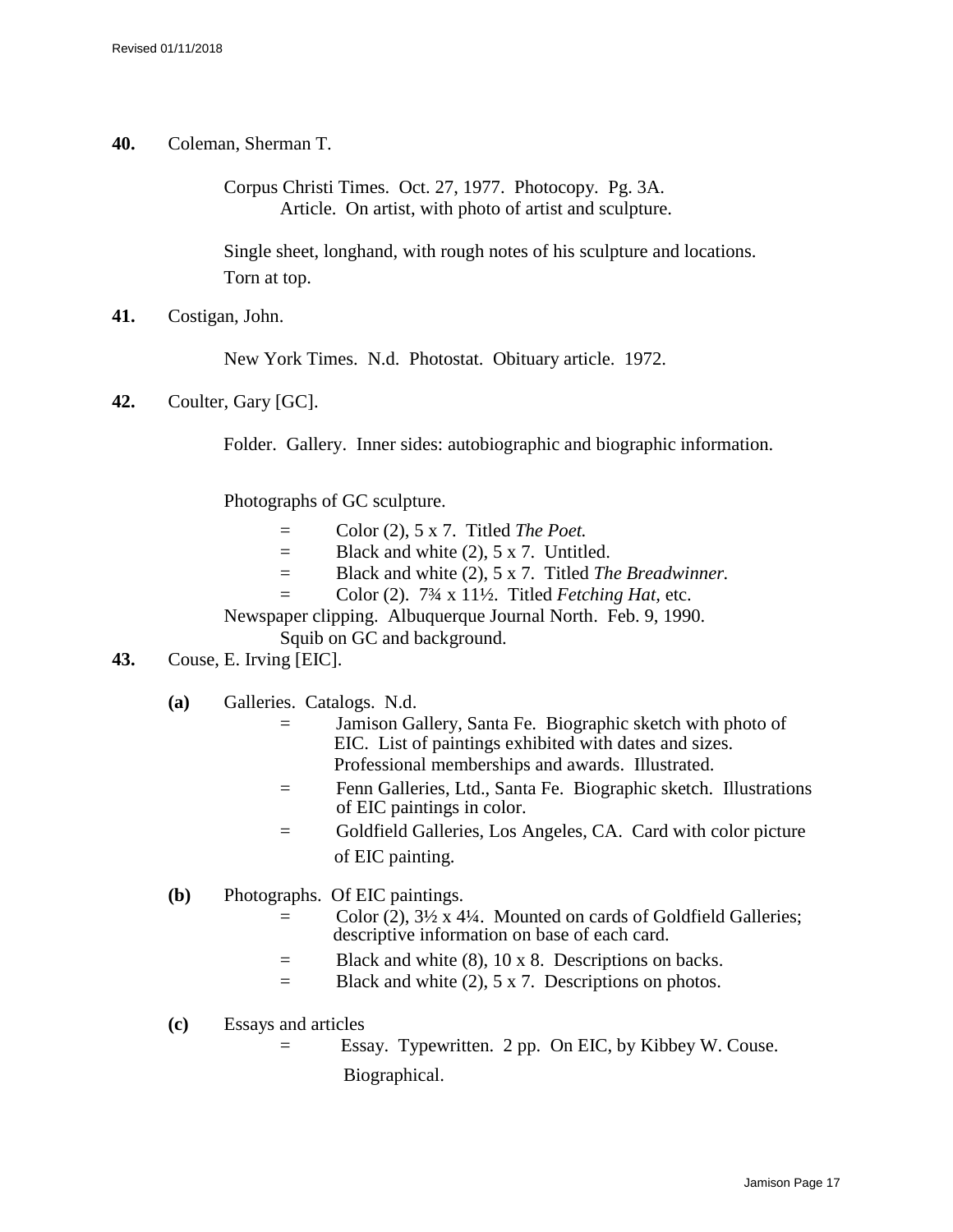- = Biographic summary of EIC, his awards, exhibitions, collections. [Source unknown.]
- = [Fragmentary? Source unknown.] Printed, pp. 45-48. Eulogy and description of EIC art. Illustrated with photo of artist with his model, Ben "Couse" Lujan, nexto EIC painting.
- = Southwest Art Magazine. November 1974. Article. E.I. Couse, 1866 - 1936. Pgs. 54-59.

Illustrated.

- **(d)** Miscellaneous.
- **44.** Culver, Dennis [DC]
	- = Folder. Created by DC, containing professional achievements and pictures of artist. Illustrated with DC work.
	- = Focus/Santa Fe. April - May 1990. Article. Penchant For A Pun. Dennis Culver etc. Pgs. 40-43. Illustrations of artist and works.

#### **Prefatory Comments**

Randall Davey [RD] was born in 1887 in East Orange, NJ in a typical middleclass world. He attended Cornell University studying architecture but his incipient interest in art overwhelmed his college studies, and he terminated his college career to enroll in The Art Students' League in New York, where he was taught by Robert Henri.

RD first came to Santa Fe during the summer of 1919 with his friend and fellow artist John Sloan. [Q.v. Will Shuster Collection, Section XI, Shuster-Sloan correspondence, and photographs of Sloan in Section XIV-A.] Returning the next year, he purchased the old Candelaria Martinez property, which had been the site of Santa Fe's first sawmill built in 1847. He repaired, remodeled, and expanded the buildings, and lived there until his death in an auto accident in 1964.

The home, on Upper Canyon Road, has been preserved as a landmark and is now known as the Audubon Randall Davey Center. His love affair with birds is reflected by the Audubon Association's headquarters and bird trail at that location. The house is open to visitors. Its walls are covered with his works of art, and the furnished rooms have been kept intact. It is an interesting tour.

A catalog for a retrospective exhibition of his works at the Museum of Fine Arts in Santa Fe in 1984-1985 described him as Artist/Bon Vivant. It was indeed an accurate appellation.

A substantial portion of his collection reposes in the archives of the History Library of the Palace of the Governors in Santa Fe. An outline of that material is to be found in the Appendix that follows these Comments.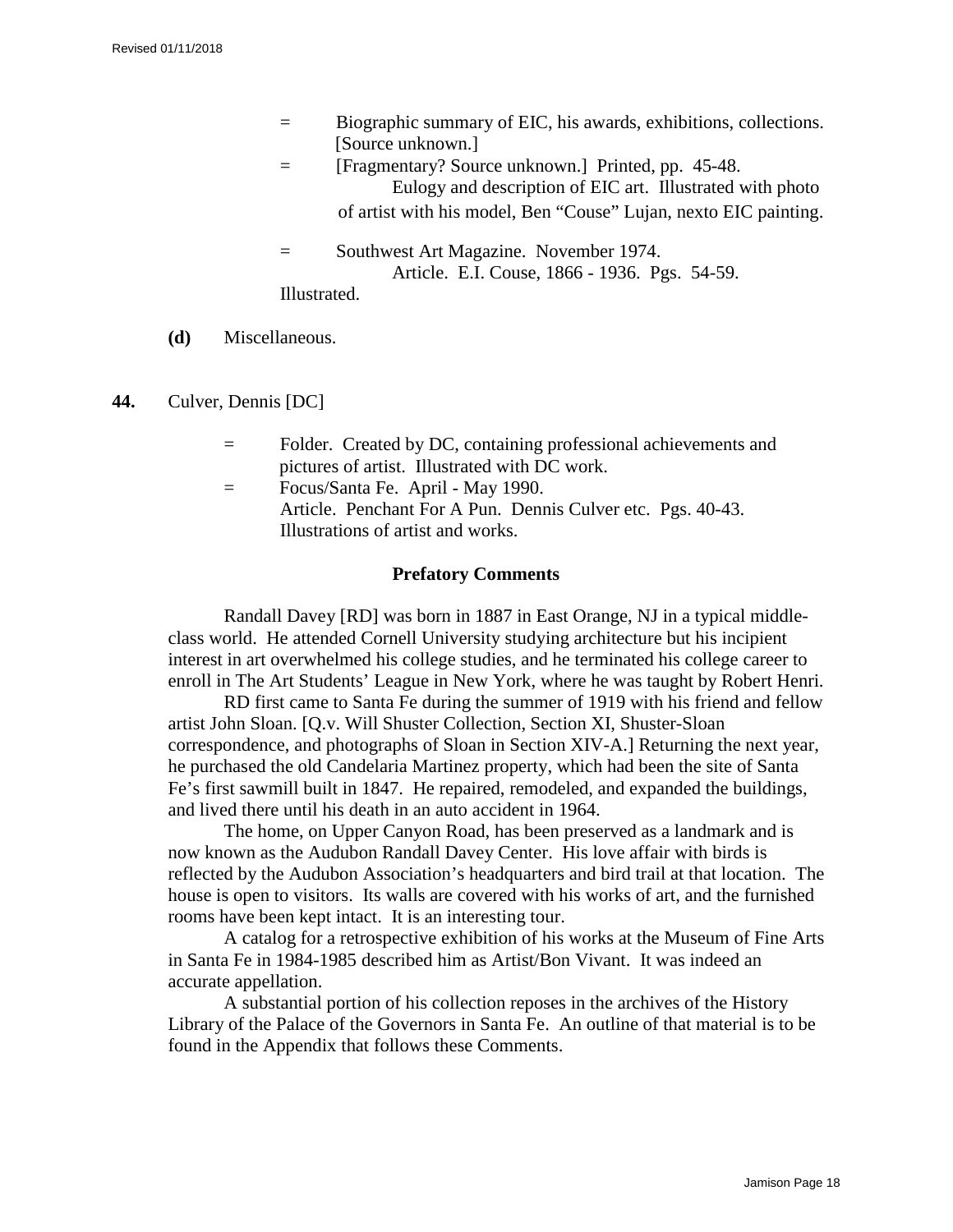#### **45.** Davey, Randall [RD]

- **(a)** Catalogs.
	- = Museum of New Mexico Art Gallery, Santa Fe. RD exhibition May 5- 31, 1957.

Background and professional credits and awards precede pictures of paintings, black and white, and list of work shown. Includes portrait of James Forrestall lent by US Navy Dept., and introductory photograph of RD in Studio taken for LIFE magazine in 1949. Facsimile RD signature on cover.

- = Findlay Galleries, NY. RD exhibition March 14 April 1, 1967. [Same data, information, etc. as above Gallery cataloge.]
- = The Jamison Galleries. RD exhibition October 7-31, 1977. Catalog has biographic note and picture of RD in studio, playing

Mozart on a cello. Two nude paintings behind him. Color photos on front and back covers. Prices of each illustrated work added in ink.

- $=$ Governor's Gallery; Governor and Mrs. Bruce King. Exhibition of RD works April 25 - May 25, 1979.
- = Museum of Fine Arts and National Audubon Society. RD exhibition December 16, 1984 - January 20, 1985.

Exhibition funded by National Audubon Society.

- **(b)** Announcements, other media.
	- = Newspaper. Festival of the Arts. October 2, 1977. Pg. 19. Advertisement. RD exhibition October 7 - 31, 1977.
	- = Newspaper. Santa Fe Reporter. October 6, 1977. Pg. 3A. Advertisement. [Same show.]
	- $=$  Ibid. October 13, 1977. [Same show.]
	- = Newspaper. The New Mexican. October 16, 1977. [Same show.]
	- = Santa Fe Profile Magazine. August 1980. Advertisement. RD works at

Jamison Galleries.

- **(c)** Newspapers. Various dates, papers. Articles and reports on RD and his work.
- **(d)** Photographs, black and white and color. Various sizes. Depict art of RD. Some inscriptions.
- **(e)** Inventories, appraisals of RD work. Mostly 1977.

One records auction by Christie's, NY, of 100 RD works held at Audubon Randall Davey Center [former RD home] in Santa Fe on July 2, 1985. Not titles shown.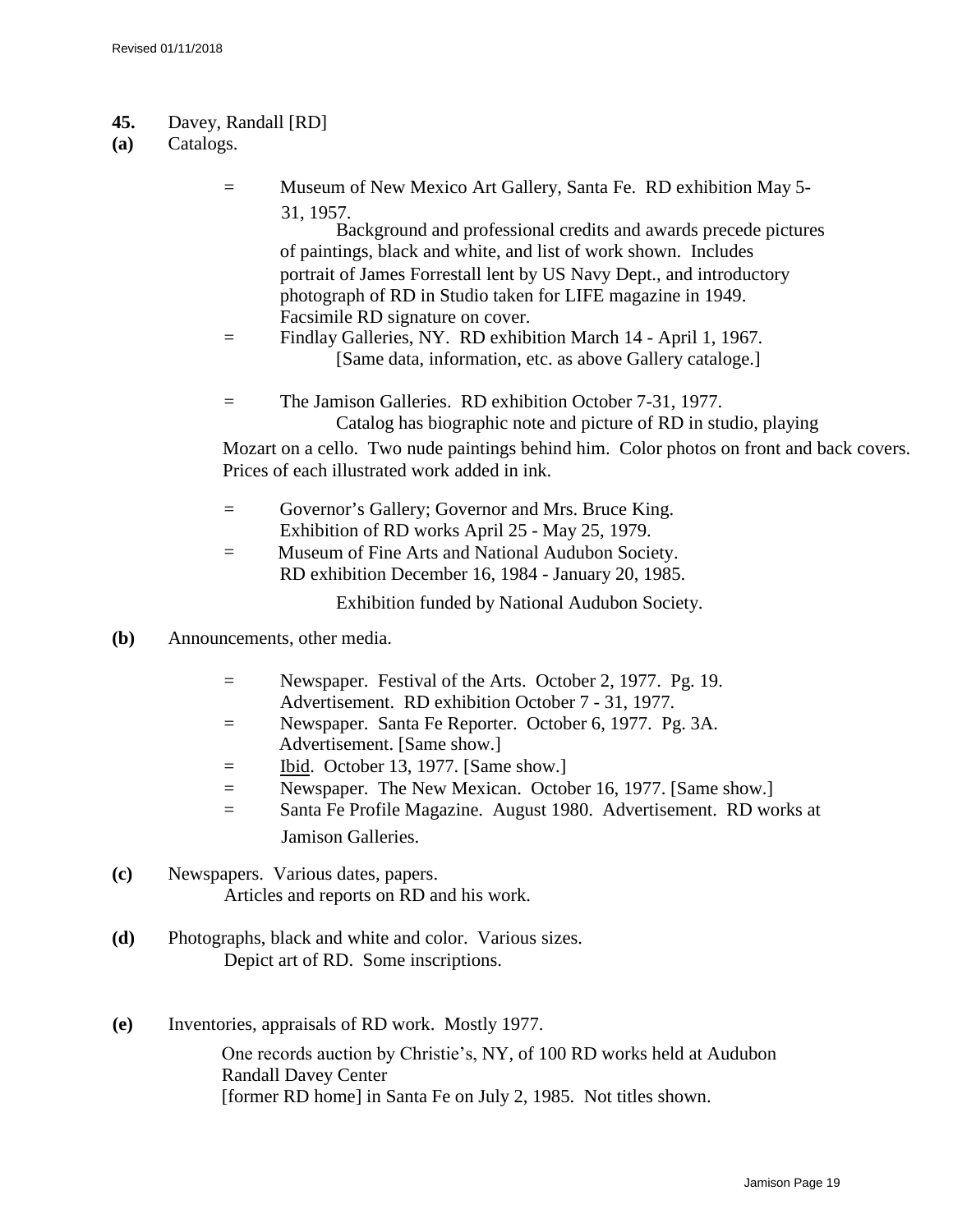Letters (4). J. Roger Friedman and Gallery [December 13, 1977. April 8, 1978.] with photo of RD "horse" painting, arranging for consignment at Gallery for sale at \$10,000.; commission of 25%.

**(f)** Miscellaneous.

Includes IRS letter, 1-15-73, noting tax exemption of The Randall Davey Committee, Inc. as a charitable institution under section 509 (a) (2) of the Code.

**46.** Day, Horace [HD]

**(a)** Summary of HD's professional achievements: shows, collections, etc. N.d. Also: on La Posada de Santa Fe letterhead, list of 4 paintings, describing location of scene, size, price.

- **(b)** Newspaper and magazine accounts of HD works.
- **(c)** Photographs (2). N.d.
	- = Black and white, 8 x 10, of former President Eisenhower, HD, and Emily Smith [described on back] viewing HD paintings of birthplace of President's mother.
	- = Color polaroid of HD oil: *Nambe,* with price sold.
- **47.** Dennis, Glenn.

Leaflet [prepared by artist] depicting his sculpture. Brief sketch of his background. Picture of sculptor on cover.

#### **48.** Direen, T.C. (Tom)

- = Flyers (2). Gallery. Promoting artist, each with his picture.
- $=$  Color photo of sculptor.  $3/4 \times 4$ . Accompanying letter seeking Gallery space for his work.
- **49.** Dixon, Maynard [MD]

= Pasatiempo. April 16-22, 1993. Article. Desert Dreams, by John Villani. Pgs. 14-15. On art of MD. Illustrated with paintings of artist.

Announces show at Museum of Fine Arts [sic], April 16 - September 12, 1993. Brochure. Paintings of MD in color. Picture of artist. Also promotes book, Maynard Dixon: Artist of the West, by Wesley M. Burnside. Cloth, 240 pp.

Color plates.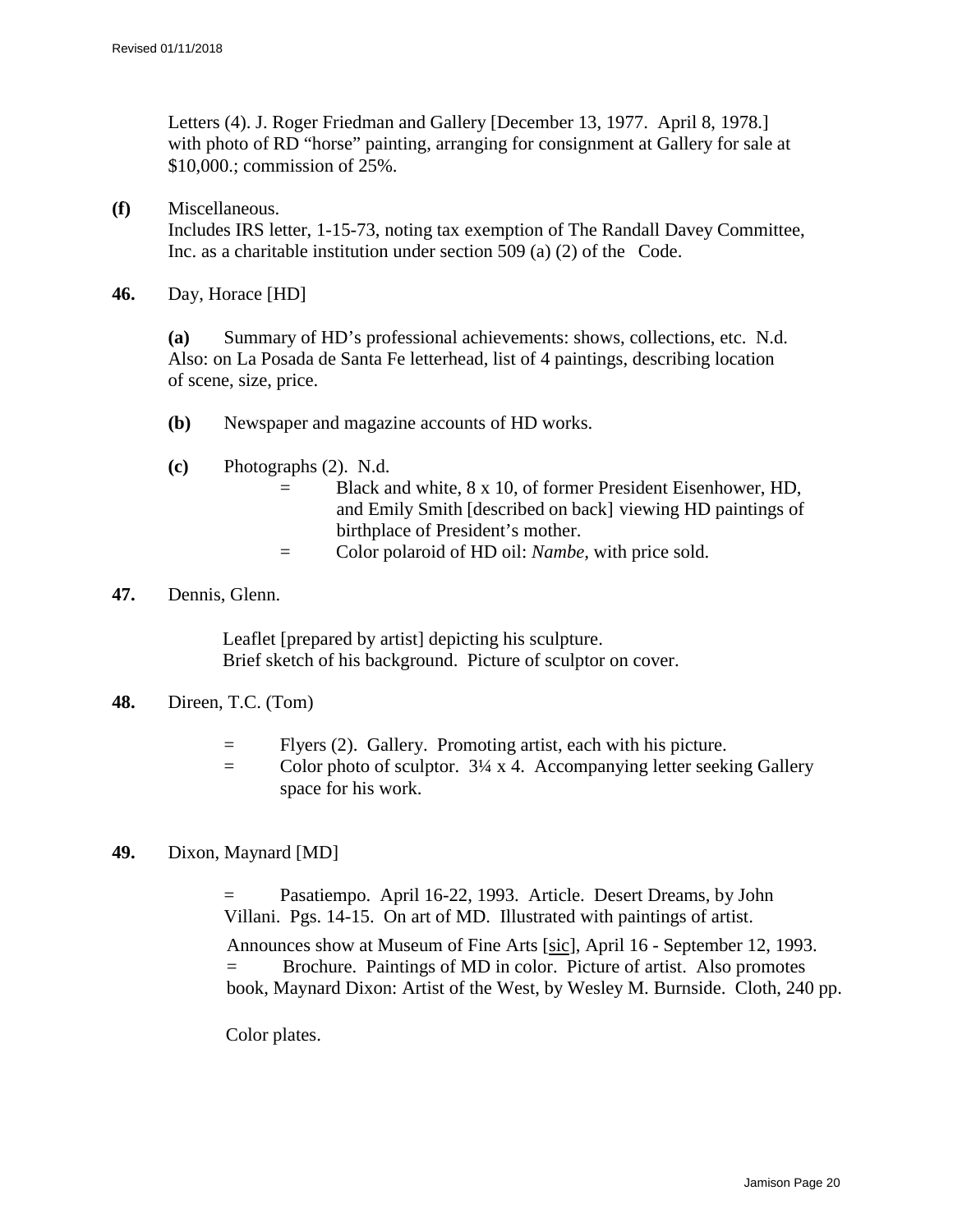#### **50.** Donahue, Vic.

- = Notice. Gallery. N.d. Promoting artist. With photo.
- = Southwest Art Magazine. December 1984. Pgs. 56-60. Photocopy. Illustrated.
- = Card flyer. N.d. Photo of artist and biographic sketch. N.d.
- = Tearsheet. Art Talk. August - September 1989. Advertisement for Arts For The Parks Third Annual Awards and Silent Auction. September 17 - October 22, 1987. Artist included in Top 100 list in ad.
- **51.** Dunn, Cal (vin) E.
	- = Chronological autobiography, with brochure. Picture of artist.
	- = Art West Journal. Vol. VII, Issue Five. July / August 1964. Article. CAL DUNN: artist on stage. By Mary Carroll Nelson. Pgs. 65 - 70. [Photocopy pictures more legible than those in yellow-sheet original.]
	- = Polaroid color pictures (3). Of artist's work *Enchanted Sunset* (1). *Chiricahua Mountain Range* (2). Descriptions on edges of pictures.

#### **52.** Dunton, W. Herbert [WHD]

Articles (3).

- = The American West Magazine. May/June 1981. Article. W. Herbert Dunton. By Patricia Condon Johnston. Pgs. 24 - 33. Color illustrations.
- = The New Mexico Magazine. June 1984. Photocopy. Article. Fremont Ellis. By Jill Warren. Pgs. 29-32.
- = Southwest Profile Magazine. March/April 1985. Reprint.

Article. Taos Society of Artists: W. Herbert Duncan, Sentimental Painter etc. Photo of WHD, courtesy MNM. Pgs. 5 - 8. Illustrations in color.

#### **53.** Ellis, Fremont [FE]

Fremont Ellis (1897-1985) was one of the celebrated Cinco Pintores — Five Painters whose works caught the attention of other artists, critics, and collectors in the mid - Twentieth Century. The Cinco Pintores consisted of Fremont Ellis, Will Shuster , Josef Bakos. Wladyslow Mruk, and Willard Nash.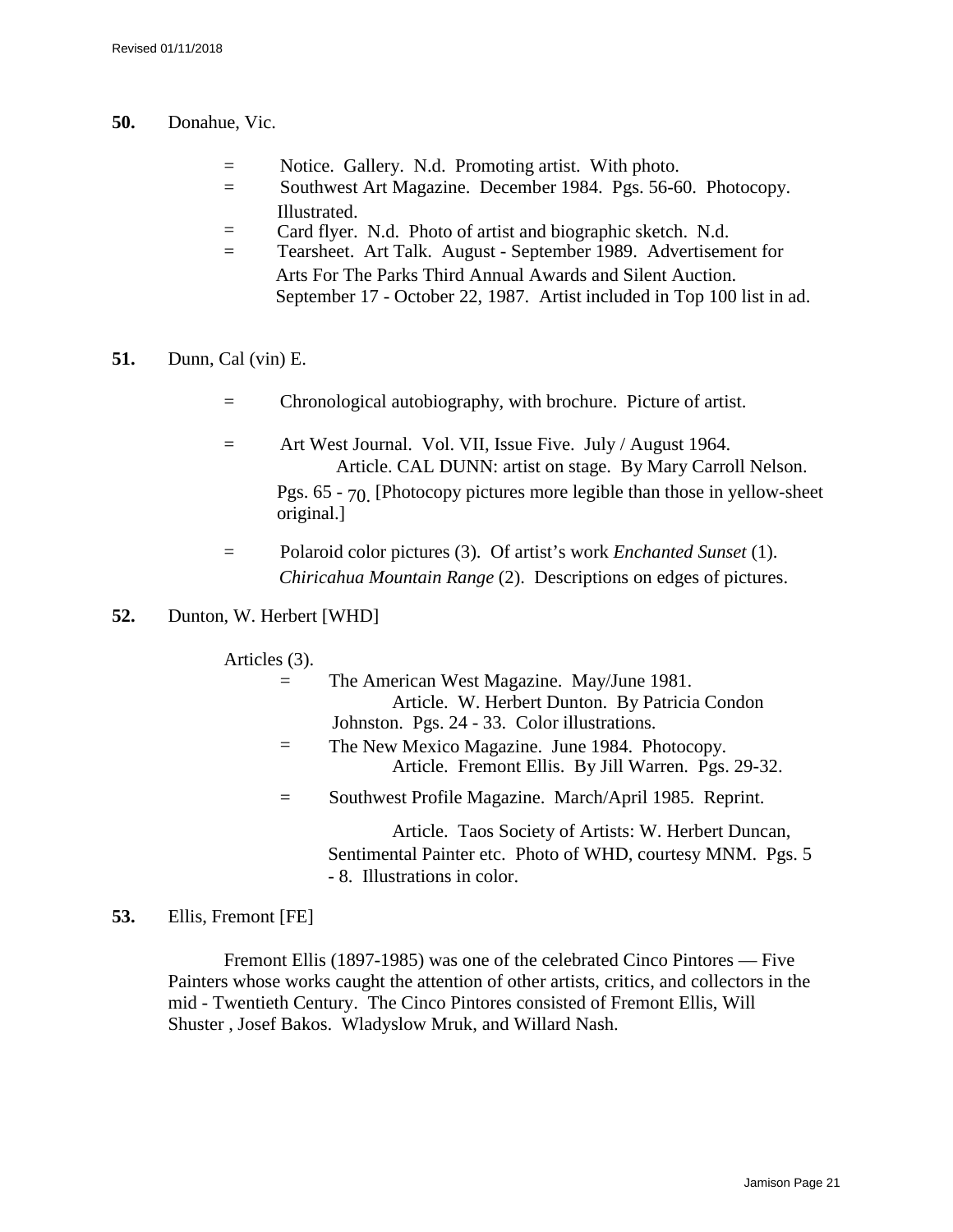- **(a)** Exhibition notices.
	- = Linda McAdoo Galleries, Santa Fe. Show, including FE works, beginning October 10, 1921.
	- = State Capital, Governor's [Jerry Apodaca's] Reception. June 22 - July 18, 1975.
	- = Gallery. August 2-13, 1976. Two announcements of works of FE and Kevin Red Star.
	- = Ditto. In Santa Fe Reporter Voices. Summer 1976.
- **(b)** Fremont Ellis promotional material. Undated.
- **(c)** Magazines.
	- = New Mexico Magazine. Photocopy. July 1984. Article. Fremont Ellis. By Jill Warren. Pgs. 28 - 32. Illustrated.
	- = Desert Magazine. Vol. 23, No. 3. March 1960. Article. Fremont Ellis. By W. Thetford Le Viness. Pgs. 2-3. Illustrated.
	- $=$  Artists of the Rockies & the middle west. Magazine. Photocopy. Spring 1977. Pgs. 32 - 39. Illustrated.
	- = Santa Fe Profile Magazine. September 1980.
		- Article. Fremont Ellis. By Eli Levin. Pgs. 12-13. Illustrated.
	- = Santa Fe East Magazine. N.d. but circa April 1989. Article. Fremont Ellis. Impressionist. By Mary Carroll Nelson.
		- Pgs. 8-10, 21. Illustrated. Also: SFE sheet for exhibition, April 7-30, 1989.
	- = Articles (2). Sources unidentified. Magazines, n.d. Last of the Five [Pintores], by Sam Artwood. Los Cinco Pintores, by Barbara Cortright. Both illustrated.
- **(d)** Newspapers.

Assorted articles in various newspaper relating to FE and others of Los Cinco Pintores; some lamenting [in 1975] over the "Winds of Change Blowing in Old Santa Fe." Picture of FE adobe house on Canyon Road.

- **(e)** Photographs and letters seeking appraisals of FE art.
	- = Photographs, color; various sizes. Descriptions on backs and borders of FE paintings depicted in photos.
	- = Letters with photos of FE art seeking appraisals. One letter [1-28-91]: Bambi Ellis to Gallery disclaiming one painting,

photo attached, as "no way" an EF painting.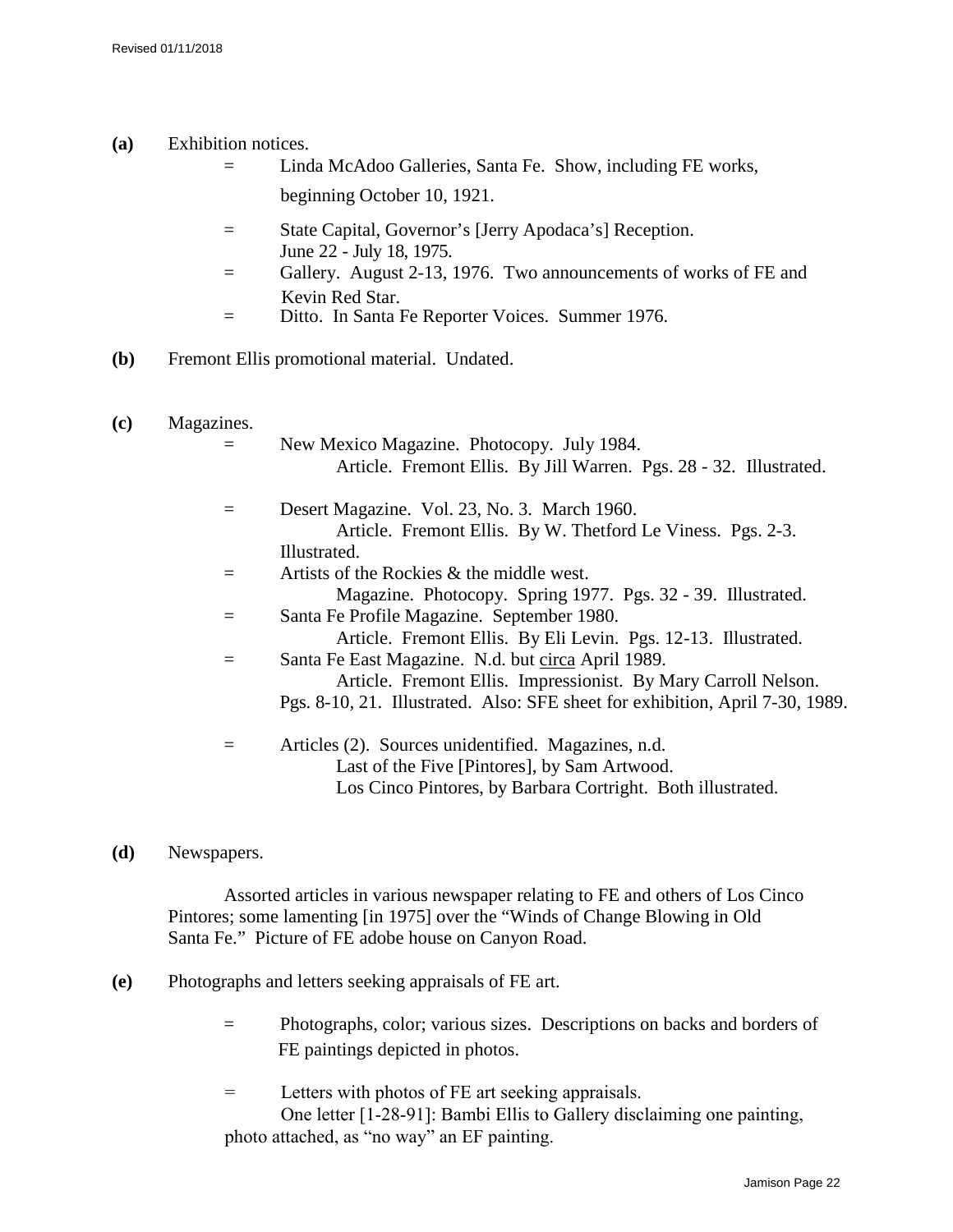- **(f)** Miscellaneous.
	- = Santa Fe Book. 1950. Photocopy. Article. Fremont Ellis, one of Los Cinco. Writer unknown. Short biographic sketch with picture of FE and of one of his works.
	- = List. FE works [at his studio and home?]. With titles, media, sizes, prices.

### Box 61

**54.** Elwell, R. Farrington.

Photographs (2), black and white, of artist's paintings.

(1)-  $6\frac{3}{4}$  x  $9\frac{3}{4}$ , untitled, of horse-drawn coach and drivers;

(1)- 6 x 9¾, titled *Stage At Station,* horse- drawn coach and drivers pulling up at relay stop.

#### **55.** Ewing, Louie [LE]

| Catalog. By LE; labeled by sticker, Gallery.<br>Autobiographic essay, unsigned, LH, with photo. N.d. List of                                                                              |
|-------------------------------------------------------------------------------------------------------------------------------------------------------------------------------------------|
| exhibitions, dated; lists of prints, books, publications, silkscreens.<br>Magazine. Photocopy. Southwest Art. August 1990.<br>Article. Louie Ewing. By Suzan Campbell. Pgs. 122-126, 204- |
| 207. Pg. 206 missing but unrelated.                                                                                                                                                       |

#### **56.** Fechin, Nicolai [NF]

**(a)** Photographs, color and photocopies, various sizes. Of NF oil painting, *Standing Nude.* Provenance by Margaret C. Jamison, December 29, 1982.

#### **(b)** Magazine and newspaper articles re NF

- = The Literary Digest Magazine. Vol. 11, No. 9. Nov. 28, 1931. Cover: NF painting, *Lady in Blue.*
	- At Grand Central Art Galleries, NY.
- = Southwest Art, October 1975. Article. Nicolai Fechin, 1881 - 1955. By Forrest Fenn. Pgs. 80 - 87. Illustrated.
- = The Santa Fean, Oct. - Nov. 1975.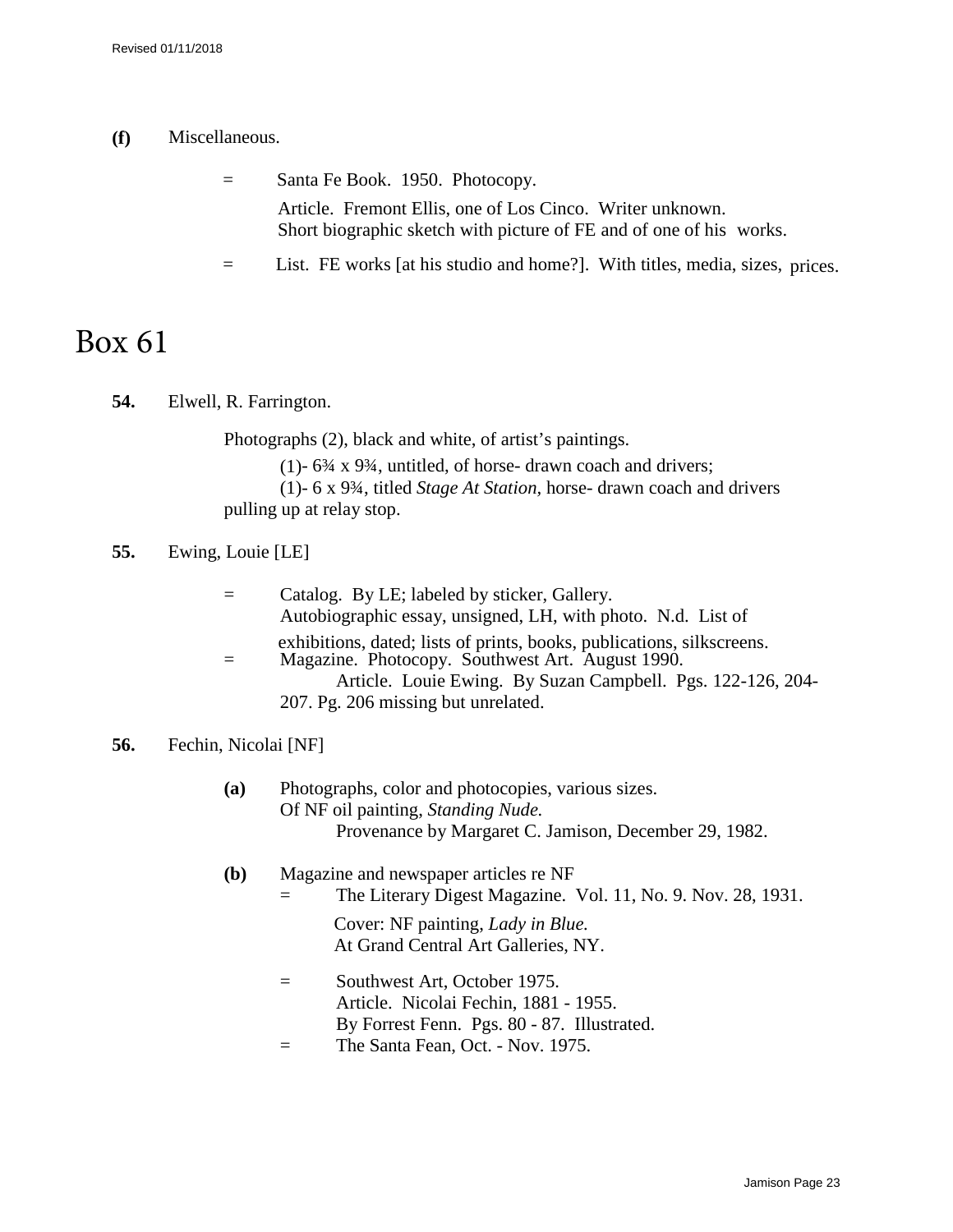Article. Nicolai Fechin ⋅⋅⋅ A Biographical Sketch. Author unknown. Pgs. 6-9.

- = Assorted newspaper articles (3).
- **(c)** Gallery brochures.
	- = Northridge House, 1946. Sixteen Charcoal Drawings and Lithographs by N. Fechin. Biographical sketch.
	- = Hammer Galleries, N.Y.C. Exhibition, February 3-14, 1970. Foreword by Victor J. Hammer. Illustrated.
	- = Jamison Galleries. Back page: Attribution to Fenn Galleries, Ltd. Last page lists works on exhibition, with biographic sketch on back page by Forrest Fenn. November 1975.
	- = Fenn Galleries, Ltd. 1975. Exhibition November 23 December 27, 1975. 31 illustrations of NF works. Biographical sketch.
	- = Art Ex. Art Collectors' Exchange. No. 3, October 1978. Denver, CO. Auction sale. No NF pieces offered, but cover is NF *Standing Nude,* black and white.
	- = Fechin Institute, Taos, NM. Fechin Centennial 1881-1981.
- **(d)** Miscellaneous.
- **57.** Fellows, Fred [FF]
	- = Letters. FF to Gallery (5). Early letter dated 198[?] has Indian head, watercolor and pen, on the envelope.
	- = Photograph on cardboard sheet, 4 x 9¾. Of a Wolfman - Blackfoot Scout, sculpted by FF and signed by him.
	- Relates the meaning of the wolf's head worn by the scout.
	- = Color slide of sculpture by FF.
	- = Newspaper. The Missoulian, Montana. Nov. 21, 1965. Article. This Fellow's A Painter. By Dale A. Burke. Pg. 8A. Photographs of FF at work.

#### **58.** Ferry, Michael [MF]

- = Photographs (5), 5 x 7. Black and white. Of sculptured human figures by MF.
- = Photograph  $(1)$ ,  $3\frac{1}{2}x$  4. Sepia. Of sculptured figure.
- = Autobiographic information. Pgs. II and III. Pg I missing.
- = Thor Gallery Louisville, Kentucky. Exhibit notice: Sept. 21 - Oct. 11, 1969. Picture of MF sculpture in wood, bronze and plastic. MF described as exhibiting member of Young Artists Promotions, Inc.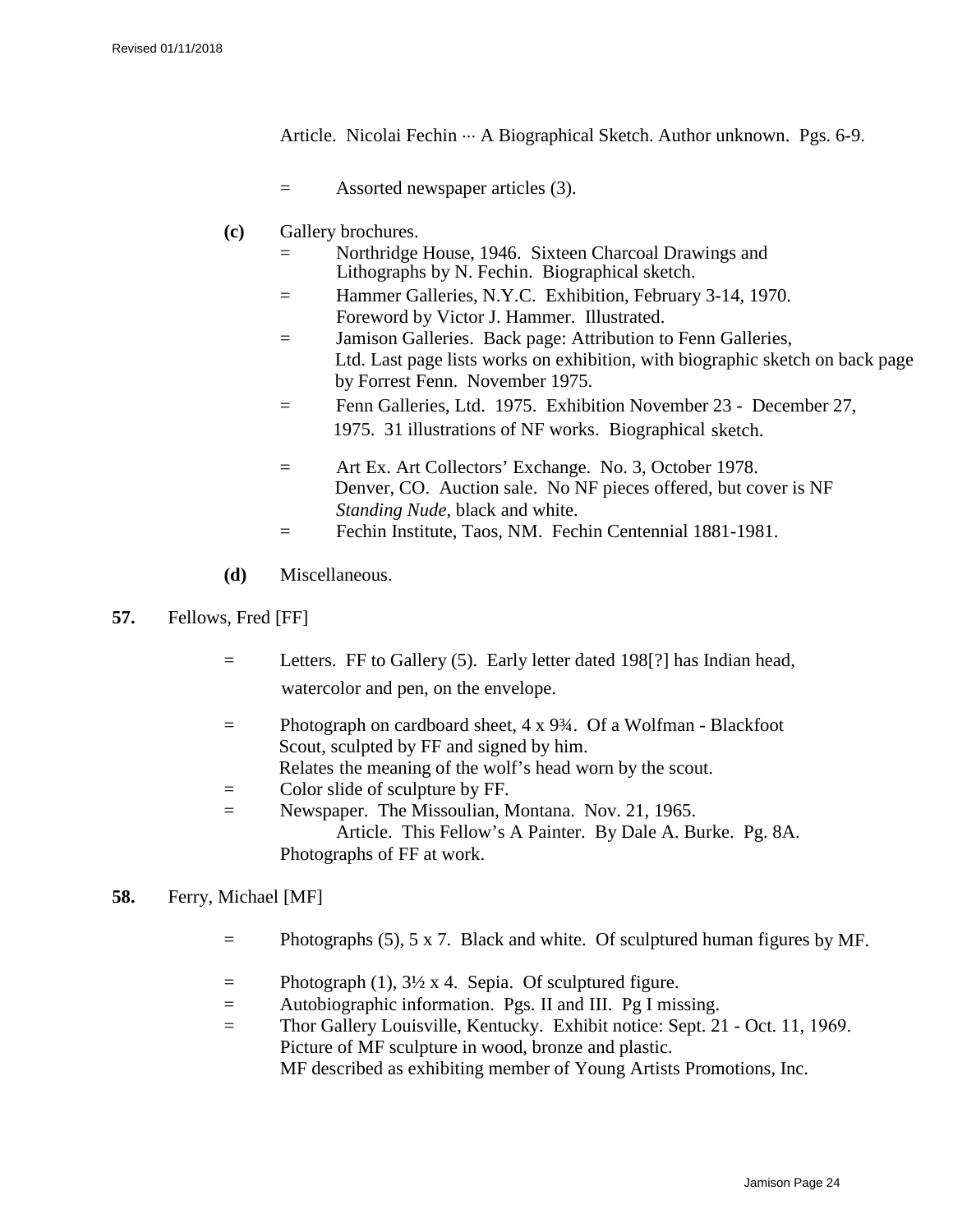**59.** Fleck, Joseph A. [JAF]

- = Autobiographic information.
- = Southwest Art. January 1981. Pgs. 72 77. Illustrated. By JAF. Survey of his work by Fleck Jr.

#### **60.** Fox, Lincoln [LF]

- = Photographs. Black and white. LF sculpture.
	- (1)- Untitled. 8 x 10. Indian satyr.
	- (2)- *Blessing Little Brother.* 5 x 7.
	- (1)- *Shaman*. 5 x 7.
	- (1)- *Going Houre.* 5 x 7.
- = Catalogs. Kennedy Galleries, N.Y.C. LF exhibition, May 4 - 27, 1977. 32 pp. Supplemental sheet with prices.

Lincoln Fox Studios & Gallery, Alto, NM. N.d. 24 pp.; last page has credits; p. 23 has photo of LF.

International Galleries, Inc., Ruidoso, NM N.d.

International Galleries, Inc. With covering letter, April 13, 1981 to Jamison Gallery. Also: letter, May 20, 1981 with another pamphlet and price list, May 1, 1981.

#### **61.** Freiman, Robert.

Promotional sheet, folded.

Cover: photograph of artist.

Inside and back: short critiques by two reviewers; list of collectors; list (partial) of museums and galleries.

- **62.** Gaspard, Dora Kaminsky [DKG].
	- = Biographic notes on DKG. 2 versions by DKG.
	- = Article. Profile Magazine November 1980. DKG: A Legend in Taos. By Mary Alice Merritt. Pgs. 14-15,25.

Illustrated, including photo of DKG and Leon Gaspard, husband.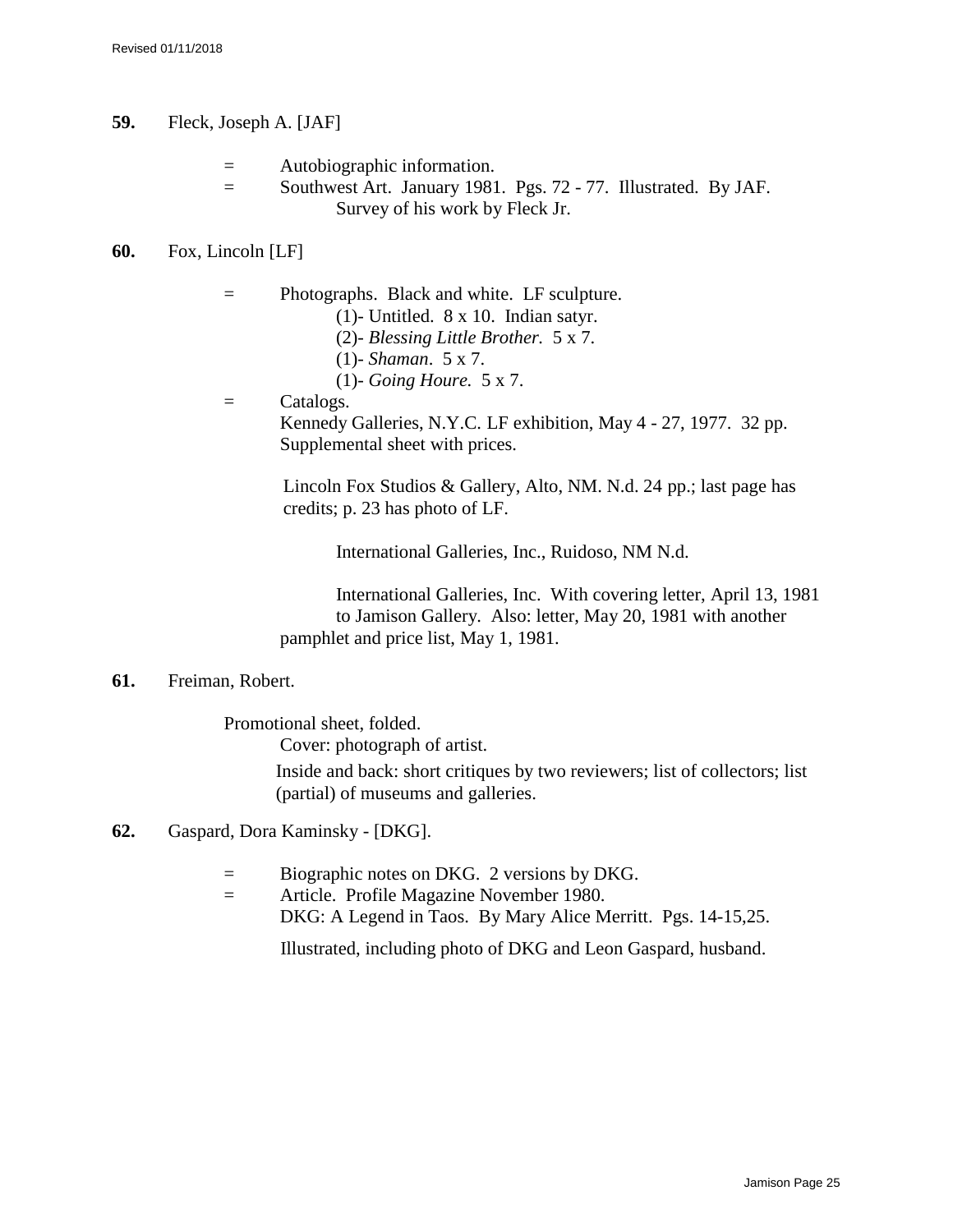#### **63.** Gaspard, Leon [LG]. (1882-1964)

— Prologue —

Before turning to the few papers comprising the LG papers, a brief recital is in order of LG's life, and the wave of litigation that followed his demise on February 21, 1964.

LG was born in 1882 in a small town west of Moscow. As a young man, he studied painting in Moscow with such notables as Marc Chagall. He went into the military service during World War I, and when the war ended, he came to Taos on a brief visit. He later returned, became an American citizen, and married.

By 1927, filled with wander lust, he left America and his wife Evelyn, and traveled to Asia to paint, spending months roaming the wilds and surviving attacks by Asian bandits. Upon his return, he became friendly with Mabel Dodge Luhan, D.H. Lawrence, Nicolai Fechin, and others who influenced his artistic career. He remained in Taos for the rest of his life.

In 1956 his wife Evelyn was killed by fall from a horse; two years later he married Dora Kaminski, a young woman painter from New York. [Q.v. Dora Gaspard Papers, Folder 62.] Shortly there after he "adopted" Paco Blackman, who became virtually a family member.

LG died of a heart attack on February 21, 1964 at the age of 82 years. Two years later, his widow Dora married Paco Blackman. In need of money the Blackmans — Dora and Paco — contracted to sell some 200 of LG's paintings to Steven L. Rose. In turn, they were resold by the galleries. A lawsuit followed, brought by the Blackmans, and consequential litigation followed the death of Dora in 1977. For she left her husband the Gaspard mansion, furnishings, and a large quantity of LG art [ "family collection"].

This litigation tied up the property for years, and featured extensively in the press.

Before turning to the LG papers, a digest of many of those newspaper articles will be found in the opening folders.

\* \* \*

**63.A** Press clippings: the Gaspard Estate litigation.

The New Mexican. March 1, 1981. Review of early litigation. Ibid. March 14, 1981. Report on status of dispute over ownership of family collection.

Ibid. March 20, 1981. Same subject.

Ibid. April 30, 1981. Gaspard estate trial in second day.

Ibid. May 1, 1981. Trial enters third day.

Ibid. July 31, 1981. Litigants reach "initial accord."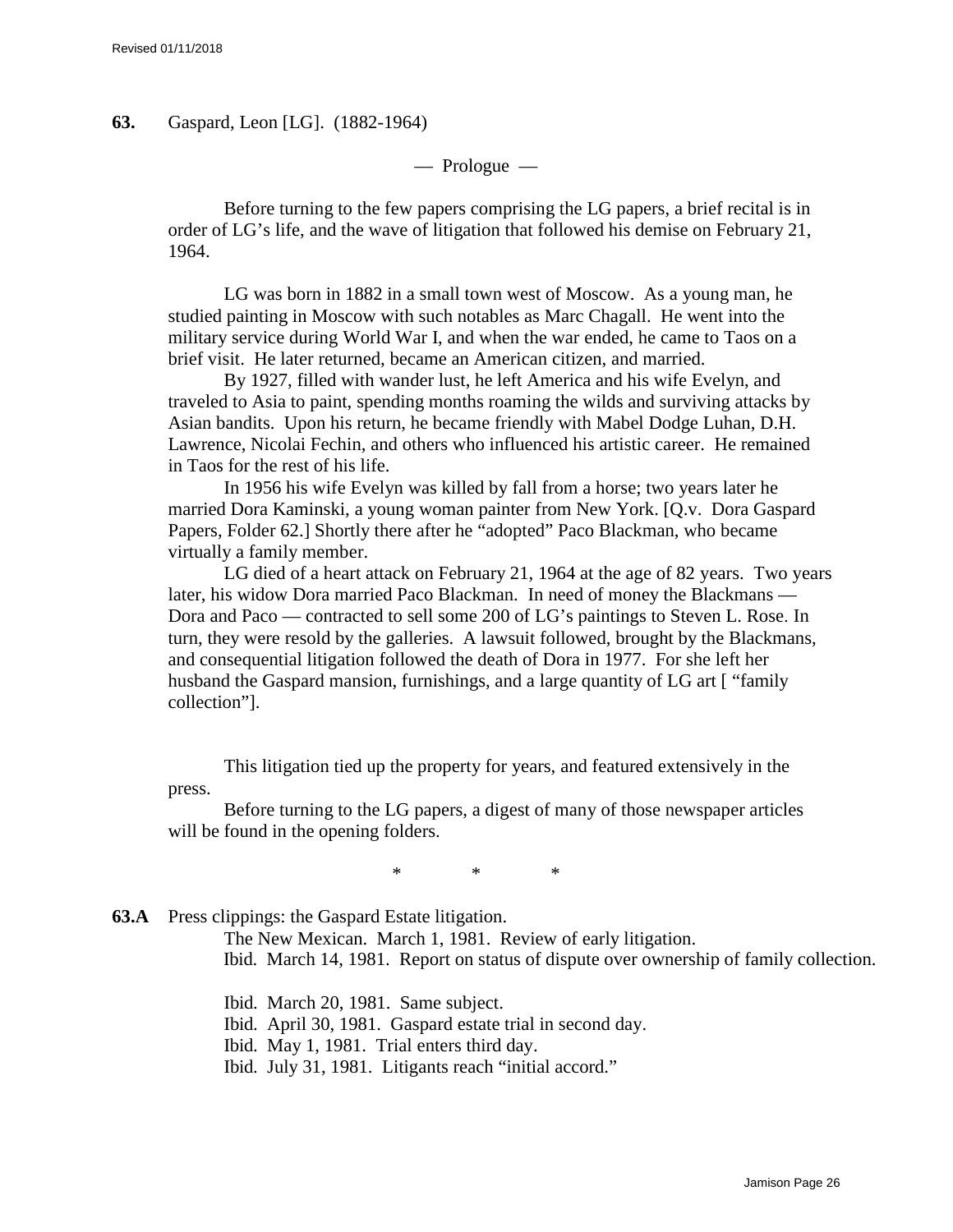Ibid. October 29, 1981. Reports that Fenn Galleries opened show of family collection.

Pasatiempo. October 30, 1981. Gaspard exhibit needs pruning. Article by Jill Warren.

The New Mexican. N.d. Reports that Forrest Fenn closed on the purchase of the Gaspard mansion from a Virginia art dealer for. Fenn also purchased about 180 LG paintings.

- **63.B** Catalogs and pictures.
	- Arrowsmith Fenn Galleries Ltd. N.d. Catalog.
		- Reproductions, some in color, of LG works.
	- = The Jamison Galleries. Show of LG works. October 21 - November 3, 1973.

Biographic sketch. By Robert Guy Barrows. Color reproductions, some black and white, of LG paintings. Also: Southwest Art Magazine. October 1973.

Advertisement of same Gallery show.

- = Photographs (5). Various sizes.
	- (3) of *Apache With Pipe.* Color.
	- (1) of unidentified Indian figure. Color.
	- (1) of *Russian Girl With Red Shawl.* Black and white.

#### **63.C** Magazine articles.

International Studio. Magazine. Photocopy. October 1923. Article. Gaspard Paints the East. By Helen Comstock. Pgs. 16- 21.

= Magazine. Unidentified, n.d. Tearsheets. Article. The Fair Landscape. No attribution. Pgs. 8-12.

#### **63.D** Inventories.

= List; titles, media, prices. With letter: 3-21-67.

- Rosequist Galleries, Tucson, AZ, to Maxwell Galleries, Ltd. San Francisco. Forwarding listed works.
- = List N.d. Names of Margaret Jamison and David Black at top. 3 pgs. Titles, sizes, etc. of LG works.

#### **63.E** Miscellaneous.

= Letter. 12-6-83: The Kelly Agency, Inc. to Gallery. Enclosed check to reimburse for stolen LG painting of *Green-Roofed Church in Siberia.*

Also two photos, color,  $3\frac{1}{2} \times 4\frac{1}{2}$ , of stolen painting, and insurance claim.

= Letter. 10-27-78: Weisfeld and Wallner, attorneys, to Whom it May Concern.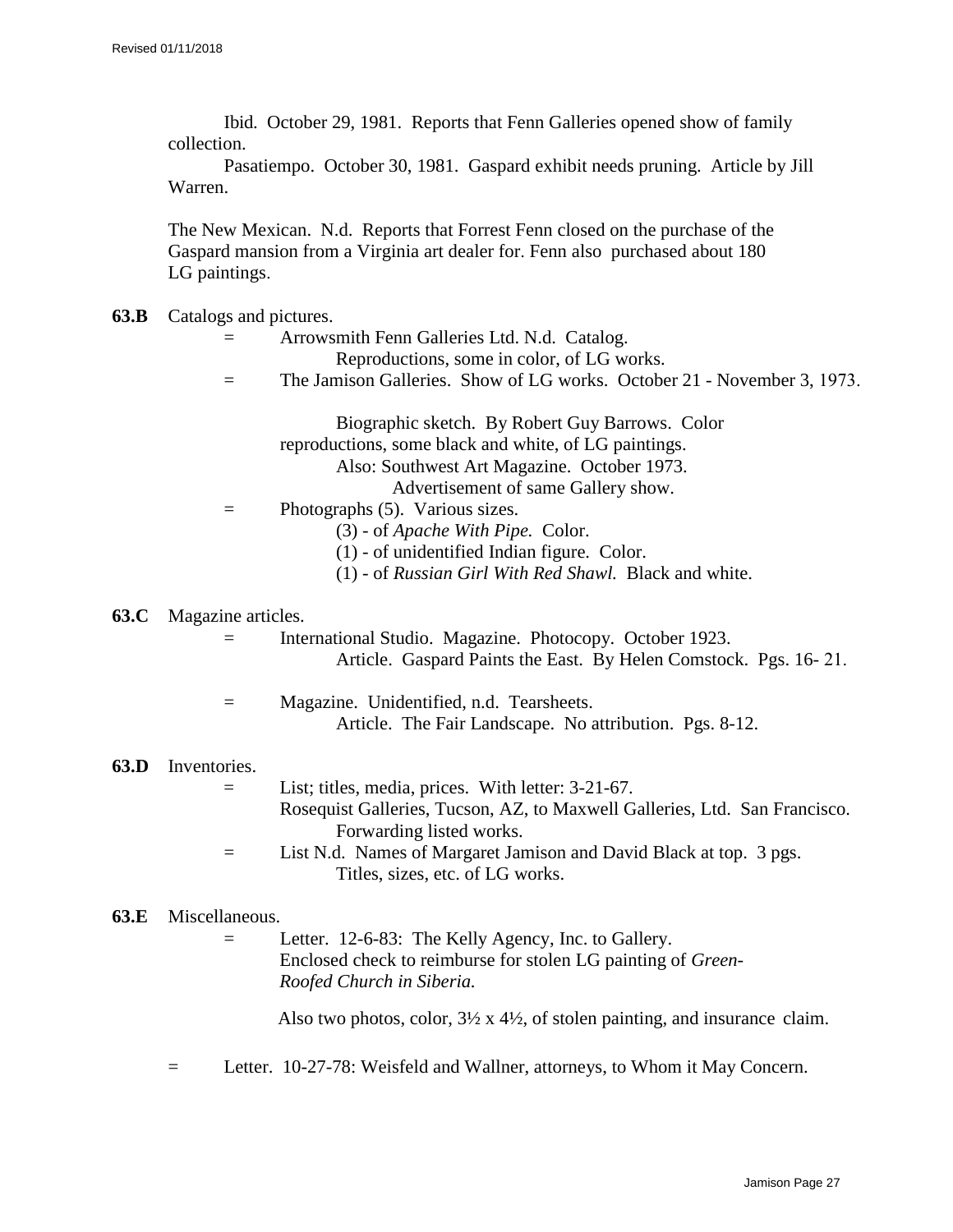|      |     |                                                                           | Placing lien on painting of LG and proceeds of sales on consignments                                                                                                                                                                                                                                                                                                                                      |  |  |  |  |  |  |
|------|-----|---------------------------------------------------------------------------|-----------------------------------------------------------------------------------------------------------------------------------------------------------------------------------------------------------------------------------------------------------------------------------------------------------------------------------------------------------------------------------------------------------|--|--|--|--|--|--|
|      |     |                                                                           | from Steven L. Rose and his two galleries, the said lien on behalf of Belford A. Blackman.                                                                                                                                                                                                                                                                                                                |  |  |  |  |  |  |
|      | $=$ |                                                                           | Letter. 10-9-73: Harrison Eiteljorg to Gallery.<br>Enclosing list of LG paintings to be exhibited in Gallery show.                                                                                                                                                                                                                                                                                        |  |  |  |  |  |  |
|      | $=$ |                                                                           | Letter. [5-10-78]: Gallery [Margaret Jamison] to Whom It May Concern.<br>Authentication of LG painting, Lake, Luxenbourg Gardens, Paris 1907.                                                                                                                                                                                                                                                             |  |  |  |  |  |  |
|      | $=$ |                                                                           | Newspaper. The Albuquerque Tribune. Oct. 19, 1973.<br>Article. It Happened in Santa Fe. By Lorraine Carr.<br>On life of LG.                                                                                                                                                                                                                                                                               |  |  |  |  |  |  |
|      |     |                                                                           | Gerlach, Christopher [CG]                                                                                                                                                                                                                                                                                                                                                                                 |  |  |  |  |  |  |
| 64A. |     |                                                                           | Photographs. Color and black and white. CG paintings.<br>Color prints (12). Encased in sealed slips. Titles on reverse<br>sides. Various sizes.<br>Black and white (3). Two [same scene], descriptions on backs.<br>$\!\!\!=\!\!\!$                                                                                                                                                                       |  |  |  |  |  |  |
|      |     |                                                                           | One, patio scene, not identified.                                                                                                                                                                                                                                                                                                                                                                         |  |  |  |  |  |  |
| 64B. |     | Galleries, catalogs, cards. Announcements of various galleries. CG works. |                                                                                                                                                                                                                                                                                                                                                                                                           |  |  |  |  |  |  |
|      |     | (a)                                                                       | William Sawyer Gallery, San Francisco, CA.<br>Picture cards $(2)$ , $5\frac{1}{2}x$ 7; titled. Color.<br>Announces exhibition December 11 - January 4. [No year but<br>probably c. 1980.]<br>Curriculum vitae on gallery letterhead; statement of<br>$=$<br>purpose: Giverney Paintings. On same letterhead, by CG, at<br>Sausalito in 1981.<br>Advertisement. Photocopy. Art in America Magazine,<br>$=$ |  |  |  |  |  |  |
|      |     |                                                                           | November 1980. Announcing show November 18 - December 12,<br>1980.                                                                                                                                                                                                                                                                                                                                        |  |  |  |  |  |  |
|      |     | ( <b>b</b> )                                                              | Orr's Gallery, San Diego, CA.<br>Fold-over cards (2) with cover-color illustrations of titled CG                                                                                                                                                                                                                                                                                                          |  |  |  |  |  |  |
|      |     |                                                                           | paintings. Announcements of shows: October 7 - November 8, 1985;<br>November 9 - December 24,1987.                                                                                                                                                                                                                                                                                                        |  |  |  |  |  |  |
|      |     | (c)                                                                       | Fischbach Gallery, N.Y.C.<br>[Same format as (b).] Shows on January 5 - 30, 1985;                                                                                                                                                                                                                                                                                                                         |  |  |  |  |  |  |
|      |     | (d)                                                                       | May 27 - June 25, 1987. Pictures of titled works (2).]<br>The Jamison Galleries.                                                                                                                                                                                                                                                                                                                          |  |  |  |  |  |  |
|      |     |                                                                           | [Same style card with picture of titled painting.<br>Special showing during 1982 Art Festival, Santa Fe, October 1982.                                                                                                                                                                                                                                                                                    |  |  |  |  |  |  |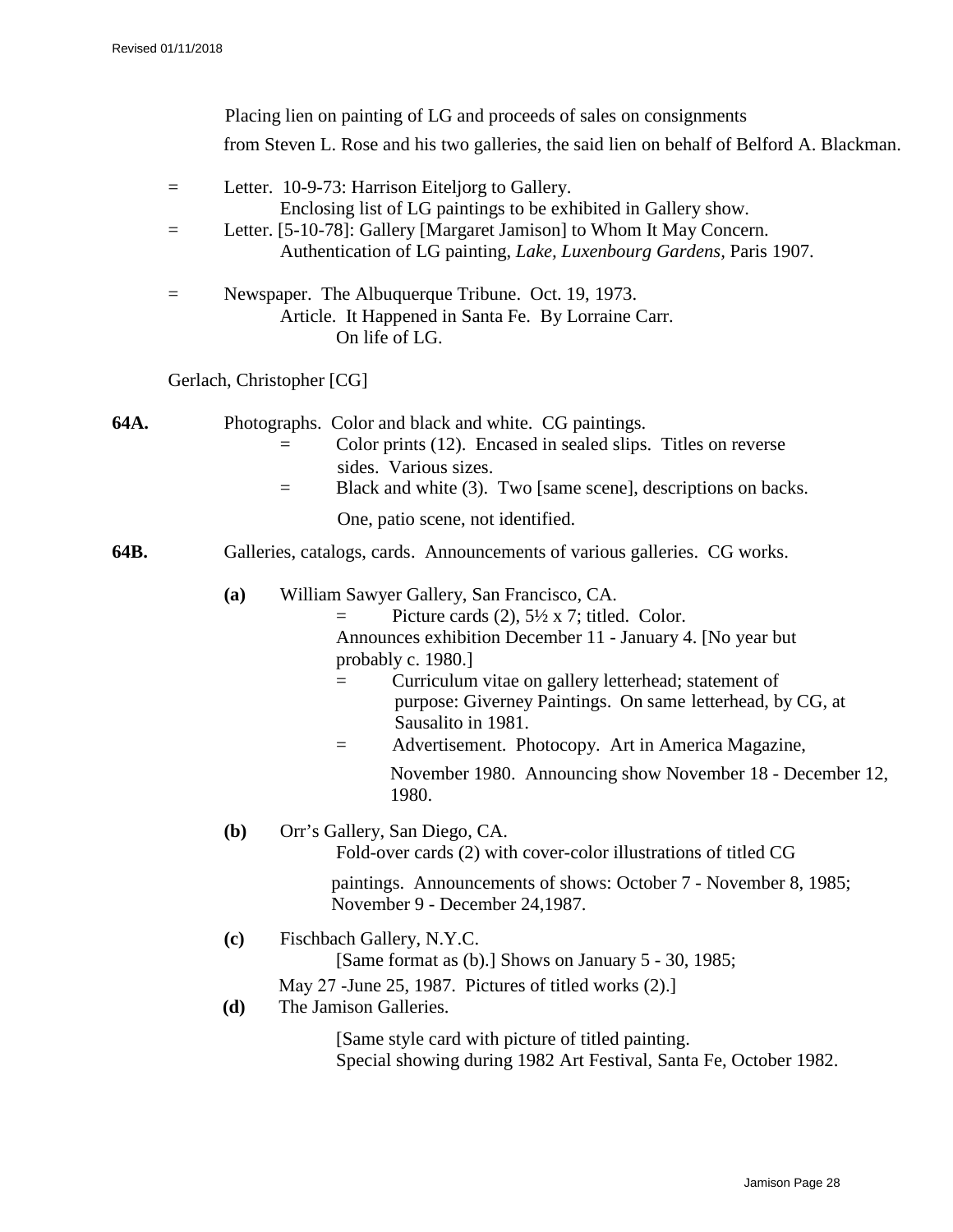Also photocopy of Special Showing advertisement, 1982, with picture of titled painting.]

- **64C.** Biographic information, inventories, miscellaneous.
	- = Biographic information and professional credits.
	- = CG painting lists; titles, sizes, prices, etc.
	- = Photo, color, of untitled picture sold to Sumner A. Weld. Circa 1982.
- **65.** Goetz, Richard V. and Edith

 $=$ 

- = Photographs, black and white (4). 8 x 9\_. (2)- Richard V. Goetz painting of saddle; untitled.  $8 \times 9$ . (2)- Edith Goetz paintings of women; untitled. 8 x 9. Gallery
	- leaflet. Exhibitions of Goetz/Goetz, August 15 to August 31,19-.
- American Artist. Magazine. Vol. 32, No. 3, Issue 313. March 1968.
- $=$ Article. Painting A Still Life. By Richard V. Goetz. Pgs. 45 - 54, 73 - 74. Includes picture of a painting of his wife.
- **66.** Good, Leonard.

Sheet setting forth professional credits.

#### **67.** Goodacre, Glenna.

= Photographic reproductions (10) of bronzes by Glenna Goodacre; color,

6 x 9, in folder with embossed image of young woman [artist?] by the artist.

- = Biographic sketch, photo of artist.
- $=$  Price list of the 10 bronzes.

Gorman, R.C. [RCG]

**68A.** Western Graphies Workshop, Inc. Albuquerque. Releases re RCG works. Lithographs.

> **(a)** Leaflet, release. November 1976. List of lithos (10); titles, descriptions, prices, etc.

**(b)** Release. November 1981. New lithos (2). Description sheet; color pictures attached.

**(c)** Dealer information sheet. July 1, 1982. New litho of Navajo rug.

Card picture with description attached.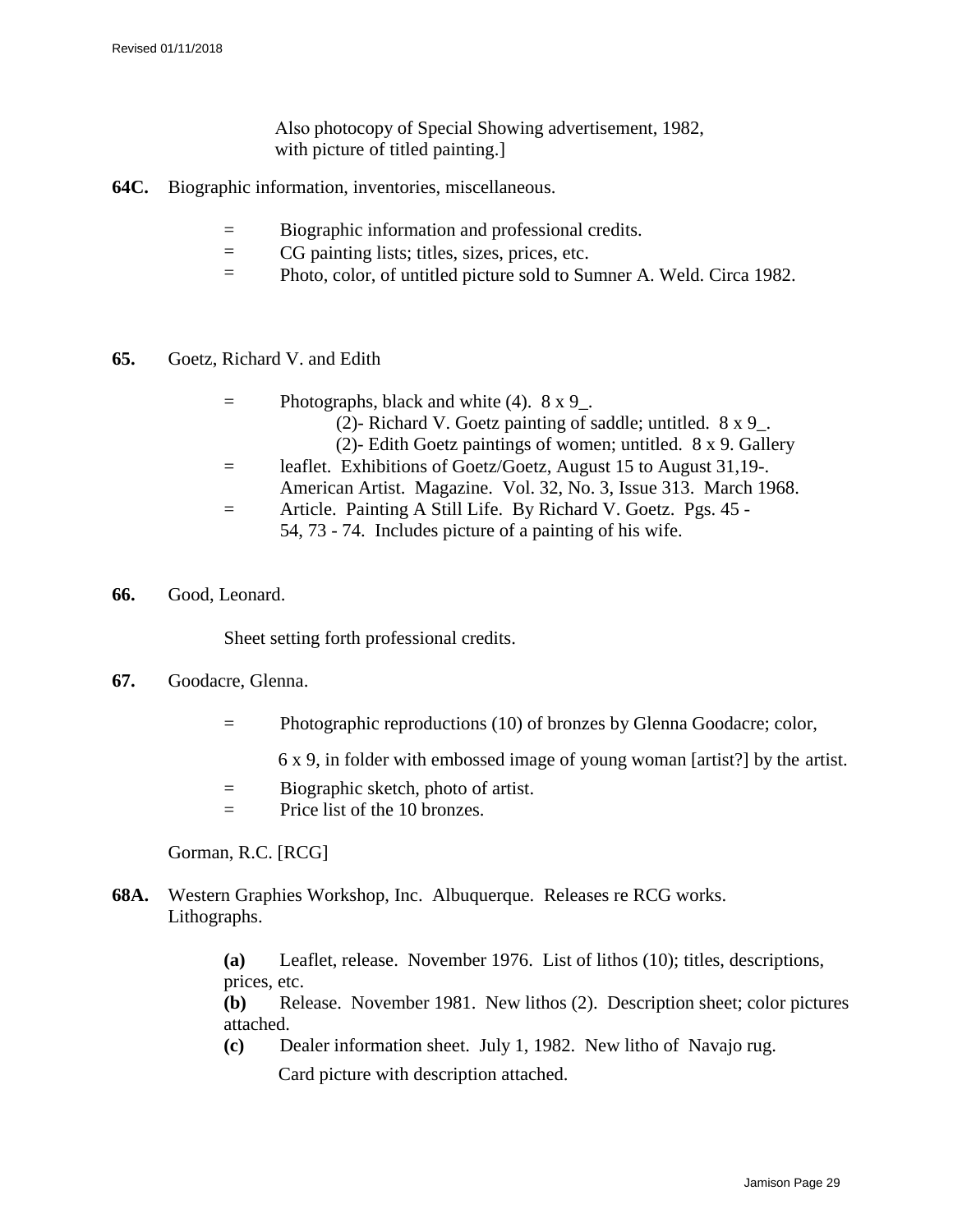- **(d)** Ditto. May 1, 1983. New litho of *Women From Chaco Canyon.* Card picture; description of picture and historical information on back. Separate sheet reiterates description.
- **(e)** Ditto. September 25, 1983. Litho of *Painted Desert Women.* Card picture; description of picture and historical information on back. Separate sheet reiterating description.
- **(f)** Ditto. July 20, 1984. Litho of *Indian Market.* Brochure, card picture attached.

Description and historical information in brochure.

- **(g)** Ditto. March 20, 1985. Litho of *Desert Twilight.* Brochure and card picture as in (f).
- **(h)** Ditto. June 1, 1989. Litho of *Taos Traders.* Brochure and card picture as in (f).
- **(i)** Ditto. March 20, 1991. Litho of *Sacred Corn,* Brochure with front page picture, but no description or historical information.
- **(j)** Ditto. September 1991. With 5 pp. listing RCG art works in six different media [bronze; cast paper; ceramics; etched glass; etchings; lithographs] and book by RCG: "The Graphic Works."

The following additional material of Western Graphics Workshop, undated, respecting RCG works.

- **(k)** Accordian folder. Advertising seven litho series. Illustrated and titled pictures.
- **(l)** New Release sheet. With litho of *Rosalie.* No historical information.
- **(m)** Lists. Works available. Titles, suggested retail and wholesale prices. 9 pgs.
- **68B.** Taos Editions Ltd. Releases re RCG works.
	- **(a)** New Release sheet. June 1982. Litho, *Salvanna.* Card picture with description on back.
	- **(b)** Ditto. June 1982. Litho, *Barcelona Rose.* Card picture with description on back.
	- **(c)** Ditto. December 1982. Litho, *Maya.* Card picture; no descriptive information.
	- **(d)** Ditto. January 1983. Litho, *Monica.* Photograph. No descriptive information except on Release Sheet.
	- **(e)** Information sheets (3). N.d. Book. The Graphic Works, by RCG.

Lists general information, book description, price schedules for book and poster: *Chili Peppers.*

Flyer sheet for book with color picture of RCG. N.d.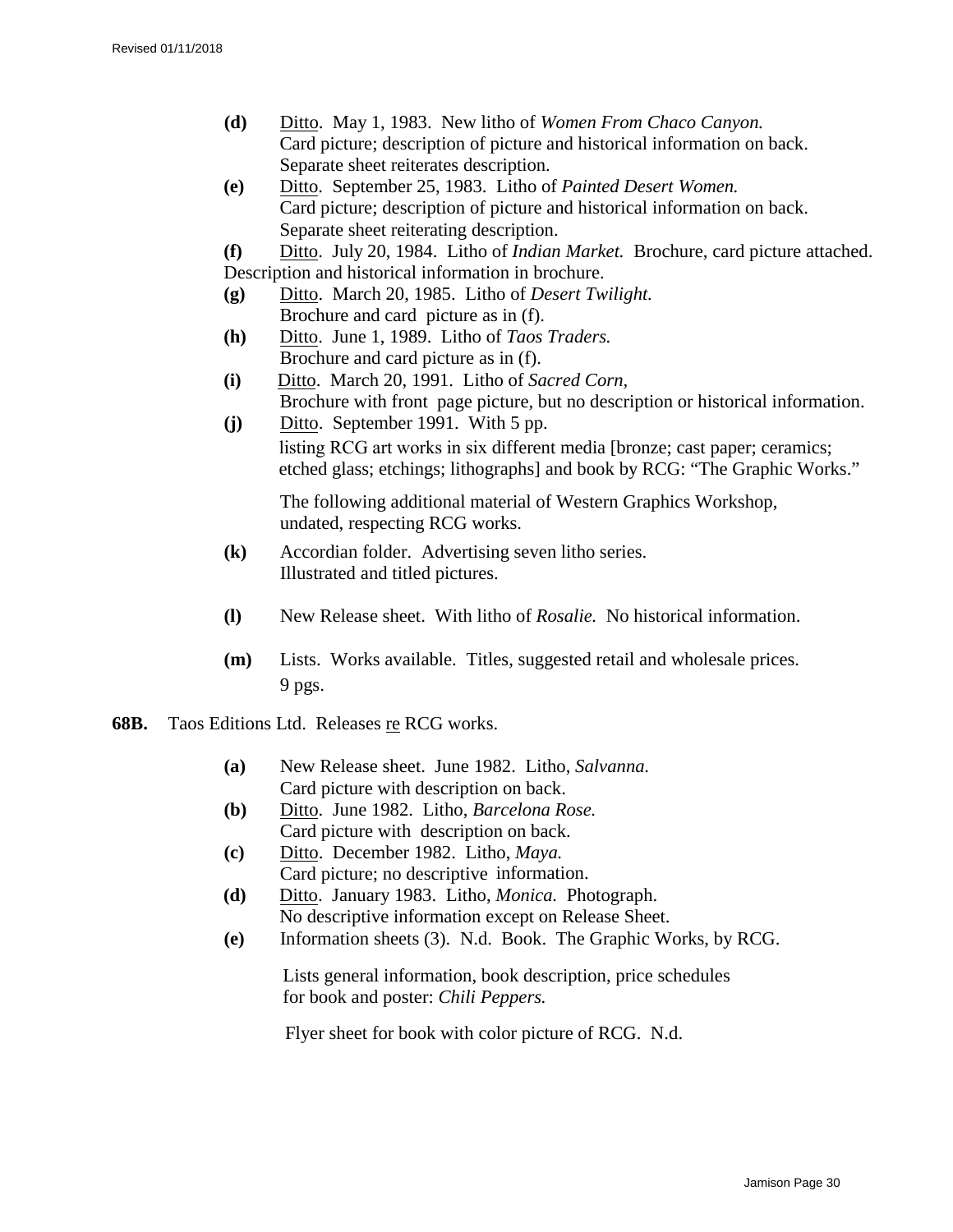- **68C.** The Jamison Galleries, Houston, TX.
	- = Catalog. September 30 October 13, 1973 show.
	- = Announcement card. Exhibition (preview). November 8, 1973.
- **68D.** Editions Press, San Francisco, CA. Original graphics.
	- = Edition No. 345. New release sheet. July 1976.
		- Litho, *Navajo Mother.* RCG signature on back.
	- = Edition No. 346. New release sheet. July 1976. Litho, *Waiting Women.* RCG signature on back.
	- = Edition 347. New release sheet. July 1976. Litho, *Desert Women.* CG signature on back.
	- = Release letter. June 10, 1977. Offering latest litho, *Navajo Woman with*

*Pears.* With photo attached.

**68E.** Miscellaneous galleries, institutes, etc.

=

- **(a)** Tamarind Institute. Homage to Navajo Women. 1972. Folder containing six cards,  $5\frac{1}{2} \times 8\frac{1}{2}$ ; five depicting lithos of 5 Navajo women; one, a photo of RCG with reverse side summary of artist's life.
- **(b)** Art Consultants, Inc., Phoenix, AZ. 1973. Folder. Depicts five lithos, reproduced in black and white, with titles and sizes, including artist's self-portrait. Also: Unidentified list of 25 works, mostly oil-pastels, with titles, prices.
- **(c)** = Aspen Art Gallery, Colorado. Announcement. Exhibition August 16 - September 6, 1974.
	- = Phoenix Art Museum League, AZ. Announcement. Preview Showing of Litho: *Homage To Seated Norman.* March 21, 1975.
	- = Pyramid Editions, Gallery of New Mexico, Santa Fe, NM. Presenting four original lithos, pictured and titled, February 1976.
	- = Governor Gallery Show, May 22-June 16, 1978. Picture of RCG on cover.
		- Tamarind Press. 1979. Revised price lists.
	- $=$ Santa Fe Community College. Exhibition, May 20-June 20, 1990
	- = Art Images West, Scottsdale, AZ. N.d. adverising sale, mail order, RCG posters. Price lists enclosed.
	- = Museum of Navajo Ceremonial Art. Santa Fe. RCG exhibiton

October 12 - November 16 [no year].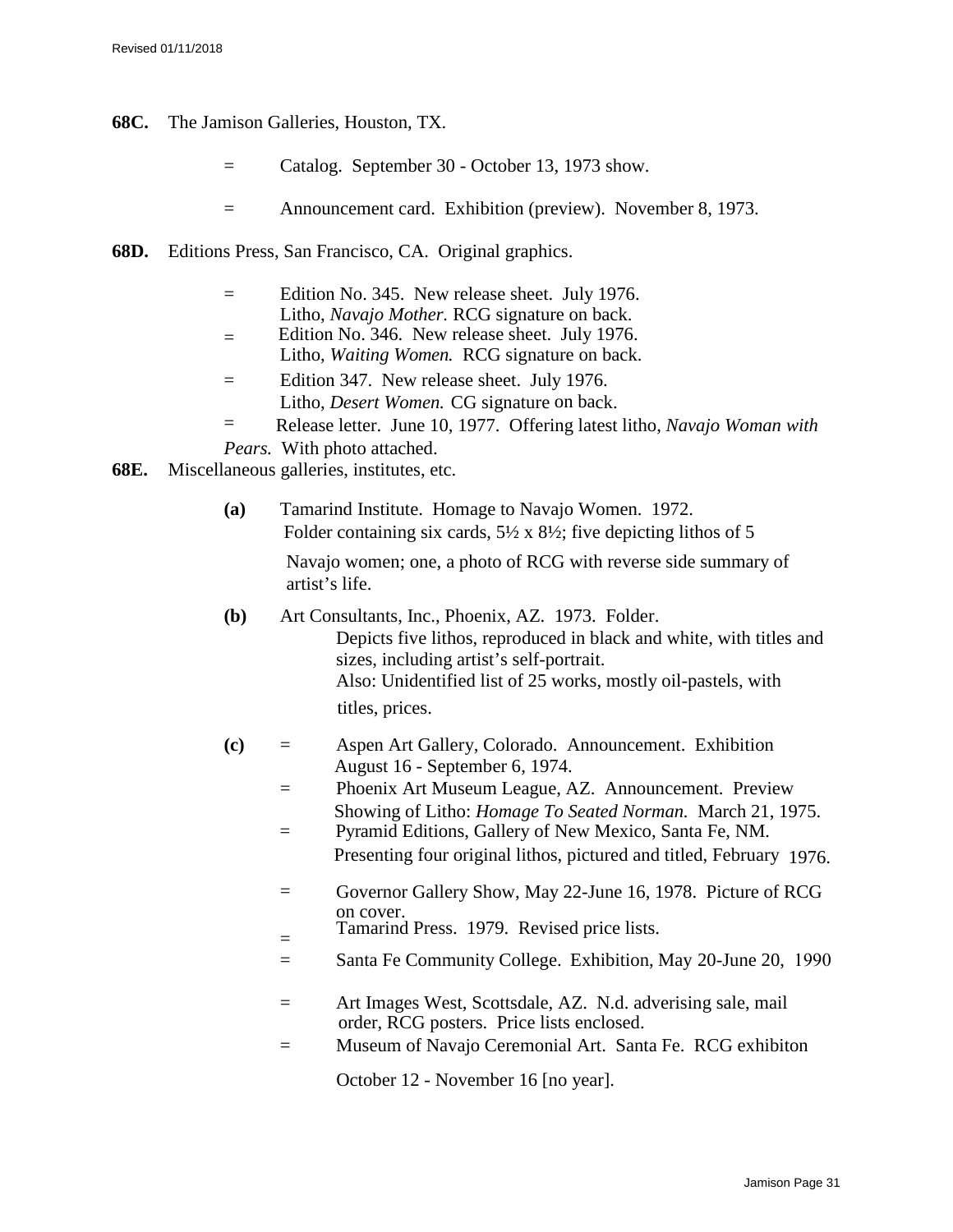- **68F** Newspaper clippings.
- **69.** Grandee, Joe Ruiz

Pamphlet, n.d. Sketch of artist's life and accomplishments.

- **70.** Greer, James Emery.
	- = Card. Promotional. = Description of artist's work. Color picture at top of his painting. Brochures (2). Saks Galleries, Denver, CO. Illustrated announcements of artist's exhibitions: April 7-24, 1978; March 22 - April 13, 1985.
- **71.** Greeves, R.V.

Photographs (5) of artist's sculptured figures. Titles on reverse sides, with sizes, prices.

### Box 62

- **72.** Haddock, Arthur [AH]
	- **(a)** Gallery notices.
		- = James Parsons' Gallery West, Inc. Santa Fe.
		- = Promotional brochure with biographic sketch; photo of AH. 1975. Jamison Galleries.
		- $=$  Promotional brochure. Retrospective. November 2-22, 1975. With biographic sketch and photo of AH. Mayans Galleries Ltd. Santa Fe.

Leaflet. Promoting AH book: *A Painter's Life*.

Card. AH painting on front: *Federal Place.* Watercolor, 1977. Announces multi-artists show, December 4 - 31. Circa 1981.

Fold-over card. AH painting on front: *Santa Fe Landscape* 1953. Announces AH show on separate insert card, October 9- 31, 1982.

[Same format.] AH painting on front: *Taos Morada*. 1930. Announces AH show on separate insert card, September 1-15, 1984.

Leaflet. Announces AH show, July 6 - 23, 1990.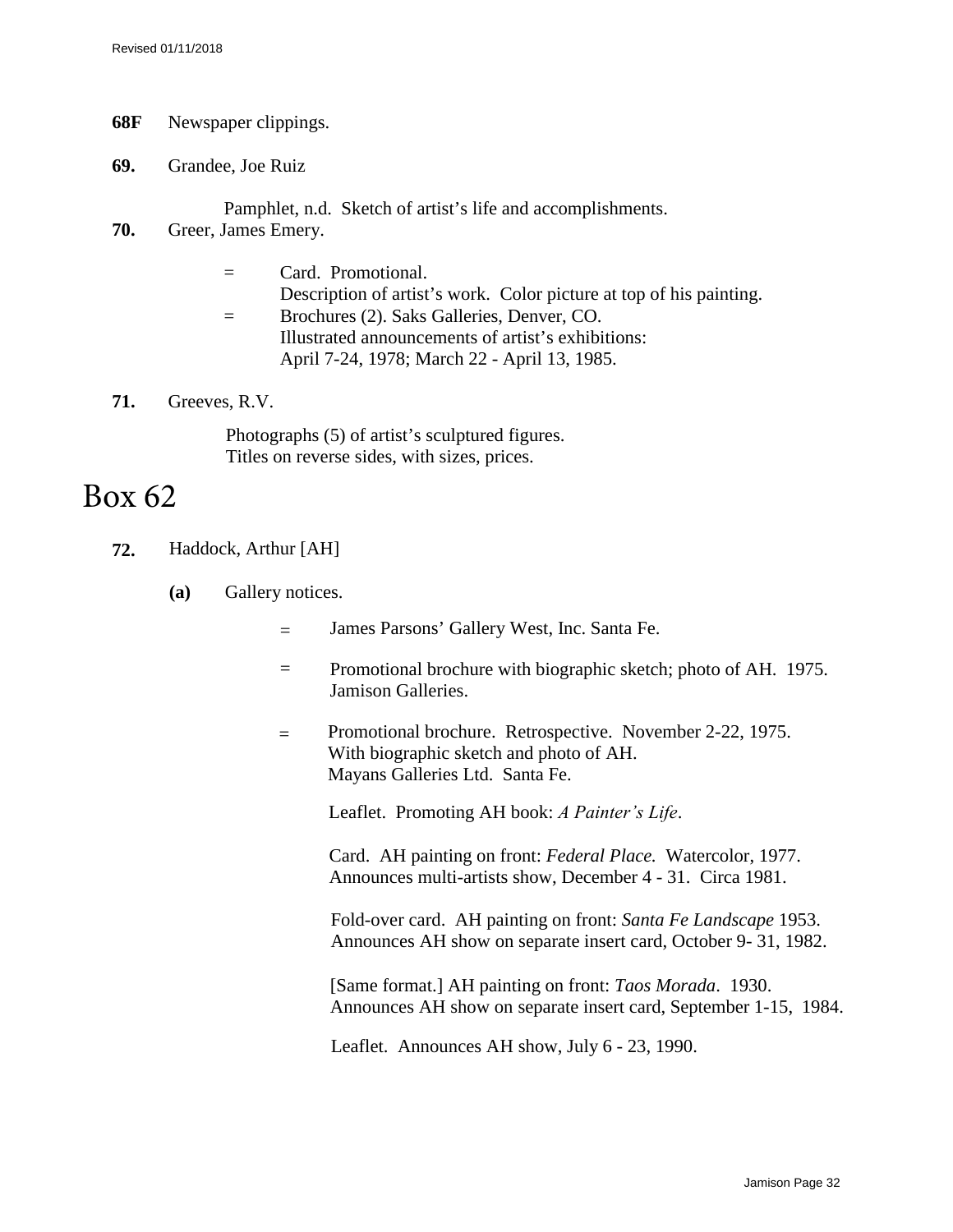- **(b)** Photographs.
	- $=$  AH. Black and white,  $8 \times 10$ . N.d.
	- $=$  AH art (3). Black and white  $8 \times 10$ . Titles on backs.
- **(c)** Notice. Memorial service. September 3, 1980. Newspaper. New Mexican. Sept. 1980. Obituary. Notice. April 1981. Source unknown. Exhibition, n.d. Lists works to be shown; together with biographic sketch.
- **(d)** News clippings.
- **73.** Hall, Arthur W. & Norma Bassett
	- = C.R. Ferguson Publications. 1950. Article. Arthur Hall. Navajo and Silk - screen Prints. Pgs. 12-13.
	- = Announcement. Rancho Del Rio Summer School of Art. 1957. June 24 - August 30. Above artists, instructors.

#### **74.** Hanbury, Una.

Photograph, color, 4 x 6, *Young Woman With Child;* sculpture by artist. With letter 1-17-91, from Parkerson Gallery, Houston, TX to Gallery, seeking purchaser. Also: New Mexican, 2-14-90, obituary; photocopy.

**75.** Haozous, Bob [BH]

[Allan Houser was a prolific and preëminent sculptor and painter. His son, Bob Haozous, followed in his footsteps, but adopted the surname — not out of disrespect for his father, but because it was his paternal grandfather's, the Apache word meaning "Pulling Roots." His father was of Apache and English descent; his mother, the former Anna Marie Callegos, was a composite of Navajo and Spanish heritage. Thus, he grew up with strong bonds to his Indian antecedents.]

- **(a)** Biographic material.
	- = Essay by Guy and Doris Monthan. From Art and Indian Individualists. Northland Press, 1975. Typewritten, 2 pp.
	- = Article. Bob Haozous. By Marjel De Laner.

#### **(b)** Photographs (9). BH works.

=

- = Black and white, 8 x 10. Ink drawing, *Spirit of the Dance.*
- $=$ Black and white with color overlay, 8 x 10. Sculpture in wood. Untitled.
- = Black and white, 5¼ x 8½. Sculpture. *Passionate Lady.* 1977.
	- Black and white, 8 x 10. Carved mural: *Masterpiece.*

With copy from The New Mexican.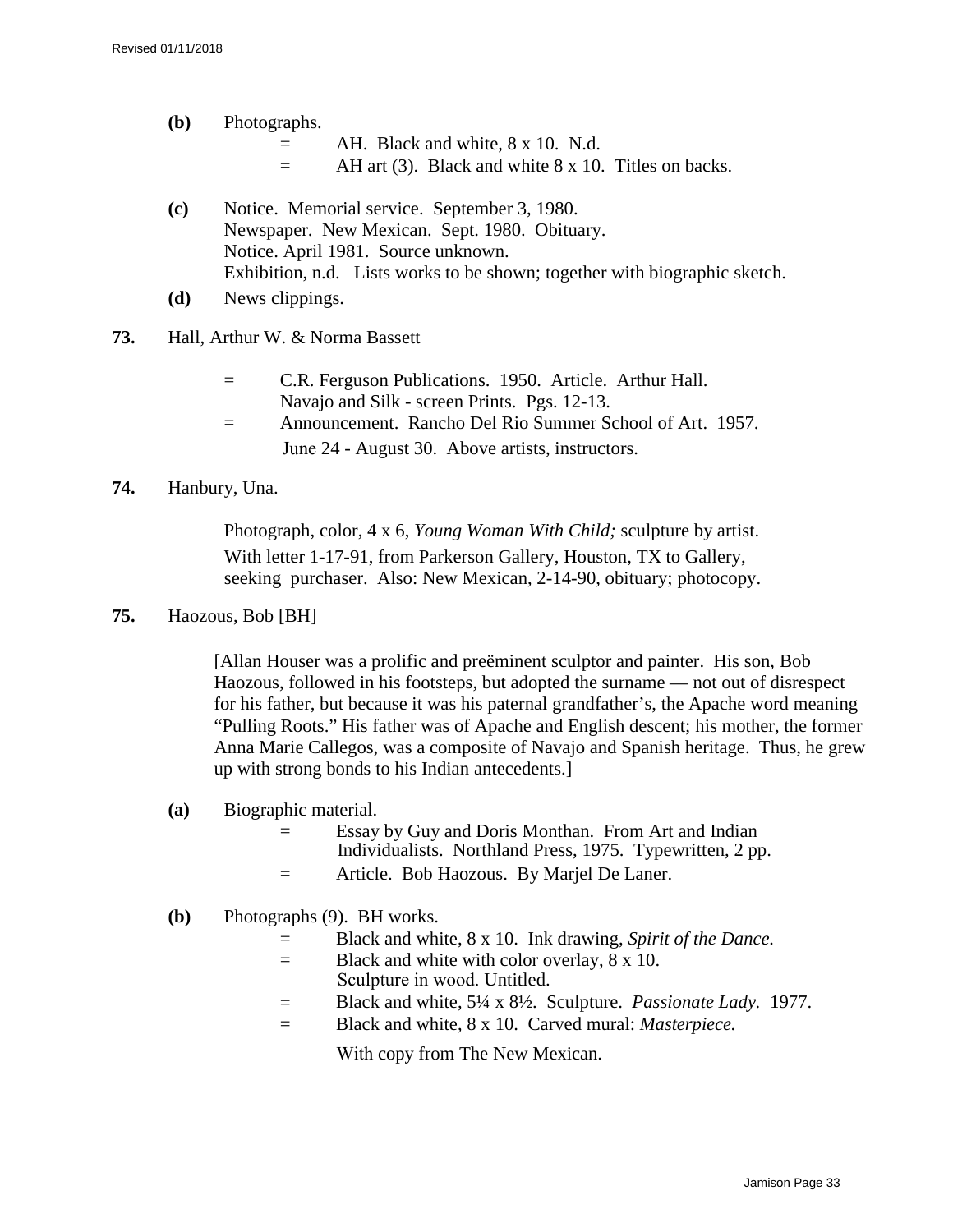- $=$  Color prints (5),  $3\frac{1}{2} \times 4\frac{1}{4}$ . Various (4) sculptures, one ink drawing. Title and description at foot of each.
- **(c)** Gallery notices.
	- = Heydt/Bair Gallery, Santa Fe. One-man exhibition, from August 15, 1980. Photo of BH and illustration of BH sculpture in alabaster: *Last Great Cowboy.* 1980.
	- = Daybreak Star Arts Center, Seattle, Wahington. BH show September 15, October 2 [no year]. Catalog with BH sculptures depicted.
- **(d)** The New Mexican. August 15, 1976. Pg. 3. Advertisement by Gallery. Art of Allan Houser and Bob Haozous.

#### **76.** Harlow, Francis H. [FHH]

- **(a)** Writings
	- Journal of Paleontology. Vol. 41, No. 5. Sept. 1967. Reprint. Pgs. 1065-1089. Article: Late Pennsylvanian Brachiopods etc. By FHH [drawings] and Patrick K. Sutherland.
		- = Harlow. By Jeanne Hassenzahl. 20 pp. Biography; illustrated, with photos of FHH. Gallery copy.
		- = [Source unknown; FHH?] Paintings by Francis H. Harlow. Brochure, 4 pp. Illustrated.
- **(b)** Catalog. Gallery. FHH exhibition, September 16-30, 1973. Illustrated.
- **(c)** Newspapers.
	- **=** New Mexican. May 23, 1971. Pg. 7. Article, From Fossils to Pots to Painting. [Author unknown.] Illustrated. FHH work.
	- **=** Ibid. May 27, 1973. Article, Gentleman, Scholar and Pot

Collector. By Jean Hassenzahl. (Pgs. 6-7). Illustrated; also photo of FHH.

#### **(d)** Miscellaneous.

- = Photograph. Black and white. 5 x 7. Of Pueblo pottery by FHH
- = Release. By Gallery. Works of FHH being shown.

Promotes book by FHH: *Historic Pueblo Indian Pottery*.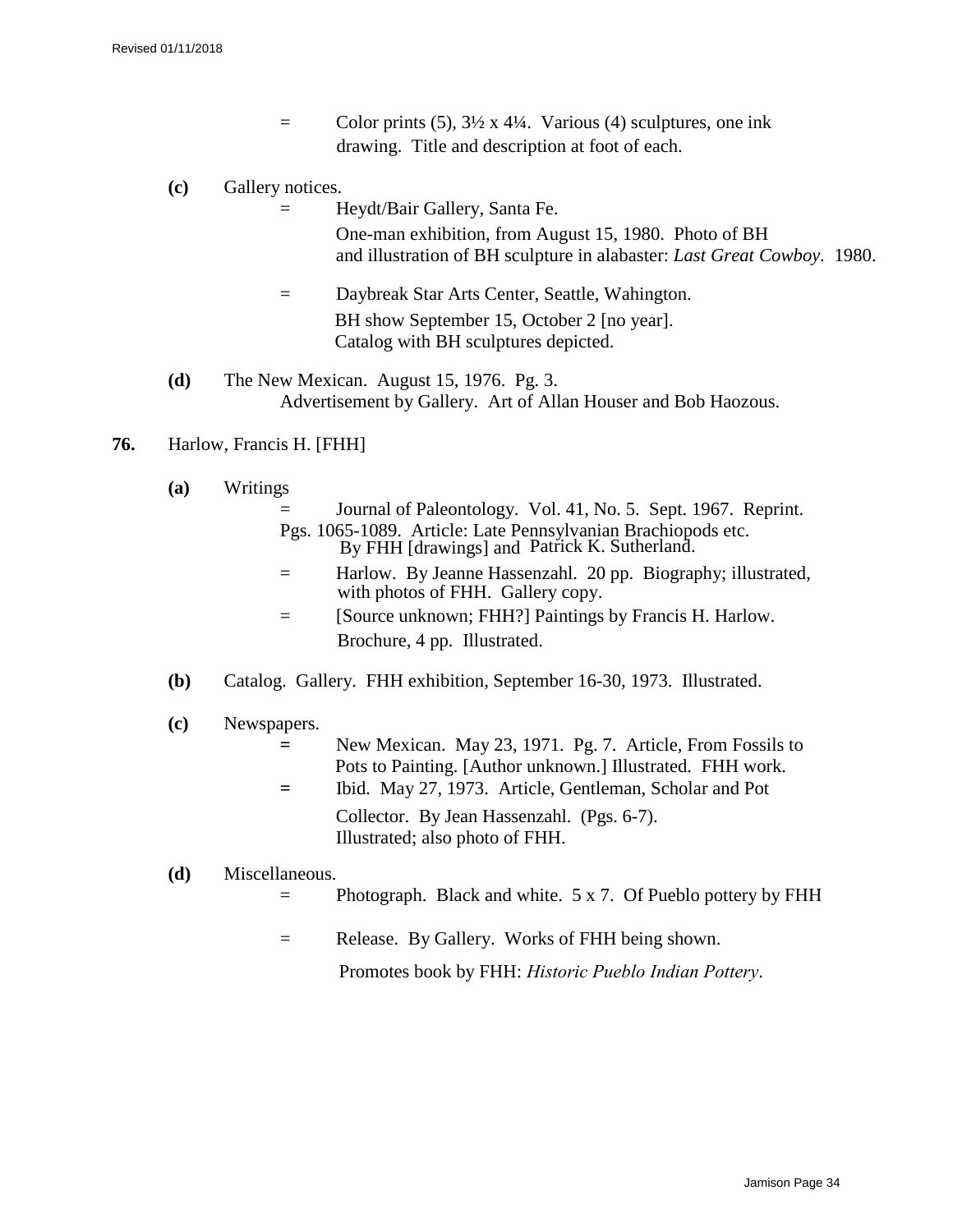- **77.** Harrill, James [JH].
	- = S. Rudy Gallery, Santa Fe. Announcing show, from August 15 [1980].
	- = Post Card, n.d. JH to whom it may concern.
		- Disclaiming that above gallery is selling his paintings.
	- = Southwest Art Magazine. February 1985. Article. Spacial Magic. By Judy Newton. Pgs. 53-56. Illustrated.
- **78.** Heikka, Earl Eric [EEH]
	- = Stendahl Galleries, Los Angeles, CA. Brochure for EEH first exhibition. 1929. Photocopy. [Barely legible.]
	- = Brochure. Jas. H. Matthews & Co., Pittsburgh, PA. N.d. Presenting EEH bronzes.
	- = Folder. Empty except for photo and photocopy pasted to inside covers, and black and white photo, 8 x 9¾, of EEH at work with inscription to Gallery by E.H. Hoy, 1941.
	- = Biographic sketch of EEH by E.H. Hoy.
	- = Letters (3) on letterhead of National Cowboy Hall of Fame, 1967-1971, addressed to Hoy re EEH sculptures.
- **79A.** Henderson, William Penhallow [WPH].

Gallery catalog.

MNM, Fine Arts Museum. Retrospective Exhibition Catalog [WPH: 1877- 1943].

Exhibit, July 21 - August 20, 1963. Brochure contains assorted anecdotal testimonials, including Carl Sandburg's, his daughter's (Alice Henderson Rossin), and John G. Meem's. List of oils, pastels, etc. exhibited, many illustrated. Photo of WPH and biographic chronology. 23 pgs.

- **79B.** Inventories.
	- = Consignment list. Gallery. July 5, 1982. Pastels and oils; titles, media, prices.
	- = Gallery List. Owings - Dewey Fine Art. Summer 1990. 13 pp. Items in exhibit. Titles, media, prices.
	- $=$ Estate of Alice H. Colquitt. List of art works of WPH. 431 items. Titles, media, prices.
- **79C.** Newspapers and magazines.
	- = Various articles
	- = El Palacio Magazine. Vol. 93, No. 2. Winter 1987 .
		- Issue is devoted to WPH; some articles derived from information provided by Alice Henderson Rossin.

Biographic chronology.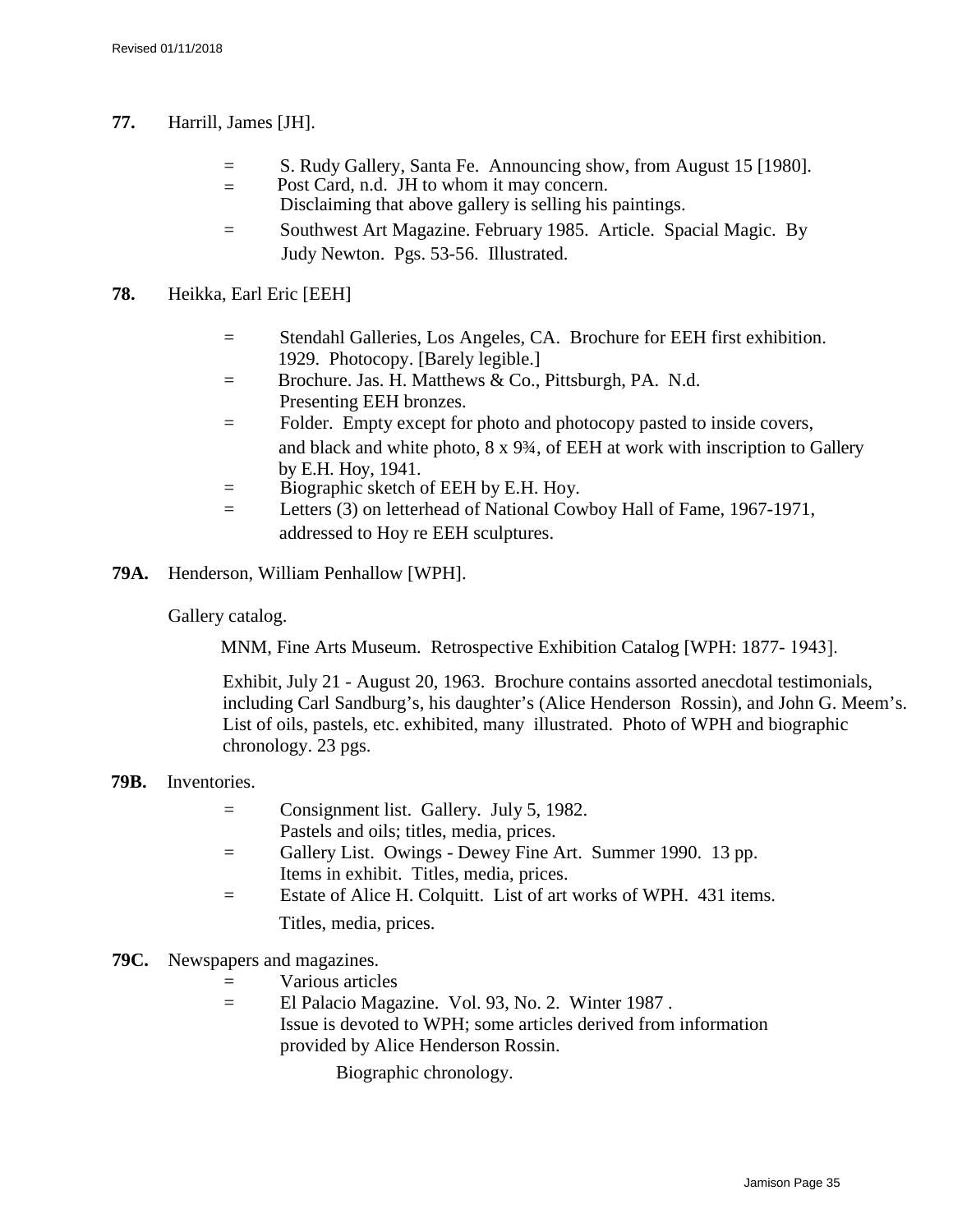**79D.** Photographs.

= Polaroid color prints (2): *Crus Romero and Goats,* c. 1919; *Lucero* 

*House*, n.d. Descriptions at bottoms.

- $=$  Color prints (3),  $3\frac{1}{2} \times 5$ . Titles and authentications by Alice Henderson Rossin on backs.
- = Authentication of *Alice Corbin-Poet* pastel by Gallery.
- **79E.** Alice Rossin Colquitt, daughter [ARC].
	- = Santa Fe New Mexican. April 23, 1989. Article on last marriage of ARC, then deceased, and court battle over land and art.
	- = Notice. MFA Memorial Service for ARC.
		- February 14, 1988. List of speakers.

#### **80.** Hennings, E. Martin

Photograph. Black and white, 8½ x 10½. Depicts artist's work: *Fisherman of Chioggia, Italy.*  Reduced color print, 5 x 5; advertisement in New Mexico Magazine, February 1960 with same painting depicted.

- **81.** Henri, Robert [RH].
	- = Article. The Print Collector's Quarterly. April 1912 Robert Henri Realist and Idealist. By Guy Pene Du Bois. Pgs. 213 - 215, 230. Illustrated. Photocopy also provided.
	- = Book. Robert Henri and His Circle. N.d. Author unknown. Photocopy. Section called Aspect of Henri's Career. Pgs. 181-194.

#### **82.** Hensley, Jackson

- = Brochure by artist, with biographical sketch by Oliver Seth. Cover: *Indian Summer*, in egg tempera.
- = Hensley Gallery southwest. Announcing works by "contemporary traditionalist masters," May 27, 1989. Cover: *Spring*, color, by artist.
- = Photograph. Black and white, 8 x 10.

*Blueberry Muffins*, for advertisement in The Santa Fean. N.d.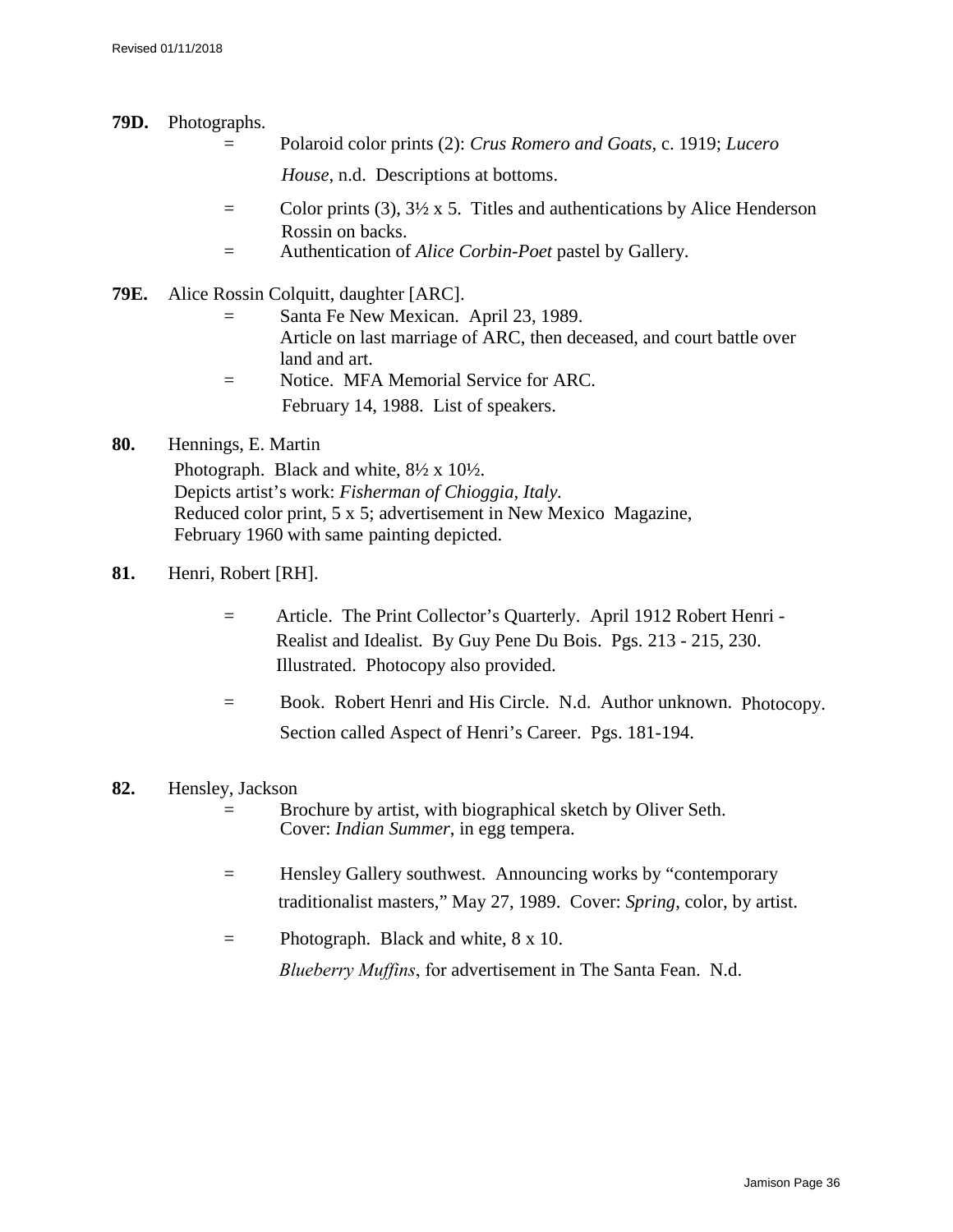# **83.** Henson, George [GH]

Folders (2), each containing duplicate sets (18) of photos of GH bronzes. 6 x 6, black and white. Front and back of folders reproduce in color two of the works. N.d.

Also: single sheet of Gallery, details on back. Cover: photo, black and white, of *So Proudly We Vanish* [eagle, outstretched wings]. N.d.

# **84.** Herbert, Gary [GH].

- = Album. Contains 14 photographs, black and white, 9½ x 9½ of GH sculptures. Untitled.
- = Additional photos (4), 7 x 9, black and white. Untitled. Works of GH.
- = Duplicates (17). Several titled on backs.
- = Newspaper articles (2). Tulsa Tribune, Dec. 3, 1976 and Empire Magazine [Section], July 8, 1973. Both contain photos of GH.

# **85.** Higgins, Victor

- = Catalog. MFA. Announces Retrospective Exhibitions of Higgins works, c. 1971. Biographic material. Illustrated.
- = Catalogue. Univ. Of Notre Dame and Indianapolis Museum of Art. 88 pp.

Announces exhibitions, October 26 - December 31, 1975 at Notre Dame and March 2 - 30, 1976 at Indianapolis Museum. Fully illustrated; biographic chronology; etc.

# **86.** Horton, Joseph (Joe). [JH].

- = Jamison Galleries biographic sketches (2).
- = Newspaper photo, The New Mexican, April 20, 1992, p. A7.
- = Postcards, various sizes (4). JH works on fronts; color.
- = List. JH oils, 10-9-89/11-9-89. Albuquerque Country Club. Titles, media, prices.
- = 10-12-90: John R. Craighead Co., Inc., Denver Co.

With Christmas card and two pictures of oval paintings.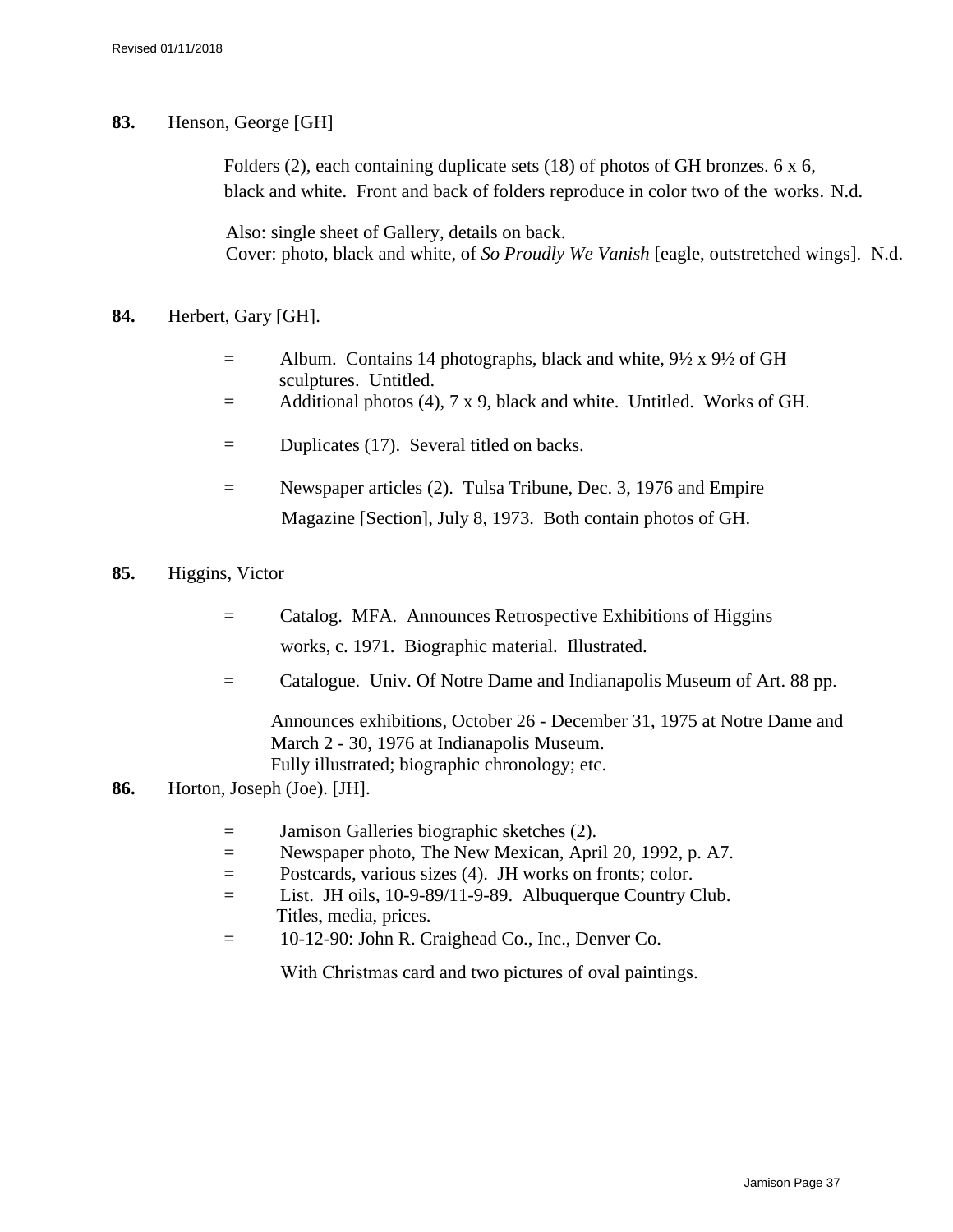**87A.** Houser, Allan C. [Vide 75, supra.] [AH]

#### Gallery Notices.

= Card. The Gallery Wall, Inc. Santa Fe. General announcement. N.d. Card front displays color picture of AH at work on *White River Woman*; at the left is male figure from *Chiricahua Family,* an AH bronze. = Pamphlet. Philbrook Art Center, Tulsa, Oklahoma. Pamp. Announcing Ah show of sculpture and paintings, March 7-26- 1972. = Pamphlet. Governor's Gallery, Santa Fe. Announcing show of AH works, April 25 - May 27, 1977. Contains biographic sketch and pictures of AH. = Brochure. Gallery. Announcing AH show, August 7-28, 1977. Some illustrations with prices in ink. Also: flyer advertising exhibition with Douglas Johnson. Also: single sheet, typewritten, captioned "Allan Houser Show - 1977," with list of works [sculpture and paintings] with titles, media, prices. = Fold-over. The Gallery Wall, Inc., Phoenix, AZ. Contents photographs of AH works. Circa 1979. Announces show March 7 - April 7 [1979]. Each photographed sculpture titled and described. = Ibid., Scottsdale, AZ. Announcing show, February 19 - March 14, 1981. Contains photographs, black and white and color, of pieces exhibited.

- **87B.** Photographs (5). 35 mm slides, color of AH sculptures. Encased, with descriptive comments on edges.
- **87C.** Newspaper clippings and magazine tearsheets. Reports, articles. Some photocopies.
- **88.** Hullenkremer, Odon [OH]
	- = Brochure [by OH?]. Biographic information. Pictures of OH art, and of OH at work in studio with works hanging.
	- = Photographs (2). Black and white.

One of OH, 8 x 9; one of AH painting, untitled.

= [Unident. Encyclopedia.] The Two Thousand Men of Achievement. 1969. Pg. 499. Photocopy. Biographic information and picture of OH [Poor reproduction.]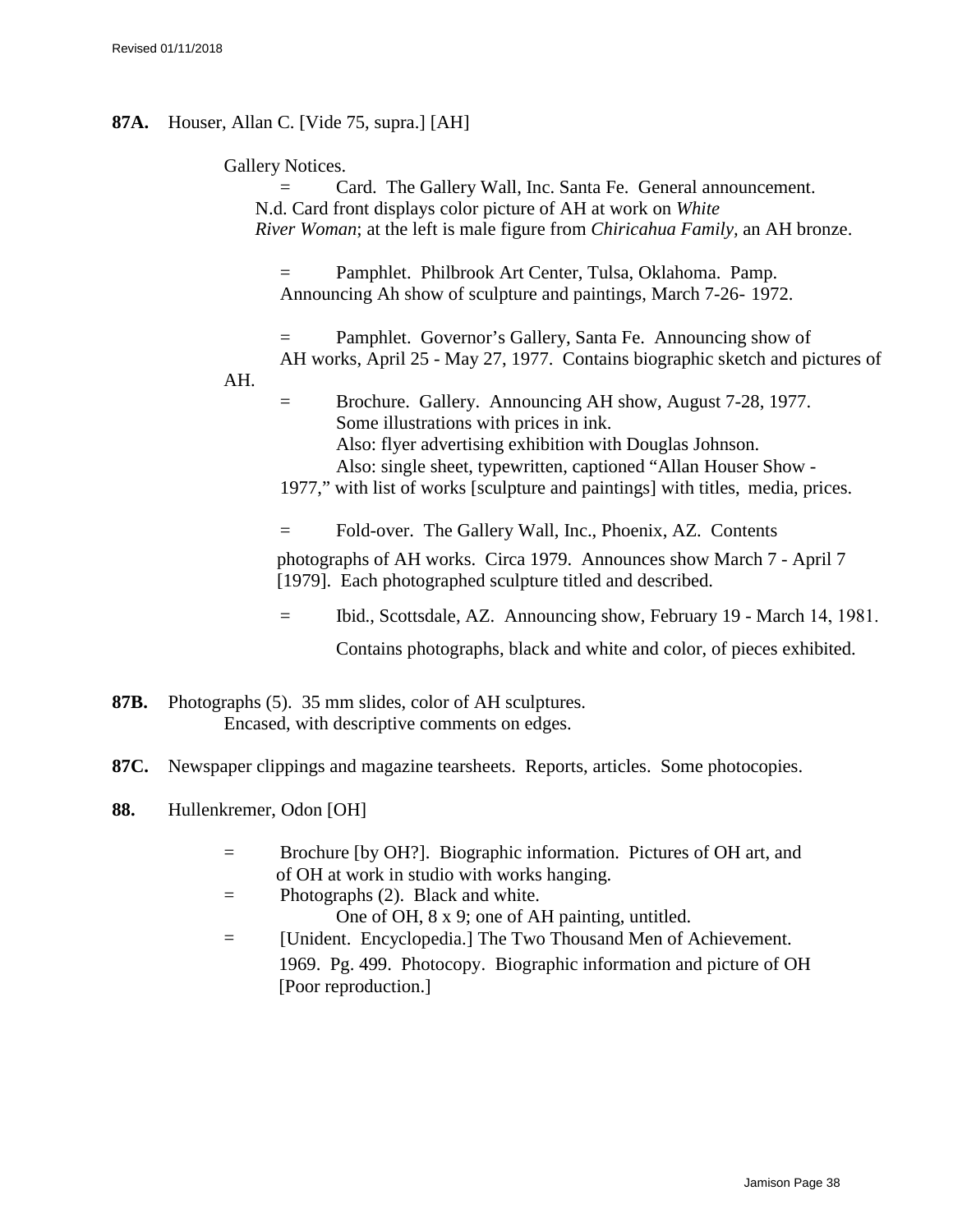- **89.** Hurd, Peter [PH] and Henriette Wyeth (wife).
	- **(a)** Galleries, exhibitions.
		- = MNM, Fine Arts Building, Santa Fe. Exhibition of works of PH and Henriette Wyeth, June 6 - August 1, 1965. Photos of each.
		- = The Baker Collector Gallery, Lubbock, TX. Exhibition of works of PH and Henriette Wyeth, October 16-31, 1966.
		- = Gold Key Gallery, Scottsdale, AZ. Exhibition of works of PH and Gerard Delano, February 8 - 20, 1971.
		- = Governor's Award Exhibition, PH and others, October 7 November 4, 1977.
	- **(b)** Pictures .
		- = Photos, color and black and white, various sizes (4). Works of PH.
		- = Polaroids, color (3). Versions of same PH watercolor,
			- *Thundercloud.* \$6,000.
		- = Polaroid, color, with letter, 12-12-81: William Spiess, NM to Gallery. Offering to sell pictured work of PH titled *River Near Hondo.*
	- **(c)** Newspaper clippings. PH and Henritte Wyeth.

# Box 63

- **90.** Hurley, Wilson [WH].
	- **(a)** Galleries, exhibitions of WH paintings
		- = National Cowboy Hall of Fame and Western Heritage Center. Oklahoma City, Oklahoma. Three different notices. Announcing show, December 3, 1977 - January 9, 1978.
		- = The Taggart Group, Salt Lake City, Utah. Private Exhibition. September 19, 1980.
		- = Governor's Gallery, Santa Fe. Exhibition, March 1 April 9, 1982. Photo of WH.
		- = The Fine Arts Gallery, NM State Fair Grounds, Albuquerque. Exhibition from June 4, 1982.
	- **(b)** Newspaper clippings.
- **91.** Hyatt, Foster
	- = Fold-over sheet. Self-promotional.
	- = Newspaper clipping. September 24, 1981.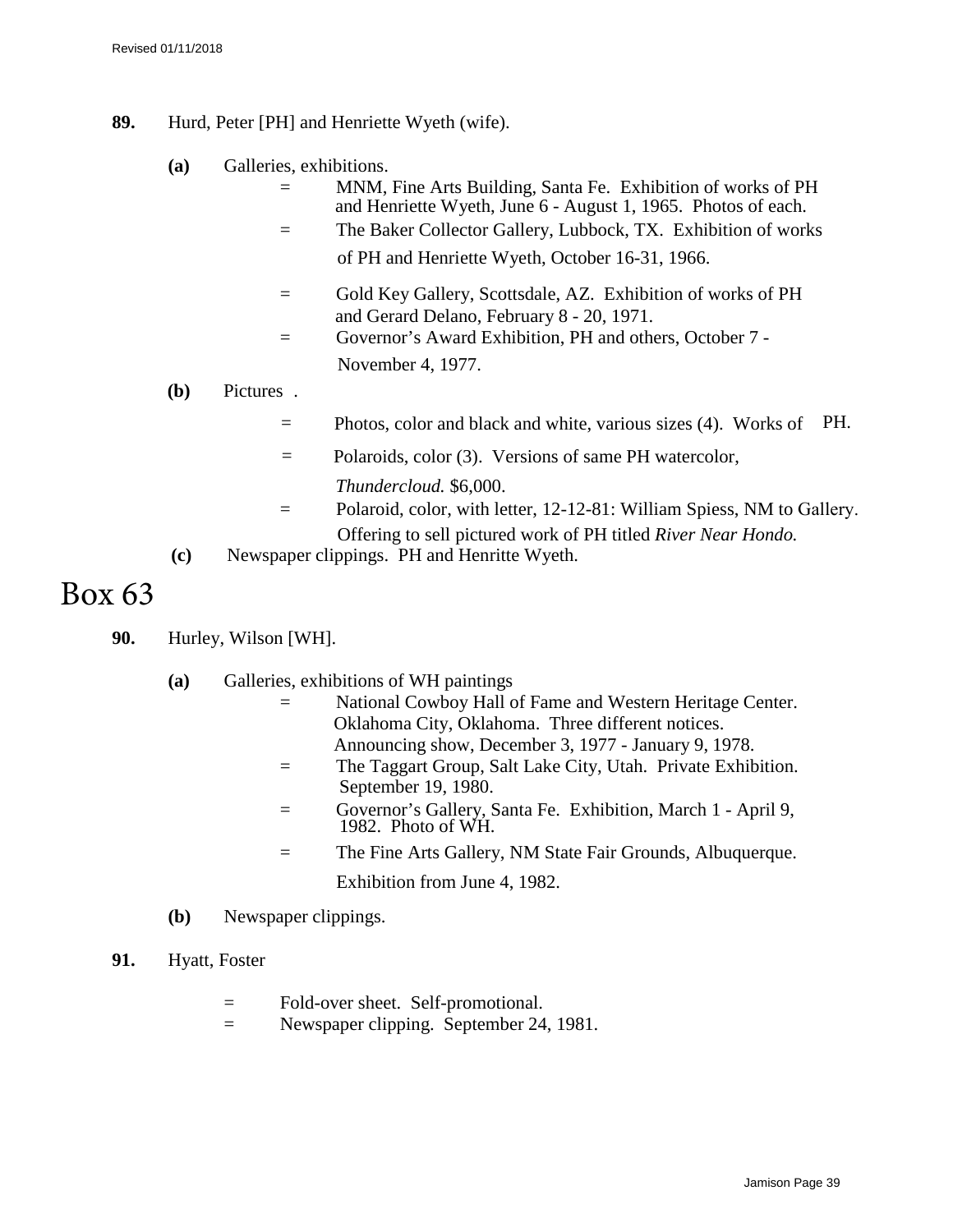- **92.** Imhoff, Joseph A.
	- = *Artists of The American West : A Biographical Dictionary*. The Swallow Press, Chicago. N.d. Includes artist, as lithographer.
	- = Photograph, color. 4x 6. Picture of artists work. No title.
	- = Photographs (3) of *The Pottery Maker.* Watercolor.
		- (1): Black and white, 8x11.
		- (2): Polaroids, color; same watercolor, different color tones.
		- (1): Negative print, black and white, 3x 4.
- **93.** Ingraham, James E. Jr.
	- = Biographic sketch by artist.
	- = 35 mm. slide, color, of artist's work, *Bear Crossing*. Original painting, 17½ x 24.
- **94.** Jacob, Ned.
	- = Catalogs (2). Coe Kerr Gallery, N.Y., N.Y. September 21 - October 22, 1982. Show of artist's Kenyon Portfolio.
	- = Fold-over. Promotional. N.d. Autobiographic sketch with photo of artist.
- **95.** James, Will.

Brochure. Hoofprints. Vol. 2, No.3. Autumn - Winter 1972. Yellowstone Corral of the Westerners. 24 pp. Will James Issue. Illustrated; includes photos of artist and his works.

Enclosed: March 1975 letter from artist to Gallery.

**96.** Jensen, P.G. (Phil).

Brochures (2). By Jensen. Illustrated; with autobiographic material. One enclosing Jensen picture [print]; one with print of *The Shaman of Taos,* an oil. Also: invitation to artist's show at his studio [not located].

- **97.** Johnson, Douglas [DJ].
	- **(a)** Galleries, shows.
		- = The Jamison Galleries. Catalog. Exhibition, July 20 August 2, 1975.

Catalog. List of paintings 1969-1975, with titles, collections, prices. The New Mexican, p. 23, c. July 1975. Picture of DJ advertising show.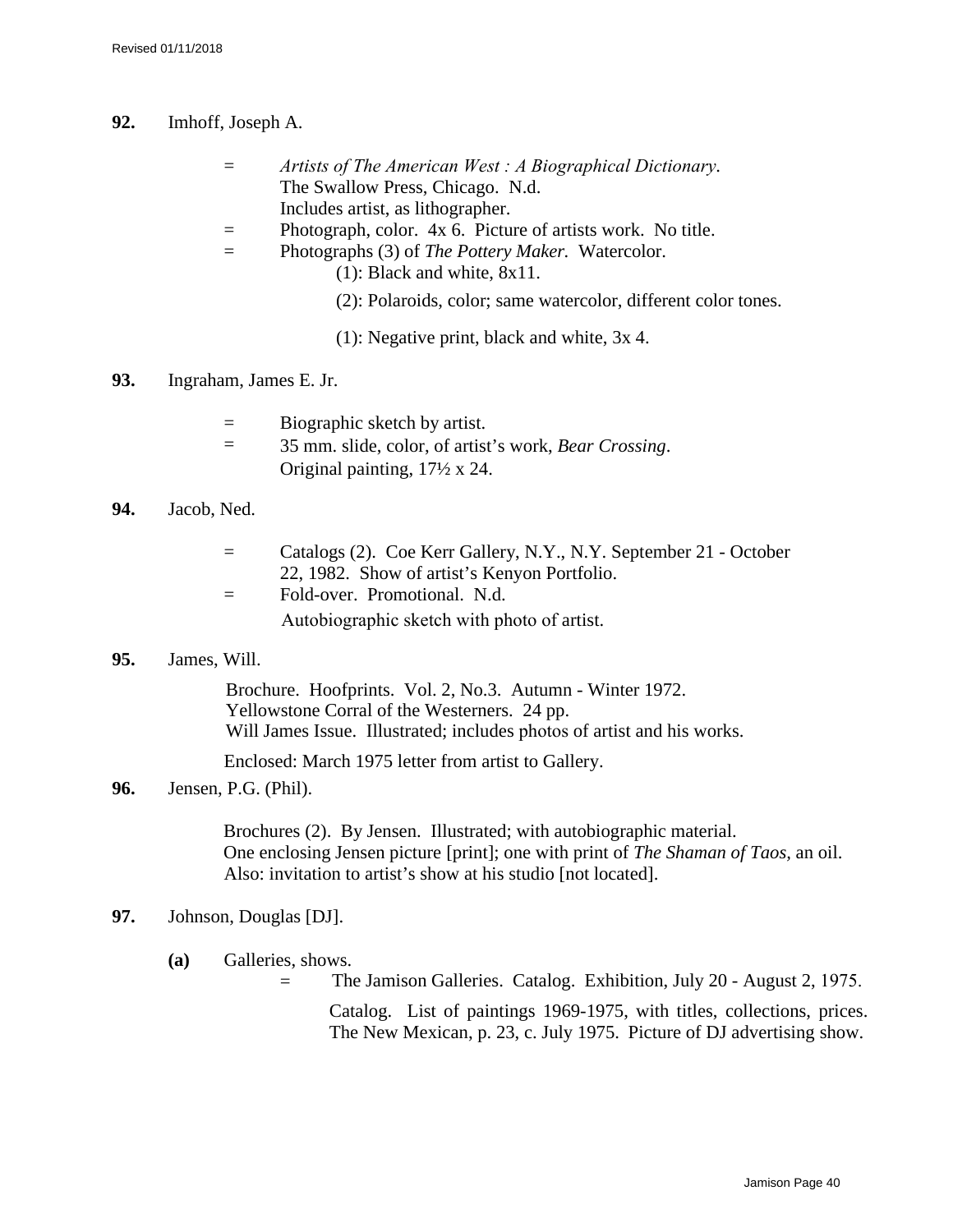- = MFA, MNM, Santa Fe. Catalog. Exhibition NM artists, including DJ. December 14, 1975 - February 15, 1975 [sic; 1976].
- = Southwest Impressions, Limited, Albuquerque. Pamphlet Show of lithographs, including DJ works. Summer 1977.
- = The Jamison Galleries. Exhibition, July 24 August 6, 1977. Santa Fe Reporter, c. July 1977, advertising above show.
- = Elaine Horwitch Galleries, Santa Fe. Catalog. Show of DJ paintings, September 7 - 30, 1978. Illustrated catalog.
- = MFA, Santa FE. Card. Invitation from DJ, handwritten, dated 9-14-79; show up to October 2, 1979. Front of invitation. *Harvest Dance,* 1979.
- = Gallery [unident.], Taos. Card. Show of DJ works August 1- 30, 1981. Front of card: *Triptych,* 1981.
- = Elaine Horwitch Galleries. Catalog. DJ New Works, June 26 July 12, 1986. Front: *Masks*.
- = Gerald Peters Gallery, Dallas, TX. Folder. Containing biographic sheet and color prints (4) of DJ work. N.d. Titles, medium, sizes.

Also fold-over announcement, DJ show, August 13 - September 13, 1992. Illustrated.

**(b)** Photographs.

- = The Jamison Galleries. Sheet of letterhead with two Polaroids affixed. Color. Promotional comments at right side of sheet. Descriptions of paintings depicted on sides of Polaroids.
- = Card, folded. Inside: Greetings At Solstice, signed "Doug." Cover: Durmese Orchards 68/125, 1987. Enclosed with card: 6

Polaroids, color, all of *Red Pueblo of The North,* with descriptions on lower margins.

- **(c)** Magazines, brochures, etc.
	- = The Santa Fean Magazine. Vol. 2, No. 2, Feb.-Mch. 1974. Article. Douglas Johnson, Painter. No author. Pgs. 12-13. Illustrated, including pictures of DJ.
	- = Brochure. Selections from American National Collection. N.d. Published by American National Insurance Company. Includes pictures of DJ.
	- = The Santa Fean Magazine. Photocopy, July 1977. Article. DJ, Painter Builder. 13th Century Man. Pgs. 11-13. Illustrated with picture of DJ and of Chaco Canyon - style house built by him.
- **(d)** Newspaper articles.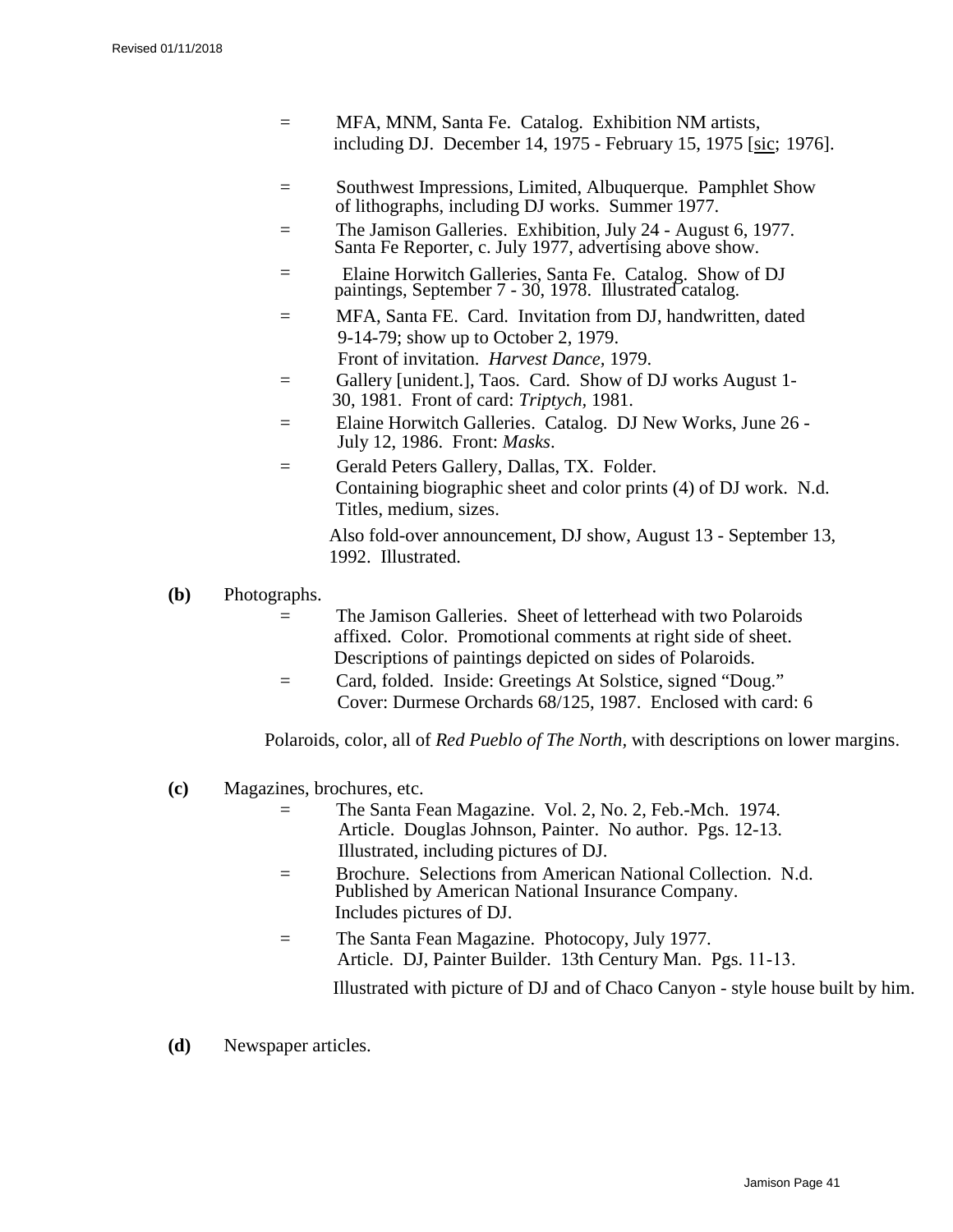**(e)** Autobiographical information (in Spanish); statement of artistic objectives by DJ.

**98.** Johnson, Frank Tenney [FTJ].

- = Essay by FTJ. Autobiographical.
- = Galleries, exhibitions.
	- = Grand Central Art Galleries, N.Y., N.Y. Catalog. Paintings of FTJ, March 7-19, 1938.
	- = Los Angeles Municipal Art Dept. Catalog. Photocopy. Western Art. [Incomplete.] March 22 - April 17, 1960.
	- = Whitney Gallery of Western Art, Cody, Wyoming.

= Authentications. Of FTJ art sold to C.H. Foster, St.

Louis, MO. By Margaret Jamison, dtd. 1-31-78.

Each certificate is accompanied by Polaroid picture.<br>Titles of paintings: Tree Studies. Titles of paintings: *Deep In The Forest. Among The Cliffs Mountain Landscape Along the Shoshone River.* 

= Photograph 4x7. Black and white. Gallery picture [Jamison?].

# **99.** Kimball, Yeffe. [YK].

- = Autobiographic data, including art credits, shows, awards, collections. Typewritten, 8 pp.
- = Galleries, shows.

= U.S. Department of the Interior. 2-26-67. Release.

Announcing show of her work under title, A 30 Year Retrospective of an American Woman Painter. 1935- 1965

= Frank Rehn Gallery, N.Y., N.Y.

Exhibition, YK. March 18 - April 6, 1968.

 Paintings and sculpture. In acrylic and mixed media. Titles, sizes. = The Houston Post. January 1969. Article.

Art. By Eleanor Freed. Pg. 10 - Spotlight. Discusses YK and her

work commissioned by NASA to record atmospheric conditions for launching Apollo series.

Catalog. FTJ and others. Show, May 1 - September 30, 1967. Biographic sketch.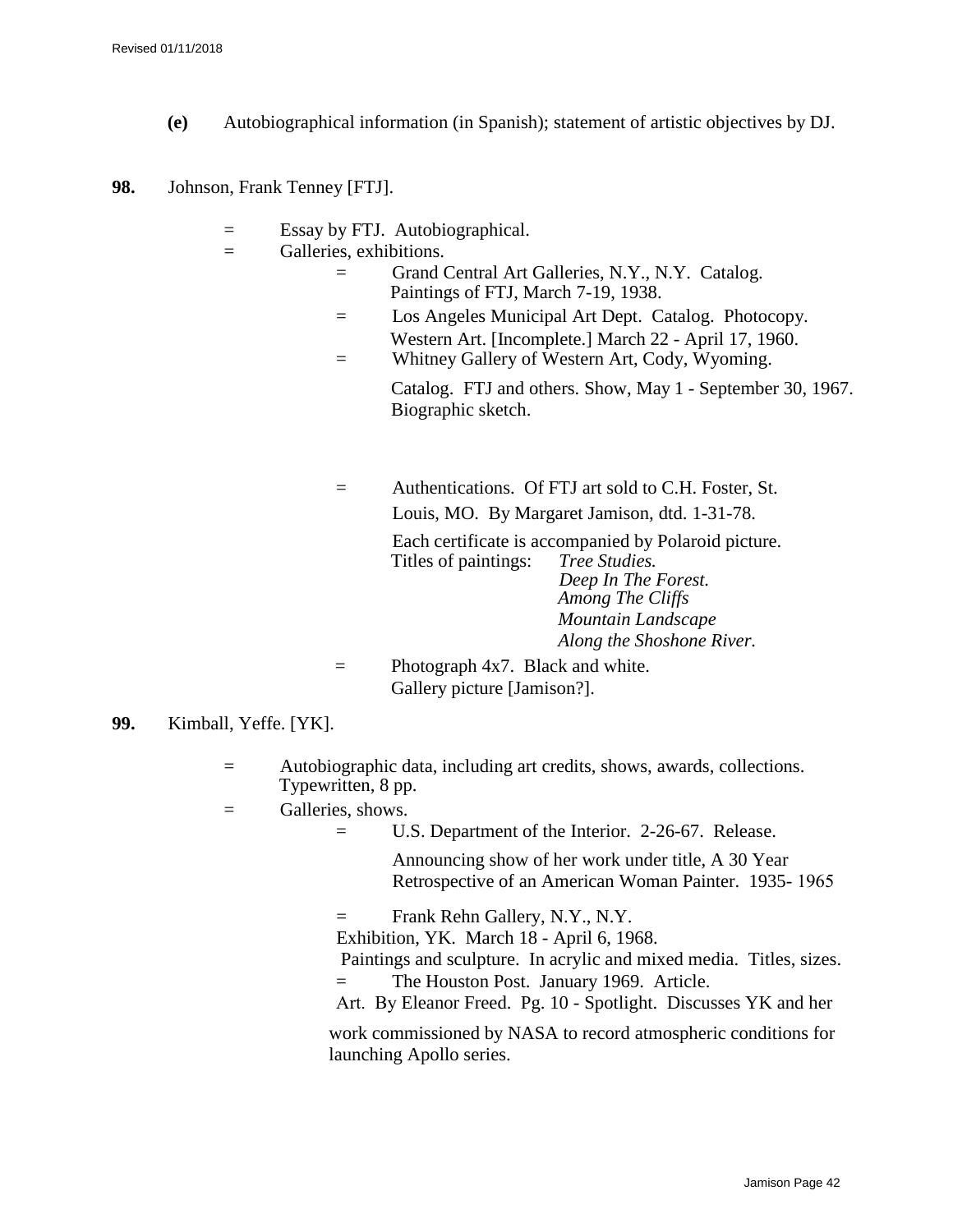$=$  Frank Rehn Gallery, N.Y., N.Y. Exhibition, YK. February 2-21, 1970. Acrylics. Tiles [Luna, Mars, Moon], and sizes of 18 pieces.

#### **100.** Kinslow, Paul [PK].

- = Biographic sketch. By Gallery.
- = The Santa Fean. Vol. 16, No. 2. March 1988. Article. PK, Artist, etc. Photo of PK with color photos of works. Pgs. 41-46.
- **101.** Kittelson, John.

Photograph. 5¼ x 7. Black and white *Sundown Serenade.* Sculpture, wolf howl.

- **102.** LaLumia, Frank [FL].
	- **(a)** Galleries, exhibits.
		- Fold-over. The Braithwaite Fine Arts Gallery, Southern Utah State College, Cedar City. Exhibition. FL, Taos Painter. February 5 - 27, 1987.
		- = Card. Taos Connections of Denver. Exhibition. FL and Spike Ress. November 4 - 23, 1988. Front: picture of FL painting, color. *Christmas Eve - Dances of The Matachines.*
		- *=* Card, Valentine. N.d. Gallery. Front: picture of FL painting color. *A Wedding In Old Mexico.*
		- = Sheets (2). N.d. Gallery. Outline of FL exhibitions, collections, publications. [Sheets differ.]
		- = Folded Card. N.d. Michael Wigley Gallery Ltd., Santa Fe. One cover: *Hong Kong.* Oil by FL.
		- = Card. The Talisman Gallery, Bartlesville, Oklahoma. Exhibition. FL and others. November 6 [no year].
		- = Card, blank, with note from FL to Gallery on inside. Cover: Photo of *Teotihuacan*. FL watercolor.
		- $=$  Cards (2). Same inside photos of countryside (farm) with FL church painting on easel; background: actual church; painting on easel same as pictures on front covers of cards. FL facsimile signatures. Painting titled *San Jose del Rio Chama.*
		- = Picture, black and white, on sheet, of FL watercolor,

*A Fisherman's Song,* Nazare, Portugal. Facsimile of FL signature at bottom.

- **(b)** Photographs.
	- $=$  Negative print.  $4\frac{1}{4} \times 5$ . Color transparency.

Envelope legend:FL - for Horizons [Magazine].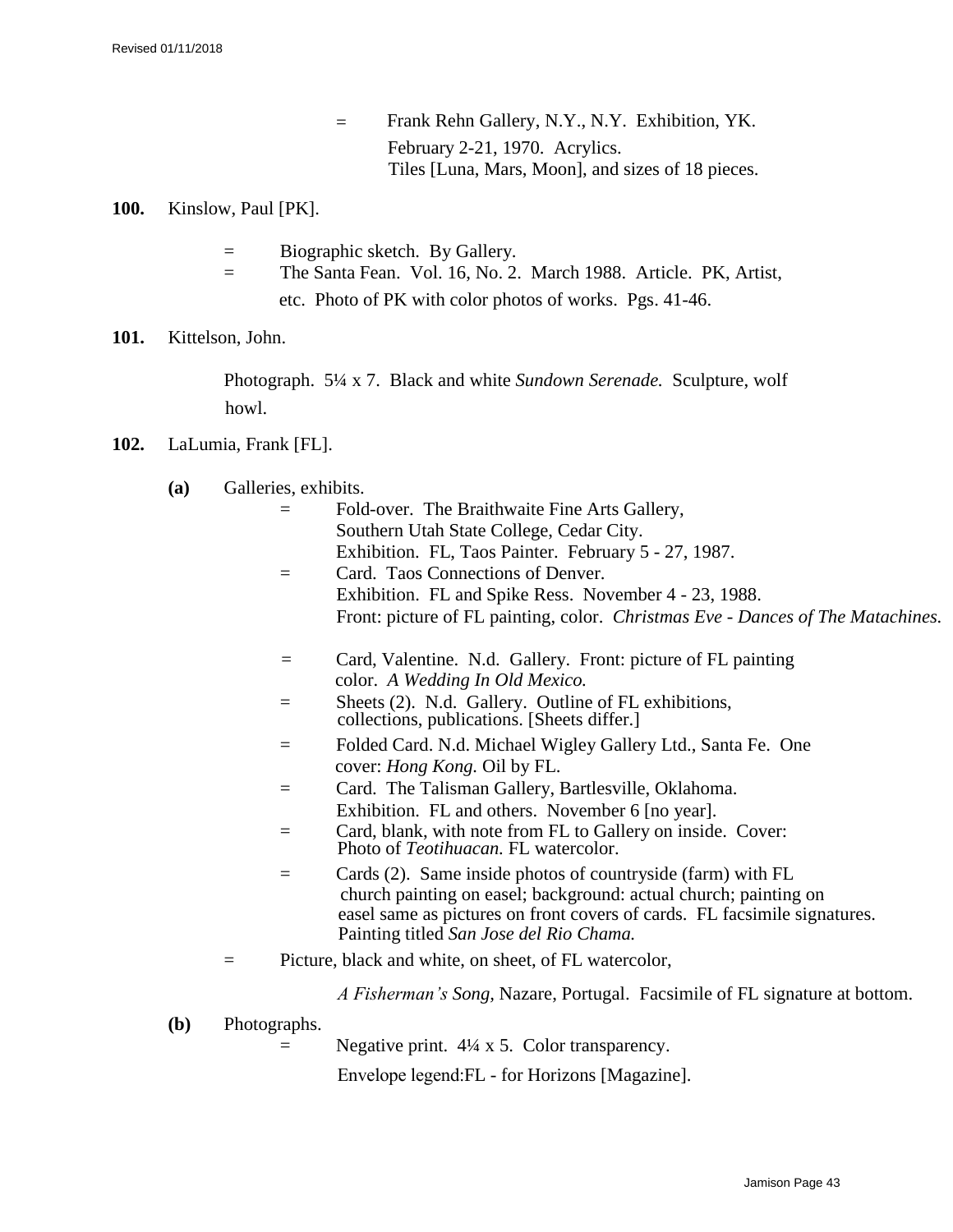- = Polaroids, color (22). Only one titled. Some duplicates. Series numbers on backs by FL 1 - 9.
- = Photograph, black and white. 8 x 10. Descriptive data on back. Title: *The Indian Market.* Scene in front of Cathedral in Santa Fe.
- **(c)** Correspondence, articles, etc.
	- = Postcards and letters (6), from FL to Gallery. 1986-1992.
	- = Southwest Art. Magazines (2).
		- (1) Article. Wild Renewal, by FL. October 1994.
		- Illustrated. Inscribed by FL to Gallery.

(2)- Article. Frank LaLumia. By Joy Waldron Murphy,

- June 1989. Illustrated. Photocopy.
- = Lists of FL works on scrap paper (2pp.).
- **103.** Lantz, Paul.
	- = Catalog. Gallery. Show, July 15 July 28 [no year]. Critique of his art. By Randall Davey [q.v. Folder 45, supra, with latter's photograph.
	- = Postcard. Photo of artist at work on piano leaf: taken from each side. Black and white.
	- = Photograph, black and white, 8 x 9. Artist's work, titled on back, *Moonlight Mesa.*
- **104.** Larsen, Alton L. ("Bud") [ALL].
	- = Biographic material and artistic awards, exhibitions, etc.
	- = Leaflets (2). Prepared by ALL. Both include photos of artist.
	- = Sunday World Herald Magazine of the Midlands. October 16, 1983. Article. He Gave up Farming For His Art: Alton "Bud" Larson, Blair, Nebraska. Illustrated, including photo of ALL.
- **105.** LeFranc, Margaret.

Articles.

- = St. John's College Moon. Vol. 11, No. 4. 27 October 1993. About artist, written by Amy Petré Hill. Photo of her self - portrait.
- = Details. N.d. Photocopy. About artist, by Emiliana Sandoval. Photo [poor] of artist's self-portrait.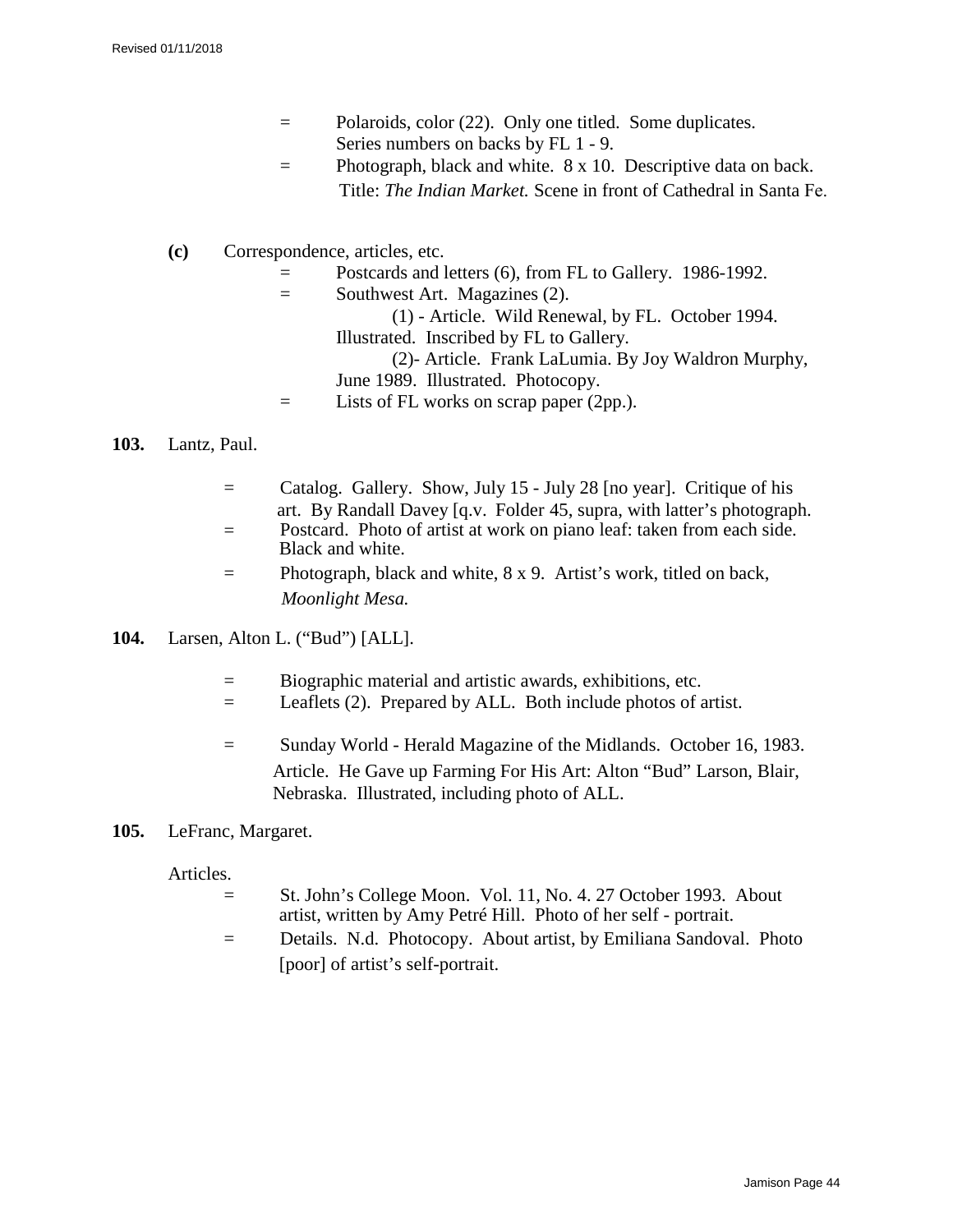- **106.** Leonard, Margaret Sheldon.
	- = Leaflet. Fenn Galleries Ltd. Preview, July 11 [no year], artist's works. Brief biographic sketch and illustrations of her works.
	- = The Santa Fean Magazine. Vol. 8, No. 8. Sept. 1980. Photocopy, Article. A Great Life [of artist], by Marion F. Love. Largely artist's quoted recollections. Photographs of her and some works.
- **107.** Levin, Eli [EL].
	- **(a)** Galleries notices.
		- = Notice. Avanjaos Gallery, Taos. Announcing show of EL paintings, drawings, prints. May 28 - June 10, 1978. Illustration of bar drawing on cover.
		- = Catalog. Ernesto Mayans Gallery, Santa Fe. Exhibitions of works of El and Robert Cenedella, 1960-1980. Enclosed card [invitation] announces show, July 5 -19, 1980. Photographs of artists on back cover.
		- = Card. [Same gallery]. Same artists; exhibitions July 3 25, 1982.
		- = Card. Governor's Gallery. Exhibition, works of EL, March 26- May 3, 1984.
		- = Fold-over. Santa Fe Print Gallery, Santa Fe. Show of EL etchings and lithographs, April 14-28, 1989.
		- = Fold-over. EL. Invitation to open studio, October 10 [no year].
	- **(b)** Autobiographic material.
		- $=$  Curriculum vitae.
		- = Chronology of activities.
	- **(c)** Press clippings.
	- **(d)** Photographs.
- Photograph, black and white, 8 x 9<sup>3</sup>/<sub>4</sub>. EL's painting, *Beer*
- = Polaroid, *Drinking Contest.* color.

EL's painting, *Dancing At Casablanca.*

- **108.** Liberty, Dennis [DL]
	- = Autobiographic material.
	- = Flyer. Francis McCray Gallery, Western N.M. University. Advertising DL paintings at show, November 7 - 22, 1974.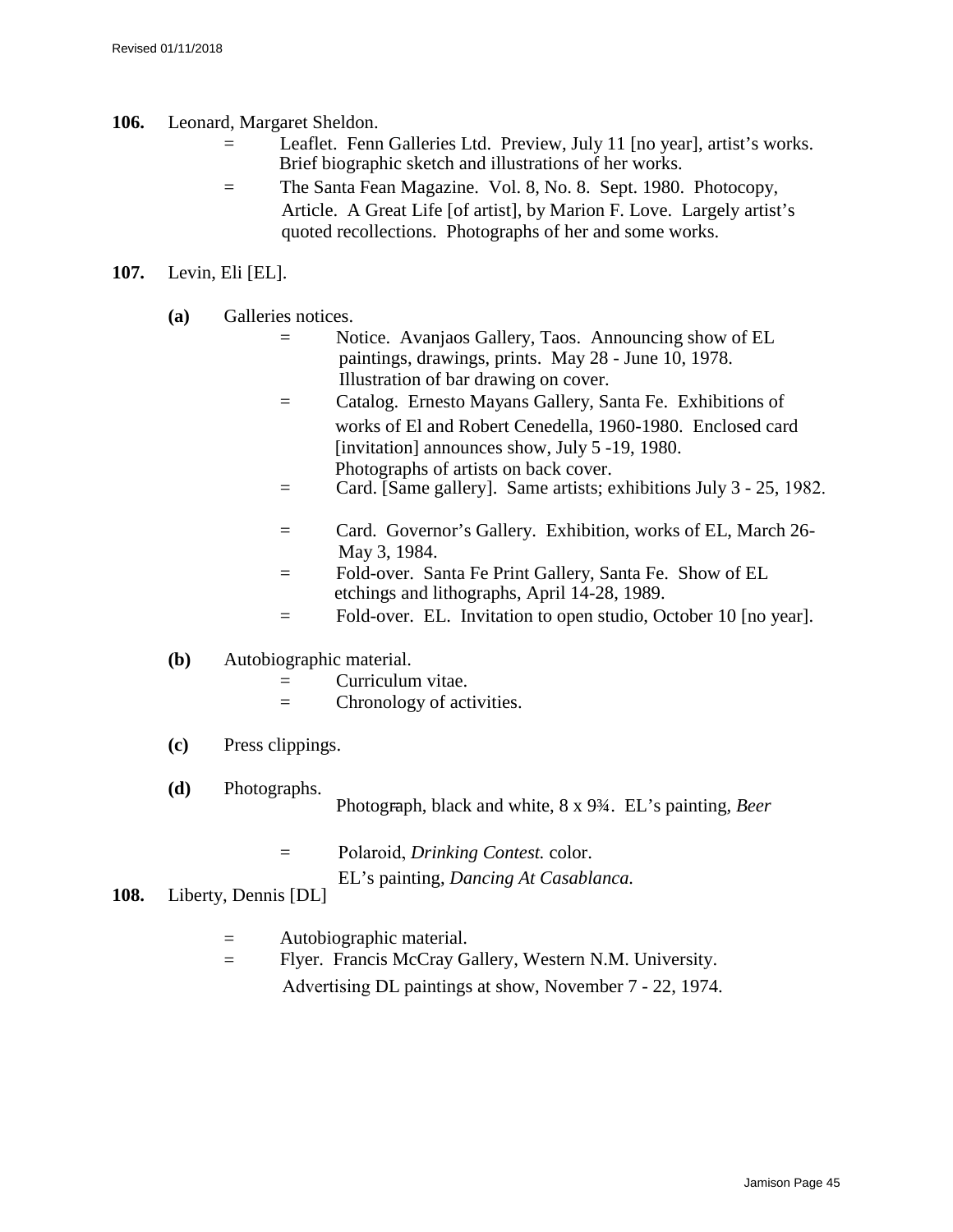**109.** Linsey, Martin.

Western Reserve Magazine. Vol. XVII, No. 4. April 1989. Article. ML Cleveland Is Still His Inspiration. By Rod Franck. Pgs. 39 - 41. Illustrated with photo of artist at work in street.

- **110.** Lippincott, Janet [JL].
	- = Flyer. One sheet. The Lippincott Studio — Gallery, Santa Fe. N.d. Professional credits on back.
	- = Gallery brochure. N.d. New paintings, collages, and constructions by JL. Show June 16 - 30 [no year].
	- = The Santa Fean Magazine. January - February, 1970. Page 23 et seq. Artists of the Year. With photo of JL at first page.
- **111.** Longley, Bernique [BL].
	- **(a)** Galleries, notices.
		- = Folder with inner pocket. Contains autobiographic printed material (3 pp.) and five photographs, black and white on sheets, 5 x 6, depicting BL works, with titles, media, and sizes. Cover: selfportrait. Additional biographic material printed on inner wall of folder.
		- = Announcement. Governor's Gallery. BL show, April 19 May 19, 1978. Photocopy. Picture of BL painting above announcement, titled *Teppie At Chicken Itza.* Reverse side: biographic material and two more BL works, one self-portrait from cover of folder above, titled *The Artist At Mitla.*
		- = Pamphlet. Santa Fe East. Invitation to opening of BL show, June 11, 1982. Front and back: picture of dancing children by BL
		- = Flyer. Gallery. Promoting southwestern art. Small picture of BL painting, *Dancer Santa Clara Pueblo.*
	- **(b)** Photographs (7). (1)= Black and white, 7 x 9<sup>3</sup>/<sub>4</sub>, picture of BL painting of *Dancer*, above.
		- = (6) Polaroids of BL paintings. Some duplicates. Titles, media, sizes, prices at bottoms of pictures.
	- **(c)** Miscellaneous.
		- = Inventory. Gallery. BL paintings (21) at Bank of Santa Fe through February 28 [no year]. Titles, media, sizes, prices.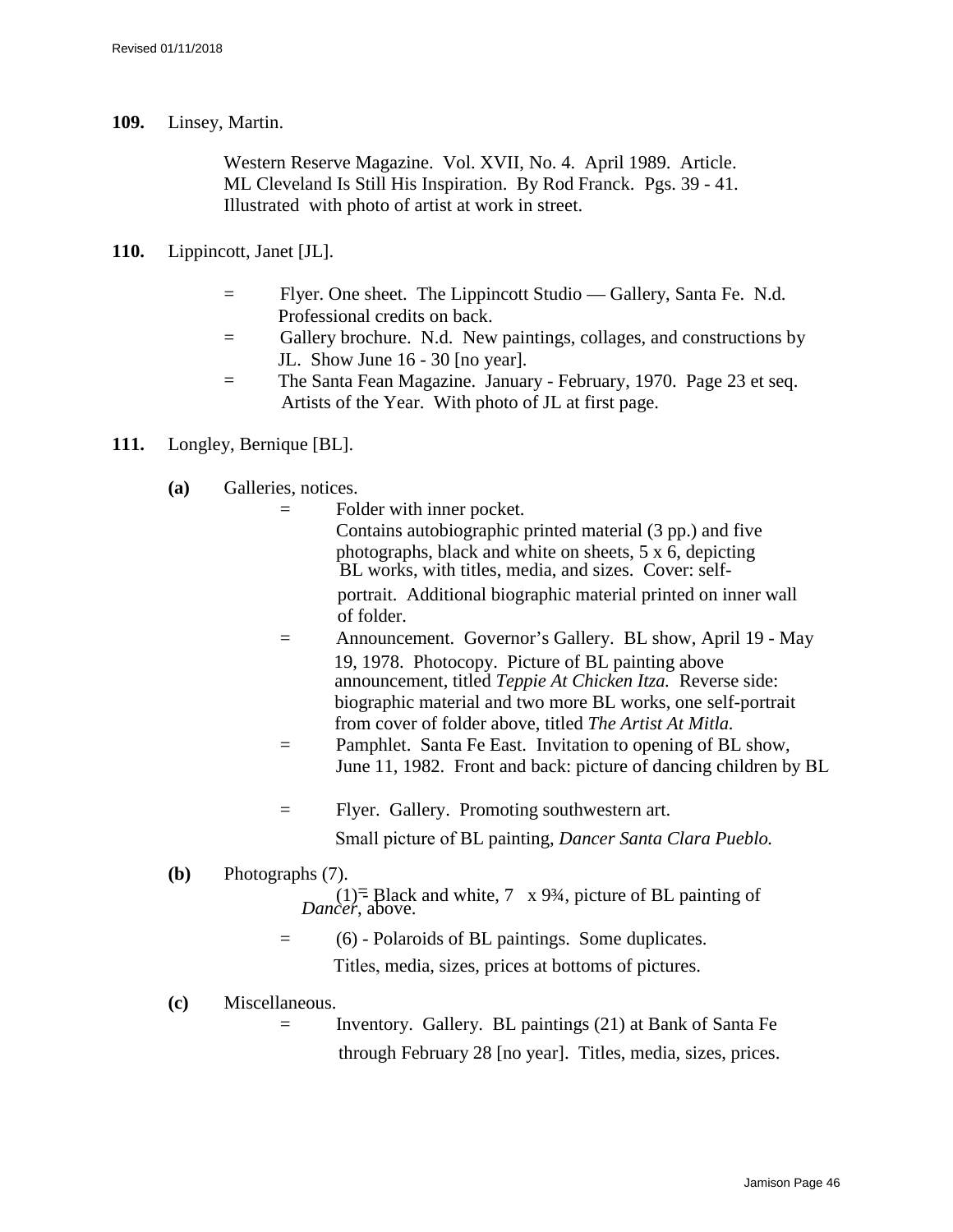- = = Card, hand-made. Christmas / New Year greetings. N.d. Cover: Color picture of BL painting of mother carrying child. Letter. 11-11-77: American Artist, N.Y., to Dear Advertiser.
	- Enclosing copy of BL ad to appear in January 1978 issue. [Enclosure missing.]

#### **112.** Lougheed, Robert E. (Bob).

Pastiempo. June 11, 1981. Art Perspective, p. 4. Article. Bob Lougheed Left His Impression on Santa Fe. By Jill Warren.

Article contains photos of artist and one of his paintings.

**113.** Lumpkins, William (Bill) [WL]

William Lumpkins achieved great professional success in two areas: in the field of architecture and in the field of art.

Some of his work in the field of art is kept in the Museum of Fine Arts. This collection relates exclusively to his achievements as an artist.

- **(a)** Chronology in the art field; galleries and shows. Chronological listing of WL shows and collections. Galleries and shows.
	- = Brochure. Governor's Gallery. Presenting works of WL and Clinton Adams; show October 29 - November 27, 1985.
	- = Catalog. The Jonson Gallery, University Art Museum,

Albuquerque. Works on paper by WL. 1930 - 1986. Exhibiting

September 25 - November 13, 1987. Commences with transcription of interview on April 16, 1987, followed by Color Plates with descriptions subtended. Finally articles and chronology.

Card used for mailing by The Jonson Gallery. Front depicts untitled watercolor done in 1939.

- = Leaflet. Munson Gallery, Santa Fe. Color illustrations (4) of WL art. Announcing exhibition of new paintings October 21 - November 4, 1988. Photo of artist.
- = Card. Sena Galleries West, Santa Fe. Announcing show of WL works on June 6 and 7 [no year].
- **(b)** Articles.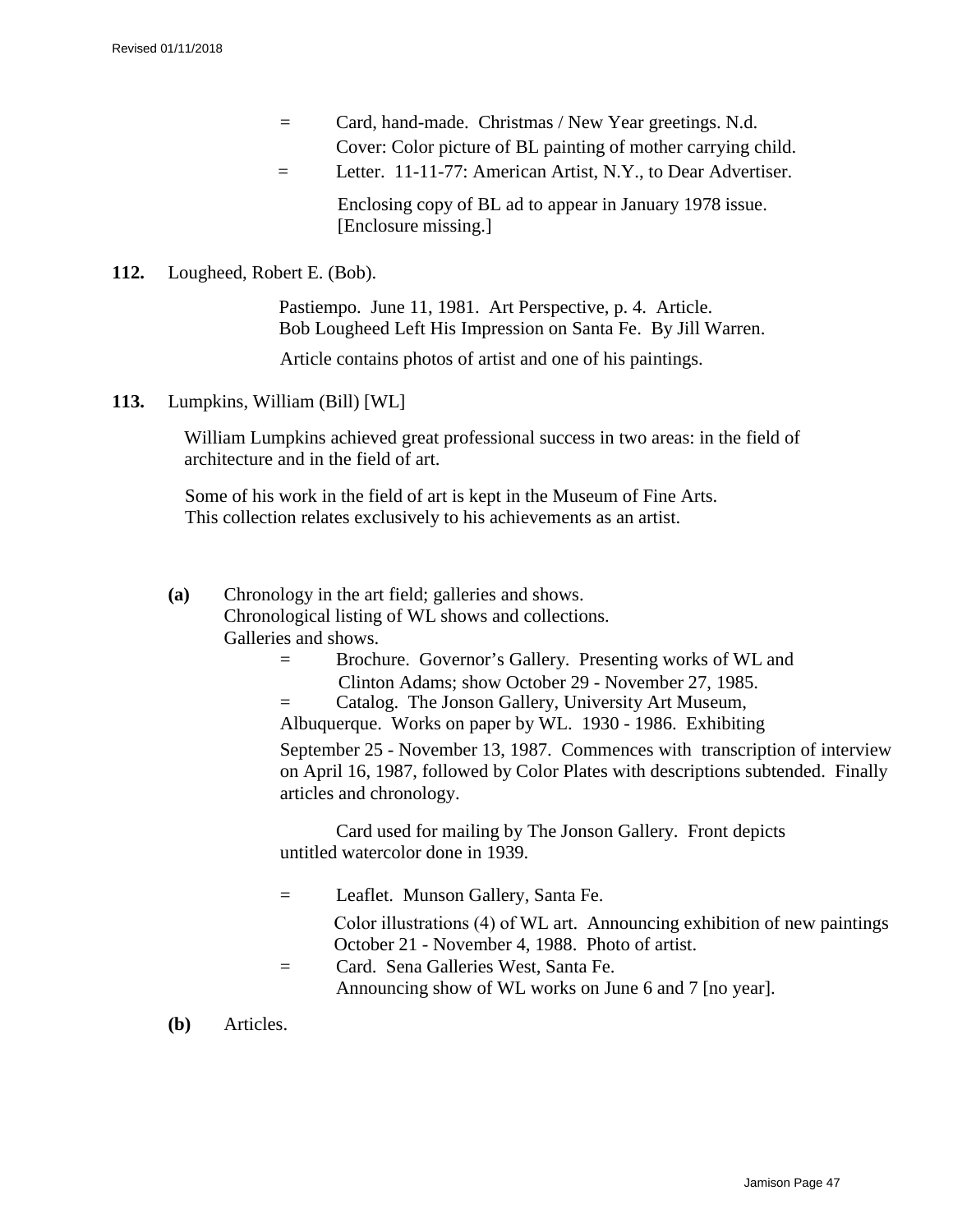- = The Santa Fe Reporter. February 17, 1982. Pg. 23. Photocopy. Article. Europe Rediscovers \*\*\* Adobe. By Robert Gray bill. Reviews WL career. Photo of WL.
- = Magazine. Progressive Architecture. Pgs. 90 92. Article. A Mosque For Abquiu By David Dillon. Describes construction process. Photos of mosque. WL listed as one of two members of the "design team."
- = Magazine [?]. Quantum. N.d. Photocopy. Article. Transcendental Art. By Kathryn Gabriel. Pgs. 8-11; Traces history of The Transcendental Painters Group, of which WL and Frances Miller Pierce were early members. Illustrated.
- = Magazine. ARTlines. N.d. [Incomplete.] Photocopy. Article. WL. On the Frontiers of Modern Thought. [author unknown.] Illustrated; photo of WL.
- = Newspaper. Pasatiempo. April 17-23, 1992. Pg. 12. Color photo of untitled acrylic on paper by WL.

# **114.** Lungé, Jeffrey [JL].

- **(a)** Photographs.
	- $=$  (20) black and white,  $8 \times 10$ . Some with duplicates. Watercolors of outdoor Indian scenes. One, titled *On The Long Walk;* the others untitled. (1) - black and white, 8 x 10. Informal pose of JL. (3) - black and white, 5 x 7. Snapshots of JL at work.
- **(b)** Articles (7). Tracing JL's career. Newspapers and magazines. Some photocopies.
- **(c)** Miscellaneous.
	- = Receipt. Gallery. JL watercolors (19). With titles, sizes, prices.
	- = Brochures (2) with pictures, color, of JL watercolors.
	- = News release. Gallery. JL show, July 1 14 [no year]. Biographical sketch.

# Box 64

- **115.** Macaione, Thomas (Tommy). [TM]
	- **(a)** Catalogs
		- = Governor's Gallery. TM exhibition, April 12 - May 14, 1982.
		- = Gallery West, Inc., Taos, NM. TM exhibition, July 29 - August 6, 1983.
	- **(b)** News clippings. 1970-1994.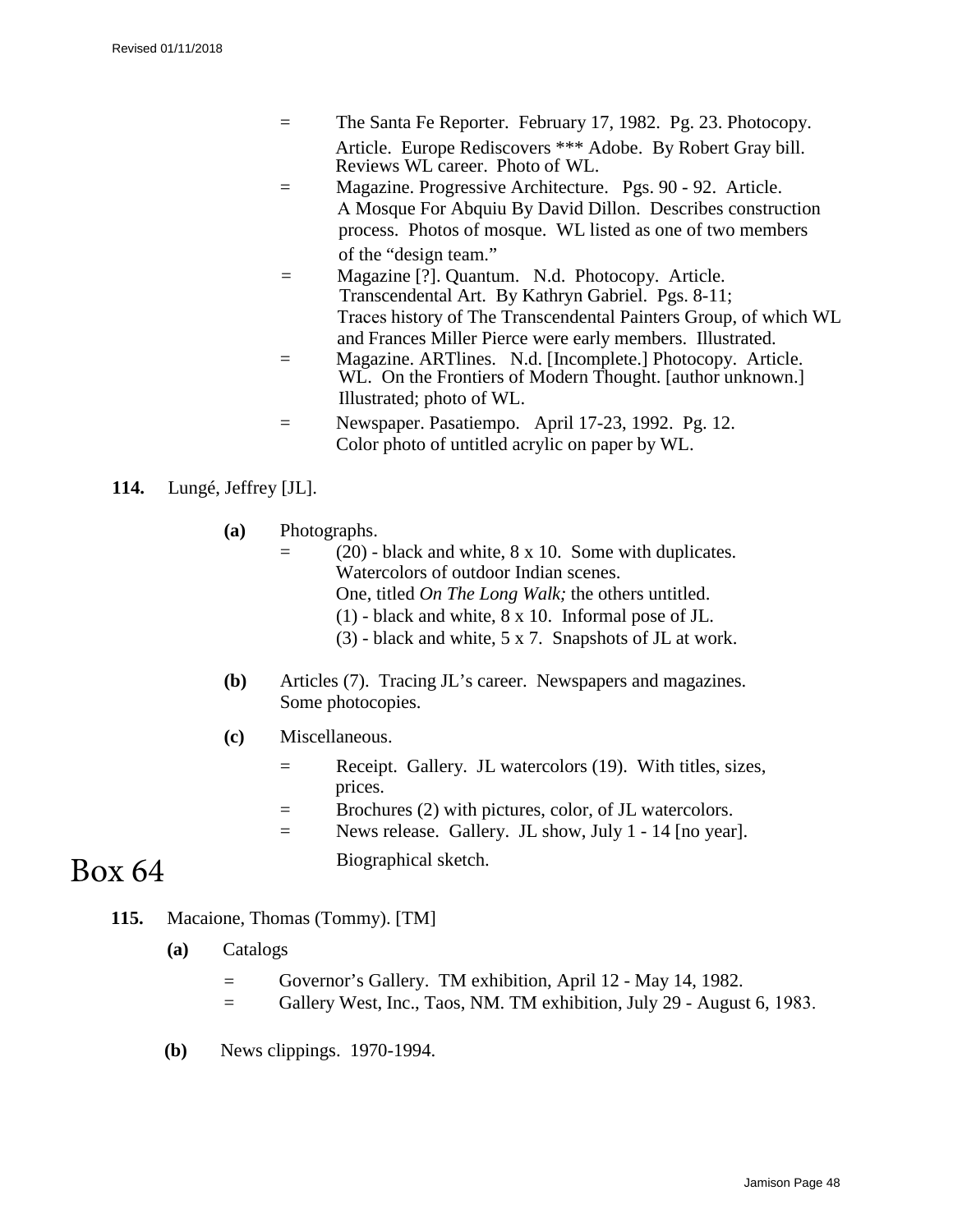[Most of the clippings relate to an ongoing battle during the middle years over the disposition of some 85 dogs and cats sheltered by TM on his property. The clippings are assembled by year.]

- **116.** Mails, Thomas E. [TEM]
	- **(a)** Biographic material, including notes and remarks by TEM. Release by Gallery to celebrate the publication by Doubleday of Mystic Warriors of the Plains, written and illustrated by TEM. N.d. Gallery to exhibit original paintings and drawings of this Lutheran minister.
	- **(b)** Essays (2) by TEM. (1) - Titled What Will They Give? etc. Typewritten. 3 pp. (1) - Titled Savage Crusaders. Typewritten. 4 pp. Also sheet with tentative draft of opening paragraph.
	- **(c)** Photographs (2), black and white. 8 x 10. Of TEM.
	- **(d)** Photographs (19) on six sheets, 8 x 10; each photo 3¾ x 4, in color, of TEM Indian paintings. No descriptive material.
	- **(e)** Photographs (9). Black and white. 8 x 10. Of Indian figures. Descriptive comments on backs of some.
	- **(f)** Color transparencies (3). 8 x 10. Of Indians and Indian scene. No identifications.
	- **(g)** Catalog. Gallery. Invitation to exhibit of illustrations of TEM from The Mystic Warriors etc., from October 18 to November 1, 1972. Depicts some TEM work in black and white. Photo of TEM.
- **117.** Mandelman, Beatrice.
	- = Autobiographic sketch.
	- = Flyer. Lutz Bergerson Gallery, Taos. NM Show, August 30 September 30 [no year]. Color illustration of artist's work at top.
- **118.** Manoir, Irving K. [IKM].
	- = Biographic data. Art Institute of Chicago; Dep't of 20th Century

Painting and Sculpture. Reprint (photocopy) from E. Sparks Dictionary of Painters and Sculptors in Illinois.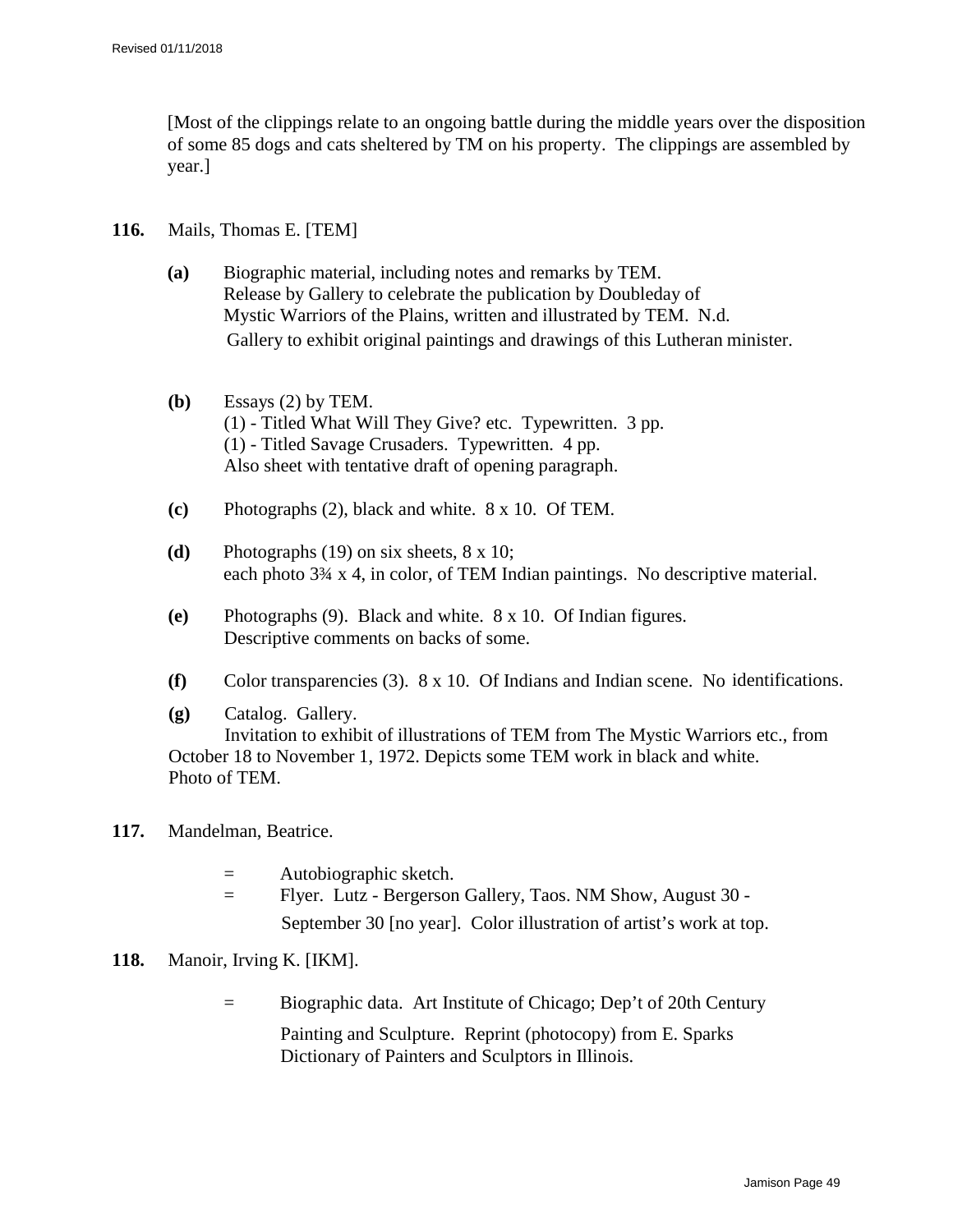- = Ibid. Printed biographic information, with reprints of critical reviews of IKM works. Photocopy.
- = Newspaper clipping. Photocopy. Herald Post, Louisville, KY. January 22, 1928. Article. Preferences and Prejudices. At J.B. Speed Museum. By Philip Cole. Mentions IKM among others.
- = Tourist News, December 18, 1926. Pg. 9. Photocopy. Article.

The Enthusiastic Irving Manoir. By Josephine Crowder. Photo of IKM.

= Letters (2) Photocopies. (1) 7-14-24: Carter Harrison, Mich. to Sam Eldodt, Esq. Introducing IKM. (1) 12-1-81: Art Inst. of Chicago to W.H. Thams. Describing artistic accomplishments of IKM.

**119.** Marin, John.

Newspaper clipping. [Paper unident. Probably Maine.] N.d. Headline: Artist's Works Featured. Picture of Marin work, *Machias, Maine,* reproduced.

**120.** Marsh, Reginald [RM].

Encyclopedic information.

- = Magazine. [Unident.] N.d. Photocopy. 2 pp. Biographic Notes: RM. 1898-1954. Born in Paris. Etc.
- = [Unident. pp.] N.d. Photocopy of RM at work, wearing "his

familiar work apron and surrounded by the many life studies [of his] \*\*\*."

= Letter. 7-25-72: Metropolitan Museum of Art, N.Y., N.Y., to John L. Paxton, TX. Photocopy. Refers to book, Reginald Marsh,

Etchings, Engravings, Lithographs, by Norman Sasowsky, and authenticates the two etchings depicted on the enclosed sheet, also a photocopy.

- = Catalog. Parke Bernet Galleries, Inc. Photocopy. Public auction, March 19-20, 1969. Works offered included those of RM. Attached: sheet, photocopy. Depicts four seated nudes titled: *Nude Studies.* Ink. By RM.
- **121.** McGary, Dave.

Magazine. The Santa Fean. April 1994. Pgs. 7-11. Photocopies.

Article. A Trail Blazer. By Joel Prescott. A description of McGary's career and work as a sculptor. Illustrations obscure in reproduction form. Article bears the card of the Gallery.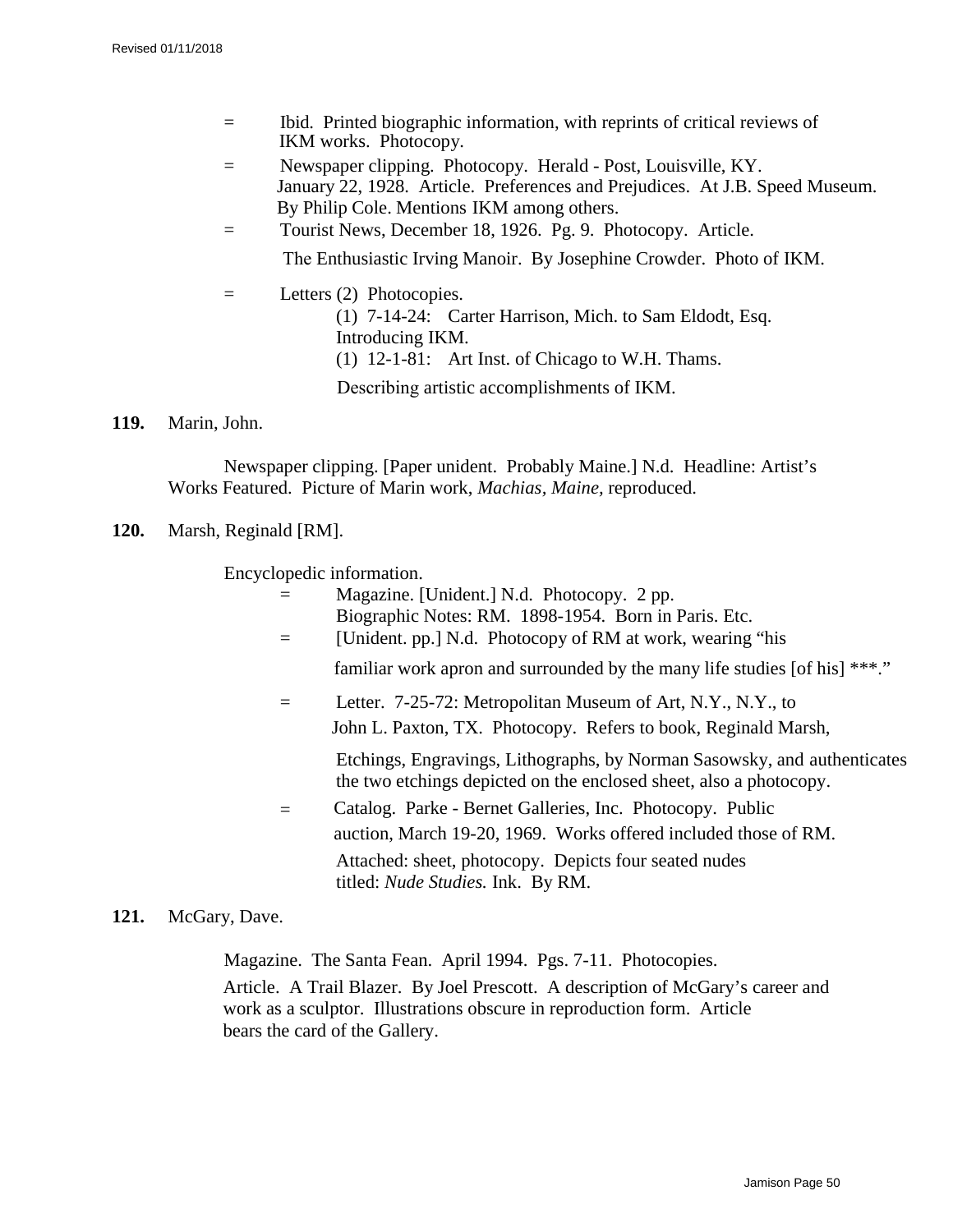# **122.** Megargee, Lon [LM]

- = Catalog. Yares Gallery, Scottsdale, AZ. March 15, 1970. Illustrated. Black and white and color. 12 pp. Works of LM.
- = Ditto. No date. 4 pg. folded brochure. Black and white illustrations of LM works.
- = Photographs (4). Black and white. Depicting LM art. Descriptions on backs.
- = Letter. 7-6-74: Riva Yares [Yares Gallery] to the Gallery. Sending 10 paintings by LM. With list of 32 LM works at Yares, with titles, prices.
- **123.** Meigs, John [JM]

Gallery Notices.

- = Dayton Art Institute. JM show, October 11-30, 1955. List of 22 watercolors in exhibit.
- = High Court, Northpark Center, Dallas, TX. JM show, April 5- 15, 1967. Illustrations, brief history of JM. Backpage photo of JM.
- = The Gallery. JM show, October 1-15, 1967. Comment by Peter Hurd. Picture of JM, black and white, 4 x 7.
- = The Roswell Museum and Art Center. Retrospective exhibition
	- September 2 October 12 [no year].
	- Lengthy sketch by Peter Hurd; statement by JM.
- = Photograph. Black and white. 8 x 10. Of JM work. No title.
- **124.** Merrell, Cyrus Walbridge.

Gallery resumé of artist's background. List of his collectors, many of whom are titled Englishmen.

# **125.** Michaelis, H. Von.

- = Biography sheet.
- = Photographs (2). Black and white, 8 x 10. Of artist's paintings of horses and cowhands.
- **126.** Miller, Benjamin (Ben). [BM]
	- = Biography sheet by Gallery.
	- = Photographs.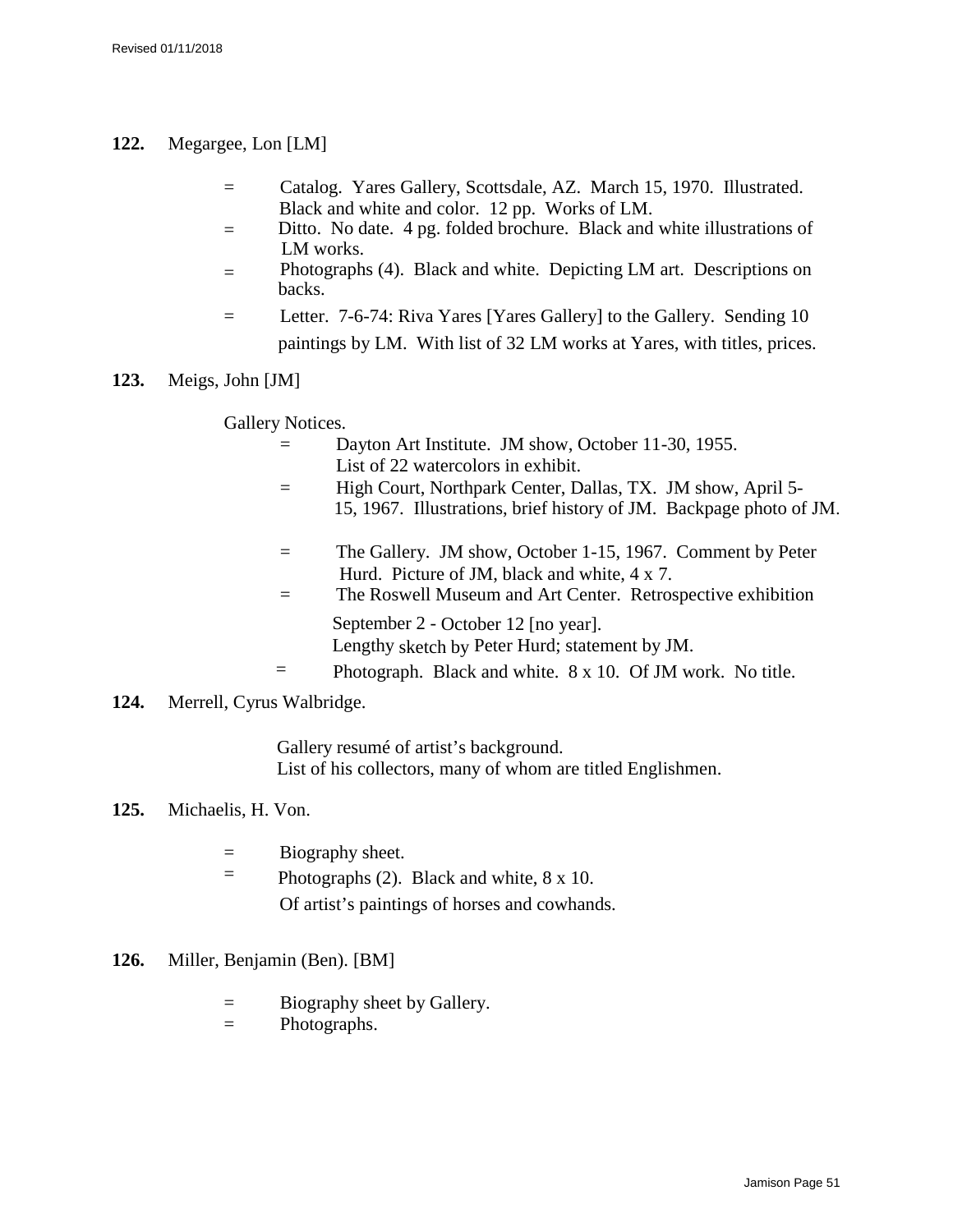| Polaroids (12), some duplicates. Of wood sculptures.                        |
|-----------------------------------------------------------------------------|
| Description at bottom of each picture, viz title of sculpture, size, price. |

- $=$  Photo, color.  $3\frac{1}{2} \times 5$ . Of wood sculpture of Santa Barbara. On back: title, size, price.
- = Photo, black and white. 8 x 10. Of wood sculpture of San Isidro.

# = Magazines.

= The Santa Fean. December 1975 - January 1976. Article. Ben Miller. Wood Sculptor. Pgs. 28-29. Illustrations of Santos. [Author not shown.] = Santa Fe Profile. Cover: wood sculpture by BM, San Isidro.

# **127.** Morgan, Julia. [JM]

- = Biographic Material.
- = Photographs (5), color. 4 x 6. Of JM watercolors. Descriptions on backs.
- **128.** Mortensen, John B. [JBM]
	- = Photographs on cards (16). Black and white. Descriptive information on bottoms. Depict bronze sculptures by JBM of figures in various pursuits. Seal on envelope: Western Fine Art Bronzes, with JBM name around edge of seal.
	- = Price list, Mortensen Studios, 1990. Descriptions of titles, copyrights, sizes, prices.
- **129.** Mott, Kay.

Artist's biographic information. Photocopies.

**130.** Namingha, Daniel (Dan).

Announcement. The Gallery Wall, Inc., Santa Fe. Exhibit, July 15 <sup>-</sup> 28 [no year; post 1983].

- **131.** Naumer, Helmuth.
	- = Biographic information. C.R. Ferguson Publications, Santa Fe. 1950. Pg. 23. Photocopy.
	- = Obituaries.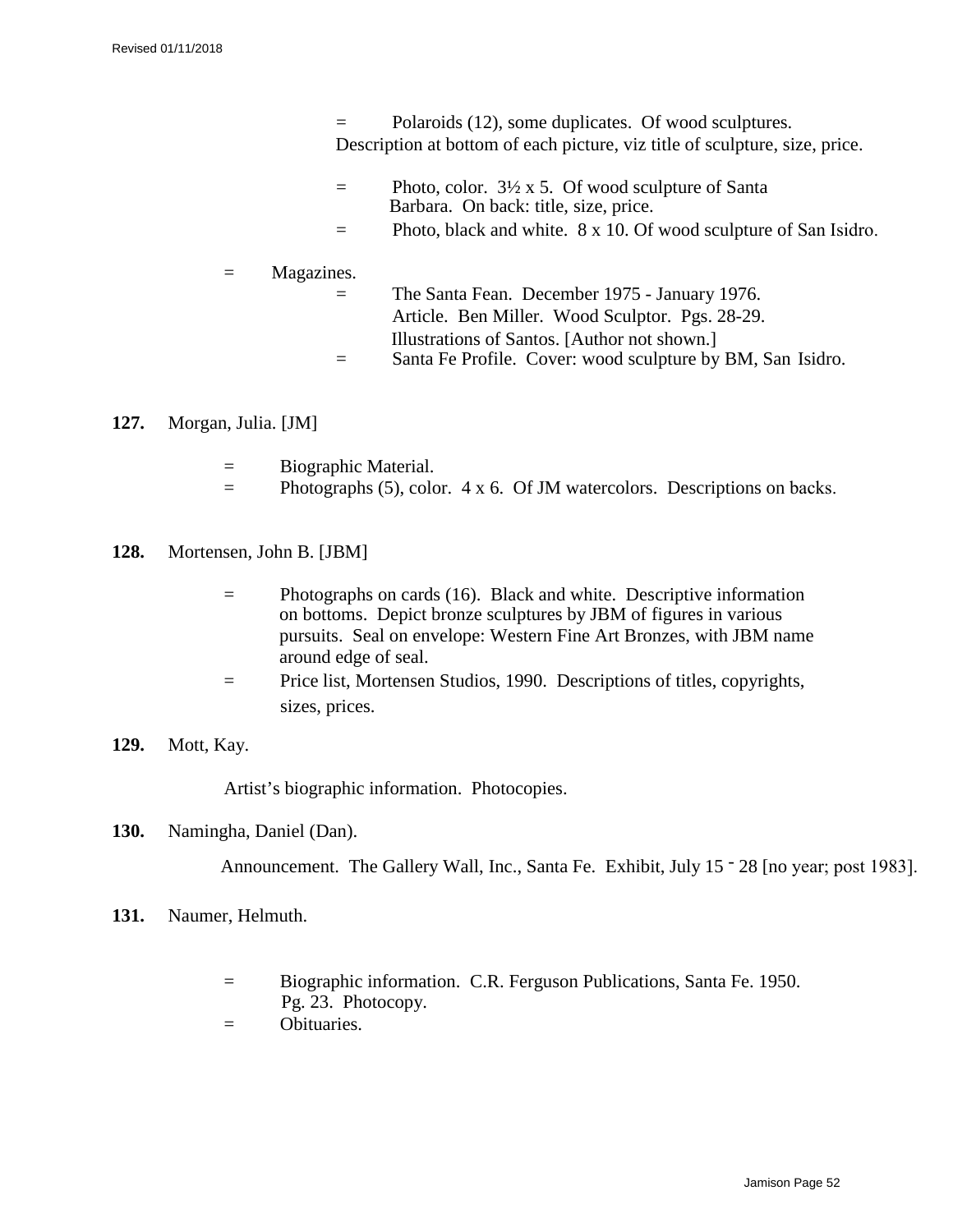- $=$  The New Mexican. June 19, 1990 $\cdot$  Pg. A-3. Article, by John Gwynn. Review of artist's life and accomplishments.
- $=$  Albuquerque North. June 20, 1990. Pg. 3. Both articles carry pictures of artist: one at middle age, the other in later life.
- **132.** Nedwill, Rose.

Sheet; photocopies of various newspaper clippings (1958-1963) tracing her career. Latest, obituaries.

**133.** Nett, Charles.

Pamphlets (2). Kennedy Galleries. Depicting (different) works of artist in watercolors and oils. Each has photo of artist.

- **134.** Niblack, Pat [PN].
	- **(a)** Photographs (46). Black and white. 8 x 9½. Most with duplicates, some reverse images. All are pictures of PN sculptures of individuals in active poses. Most have titles printed at the bottom of one photo (where there are multiple copies). A set of pictures (12 to a set) was tucked in each brown folder, the inside of which had a biographic sheet over the name, Pat Niblack Studio, Tano Road, Santa Fe.

Also: Photo montage, black and white  $(3)$ ,  $8 \times 9\frac{1}{2}$ , with three shots of PN in different poses. One is autographed in purple ink.

- **(b)** Magazines.
	- = New Mexico. January/February 1974. Article. ¿ Qué Pasa, Amigo? By Tom Noble Discusses PN's work with photo of her at her profession. Pg. 38.
	- = The Santa Fean. Vol. 3, No. 7. September 1975. Article. Pat Niblack, sculptor. By Maria of San Ildefonso. Discusses her work. Illustrated, including back cover.
	- = The Santa Fean. December 1975 January 1976. Pg. 10, Reprint. Extract from September issue.
- **(c)** Miscellaneous.
	- = List [by PN?]. January 1979. PN bronzes (9) with sizes, prices.
	- = PN client lists, showing those owning PN works, with titles.
	- = Card. Care of your Bronze. Instructions.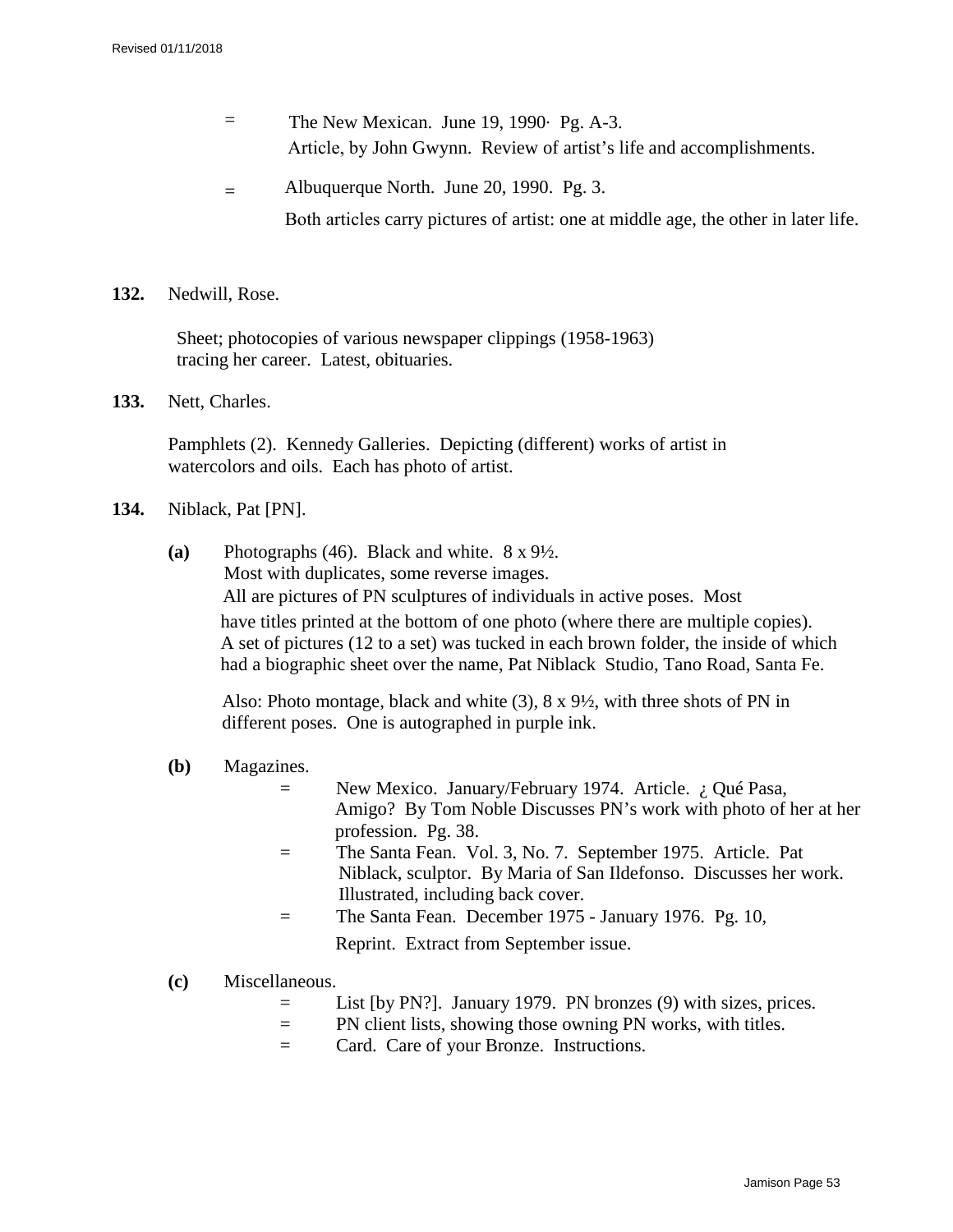- **135.** Nisbet, Peter Allen (P.A.). [PAN]
	- **(a)** Galleries, notices.
		- = Dewey Galleries, Ltd., Santa Fe. Folder. N.d. Announcing special lecture and slide presentation, followed by collector's preview of recent PAN paintings. Folder stores biographic information, articles, etc. Cover has embossed signature of PAN.
		- = The Gallery. Biographic information. N.d.
		- = O'Brien's Art Emporium, Scottsdale, AZ. & Show for six artists, incl. PAN, October 22 - November 5 [1983].
		- = Bentley Gallery, Scottsdale. Show for PAN, March 3-31, 1994.

Note, longhand, PAN to Gallery, commenting on cover picture, *A Vermont Idyl.* 

- **(b)** Photographs.
	- = Black and white, 8x11. Of PAN cloud scene.
	- = 35 mm. slides (4), color. Of PAN canvases. Descriptions at bases of cards.
- **(c)** Miscellaneous, Article and letter.
- **136-A.** Nix, Patricia. [PN]
	- **(a)** Biographic material
	- **(b)** Galleries, notices.
		- = Leaflet, folded. Kolodny Gallery, N.Y.C. N.d. Announcing exhibition of PN art, August 1 - August 12, 1977. Lists 29 works, titles and sizes. PN works depicted on front and back; photo of artist inside cover.
		- = Card. The Central Park Historical Society Gallery, N.Y.C. N.d. Announcing exhibition of works (painting) of PN on October 27, 1977. Notes that PN was "currently" exhibiting at the Kirby Gallery in Houston, TX

Front of card: Painting by PN. [Unident.]

= Advertisement Art News, Summer, 1978. Color photocopy.

Announcing PN exhibition at Tower Gallery,

Southampton, L.I., N.Y., June 24 - July 7, 1978.

Photo of *Fat Lady,* oil on canvas. [Vide same picture on Central Park Historical Society Gallery card, supra.]

= Advertisement. Art News; n.d. Photocopy. Announcing PN show at Tower Gallery, June 23 - July 6 [no year]. Features picture of Mitchell *County Alter* [a box] at top of ad.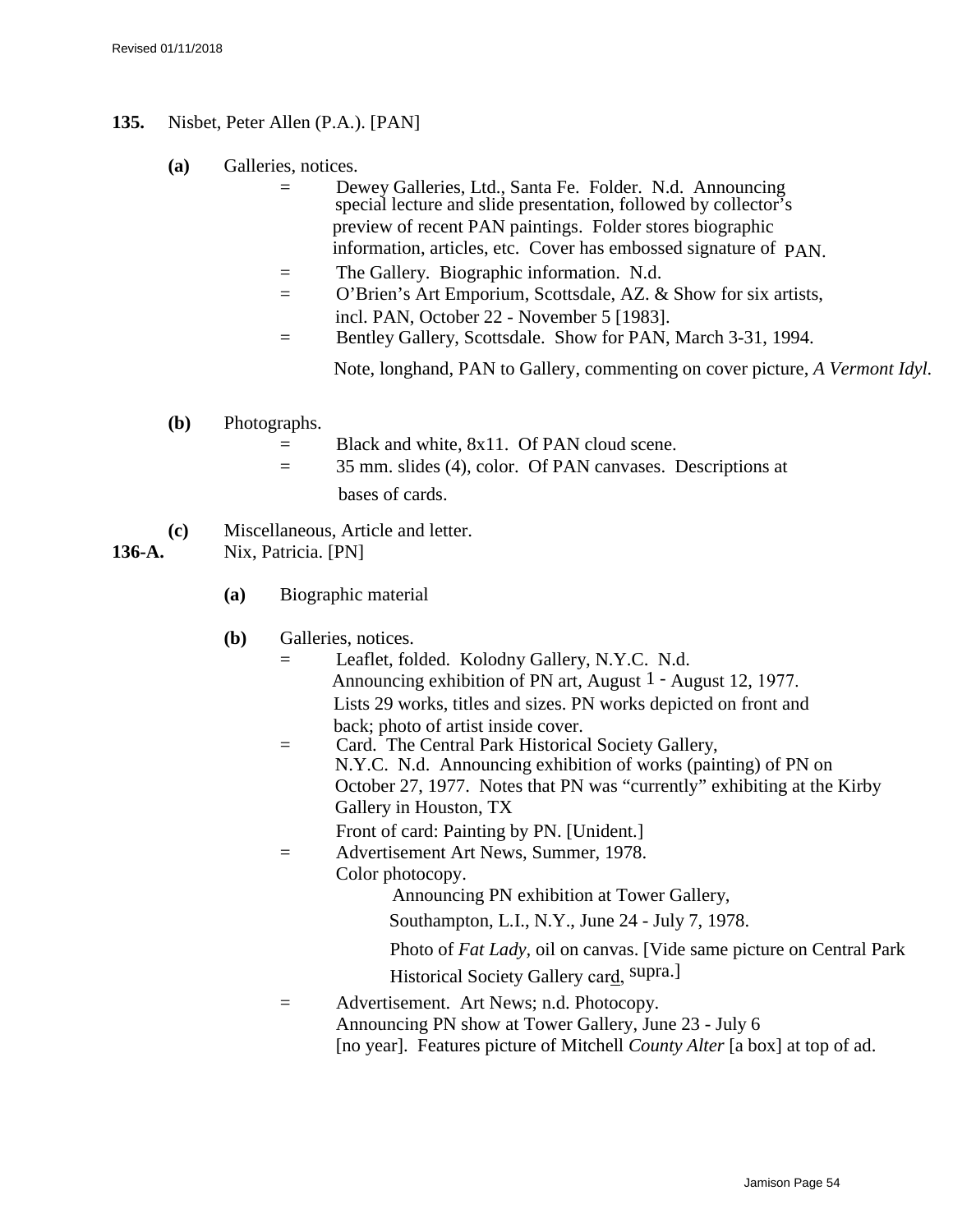| $=$ | Brochure: Art Now Gallery Guide, N.J. Vol. 8, No.10. Summer, 1978. |  |
|-----|--------------------------------------------------------------------|--|
|     | Advertisement of Tower Gallery on back cover with black            |  |

and white picture of PN's *Fat Lady* on cover, noting show, June 24 - July 7, 1978.

- = Brochure. Op. cit., supra. Vol. 9, No. 4. December, 1978. Advertisement of Gregg Galleries on inside of front cover with black and white picture of PN's *Blessed Assurance;* show, Dec. 5-10, 1978.
- $=$ Brochure. Op. Cit., supra. Vol. 9, No. 10. Summer, 1979. Advertisement of Tower Gallery on inside of front cover with black and white picture of PN's *Circus,* noting show, June 23 - July 6, 1979.
- = Card. Tower Gallery. Exhibition of PN works, June 23 July 6, 1979. Front: *Big Apple Circus* by PN.
- = Card. Cork Gallery, Lincoln Center, N.Y.C. Exhibitions of works of PN and many others, August 31 - September 4, 1979.

= Brochure. Jorgensen Gallery, Univ. of Connecticut. Containment, Mystery, and the Box. Shows of PN and Ilse Getz. N.d.

- = Sheet. N.Y.U., N.Y. 10-16-80. Notice of PN exhibition of paintings and "assemblages" at Contempory (sic) Art Gallery, N.Y.C., November 19 - December 9, 1980.
- = Card. Sarah Cabell Massey Art Gallery, Dallas, TX. Show of PN works, October 19 - November 7, 1981. Front: *The Fat Lady.*
- = Card. The National Arts Club, Gregg Galleries, N.Y.C. Show, PN Paintings and Assemblages, December 5 - 10 [no year].

Cover: *Mitchell County Alter.*

Also: Press release.

= Press release, n.d. The Central Park Historical Society. Notice of Carnival Side Show featuring PN paintings "Center Ring." October 27 [no year].

**136-B. (a)** Poster. Tower Gallery- Announcing PN Box Assemblages. August 8-21, 1981. Picture at top of PN Box Assemblage, *Expulsion From Paradise.* **(b)** Tear Sheets (3). Art Now, Gallery Guide. = Advertisement. Tower Gallery. = PN show, August 8-21 [no year]. Ibid. Contemporary Arts Gallery, N.Y.C. PN show, Box Assemblages, Paintings, November 18 - December 9 [no year].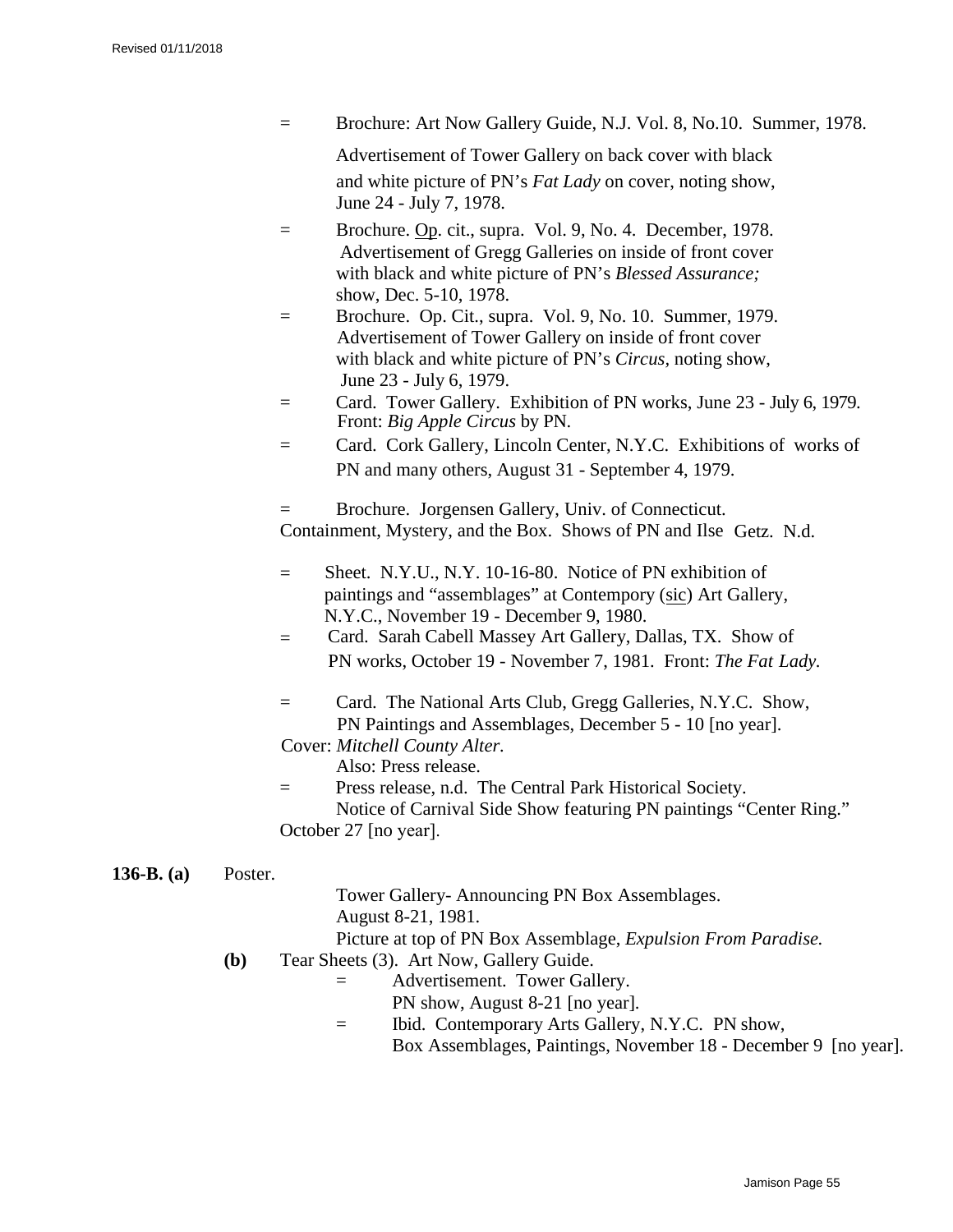- = Ibid. 80 Washington Square East Galleries. PN show, Box Assemblages, Paintings, March 1-14, 1980.
- **(c)** Articles.
	- = Southwest Art Magazine. July 1979. The Fantasies of Patricia Nix: Through the Looking Glass.
		- By Anthony Toney. Pgs. 72-77. Color illustrations.
		- = A Review: Artist of the 80s, Patricia Nix. 3 Pgs. (2cc.) By Elizabeth Skidmore Sasser. Texas Tech University- [undated.]
		- = The Cabinets and Boxes of Patricia Nix. [Same author. 6 pgs. [undated.] Marked First Draft.
- **(d)** Photographs.

35mm. color slides. Paintings of PN. Titles and sizes written on edges.

**(e)** Letter. 4-10-81: National Collection of Fine Arts, Smithsonian Collection of Fine Arts, to PN. Discussing box called *Purple Heart.*

# **137.** O'Keeffe, Georgia

#### Newspaper articles

- = Albuquerque Journal, November 13, 1977. Section C. Page 1: Poem. Forms of the Earth at Abiquiu. For Georgia O'Keeffe. By N. Scott Momaday. From the book "The Gourd Dancer." 1976. Article. Georgia O'Keeffe. By Tom Zito and Amei Wallach. Pages 1,3-4. Illustrated.
- = The Santa Fe Reporter. Vol. 7, No. 6. July 31, 1980. Page 1: Photographs of GOK and work, *From A Day With Juan.* Pages 4-5, 14-15: Art Assist: Where Is Credit Due? By Hope Aldrich. Illustrated. Pages 5,15: Truth Vital, Experts Say. By Hope Aldrich. Illustration: Hamilton and O'Keeffe.

[Source unknown.] Photocopy. Article. A \$13 Million Lawsuit etc. By Kristin McMurran. Illustrated. [Incomplete.] Photocopy.

#### **138.** Parsons, Sheldon.

- = Sketchy biographic statement. [Source unknown.]
- = Encyclopedia. The Illustrated Biographical \*\*\* of Artists of the American West. Peggy and Harold Samuels. Garden City, N.Y.,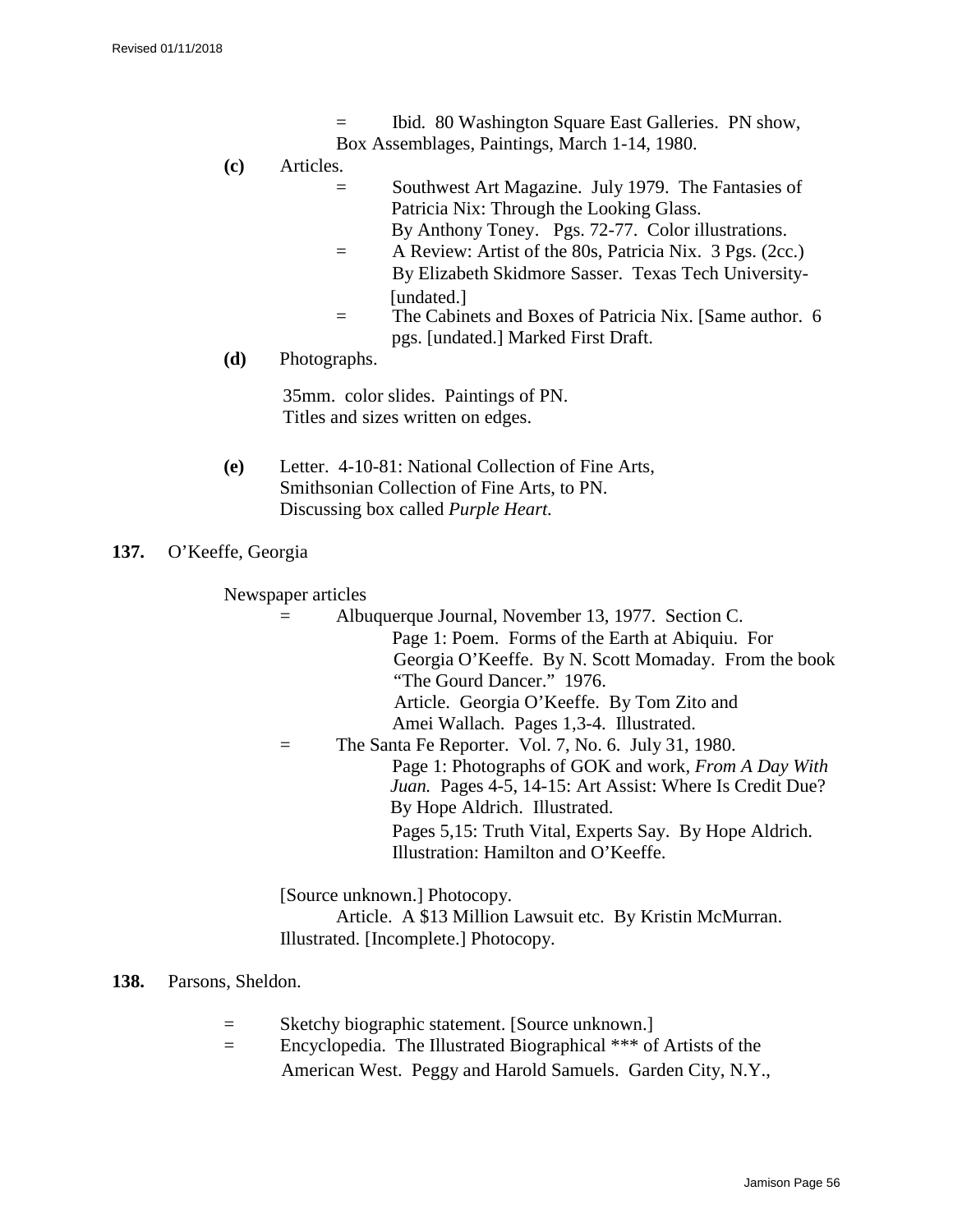Doubleday & Company, N.Y. Encyclopedic sketch. Pg. 362. Photocopy.

- = Artists of the American West. Biographical Dictionary. Doris Ostrander Dawdy. Chicago, Ill. The Swallow Press, Inc. Brief reference. Pg. 176. Photocopy.
- **139.** Patrick, Lorna.

Card. Front: Black and white print, 4¾ x 5¾, titled *And Yet Hope Exists.* So identified on back.

- **140.** Payne, Edgar.
	- = Biographic essay. On Gallery letterhead 2 pp.
	- = Polaroid of Payne oil: *Landscape.* Description on bottom.
	- = Series (4) of encyclopedic sketches of artist. Photocopies.

# Box 65

**141.** Pearson, David K.

Biographic information. Photographs.

- $=$  Color prints (2), 7x 10 and 7x 11 of artist's sculptures
- of bending fawns; each slightly different figures. Untitled. Color
- = print, 7x10, of object elsewhere identified as *Enigma.* Polaroid
- = color prints (3). (2)- Described at bottom edges, and titled *Gale*. [Images sculpted appear to differ.]
	- (1)- Described at bottom, and titled *Enigma*.
- = Gallery receipt for bronze, *Gale;* unpriced; and for bronze, *Enigma*
- = Form of Certificate of Authencity attesting to casting by Art Foundry, Inc.
- **142.** Pogzeba, Wolfgang. [WP]

Gallery catalogs (2). In color and black and white.

(1) - Catalog of Amon Carter Museum, Fort Worth, TX. Announcing

show, November 15 - December 31, 1963. Photos of sculptures, paintings, etc. of WP, and of WP at work.

(1) - Catalog. [No gallery shown.] Printed in Germany. Similar contents

in color and black and white.

Article. Empire Magazine. June 7, 1964. Pg. 30. Describing WP career. Pictures of WP and works in color.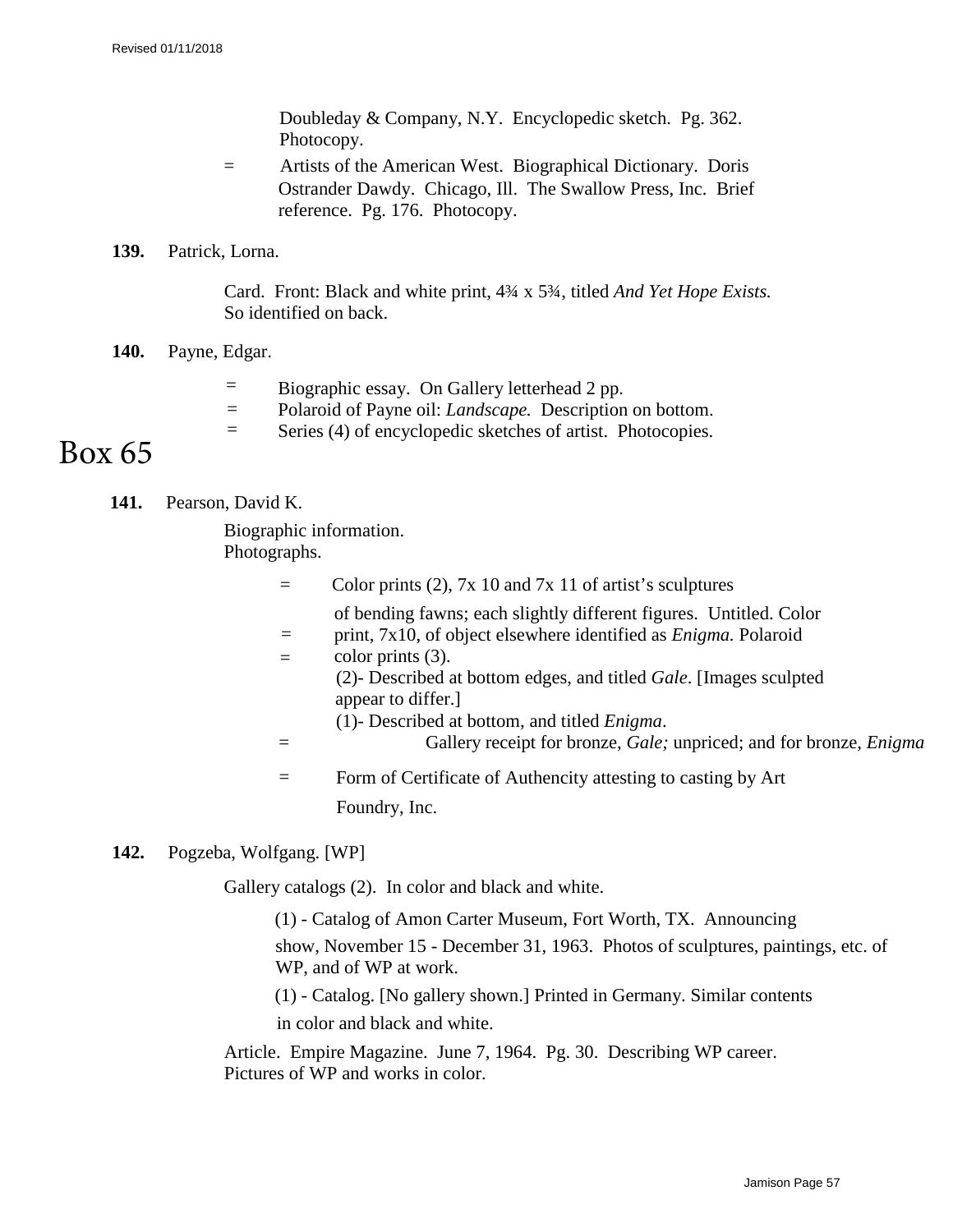- **143.** Putman, Donald ("Putt"). [DP].
	- **(a)** Booklet. Assembled by DP. Ring bound in red paper covers. Contains picture of DP painting (inside front cover); other paintings; articles; letters; magazine material; gallery notices; etc. Pulls together major items separately inventoried, infra 10 pp. First and last sheets detached: dried glue.
	- **(b)** Galleries, notices.
		- = Fold over. The Jones Gallery, La Jolla, CA.
			- Cover: color picture of DP oil, *Down Hill Chase;* Inside Cover: monochromatic picture of DP watercolor, *Deer Dance.* N.d.
		- = Fold over. The Jones Gallery. Announces preview showing of DP's paintings and drawings, November 13, 1966. Brief description of DP's life. Written by Douglas M. Jones.
		- = Fold over. Orange Coast College, Costa Mesa, CA.
		- Picture at top in monochromatic sepias, of CA drawing [untitled].
		- = Fold over, triptych. Produced by DP [?] Black and white reproductions of his art; cover in color; photo of DP. Testimonials. N.d.
		- = Announcement. The Jamison Gallery West, Tucson, AZ. Show for works of DP and Donald Polland, February 2 - March 1, 1973.

Enclosed: sheet with printed essay, Putman's People, by Sherry Needham. Work in color, signed "Putt."

= Fold - over, triptych. The Jones Gallery, La Jolla, CA. Show, works of "Donald (Putt) Putman, August 28 - September 30 [no year].

Four reproductions of his work in color; brothel scenes as DP "think it was like" in the 19th Century.

- **(c)** DP brochures; viz. designed by him (2). Cover: color painting of three Indians, signed "Putt." Comments inside each from DP; one mentioning that President Nixon chose four paintings for his Western White House in San Clemente, CA.
- **(d)** DP brochures (3). Triptych form. Cover and back: graphite drawings by DP. Insides: color reproductions of DP art, and a black and white picture of DP.

Two brochures have lists penned by DP of his paintings and sculpture, with sizes and prices.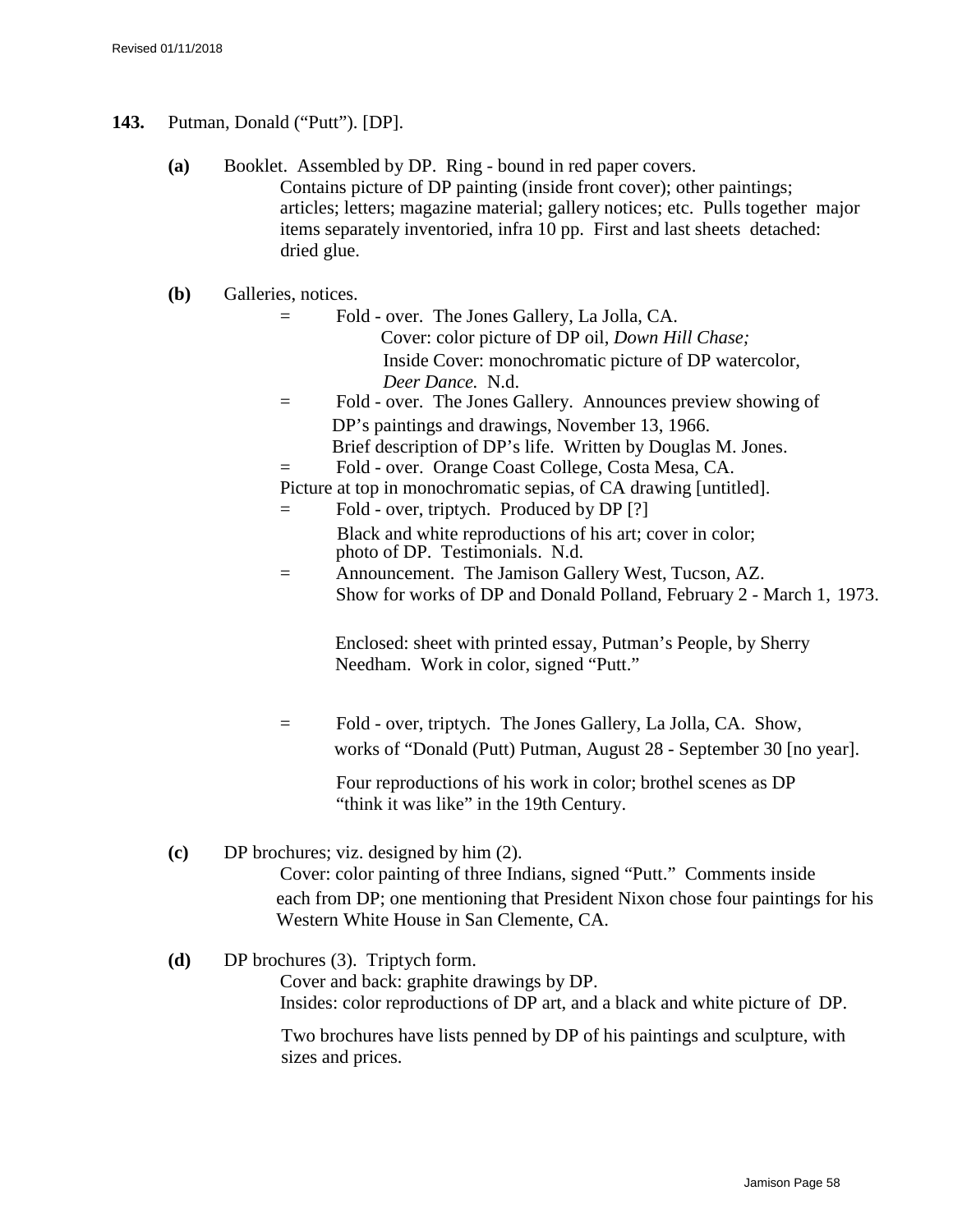**(e)** Photographs.

35mm. color slides (45); of DP work. Descriptions at bottoms of frames giving titles, sizes, media, prices.

- **(f)** Photographs (4).
	- (1) 7 x 9. Black and white, titled *One Eyed Jack.* Sculpture, #2 of 40.
	- (1)  $-5\frac{1}{4}$  x 7. Black and white. Of same sculpture.
	- (1) Print. 4x7. [Untitled.] Scene of men and horses under large tree. Gray tones.
	- $(1)$  8 x 10, on sheet of paper, signed "Putt." Top ½: DP painting titled *Dancers*, in color.

Bottom ½: Navaho poem, four lines; to the left, drawn peace pipe in pencil

- **(g)** Miscellaneous.
	- = Press release. Announcing DP show at Gallery, August 1 14, 1972
	- = Program. Tucson Rodeo. Pg. 46 entitled Companeros. Article on DP; picture of DP.
	- = Magazine. Palm Springs Life. March 1970. 4 pp. Article by - Phillips Oliver. Color reproductions of DP art.
	- = Inventory. Gallery. Consigned works of DP, listing titles, sizes, prices, etc.

# **144.** Rabinowitz, Mort.

Flyer. La Posada de Santa Fe. Announcing show, works of artist, March 18 - April 18, 1989. Top: photo of painting, *The Wedding Couple,* color; in frame. By the artist.

- **145.** Redman, Mikael.
	- = Fold-over announcement. Gallery. Dual exhibition of Alfred Morang and Mikael Redman. August 12 - 18 [no year].
	- $=$  Photographs (3). Black and white,  $8 \times 10$ . Of Redman sculptures, two titled on back.
- **146.** Red Star, Kevin. [KRS]
	- **(a)** Resume, on Gallery letterhead. Biographic essay. Draft. [Author unknown.] Typewritten. 4 pp.
	- **(b)** Galleries, notices.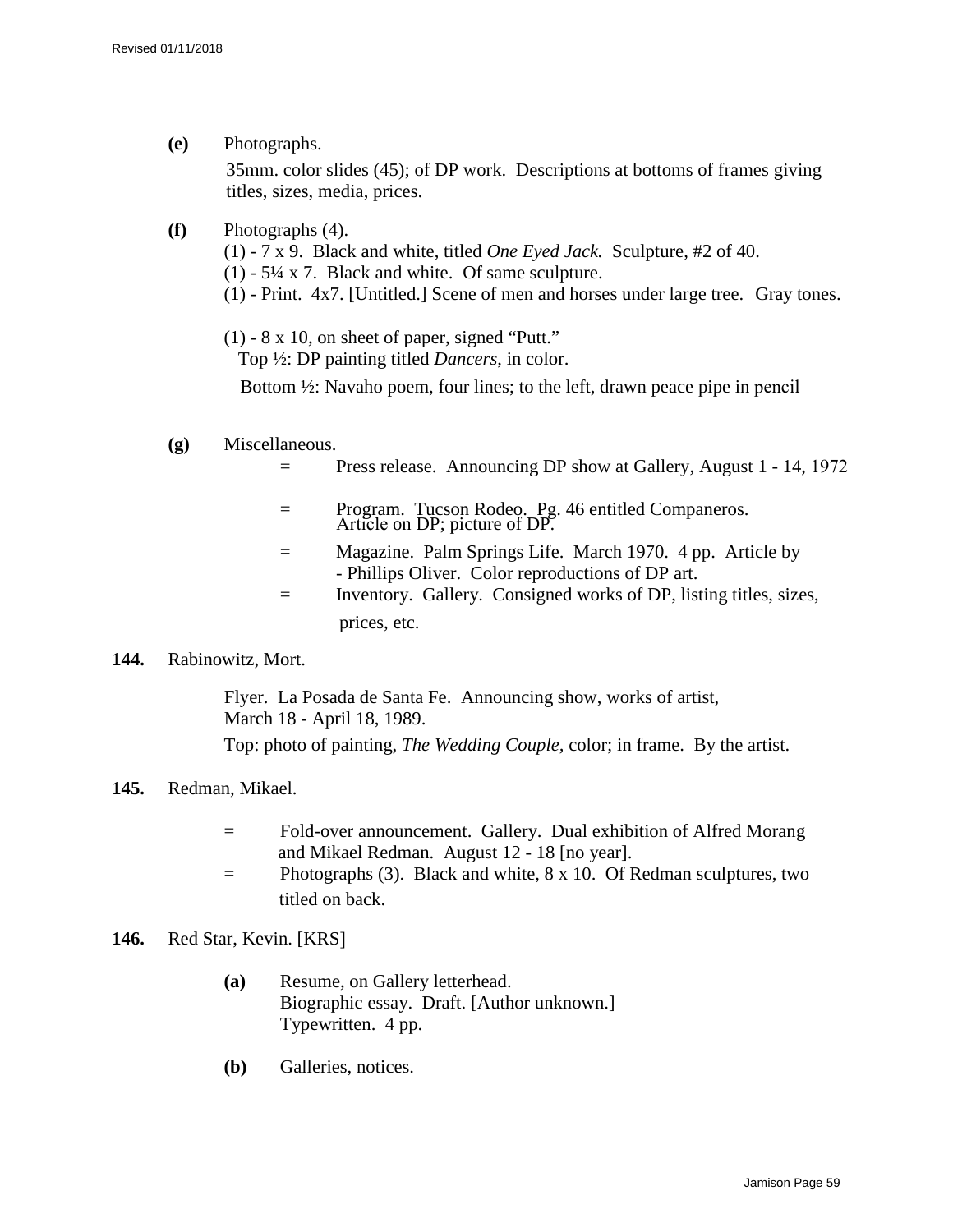= Leaflet. Arius Tiles, Santa Fe Gallery. Reception July 19, 1976. Arius Tiles Limited Edition of Great American Artists.

> Exhibition of KRS' hand painted Tile Mural, *Coyote Runs.* Extract from article in Southwest Art, February 1976.

Cover: color reproduction of 3-square tiles in color.

= Newspaper. SFR Timeless Hands. Summer 1976. Pg. 24.

Advertisement. Gallery. KRS show, Summer [August 14] - 28, 1976.

- Picture of KRS painting, *Bright Wings.* Card.
- = Gallery. Same KRS show. Front: KRS canvas, *Crow Hot Dancers*. Color.
- = Fold-over. Via Gambaro Gallery, Washington, D.C. Announcing KRS show, May 4-31, 1980.
- = Back: KRS watercolor of four teepees. Leaflet. Carol Thornton Gallery, Santa Fe. Announcing KRS show, from August 15,1980. Cover. KRS painting, Three Indians. Color.
- = Leaflet. Triptych. The Santa Fe Opera Guild.

Advertising production of major lithographic work, *Ready for the Opera.* April 4, 1982.

- Cover: photograph of KRS in studio.
- = Leaflet. Triptych, by Lublin Graphics, Inc., Greenwich, CT. Color. Illustrated. Advertising four original serigraphs.
- **(c)** Photographs.
	- = 35mm. color slides (13). Of KRS works. Descriptions on edges of frames: titles. Encased in plastic sleeve.
	- = Black and white, 7x 9 (5). Of KRS works. Backs: titles, media, sizes of originals.
	- = Negative color prints (2), 4 x 5, of KRS paintings and negative black and white print, 4 x 5, of KRS sculptured Indian head.
	- = Color print, 4 x 5, of KRS painting titled *Mrs.*

# *Jackrabbit and Daughters.*

**(d)** Santa Fe Profile Magazine. April 1980. Cover and Carol Thornton Gallery advertisement feature KRS paintings. Titled.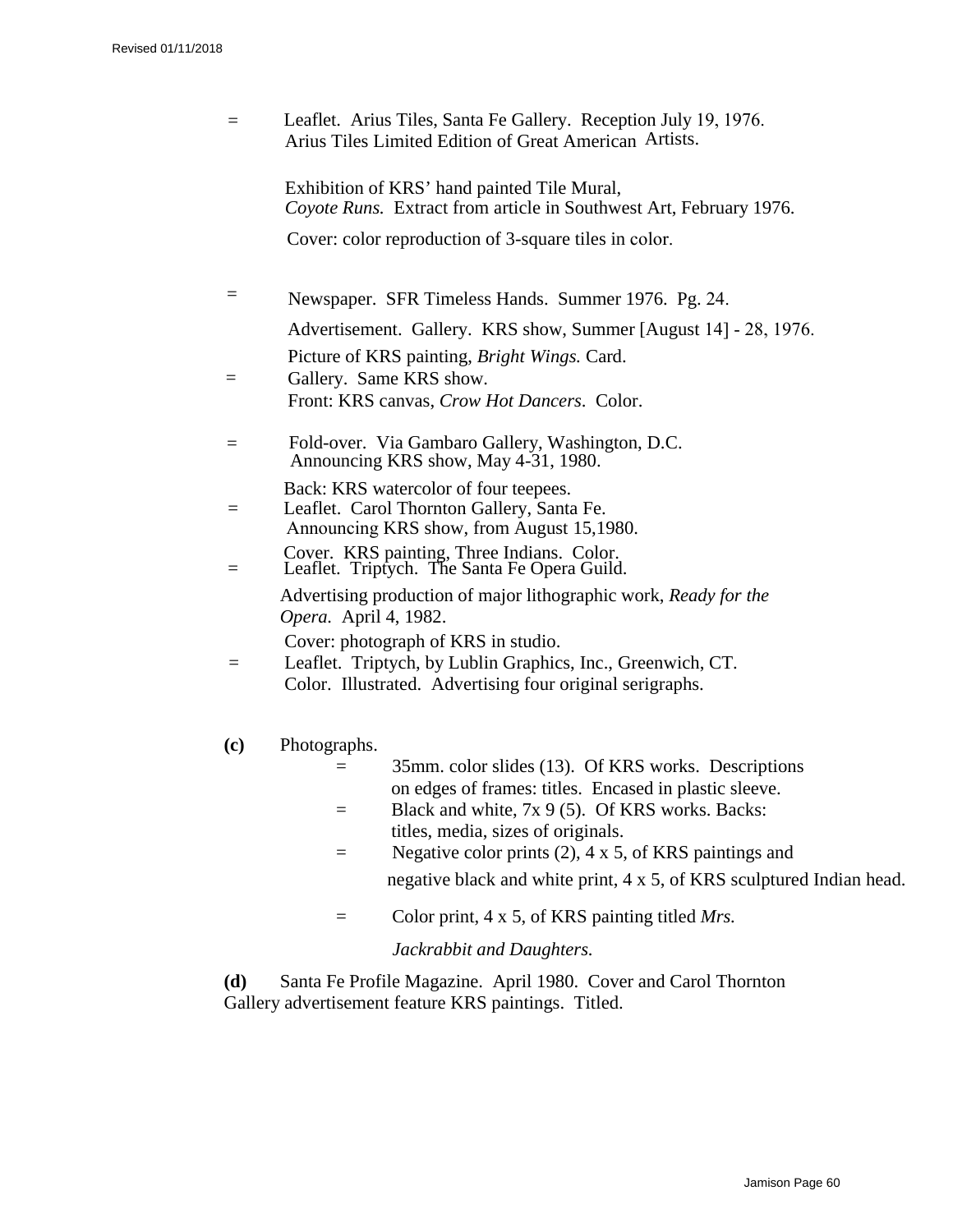- **147.** Reed, Doel.
	- = Catalog. MFA, MNM, and Roswell Museum and Art Center. Triptych folded. Retrospective Show of Reed works (oils, caseins, drawings, aquatints), April 29 - October 30, 1983. Lists of works exhibited, with media, size, etc. Biographic sketch. Illustrated.
	- = Newspaper. Albuquerque North. May 111, 1983. Pg. E-4. Article. Art Market. By David L. Bell. Features Reed, with photo of aquatint, *Lonely Road.*
- **148.** Remington, Frederic. [FR]
	- = Catalog. Amon Carter Museum, Fort Worth, TX. 48 pp. N.d. Essay by Peter H. Hassrick. Illustrated. Meant to accompany a retrospective exhibition of the work of FR.
	- = Catalog. Coe Kerr Gallery, Inc., N.Y.C. N.d. Contains illustrations of eight grisaille paintings by FR. Prices in ink on each plate.
	- = Magazine [unident.] tear sheets of illustrations in color of FR paintings.
	- = Ditto. Tear sheet mounted on black page. Picture of FR painting, *Riding Into Town.* Poor condition.

Reverse side shows removed sheet. Page bears handwritten inscription: "25 x 35. Calling the Moose. 460."

# **149.** Ribak, Louis. [LR]

- **(a)** Galleries, notices.
	- = Catalog. N.M. Highlands University, Las Vegas, NM. Announcing LR exhibition, November 10 - December 10, 1963.
	- = Fold-over. Gallery. Announcing LR retrospective, The Fifties and Sixties. September 14 - 28, 1968.

Contains picture of LR, description of his art, and biographic sketch.

= Invitation, fold-over. Museum of New Mexico, Museum of Fine Arts. LR retrospective, February 16 - May 11, 1975. Full-length photo of LR.

Also: Catalog. Extended biographic sketch, by Donald O. Strel, Curator. Illustrated.

= Fold-over. Announcement. Linda Durham Gallery, Santa Fe.

Retrospective, LR, September 2 - 30, 1983.

Picture of LR oil: *Self-Portrait.*

= Fold-over. Announcement. NYE Galleries. Recent LR Paintings, showing March 2-27 [no year].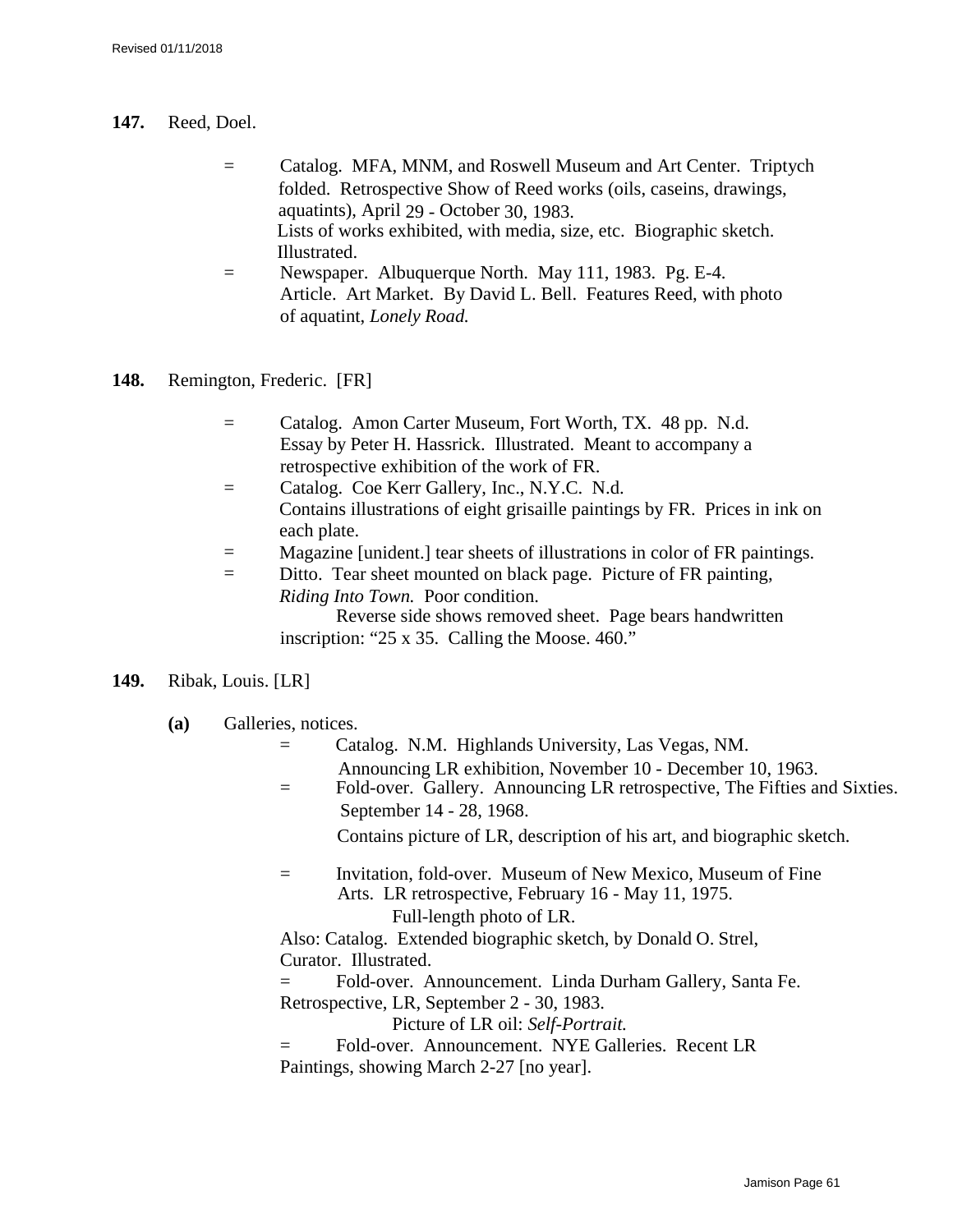Biographical sketches by Joseph Foster, novelist, and John Skoll, Painter and Author. [Ink strike-outs by artist.]

- = Flyer. Stables Gallery, Taos, NM. Announcing LR show, September 9-23 [no year].
- = Tear sheet. Magazine. [Unident.] Gallery. LR: 1902-1979. With picture of LR oil, *The Orange.*
- **(b)** Photographs (2).
	- (1) Black and white, 8 x 9. *In the Arena,* c. 1958.
	- (1) Black and white, 8 x 10. *End of A Day.*

# **(c)** Miscellaneous.

- = Santa Fe Profile Magazine. April 1980. Article. Art In Santa Fe. By Stephen Parks. Pgs. 14, 16. Illustrated.
- = Autobiographic summary of professional achievements.
- = Insurance claim papers: water damage. 1979.
- = The New Mexican, December 22, 1979. Pg. A-8. Obituary.

# **150.** Richardson, Jean.

= The Santa Fean Magazine. November 1987. Article. Jean Richardson, Artist. Painting the Horse etc.

By Joan Waldron Murphy. Pgs. 42-45. Illustrated by color pictures of artist's work.

- = Polaroids (3). Color pictures of her acrylic work. Titles, media, sizes, prices set forth in bottom margins.
- **151.** Riley, Jack
	- = Brochure, accordian. Western Bronzes, by Jack Riley. Illustrated. Photo of artist.
	- = Photographs (2). Black and white. 8 x 10. Descriptions on backs.
	- = Photographs (12). Black and white.
		- $5 \times 7$  (8). Amusingly titled.
		- $5 \times 5 (2)$ . Ditto.
		- 5 x 5¾ (1). Ditto.
		- $-$  5 x 7 (1). Jack Riley.

# **152.** Rippel, Morris [MR]

- = Biographic material (2 sheets, each different). N.d.
- = Leaflet. Invitation. Rosequist Galleries, Tucson, AZ. Many artists, including MR; opening March 16,1968.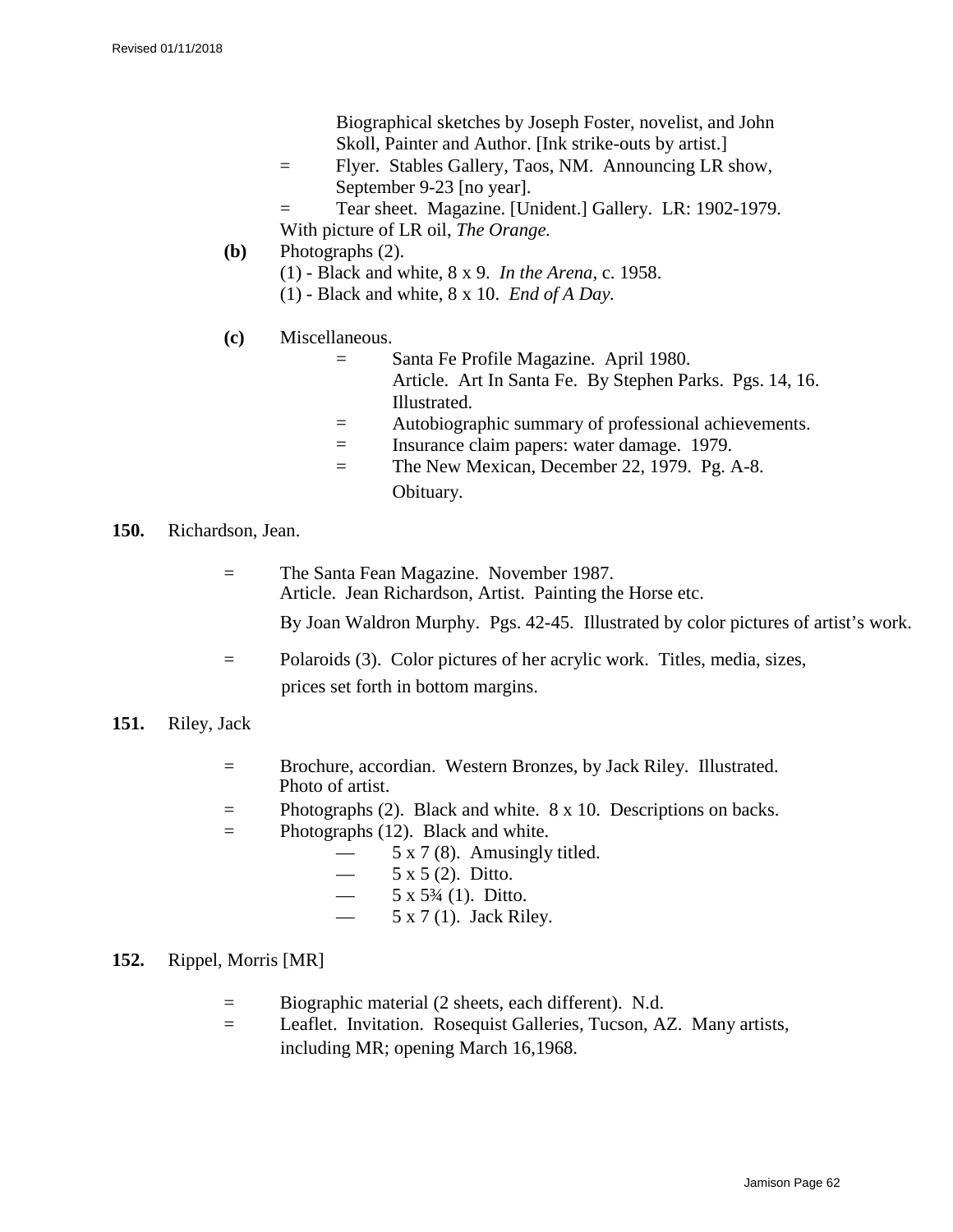= Announcement card. Gallery. Dual show, works of MR and Julian Robles (q.v. infra), August 16-30, 1970.

```
= 
Newspapers.
```
— Albuquerque Journal, April 24, 1969. Article. Architect Becomes Successful Painter etc. By Lynn Buckingham. Pg. B-2. Photo of MR, wife Betty, and Wyeth Hurd. — Ditto. February 10, 1971. Article. By Betty Alexander. Human interest story [incomplete]. Photo of MR and wife Betty.

**153-A.** Robles, Julian. [JR]

Most of the material in the collection for this artist consists of photographs by him of his works. An article, however, in Southwest Art (infra) allows one to get a glimpse of the man behind his works.

\* \* \*

Each color photograph in this Folder has a cover sheet describing the work depicted; viz. its title, medium, size, and price. The works are identified below by title and size only.

| $5\frac{1}{2}$ x 6:                   | Cacique Princess               |
|---------------------------------------|--------------------------------|
| $4x\,5\frac{1}{2}$ :                  | Eva's Baby                     |
| $5\frac{1}{2} \times 6\frac{1}{2}$    | Getting Ready For The Dance    |
| $5\frac{1}{2}$ x 6:                   | <b>Indian Harvest</b>          |
| 5x 6:                                 | Deer Laying Down etc. (sic)    |
| 5 x 7:                                | Cree Indian Trader (sculpture) |
| $8\frac{1}{4} \times 10\frac{1}{2}$ : | The Vision                     |
| $8 \times 10$ :                       | Picuris Woman                  |
| $8 \times 10$ :                       | Thunder Bear                   |

**153-B.** = Black and white (7). 7 x 9. Untitled.

- $=$  Color prints (4).  $3 \times 4$ . Depicting paintings resting on easels. Pictures mounted (pasted) on blue paper.
- $=$  Color Transparency.  $4 \times 5$ . In envelope with inscription:

"Transparencies (sic) Margaret [Jamison]."

#### **153-C.** Miscellaneous.

- = Fold-over. JR presentation. Paintings and Portraits, Taos.
- = Southwest Art. July August 1975.

Article. Recording Intricate Ceremonials. By Peggy Williamson. Pgs. 76-81. Illustrated, color and black and white. Biographic and analytic of JR art.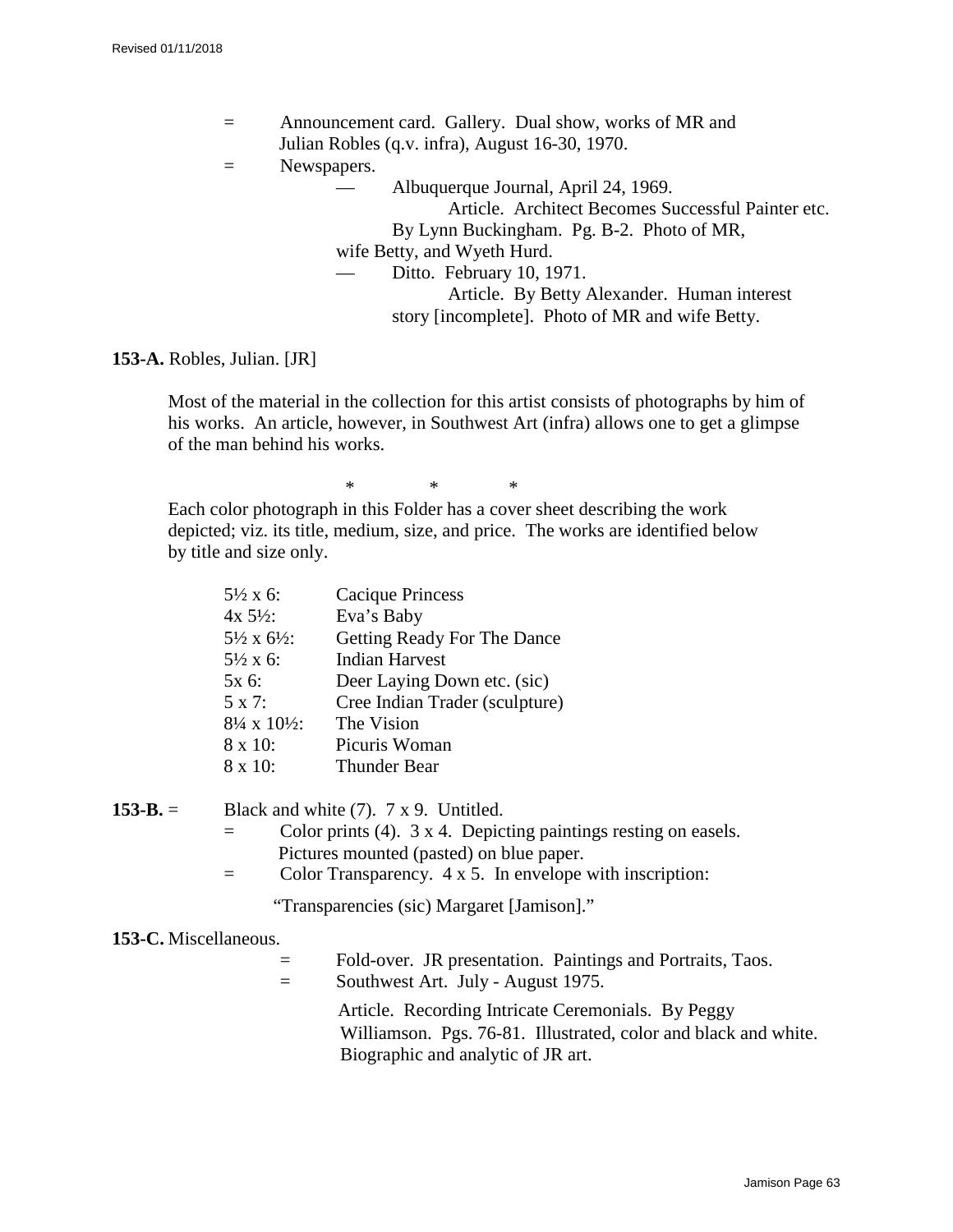- = Letter. 1-11-74: JR to Gary -. Outlines pending shows. Etc. Lists photos sent to Gallery.
- = Postcard. Pelham Galleries, Ltd., Santa Fe. JR show August 16-30 [1981]. N.B. Post Office date, inverted, 1861.

Front: JR work.

**154.** Rollins, Warren E.

Photograph. Black and white,  $7\frac{3}{4} \times 10$ . Picture of Rollins painting, *Needles Mountains.*

- **155.** Rossi, Paul A.
	- = Biographical sketch.
	- = Agreement. Margaret Jamison and Florence R. Rossi, agent. September 4, 1971.

Covers purchase of 12 bronzes, called Series A, Great Saddles of the West, created by Rossi and Graves Foundry.

- **156.** Ruf, Don Louis. [DLR]
	- = Fold-over. Promotional by DLR. Biographic sketch. Photo of DLR and of his paintings. Bears Gallery label.
	- = Letter. 10-7-81: DLR to Gallery.

# **157.** Rush, Olive.

- = Brief biographic statement. Photocopy.
- = Essay. Olive Rush Didn't Mind Being Called A. Humanist. By Grace Dunham Guest. 1964. Typewritten, 10 pp. Subject: Rush's work.

# **158.** Ruthling, Ford. [FR]

| Magazine. The Santa Fean. First Anniversary.                          |
|-----------------------------------------------------------------------|
| Vol. 2, No. 1. December - January 1974.                               |
| Cover: <i>Apple Pig.</i> By FR.                                       |
| Page 8: Gallery advertisement listing all its artists, including      |
| Randall Davey.                                                        |
| Pages 16-17: Article on FR. Full-length photo of artist.              |
| Back cover: Butterfly hovering over fruit. By FR.                     |
| Magazine. Southwest Art. October 1975.                                |
| Article. Enhancing the Natural World. By Robert A. Ewing. Pgs. 74-80. |

Profusely illustrated with paintings, sculpture, painted jars by FR. Photo of artist on p. 75.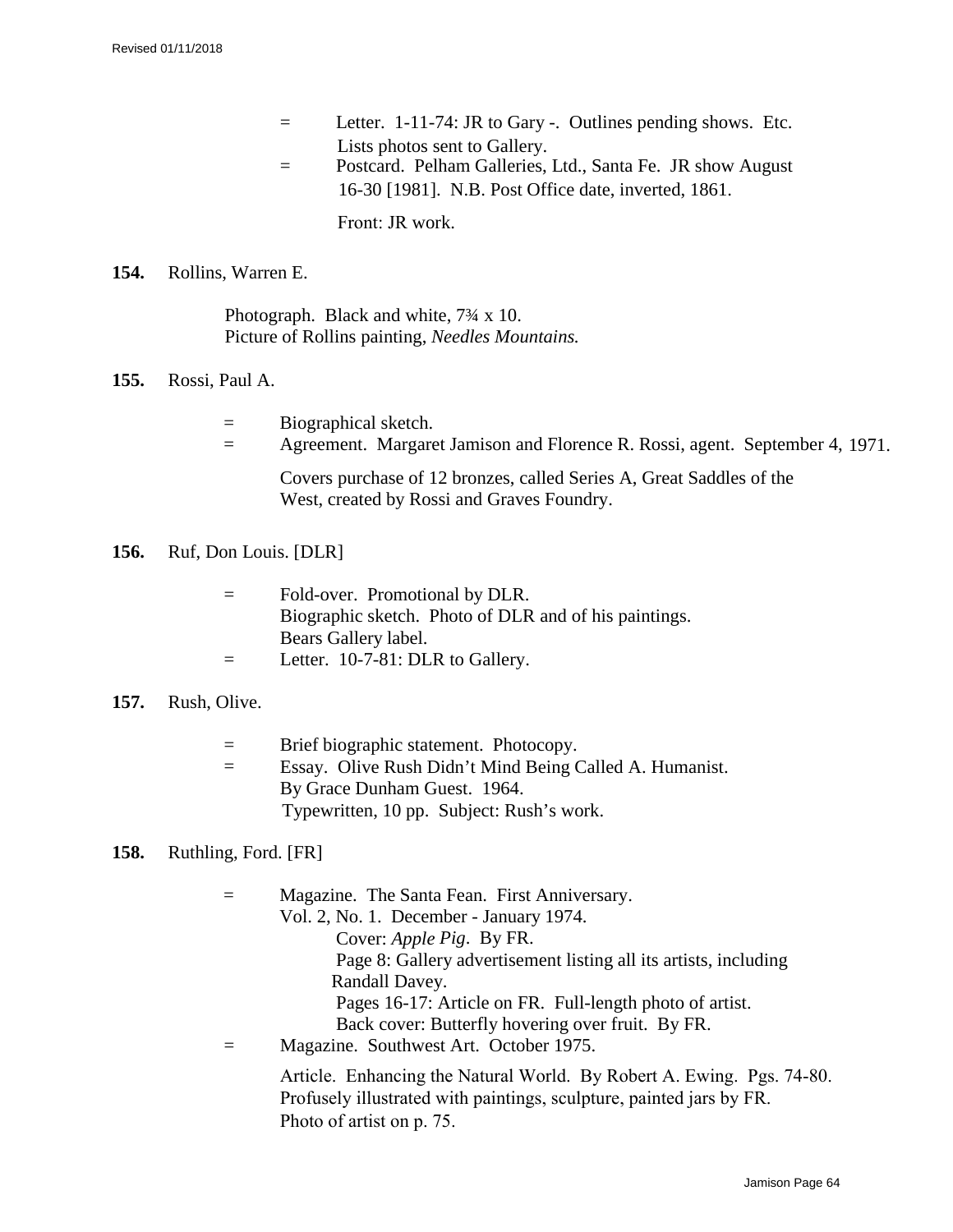# Box 66

**159.** Sahula-Dycke, Ignatz. [ISD]

Biographic sheet information.

Photographs, positive and negative prints.

- $=$ Black and white (4), 8 x 10 of paintings of ISD. Titles and descriptions on backs.
- = Negative prints (10), 3¾ x 7. Some slightly damaged. In original envelopes with red inscriptions showing titles, sizes of works depicted, media, prices, etc.
	- [Probably prepared by Gallery, although envelopes of ISD.
- = Negative print. Photo of ISD in front of painting.

Gallery notices.

- = Brochure. Gallery [Margaret Jamison Presents]. Announces show of multiple artists, including ISD, July 24-27, 1980. at Sweeney Convention Center. Photo of ISD opposite his name. Painting depicted on back cover by ISD.
- = Brochure. Gallery [Margaret Jamison Presents] and Kennedy Galleries. Announces exhibition of Western Representational Art, August 19-23, 1981

at Sweeney Convention Center. Painting depicted on back cover by ISD.

= Magazine. Santa Fe Profile. January 1980.

Gallery advertisement of ISD painting inside back cover.

- **160.** Sanders, David. ("Denny"). [DS]
	- = Fold-over. Announcement, Museum of Western Colorado, Grand Junction, CO. DS show, December 5-23, 1981.

Contains exhaustive list of shows, awards, publications, 1980- 1987.

Cover: picture of etching, *Golden Eagle,* by DS. Picture of DS on inside of cover.

- = Photograph, color, 3x 4, of pastel by DS depicting a University of Texas co-ed. Handwritten note on back by DS decries engraved reproduction that appeared in newspaper.
- = Newspaper. Austin American Statesman. December 24, 1972. Article. SW Beauty Catches His [DS] Eye By Margaret Taylor
	- Dry. Above pastel reproduced in article. Pgs. 6-7.
- $=$  Photograph, color,  $2\frac{1}{2} \times 3\frac{1}{2}$ . Of DS oil. With accompanying note from DS.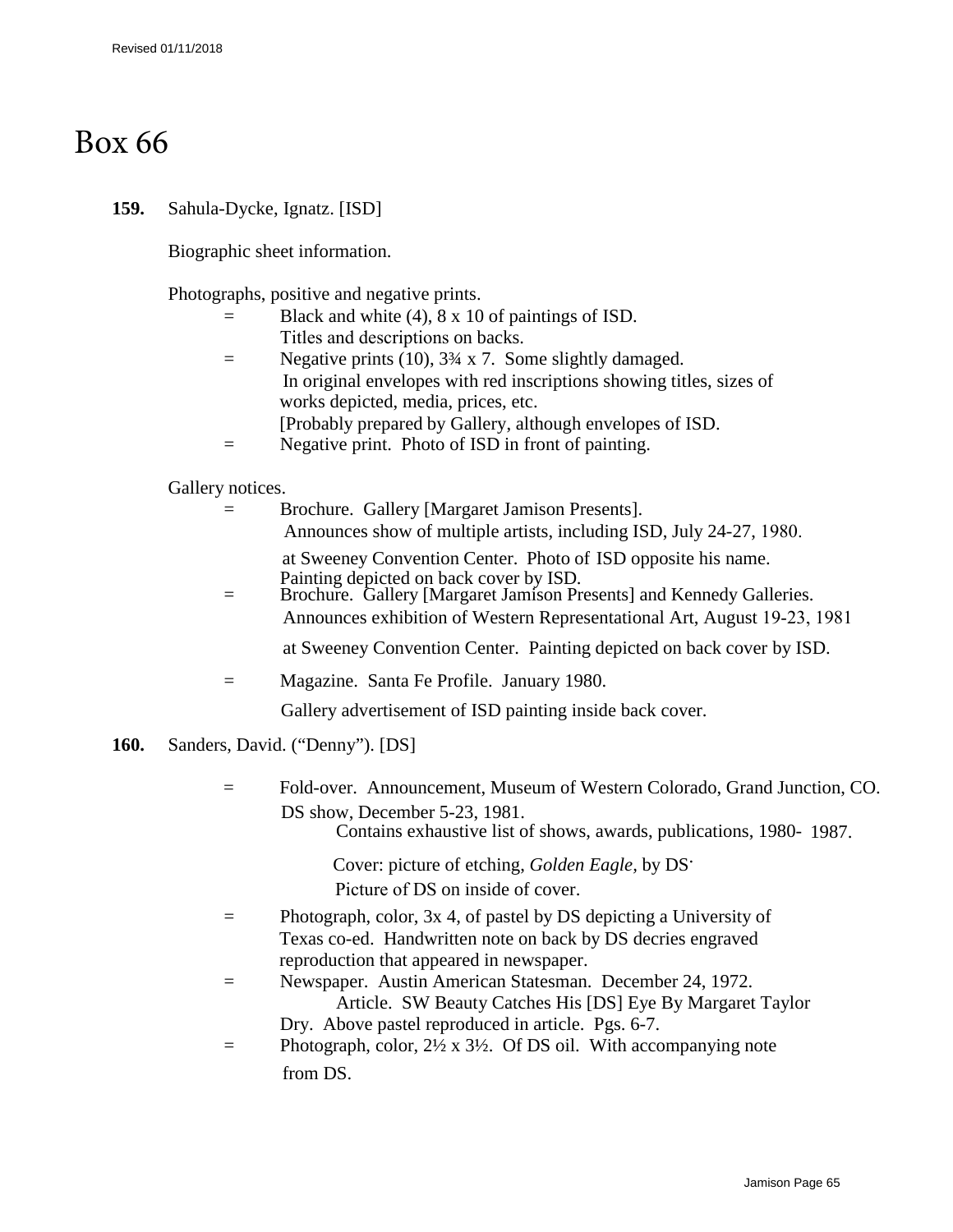- **161.** Sandler, Alvin [AS]
	- **(a)** Biographic material and correspondence.
		- = Biographic material.
		- = Correspondence, 1980 1987.

#### **(b)** Photographs.

- **(i)** Pictures of AS art (25). Mounted on paper and boards, 2 to 4 to a page. Color, different sizes. Titles and descriptive comments on each.
- **(ii)** 35mm. slides, color (18). Of AS art. Encased in glassine matting. Full descriptions on margins (frames).

#### **(c)** Miscellaneous.

- = Inventories and consignments.
- = Tear sheet. Artists of Arizona. Pg. 128 and reverse side [not paginated]. Compares works of AS and Katherine Hagstrum. Photo of both, with picture of their art, black and white.
- = Flyer. Triptych, folded. Runyon Winchell Gallery, N.Y.C. Announcing AS show, October 6-27, 1977. Color illustrations

#### **162.** Schmidt, Albert H.

In Memorium Catalog. A retrospect. Photocopy. Photo of artist; pictures of his art. Obituary article from New Mexican, September 10, 1957.

**163.** Scholder, Fritz.

Because of the great volume of material on this artist, it has been assembled in Box 69 under the title "Fritz Scholder Papers — From Jamison Collection."

**164.** Schreck, Michael. [MS]

Biographic sketch. Anonymous. N.d. 3 pp.

Photographs (6). 7 x 10. Of MS paintings.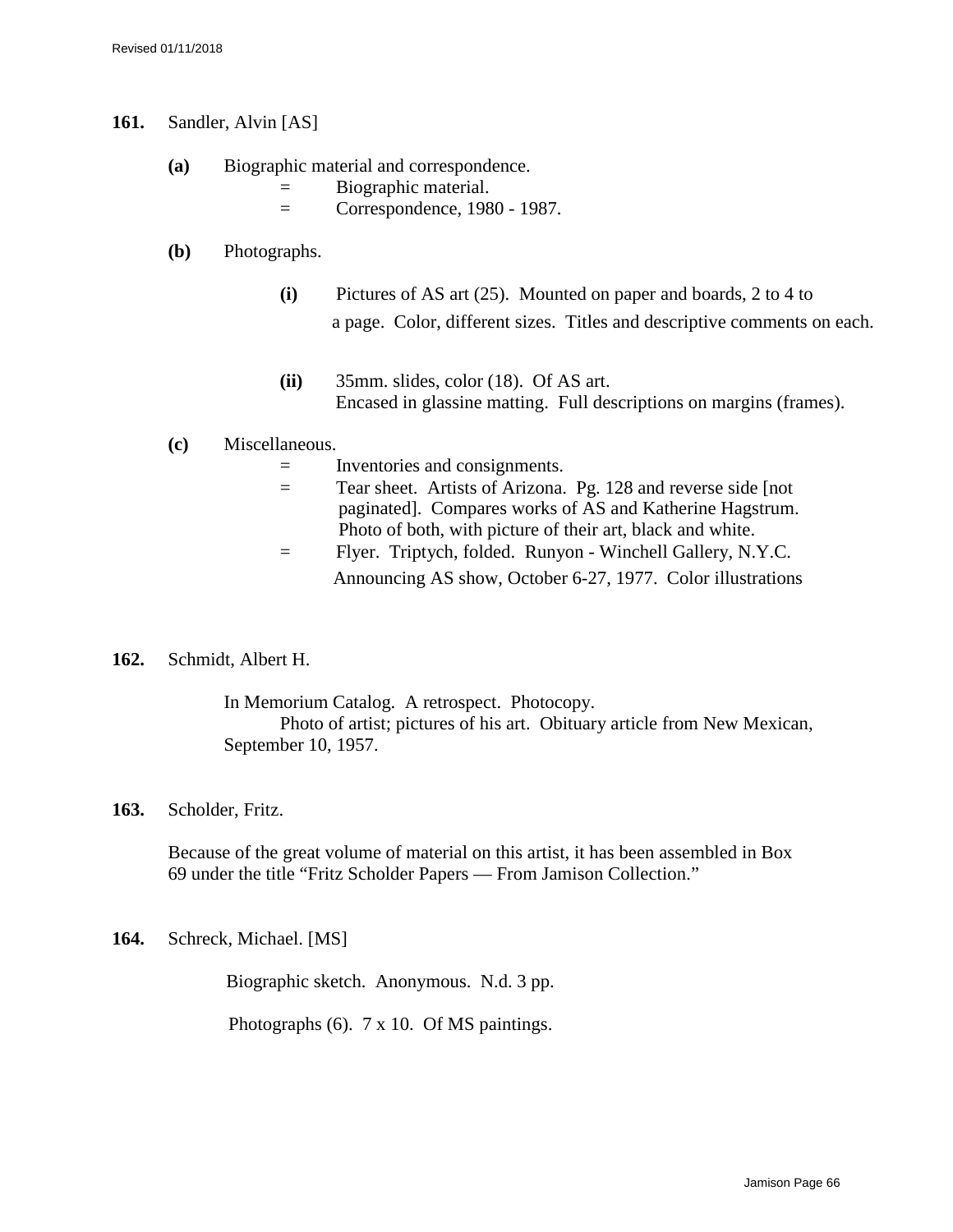- = *Custer's Destiny.* At Little Big Horn, June 25, 1876. Extensive description of the scene by MS on the back, including principal combatants.
- = *Texas Ranger, 1874.* Full description on the back.
- = *Mountain Man, 1848.* Description on back.
- = *U.S. Cavalryman, 1876.* Description on back.
- = *Hostile Warning.* Little Big Horn Campaign, 1876. Description on back, including names of principal participants.
- = *Up The Trail From Texas.* Description on back.
- **165.** Schwartz, Robert A.

Brief biographic summary with list of artist's exhibits.

- **166.** Scott, Jonathan. [JS]
	- = Brochure, triptych. The Snow Gallery, San Marino, CA. Announcing JS show October 2-30, 1971. Photo of JS. Note written on back by JS.
	- = Brochure, triptych. Blue Door Gallery, Taos, N.M. Announcing exhibition of recent work. N.d. Full listing of training, exhibitions, one-man shows, awards, collections.
	- = Flyer. JS paintings. Photo of JS and one of his paintings.

#### **167.** Seabourn, Bert D.

- = Leaflet. Statement of artistic credits. N.d. Inside is full page picture of painting in color of Cherokee head. Photo of artist. = Leaflet. White Buffalo Gallery, Wichita, KA.
- Announcing show, October 3-31, 1976. Inside: full page picture of same painting.
- **168.** Sharp, Joseph Henry. [JHS]

Biographic summary. Magazines and newspapers.

- = Magazine. Art Voices/South, September/October 1980. Pg.24. Advertisement. Gallery. Picture of *Lodging For The Night,* by JHS. Show, Oct. 9-19, 1988.
- = The New Mexican. August 14, 1980. Artists of the sun. Pg. 16. Advertisement. Gallery. Picture of *Lodging,* etc. Indian Market Weekend.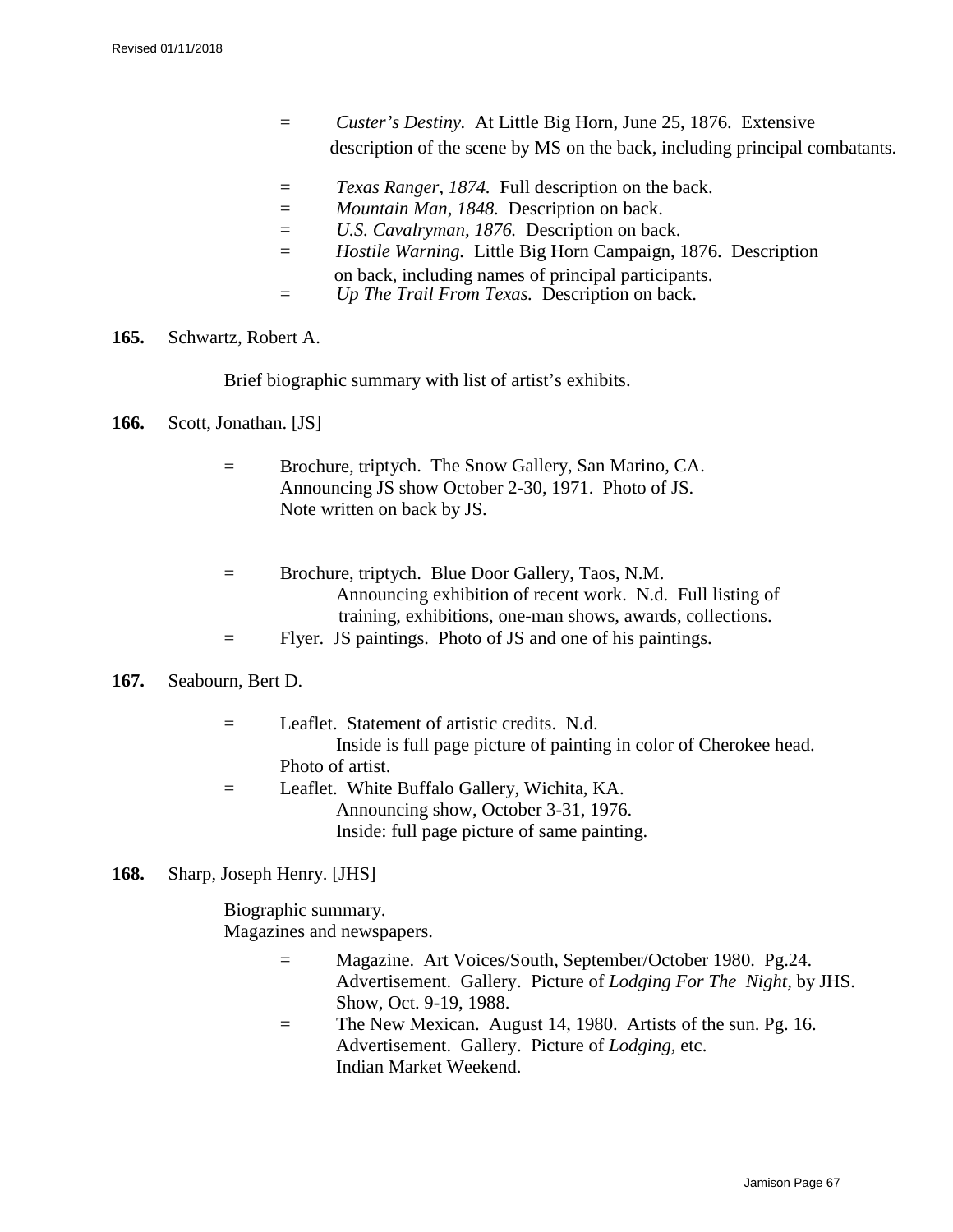| $=$             |                          | Magazine. Santa Fe Profile. February 1981. Pg. 25.                                                                                                                                                  |
|-----------------|--------------------------|-----------------------------------------------------------------------------------------------------------------------------------------------------------------------------------------------------|
| $=$             |                          | Advertisement. Gallery. Picture of Lodging, etc. Magazine.<br>Artists of the Rockies and Golden West. Winter 1984.                                                                                  |
| $=$             | Photo of JHS.            | Article. JHS, by Forrest Fenn. Pgs. 96-99. Illustrated.<br>Magazine. Southwest Art. N.d.<br>Advertisement. Gallery. For JHS. Picture of Persian Lilacs<br>and Chinese etc. Black and white. Framed. |
| Correspondence. |                          |                                                                                                                                                                                                     |
|                 | $9-17-77$ :              | Walter J. Hammer, Green Valley, AZ to Museum<br>of New Mexico.<br>Offering JHS painting for sale.<br>Enclosed: color print [faint] of painting.                                                     |
|                 | $11 - 14 - 77$ :         | Gallery to Hammer.<br>Offering to accept consignment.                                                                                                                                               |
| $=$             | $2 - 11 - 82$ :          | Howard C. Dehoney, San Antonio, TX to Gallery.<br>Offering JHS painting, Taos Landscape,<br>for sale.<br>Enclosed: color print.                                                                     |
|                 | $4 - 9 - 82$ :           | Dehoney to Gallery.<br>Will bring painting to Santa Fe.                                                                                                                                             |
| $=$             |                          | 8-22-90 (2 ltrs): Gallery to Whom It May Concern.<br>Describes provenance of JHS painting.<br>Attached: 2 Polaroids of Taos landscape.<br>Details at foot of each picture.                          |
| $=$             | Full description of art. | List of works of various artists. Vaughns. Fine Arts.<br>Los Angeles, CA. Summer 1982. 4 pp.<br>Page 2: JHS painting, Lilacs and Wild Plum etc. \$8,500.<br>Attached: Color print of work.          |

# **169.** Sheppard, Joseph.

Catalog. Grand Central Art Galleries, Inc. Promoting artist's show, March 5-23 [no year]. Contains detailed c.v. and statement of artistic achievements. Color pictures (15) of his paintings.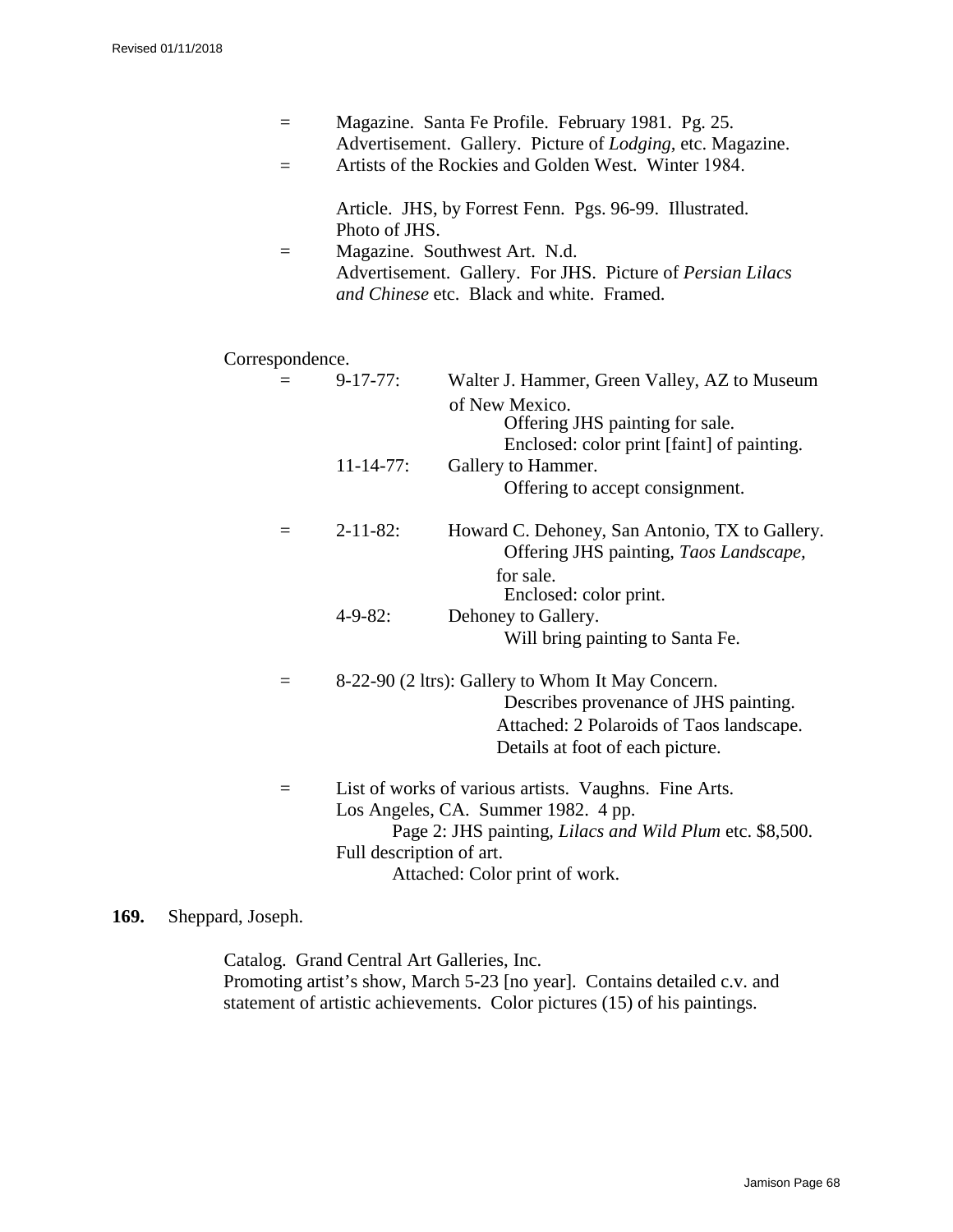**170.** Shipp, John W.

35mm. color slides (9) of artist's work. Title of each picture found at bottom of border.

#### **171.** Shonnard, Eugenie.

= The New Mexican. February 12, 1978. Pg. 19. VIVARTS. Article. St. John's Honors Eugenie Shonnard. Exhibition of her sculpture and painting from February 12  $=$ to March 5. Ibid. April 7, 1978. Obituary. Picture of artist. Pg. A-16.

**172-A.** Schuster, Will. [Shuster]

The material found in this Collection, mainly Polaroid color prints of his paintings, came to The Jamison Galleries from Shuster's younger son, John Adam Shuster. Some of this material duplicates items in earlier Shuster boxes, but most is new.

Those interested in the artist should examine the Jamison material filed here along with that which is housed in the main Will Shuster Collection.]

\* \* \*

Polaroid color prints [35]. Of WS works.

|                     | (a) $(3)$ : Nudes; two of same model; third is dated 1977.                                               |
|---------------------|----------------------------------------------------------------------------------------------------------|
| <b>(b)</b> $(14)$ : | Descriptions on bottoms. Includes pictures of WS paintings of                                            |
|                     | Selma ("Sami"), his second wife, and of Zozobra.                                                         |
| (c) $(10)$ :        | Descriptions at bottoms. Includes three prints of WS sculpture<br>titled <i>Pueblo Girl</i> in mahogany. |
|                     | (d) $(8)$ : No descriptions except two dated 1958.                                                       |
|                     | <b>172-B.</b> Letters. Enclosing Polaroid color prints [13] of WS works.                                 |

| (a) | $7 - 15 - 81$ :  | Gallery to John Shuster. Appraisals of four            |
|-----|------------------|--------------------------------------------------------|
|     |                  | paintings; Polaroids attached (4):                     |
|     |                  | D&RG Station, Embudo.                                  |
|     |                  | Sun Bathers.                                           |
|     |                  | Tomas Vigil.                                           |
|     |                  | Lofty Pedernal.                                        |
| (b) | $12 - 29 - 81$ : | Gallery to John Shuster. Appraisals of five paintings; |
|     |                  | Polaroids attached (9); some duplicates:               |
|     |                  | $Iinitial$ concorned $(2)$                             |

Untitled seascapes (2).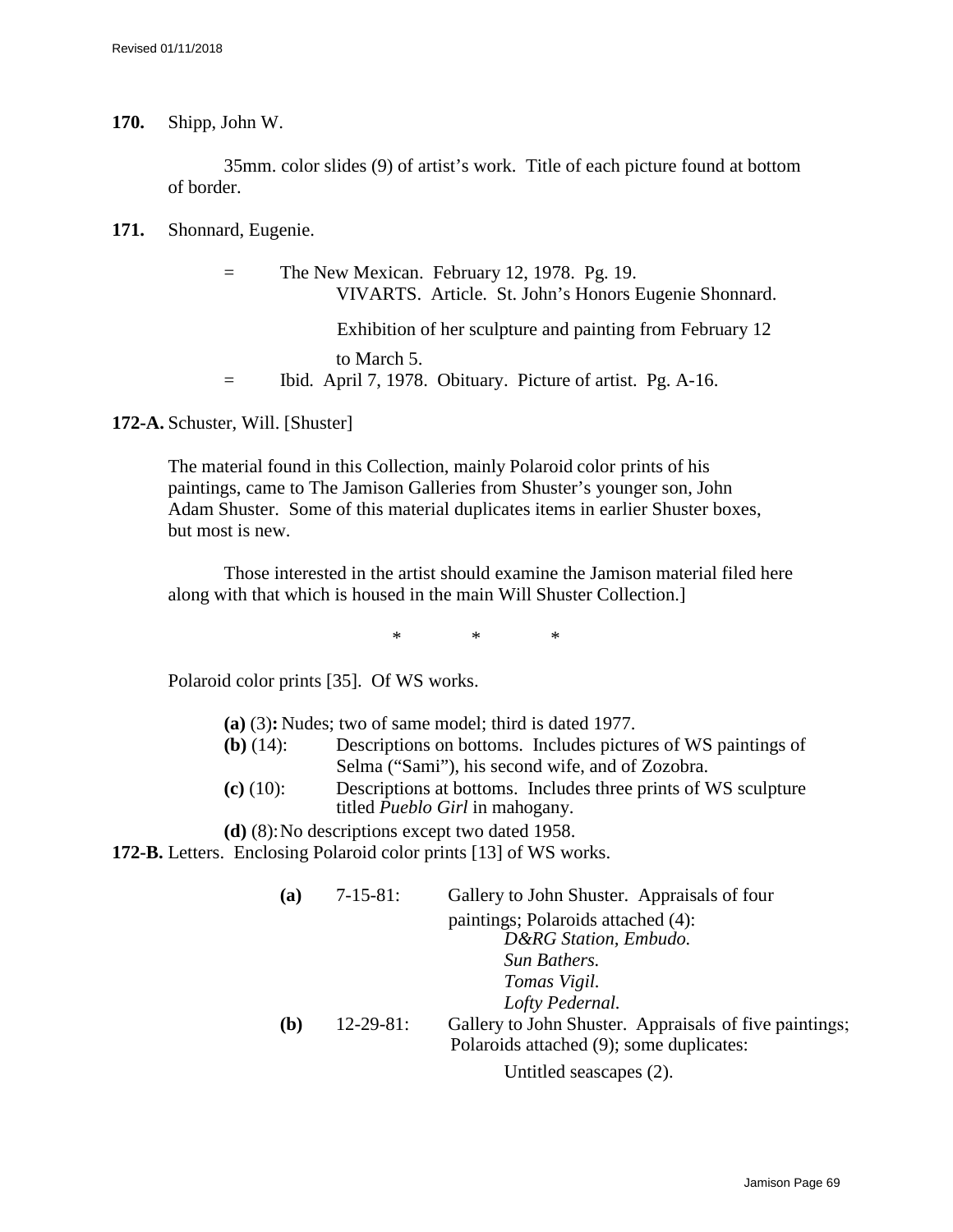*Contrail Over Rio Grande. Self-Portrait With Beard. John Adam Shuster.*

#### **172-C.** Miscellaneous.

- = Photocopies, three sheets. (1)- Copy of File proof sheet. 14 WS sketches. (2)- Copies of an etching and an acquatint titled *Pueblo Girl.*
- = Newspaper. Santa Fe Reporter. August 30 September 5, 1989. Article. WS Returns To Museum of Fine Arts. By Tom Collins Jr. Exhibition September 1, 1989 to February 18, 1990. Traces WS life in Santa Fe.

#### **173.** Sims, Agnes.

- = Magazine. The Santa Fean. Vol. 3, No. 5. July 1975. Photocopy. Article. Petroglyphs. 5 pp. Pgs. 16-18. Illustrated. Picture of artist.  $=$  Ibid. Vol. 6, No. 10. November - December 1978.
- Article. Agnes Sims, Artist. By Roberta Ross Fine. 2 pp. Illustrated Picture of artist.
- **174.** Sisson, Lawrence.

Magazine. Art of The West. January/February 1988. Photocopy. Article. Working Through The Pain. By Vicki Stavig. Pgs. 36-40. Illustrated. Picture of artist.

**175.** Sloan, John and Helen Farr Sloan.

[See Box 8: Will Shuster Collection, Section XI, Will Shuster - John Sloan Correspondence, for letters exchanged for years by the parties.]

= Catalog. Salander - O'Reilly Galleries, Inc. N.Y.C. Exhibition of Ruth Martin Collection of Paintings by John Sloan. 24 pp. Illustrated. With biographic sketch.

= Photograph. Black and white. 8 x 10. of oil on canvas by John Sloan, *Old Palace of the Governors.* Label on back: Please return to Barridoff Galleries, Portland, MA.

- = Magazine. Rocky Mountain Magazine. N.d. Photocopy. Pg. 71. Article. John Sloan In Santa Fe. By Robin Cruise. Pg. 71
- = Tear sheet. [Unident.] Magazine. Picture of her painting.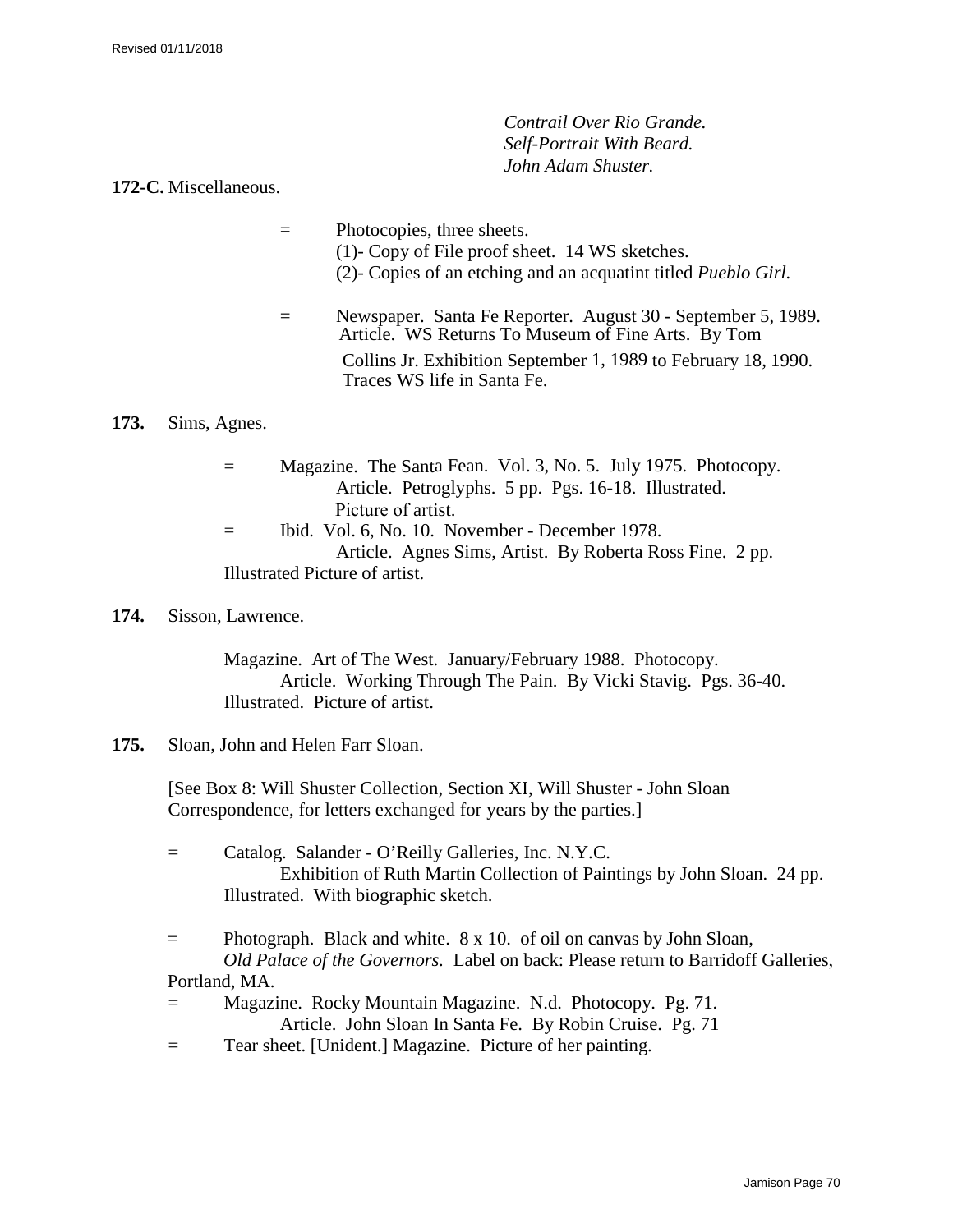Article. Helen Farr Sloan. [Wife of John Sloan.] By Paul E. Sternberg. Review of her career. Pg. 21.

**176.** Smith, Cecil.

Booklet. Assembled by artist. Contains biographic sketch, 1974, by Marie Weedon. Art Service Associates, Kalispell, Montana.

Also contains —

- $=$  Six color pictures,  $8 \times 9 \frac{3}{4}$  of Cecil Smith paintings, each with typewritten description of scene and its historical nexus.
- = Letter. 7-25-74: Smith to Gallery.
	- Reviews his life, artistic accomplishments, etc.

#### **177.** Snidow, Gordon.

- = Newsletter. Salt Creek Graphics. Winter, 1980-1981. Cover page: Survey of artist's work as a Cowboy Artist. Pictures in color of three Snidow works.
- = Newsletter. Men's Art Council of Phoenix Art Museum. Volume Eight, 1980. Photo of artist among 1980 Cowboy Artists of America.

# **178.** Stahl, Ben. [BS]

= Magazine. The Packard Cormorant. Vol. XXIII, No. 4. Winter 1976. Photocopy.

Article. Packard's Artists. By BS and Gwil Griffiths. Pgs. 5-11.

= Magazine. Southwest Art. May 1988. Photocopy. Article. Ben Stahl. By Betty Harvey. Pgs. 33-39. Illustrated. Photo of artist on p. 39.

#### **179.** Stavrowsky, Oleg.

Photographs (2).

- = Black and white, 8 x 9. Of artist's work.
	- Frontal view of headlong dash of stage coach and six horses.
- = Polaroid. No ident. View of artist's work on easel.

# **180.** Stedman, Wilfred Henry. [WHS], and Myrtle Stedman.

- = Bibliography. You May Meet These Artists. C.R. Ferguson Publications, Santa Fe, 1950. Pgs. 30-31. Resume and pictures of WHS. Also picture of WHS and artist.
- = Encyclopedia. Artists of the American West, A Biographical Dictionary. Doris Ostrander Dawdy. Photocopy.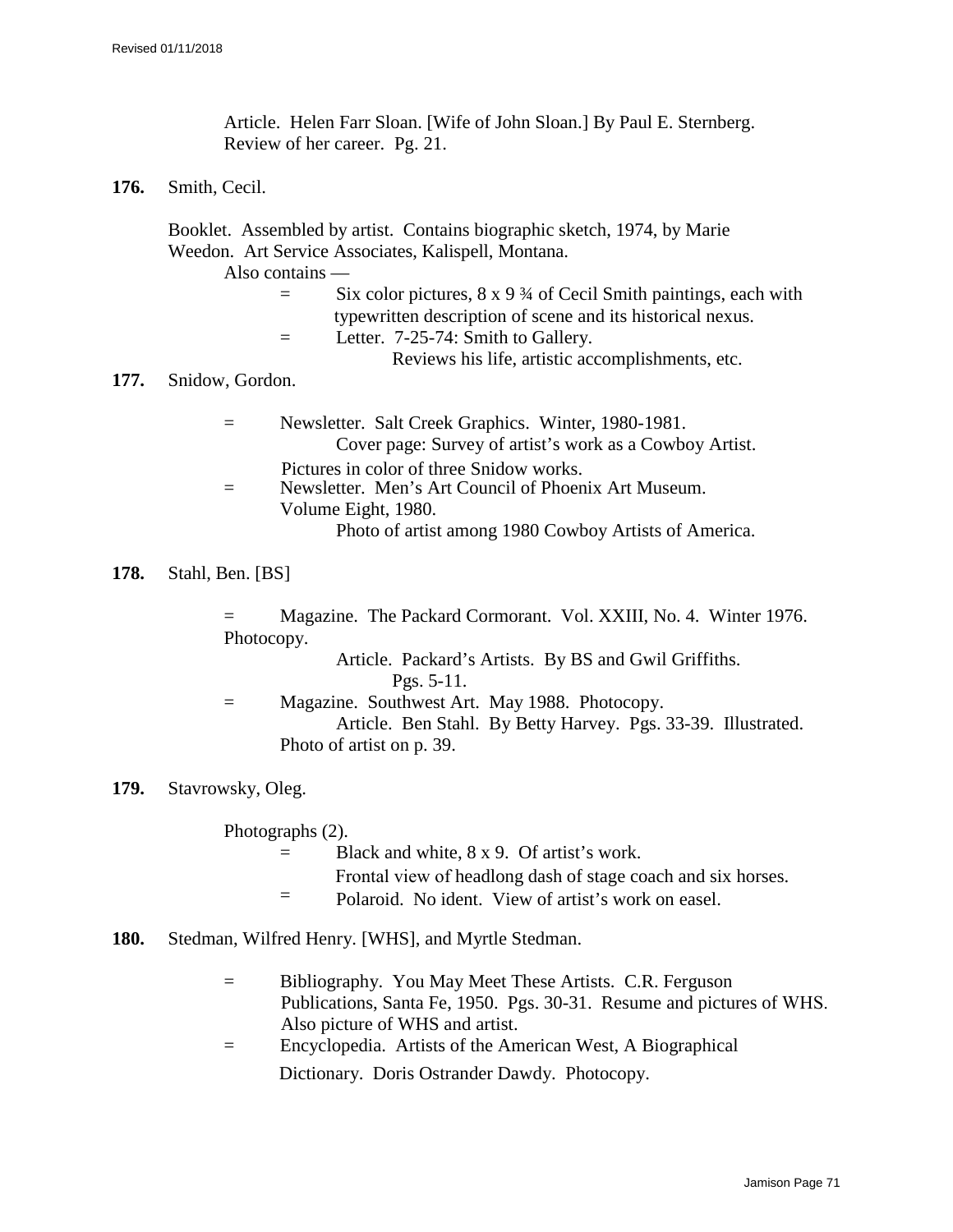| Brief sketch of WHS background. Pg. 279.                        |
|-----------------------------------------------------------------|
| Magazine. Southwest Profile. January 1989.                      |
| Article. Myrtle Stedman. Pgs, 36-38, 46-47. Pictures of artist. |
| Illustrated.                                                    |

#### **181.** Steider, Doris.

Promotional cards (3), different sizes. Each has colored picture of her art.

**182.** Steinhoff, Monika. [MS]

- = Essay on MS. By Jeanie Puleston Fleming. 6 pp. N.d.
- = Essay on "this series," Journey of the Fool. 1 pg.
- = Magazine. Southwest Art. August 1990. Article. Monika Steinhoff. By Laurie Stuart. Heavily illustrated in color. Pgs. 108-113. Photo of MS, p. 113.
- **183.** Stewart, Charles C.

Leaflet, triptych, by artist for promotion of his own gallery in Taos. [?] Photo of artist, pictures of several of his Kachina paintings.

- **184.** Stewart, Hannah.
	- = Essay. An effusive statement of the artist's sculpting ability. By Dayton A. Smith Jr. 1973. 2 pp.
	- = List of artist's commissions and collections. 3 pp.
- **185.** Stiha, Vladan. [VS]
	- **(a)** Biographic material; 1971 sales report and inventory.
	- **(b)** Magazines.
		- $=$  The Santa Fean. Vol. 1, No. 3. April May 1973. Article on VS [no attribution]. Pgs. 8-9. Photos of VS and wife Elena, and his work.
		- = Artists of the Rockies. Fall 1974. Cover: VH painting, *Market Place.* Picture of VS, p. 5. Article on VS [no attributions]. Pgs. 10,12,13. Pictures black and white of his work. Full page (11) picture of VS's *Indian Corn.* The
		- = Santa Fean. Vol. 4, No. 1. Winter '75 - '76. Cover: VS painting.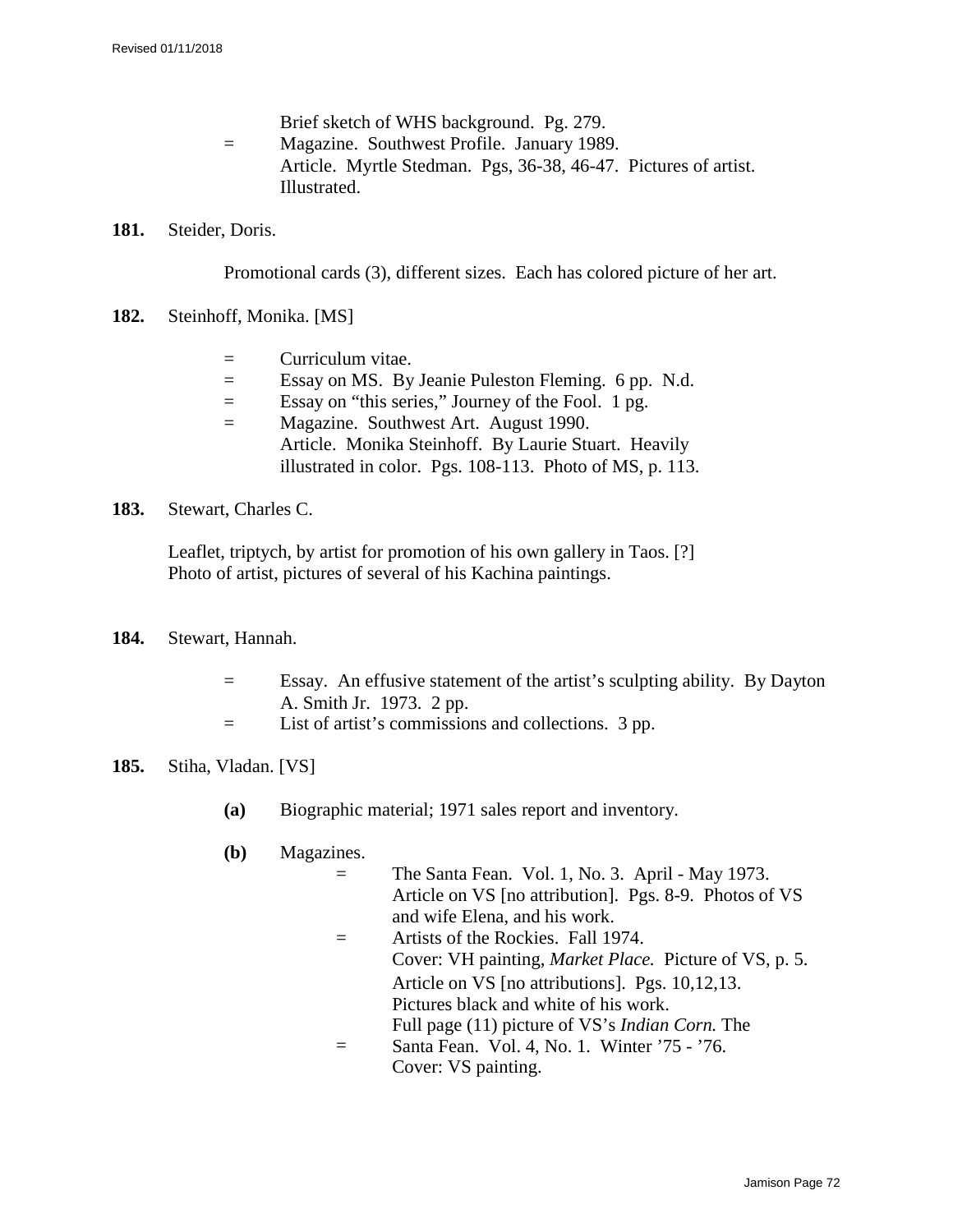|        |                | (c)               | Galleries.<br>$=$                                                                                                     | Sheet, color. Willoughby - Toschi Fine Arts Gallery.<br>San Francisco. c. 1970. Illustrations of Indians by VS.                                                                                                                                                                                                                                |  |
|--------|----------------|-------------------|-----------------------------------------------------------------------------------------------------------------------|------------------------------------------------------------------------------------------------------------------------------------------------------------------------------------------------------------------------------------------------------------------------------------------------------------------------------------------------|--|
|        |                |                   | $\equiv$<br>$\equiv$<br>$\equiv$                                                                                      | Card. Gallery. Announcing VS show, December 5-19,<br>1970. Picture of VS at left side of card.<br>Fold-over, color. Gallery. N.d. Illustrations of VS<br>paintings (3). Running comments on his background [Yugoslavia,<br>Argentina, Brazil].<br>Leaflet, triptych. By VS. [?] Profusely illustrated in<br>color. Cover: study of VS at work. |  |
| Box 67 |                | (d)               | Miscellaneous.<br>$=$<br>$=$                                                                                          | List of paintings (3) on consignment to Gallery.<br>Newspaper. Albuquerque North. October 20, 1982.<br>Photo of VS painting, Church at Ranchos de Taos.                                                                                                                                                                                        |  |
| 186.   |                | Stoumbis, John.   |                                                                                                                       |                                                                                                                                                                                                                                                                                                                                                |  |
|        |                | $=$               |                                                                                                                       | Promotional sheet. By artist. Etchings. N.d. Photos of artist and works.                                                                                                                                                                                                                                                                       |  |
|        |                | $=$               | Promotional card. By artist. Paintings. N.d.                                                                          |                                                                                                                                                                                                                                                                                                                                                |  |
| 187.   | Strisik, Paul. |                   |                                                                                                                       |                                                                                                                                                                                                                                                                                                                                                |  |
|        |                |                   | Tearsheet [source unknown].<br>Color picture of artist's oil, The Choate Bridge; next to it, brief biological sketch. |                                                                                                                                                                                                                                                                                                                                                |  |
| 188.   |                | Sundt, Duke. [DS] |                                                                                                                       |                                                                                                                                                                                                                                                                                                                                                |  |

| (a) | Brochure. The Classic Western Art Show and Sale.<br>Sponsored by New Mexico State Fair. N.d.<br>Facing pages at middle contain DS photo in box [left page] and copy of |                                                                                                                                                                      |  |
|-----|------------------------------------------------------------------------------------------------------------------------------------------------------------------------|----------------------------------------------------------------------------------------------------------------------------------------------------------------------|--|
|     |                                                                                                                                                                        | DS sculpture on right page titled <i>Last Year's Count</i> .                                                                                                         |  |
| (b) | Photographs.                                                                                                                                                           | 18 black and white pictures of DS bronzes. In folder called Cowboys<br>(and Other Wild Life), Bronzes of the Southwest by DS. 8 x 10.<br>Titles at bottom of sheets. |  |
| (c) | $=$                                                                                                                                                                    | Biographic sketch with photo of DS.                                                                                                                                  |  |
|     | $=$                                                                                                                                                                    | Family of horses. Bronze. Photo, black and white, 8 x 10. Untitled.                                                                                                  |  |
|     |                                                                                                                                                                        | Price lists at July 1982.                                                                                                                                            |  |

**(d)** Newspapers; magazines.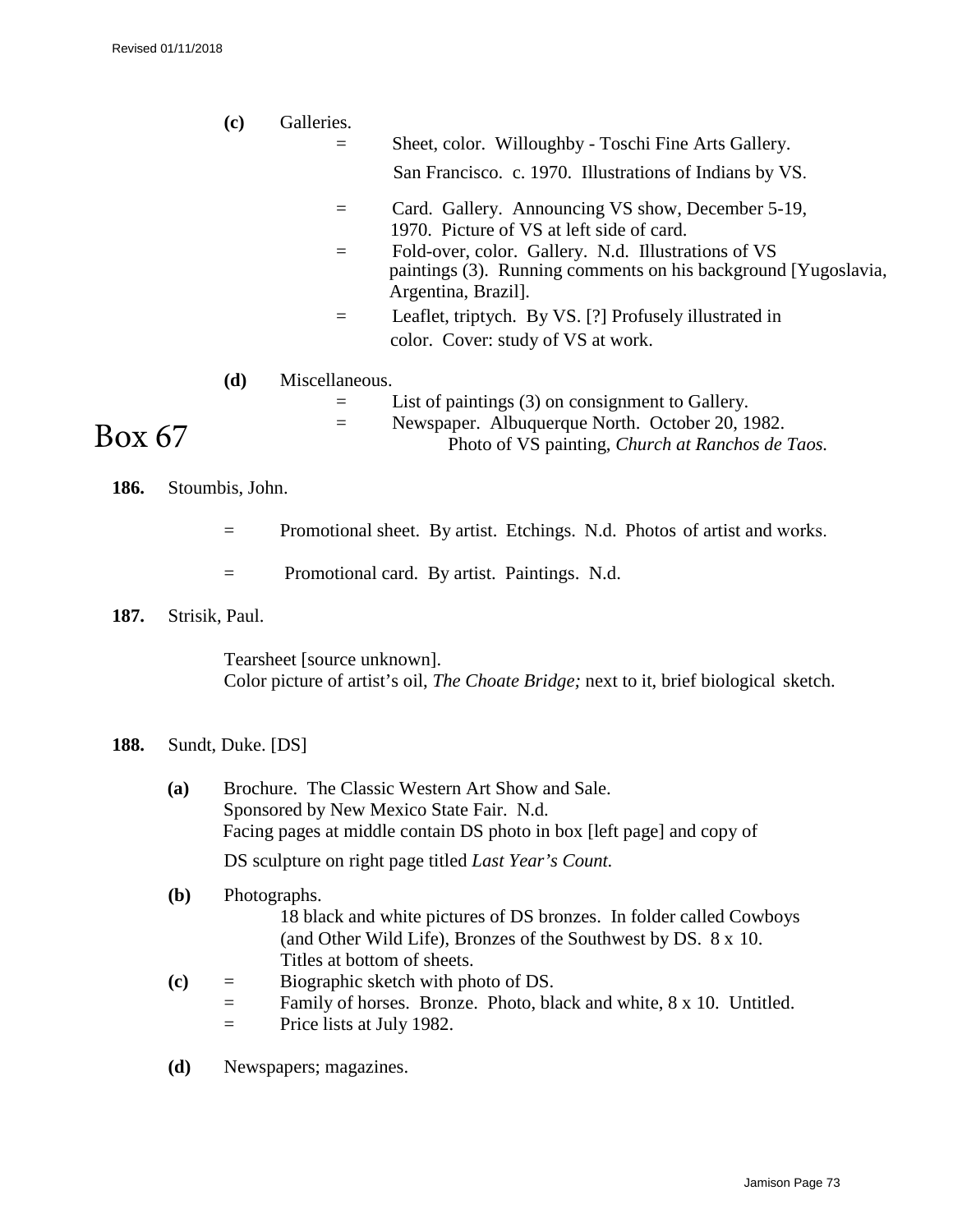- **189.** Tahoma, Quincy.
	- = Leaflet. By F.H. ann Alta M. Tutt, Illustrated by pictures of five paintings by Tahoma.
		- Solicitation for Santa Fe Limited Edition set at \$100.
	- = Letter. 6-16-73: Southwestern Arts, San Clemente, CA. Promoting sale of its Tahoma Portfolios. Enclosed: copy of full-page colored ad in New Mexico Magazine, July/August [1973] issue.
- **190.** Tait, Agnes (Mrs. William McNulty). [AT]
	- = Book. Women Artists: 1550-1950. By Ann Sutherland Harris and Linda Nochlin. Los Angeles County Museum of Art. N.Y.C.: Alfred A. Knopf, 1977. Photocopy, pp. 316-318. Encyclopedic review of AT work. On p. 316: picture of her most notable work, *Skating in Central Park.* AT born in 1897.
	- = Obituary. The New Mexican, August 24, 1981.
	- = 9-22-81: Letter. The George & Alice Gunter Collection, Carlsbad, NM. Photocopy.

Enclosing appraisal for projected retrospective. Photocopy.

### **191.** Tamotzu, Chuzo. [CT]

| Fold-over. CT Studio Gallery, Santa Fe.          |
|--------------------------------------------------|
| Cover: Drawing of CT by himself.                 |
| Inside: Autobiographic sketch.                   |
| Photographs. Black and white. Various sizes (8). |
| Pictures of CT, informal, and of his works.      |

### **192.** Tavlos,

Magazine.

Tearsheets, Focus/Santa Fe. August - September 1989. Pgs. 34-37, and cover sheet. Article on works. Illustrated. [No attribution.] Announcing show opening September 1, 1989.

- **193.** Tiger, Jerome.
	- = Leaflet. Jerome Tiger Art Company. N.d. Autobiographic sketch. Pictures of his works in color. Photo of artist.
	- = Leaflet. Depicts three of his works.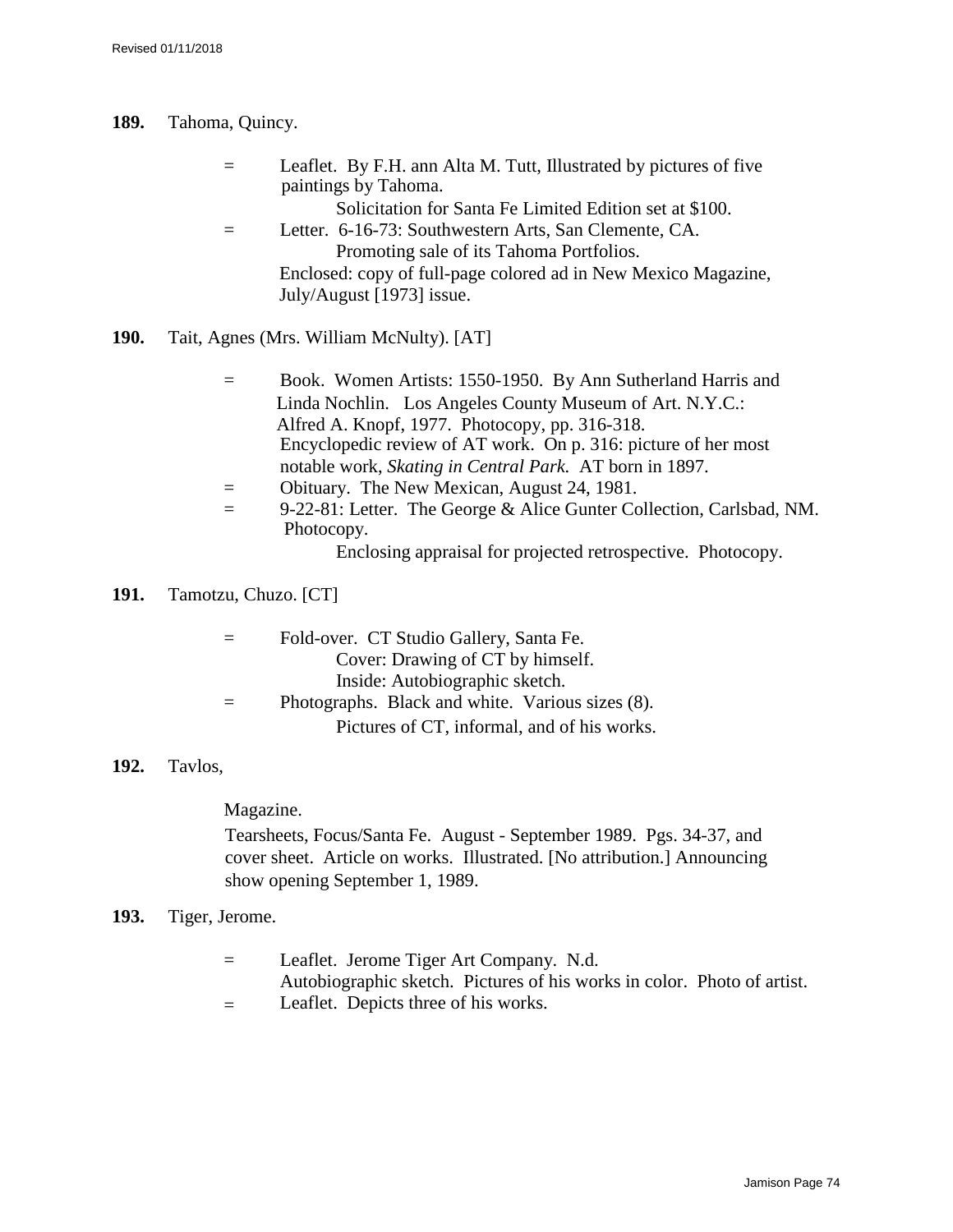- **194.** Tubis, Seymour.
	- = Fold-over. Announcement. Nuevo Graphics Gallery, Santa Fe. Thirty Years of Printmaking, 1950-1980. Show, October 9-22, 1980.
	- = Fold-over. Announcement. Gallery.

Prints, August 31 - September 15 [no year].

- **195.** Ufer, Walter. [WU]
	- = Catalog. Christie's Houston. Sale of 16 WU paintings on October 16, 1982. Illustrated with particulars on paintings offered. One work, Lot 9, self-portrait of WU.
	- = Magazine. Artists of the Rockies and the Golden West. Winter 1984. Article Seven Paintings by WU. Stephen L. Good. Illustrated in color. Pgs. 46-56.

Photograph. Black and white.  $7\frac{3}{4}$  x 9. WU painting of ram. [No identification.]

**196.** Van Dreist, Dirk. [DVD]

| Flyer. Fold-over. N.d.                                  |
|---------------------------------------------------------|
| Self-portrait on cover.                                 |
| Puffing on inside.                                      |
| Two versions, different self-portraits.                 |
| Newspaper. Albuquerque Journal. August 13, 1981.        |
| Article. U.S. Citizenship Due ***. By Bart Ripp, Staff. |
| Photo of DVD at 91 years in front of his oil.           |

Verkade, Kees [KV], and Borein, Edward [EB].

[KV, a Dutch sculptor, and EB, a California painter, frequently exhibited together. A separate Folder (22) contains additional material on EB.]

### **197-A.** Galleries and biographic material.

= Draft, typewritten. Announcement, Gallery. Combined

exhibition of works of KV and EB, August 19 - September 2, 1973.

Biographic sketch of both: EB described as "immortal."

- = Printer's proofs of Gallery announcement, above.
- $=$ Ibid. Draft. Summary of KV's life achievements.
- = Brochure. Gallery. For forthcoming show (August 19). Works of both KV and EB depicted.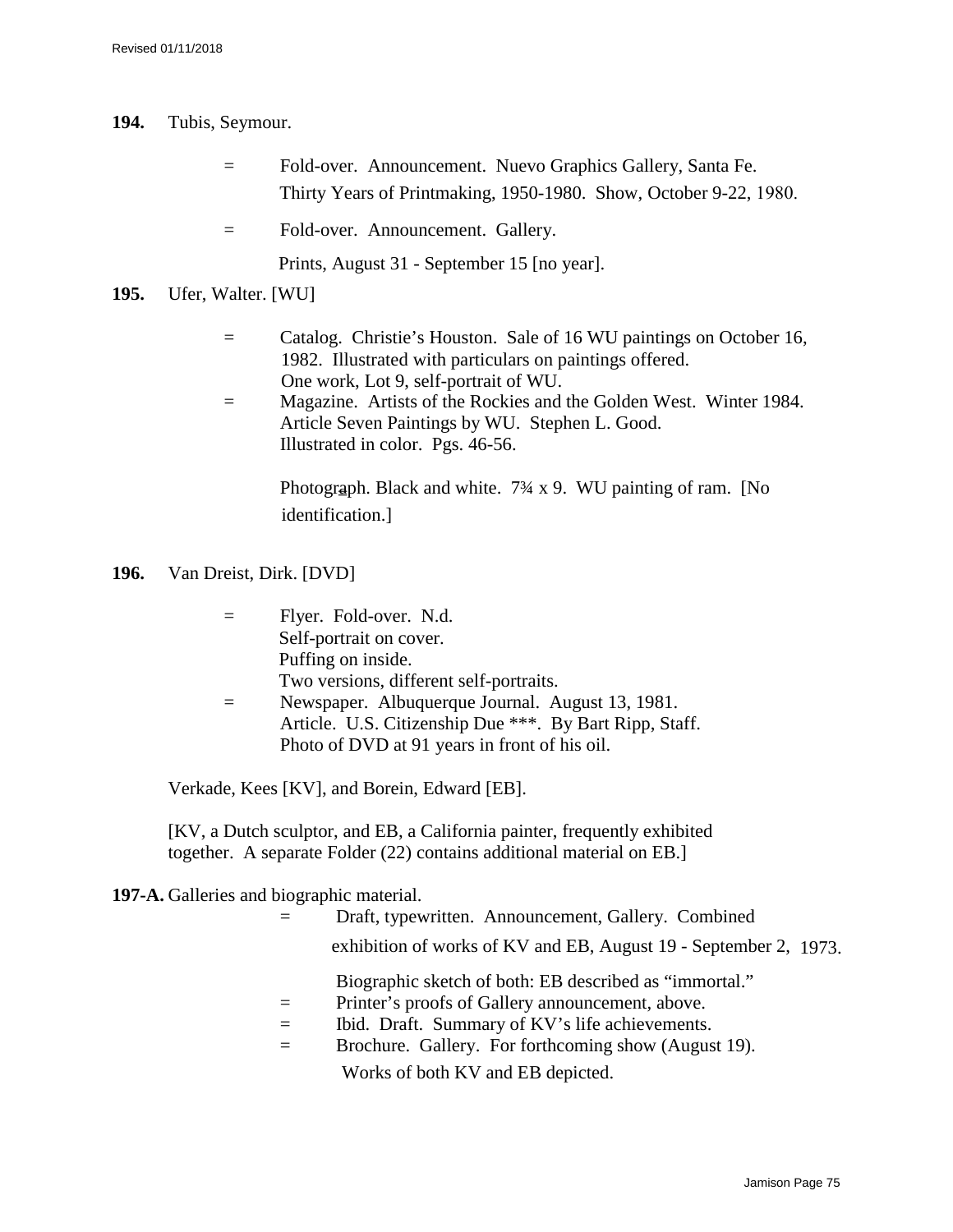= Brochure. Monaco Fine Arts, Monte Carlo. For KV show.

**197-B.** Photographs. Various sizes.

- **(a)** Folder. Contains 24 photos of KV sculptures, titles listed. Each photo  $8\frac{1}{4}$  x  $9\frac{3}{4}$ . By John Rote, N.Y.
- **(b)** Color transparencies (38) of KV sculptures, 2x2½.
- **(c)** Photos, black and white (13),  $8 \times 11 \pm$ , KV sculptures; some include KV. Many are marked and framed for reproduction.
- **(d)** Photos, black and white [in same condition as photos in (c)] (28);  $5 \times 7 \pm$ . Many include KV. [Photos are curling.] Kept in original envelope.
- **(e)** Photos, black and white, one in color (7);  $3\frac{1}{2} \times 5 \pm$ . Depict KV works. Kept in original envelope.

### **197-C.** Miscellaneous.

- **(a)** Articles. Newspapers and magazines.
- **(b)** Correspondence.
- **(c)** Agreement. Gallery and KV. January 31, 1973. Together with letter, 4-2-73, John Rote, agent for KV, transmitting agreement upon conditions stated.
- **198.** Vierra, Carlos.
	- = Biographic sketch with list of Vierra works.
	- $=$  Photographs (4), black and white,  $8 \times 10$ ; photocopy (1),  $8 \times 10$ .

Scenes of countryside; descriptions on back except for photocopy, which has authentication certification by Margaret P. Jamison on attached sheet.

### **199.** Vigil, Darren F.

- = Brief biographical sketch.
- = Brochure. By Peyton Wright, Santa Fe. N.d.

### **200.** Vigil, Veloy. [VV]

- = Leaflet. Promotional. Contains biographic information and artistic credits. Picture of VV.
- $=$  Sheet. Curriculum vitae and credits.
	- Color picture of untitled work.
- = Magazine. Art Space. Vol. 12, No. 4. N.d.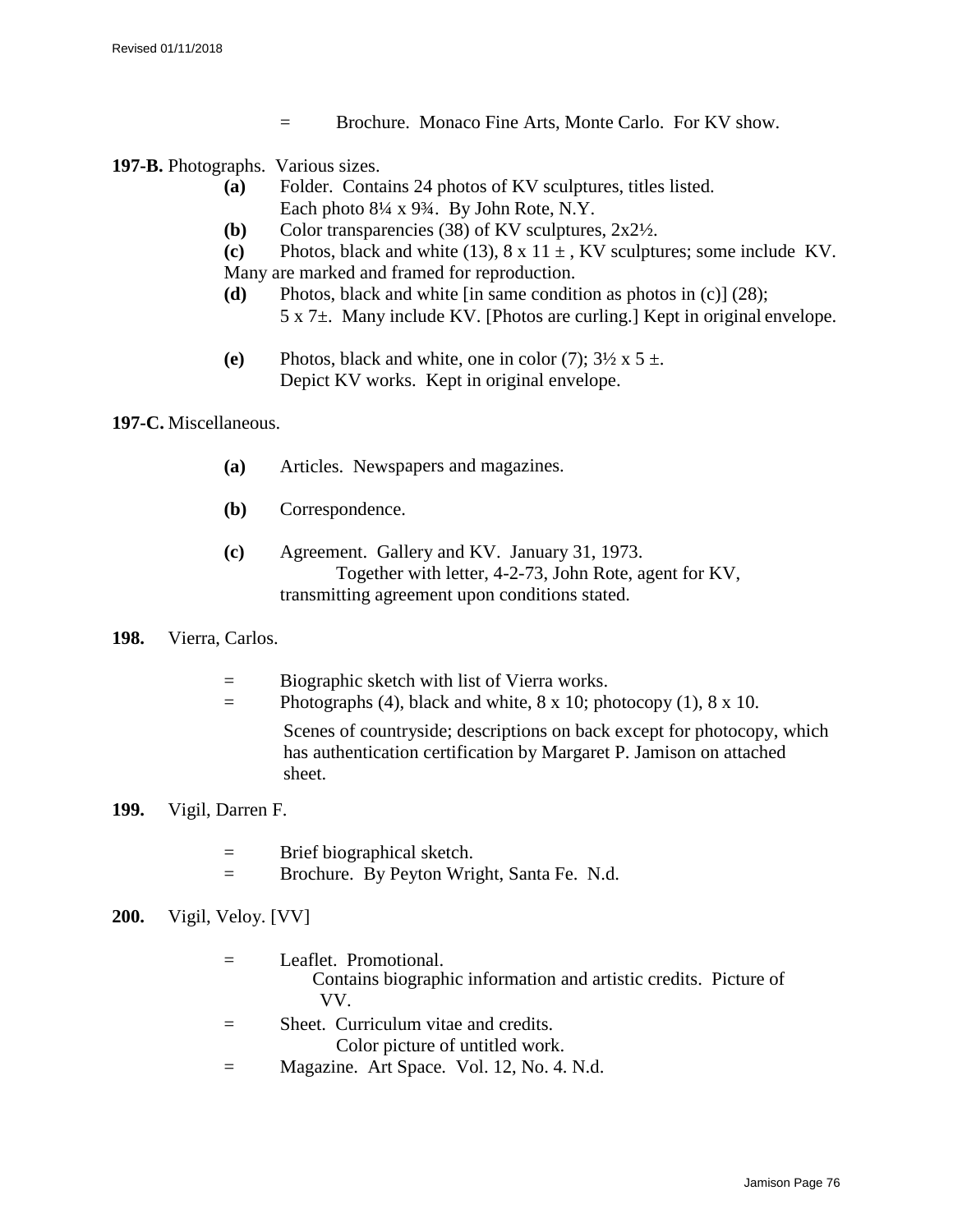Ad of Gallery Elena, Taos with picture of VV work, *Walking Faces.*

- = Photographs (9).
	- Polaroid, color (4), of VV works. subtitled with sizes, prices.
	- Magazine [unident.]. Tearsheet. Picture of VV work. Titled, *Red Horse.*
	- 35mm. color slides (4). Margins show titles, prices, etc.
- **201.** Vigil, Victor M. [VMV]
	- = Biographic information.
	- = Photograph. 8¾ x 9. Black and white. Shows VMV next to Best of Class sculpture, 1985 Indian Market. With negative print, and Gallery advertisement.
	- = Newspaper. Santa Fe Reporter, August 14, 1991, pg. 13. Gallery advertisement of VMV exhibition of "new sculptures, Indian Market 1991."
	- = Card. Gallery. Notice of VMV show of alabaster carvings, July 1-31, 1993.
- **202.** Wagner, John Philip. [JPW]
	- = Photographs (5). Different sizes; black and white (4), color (1) Depicting works of JPW.
	- = Photograph, 7x 9, black and white, of JPW.
	- = Catalogs (2). Gallery. JPW shows (2), one from June 17 to June 30, 1973, the other, July 2 to 30 [no year]. Both catalogs illustrated.
	- = Magazine. The Santa Fean, June 1973. Pgs. 14-15. Photo of JPW before his painting.
	- = Magazine. Southwest Art. February 1974. Article by Hugh Prather (with poetic verses). Pgs. 70-75.
- **203.** Walbye, George. [GW]
	- = Biographic sketch by Gallery. Illustrated. One sheet.
	- = Catalogs (2). One by GW; one by Gallery.
	- = Photographs (4). Color, 7¾ x 9¾. Of GW sculptures.
	- $=$  Photographs (3). Different sizes. Color (2); black and white (1).
	- = Magazine. Southwest Art. October 1975. Article. A Quality of Eternity. By Phyllis Garrett. Pgs. 72-73. Illustrated with GW sculptures.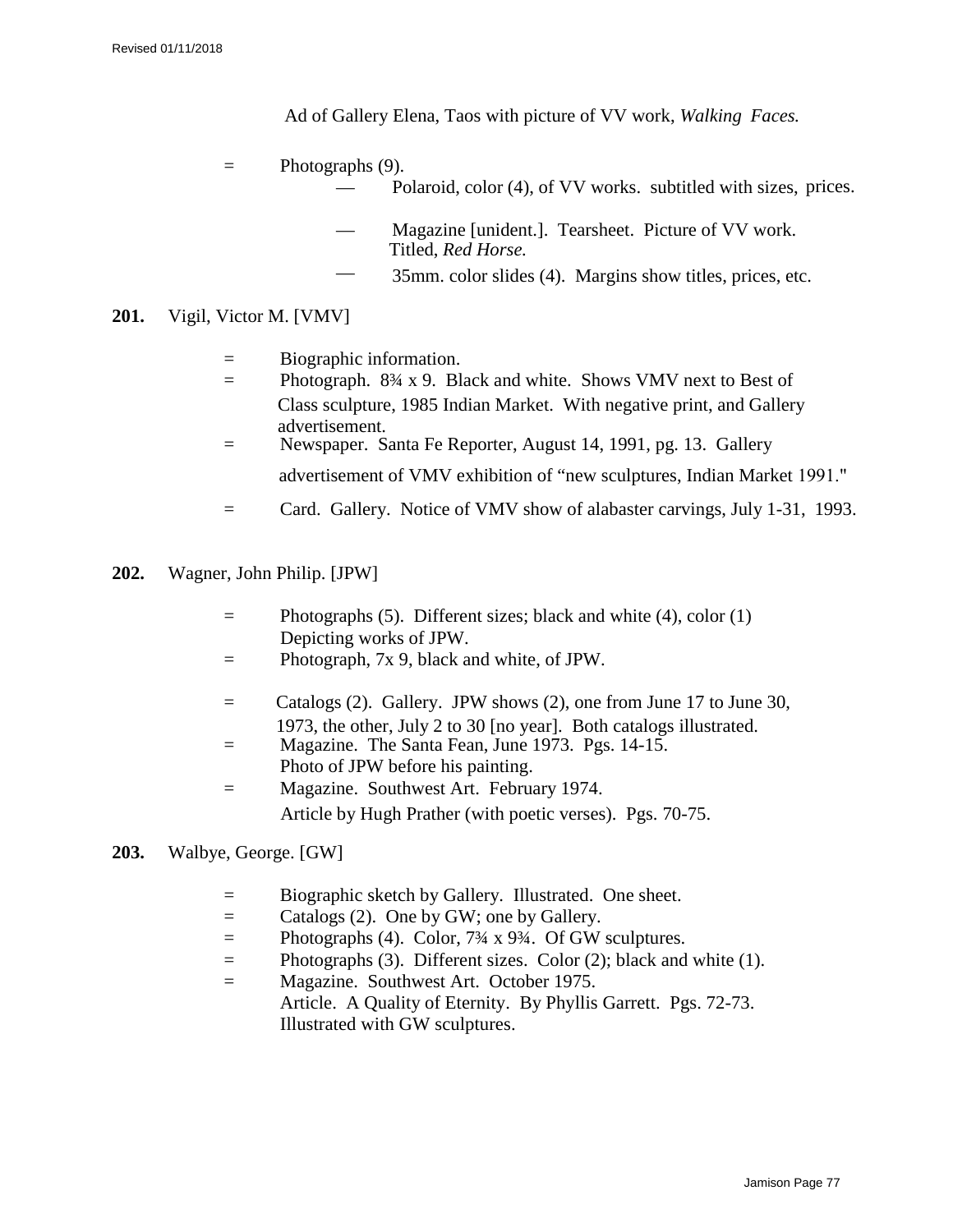- **204.** West, Harold E. (Hal)
	- = Catalog. Western Gallery, a retrospective by and at Museum of New Mexico.

Prologue by Robert A. Ewing. Biography by Jack Schaefer.

- Cover: picture of artist.
- = Cowboy Calendar 1947. By artist. Incomplete woodcuts.
- = Consignment and return sheets of Gallery (3),

List works, prices.

- **205.** Wieghorst, Olaf. [OW]
	- = Biographic statement. 2 pp. Last (3rd) pg. missing.
	- = Obituary. Photocopy. The New Mexican. April 29 [?], 1988.
	- = Advertisement. Photocopy. Knutson's Fine Arts, Inc. May 1, 1977. Lists 11 works, media, sizes, prices.
	- = Magazine. Arizona Highways. March 1971. Cover: OW painting. Article on OW. By William Reed. Pgs. 12 - end. [Full issue.] Back cover: OW painting.

Profusely illustrated, including pictures of OW.

- = Photograph. Color. 7 x 9¾. Oil by OW: *El Dorado.*
- **206.** Wiggins, K. Douglas.

Promotional brochure. Color. Wiggins Fine Art. Santa Fe. Article about painter. Written by Suzanne Deats. Illustrated.

- **207.** Wyeth, Henriette.
	- = Brochure. Gerald P. Peters. Invitation to opening reception and exhibition of paintings of artist. August 14, 1982.
	- = Pamphlet. Baker Collector Gallery, Lubbock, TX. N.d. Color photographs of artist's works.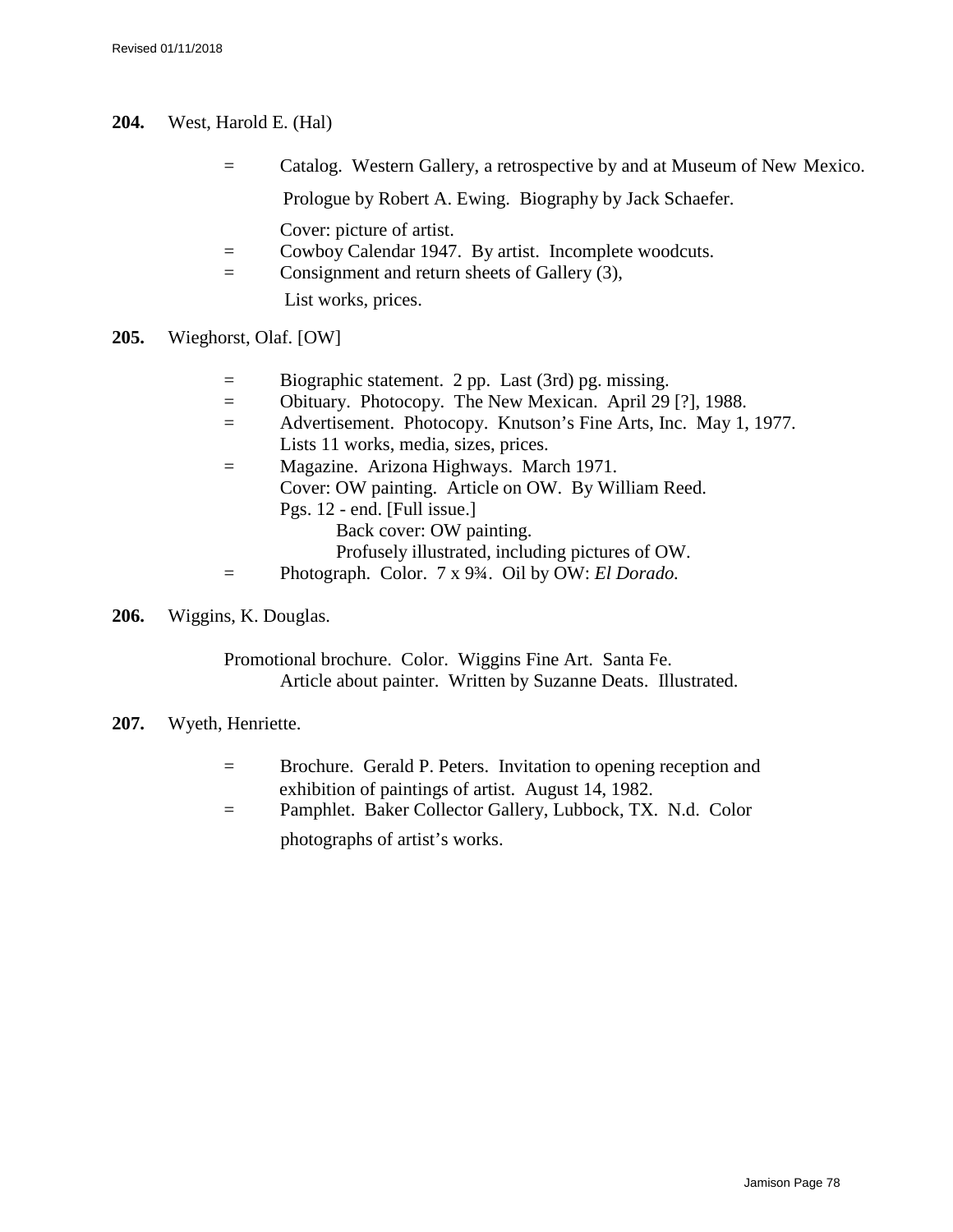## **PART TWO**

## **PHOTOGRAPHS OF WORKS**

### **Guide to Contents of Part Two**

The photographs [all Polaroid except otherwise specified] are all stored in Oversize Boxes 10-A to 10-D, alphabetically as to the artists and sculptors whose works are depicted. Other material as to many of these individuals is to be found in the Folders of Part One.

To aid in correlating the works of these individuals in this Part Two and materials concerning them to be found in Part One please note the following guides.

= The number *to the left* of a name locates pictures of his or her works in the Oversize Boxes. *An asterisk* next to this number signifies that there is still further material in Artists Biographic Files of the Library.

**=** The number in parenthesis *following* a name denotes the number of pictures in his or her collection in Part Two.

= The number *in brackets,* if any, identifies his or her Folders in the Part One Collection.

Most of the pictures carry legends setting forth the names of the artists and sculptors, titles of their works, and other pertinent information.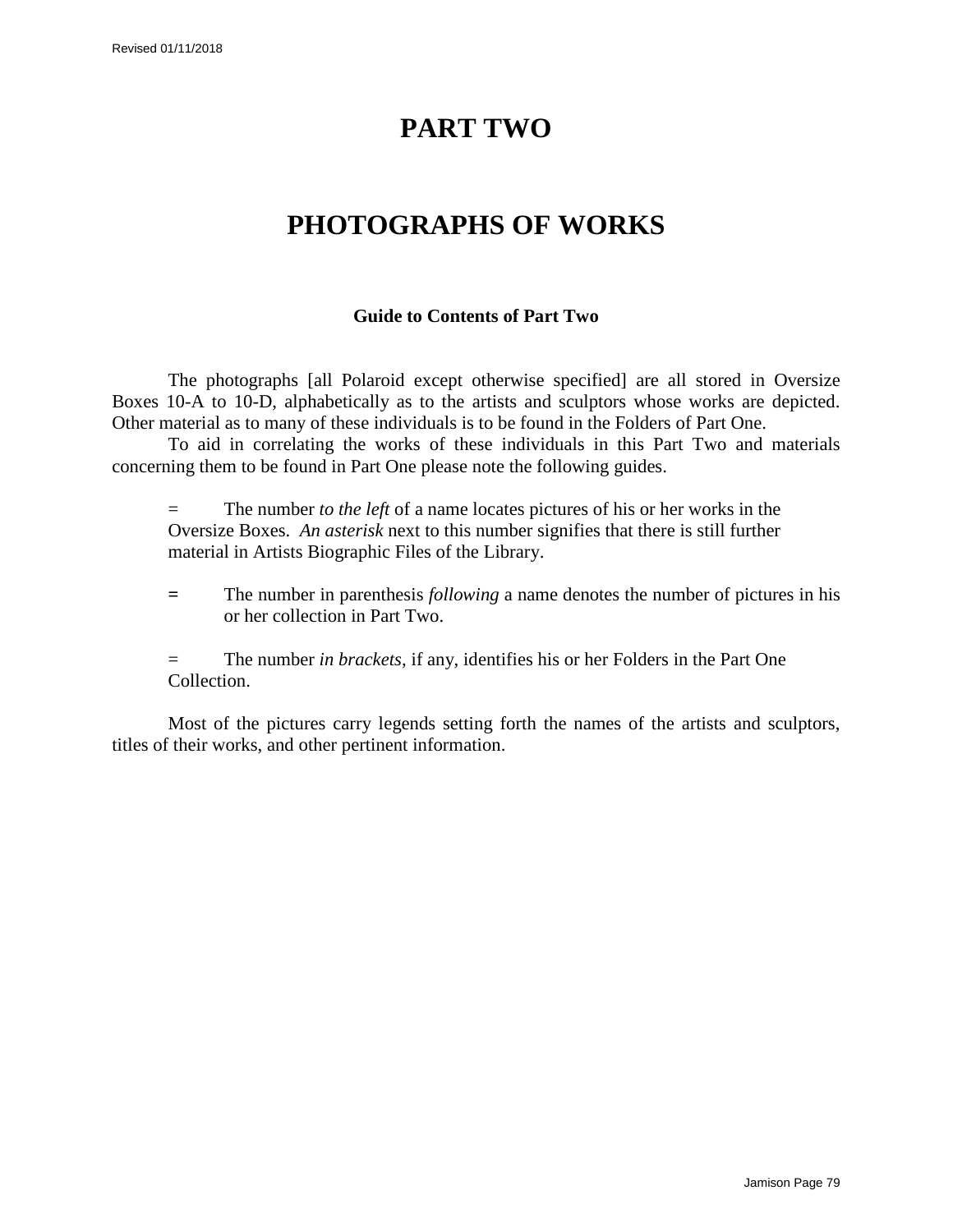### **Photographs [alphabetically listed by artist]**

# OB 10A

**— A —** 

| $*1.$  | Acosta, Manuel (2)                                                         |        |
|--------|----------------------------------------------------------------------------|--------|
| $*2.$  | Adams, Kenneth A. (6); Kenneth M. (1)                                      |        |
|        | 2 pictures are $3\frac{1}{2} \times 5$ .                                   |        |
| 3.     | Allison, Clay (1)                                                          |        |
| 4.     | Andrews, Willard (4)                                                       | $[3]$  |
| $*5.$  | Applegate, Frank (1)                                                       |        |
|        | - B —                                                                      |        |
| 6.     | Bakos, Josef (12)                                                          | [8]    |
| 7.     | Balink, Henry C. (18)                                                      | [9]    |
|        | 5 are $3\frac{1}{4} \times 5\frac{1}{2}$ ; 2 are $3\frac{1}{2} \times 5$ . |        |
| 8.     | Barclay, McClelland (2)                                                    |        |
| * 9.   | Baumann, Gustave (42)                                                      |        |
| $*10.$ | Becker, Frederick W. (1)                                                   |        |
| 11.    | Benton, Thomas Hart (2)                                                    | $[12]$ |
| 12.    | Berninghaus, Oscar E. (18)                                                 | $[14]$ |
|        | 1 is $3\frac{1}{2} \times 5$ ; 1 is $3\frac{1}{2} \times 3\frac{1}{2}$ ;   |        |
|        | 1 is $2\frac{1}{2} \times 2\frac{1}{2}$ , and is torn.                     |        |
| $*13.$ | Bierstadt, Albert (3)                                                      |        |
| 14.    | Biss, Earl $(104)$                                                         | $[16]$ |
|        | 2 are 4 x 6; 1 is $3\frac{1}{2}$ x $4\frac{3}{4}$ ; 1 is 3 1/6 x           |        |
|        | 5; 1 is $3\frac{1}{2}x$ 4; 20 are $3\frac{1}{2}x$ 5.                       |        |
| 15.    | Bistram, Emil (3)                                                          | $[17]$ |
| 16.    | Blakelock, Ralph Albert (2)                                                | $[20]$ |
| 17.    | Blumenschein, Ernest (2)                                                   | $[21]$ |
| 18.    | Borein, Edward (16)                                                        | $[22]$ |
|        | 5 are $3\frac{1}{2}$ x 5, black and white.                                 |        |
| $*19.$ | Borg, Carl Oscar (1)                                                       |        |
| 20.    | Bradley, David P. (3)                                                      | $[24]$ |
| 21.    | Brett, Dorothy E. (3)                                                      | $[25]$ |
| 22.    | Burbank, $\leftarrow$ . (4)                                                |        |
|        | 2 are 4 x 5, black and white.                                              |        |
| 23.    | Burns, Maurice (2)                                                         | $[26]$ |
|        | $-c-$                                                                      |        |
| 24.    | Calovich, Elizabeth (4)                                                    | $[28]$ |
|        | 1 is $3\frac{1}{2}$ x 4.                                                   |        |
| 25.    | Cannon, T.C. (Tommy Wayne). (9)                                            | $[32]$ |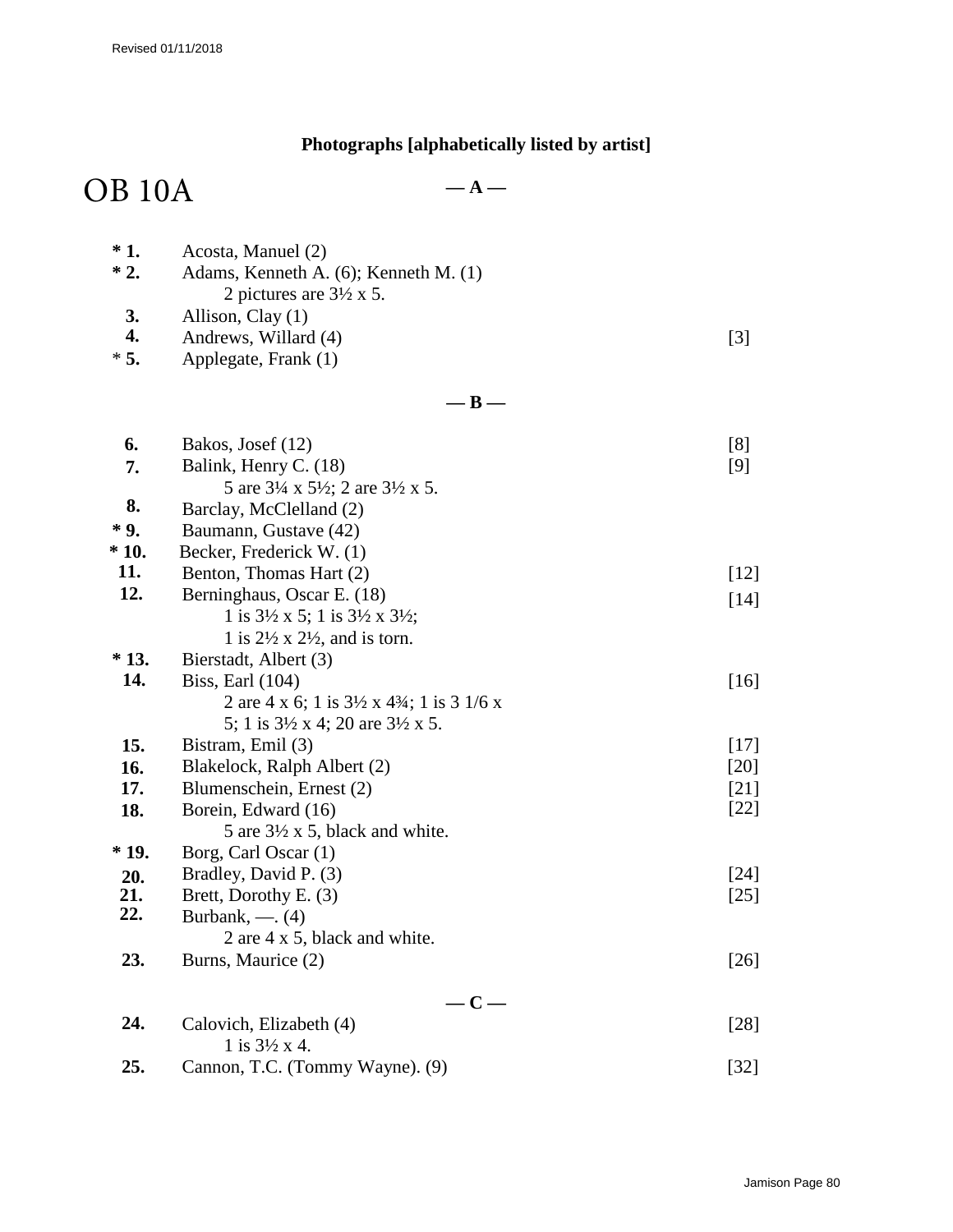| 26.        | Carlson, G. $(1)$                                     |        |
|------------|-------------------------------------------------------|--------|
| 27.        | $3\frac{1}{2} \times 5$                               |        |
|            | Cassidy, Gerald (15).<br>$1$ is $3 \times 4$ .        | $[34]$ |
| 28.        | Chappell, William (Bill) (5)                          | $[35]$ |
| 29.        | Cherkas, Constantine (4)                              | $[37]$ |
| $*30.$     | Chunestudey, Don $(7)$ *                              |        |
|            | <b>31.</b> Clark, Allan (4)                           |        |
| 32.        | Clans, Theodore (1)                                   | $[38]$ |
| 33.        | Colby, Homer Wayland (5)                              |        |
| 34.        | Collier, Carroll (1)                                  |        |
| $*35.$     | Cook, Howard (3)                                      |        |
| <b>36.</b> | Copeland, Richard (10)                                |        |
| 37.        | Couse, E. Irving (24)                                 | $[43]$ |
|            | $-$ D $-$                                             |        |
| 38.        | Damrow, Charles (1)                                   |        |
| 39.        | Darge, $F. (2)$                                       |        |
| $*40.$     | Dasburg, Andrew (2)                                   |        |
| 41.        | Davey, Randall (88)                                   | $[45]$ |
|            | 1 is $3\frac{1}{2}x$ 5; 1 is $3\frac{1}{2}x$ 4        |        |
| 42.        | Day, Horace $(1)$                                     | $[46]$ |
| 43.        | De Grazia, $- (13)$                                   |        |
|            | All are $3 \times 4$                                  |        |
| $* 44.$    | Delano, Gerard Curtis (3)                             |        |
| 45.        | Dixon, Maynard (3)                                    | $[49]$ |
| 46.        | Donahue, Vic (12)                                     | $[50]$ |
| 47.        | Dunn, Cal $(2)$                                       | $[51]$ |
| 48.        | Dunton, W. Herbert (7)                                | $[56]$ |
|            | 1 is color transparency, $3 \times 4$ ;               |        |
|            | 1 is black and white, 3x4;                            |        |
|            | 1 is color print, $3x3$                               |        |
|            | $-$ E $-$                                             |        |
| 49.        | Eggenhoffer, Nicholas (Nick) (3)                      |        |
|            | 1 is 4 x 4 color print of bronze;                     |        |
|            | 2 are $3\frac{1}{2} \times 3\frac{1}{2}$ , duplicates |        |
| 50.        | Ellis, Fremont F. (81)                                | $[53]$ |
|            | 2 are $3x$ 4; 2 are $3\frac{1}{2}x$ 4;                |        |
|            | 1 is 3x 3; 1 is 3x 4;                                 |        |
|            | 1 is $3x \frac{4}{2}$ , black and white               |        |
|            | <b>50A.</b> Ellisez $(?)$ , — (4)                     |        |
| 51.        | Ewing, Louie (6)                                      | $[55]$ |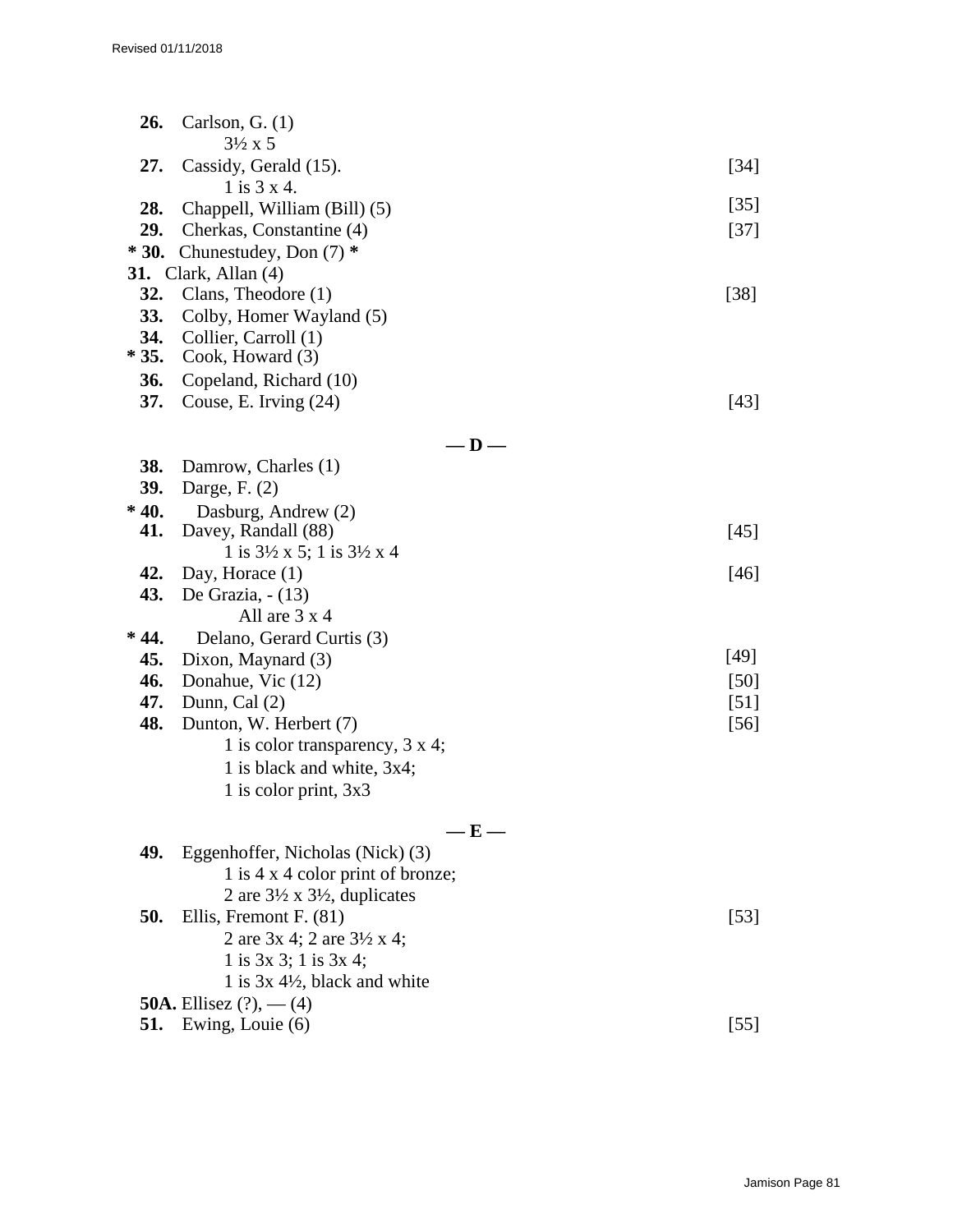|               | $-$ F $-$                                                                                    |        |
|---------------|----------------------------------------------------------------------------------------------|--------|
| 52.           | Farnsworth, J. (1)                                                                           |        |
| 53.           | Fechin, Nicolai (23)                                                                         | $[56]$ |
|               | 10 are $3\frac{1}{2} \times 3\frac{1}{2}$ ; 2 are $3\frac{1}{2} \times 5$ , black and white; |        |
|               | 1 is $3\frac{1}{2}$ x 5, two sides.                                                          |        |
| 54.           | Forsyth, Bryan (2)                                                                           |        |
|               | $2$ are $3 \times 5$                                                                         |        |
| 55.           | Forsyth, Bryan (2)                                                                           |        |
|               | 2 are $3x 4\frac{3}{4}$                                                                      |        |
|               | $-$ G $-$                                                                                    |        |
| 56.           | Gallegos, Celso [attributed] (1)                                                             |        |
| 57.           | Gaspard, Leon (78)                                                                           | $[63]$ |
|               | 19 are 3x 4 <sup>3</sup> / <sub>4</sub> ; 17 are 3x 3; 2 are odd sizes, one                  |        |
|               | of them is black and white.                                                                  |        |
| 58.           | Gerlach, Christopher (36)                                                                    | $[64]$ |
| 59.           | Gorman, R.C. (21)                                                                            | [68]   |
|               | 5 are $3\frac{1}{2}$ x 5                                                                     |        |
| 60.           | Grandee, Joseph (2)                                                                          | [69]   |
| 61.           | Greer, James Enery (10)                                                                      | $[70]$ |
| 62.           | Greeves, R.V. $(7)$                                                                          | $[71]$ |
| 63.           | Grey, Gary (6)                                                                               |        |
|               | $-$ H $-$                                                                                    |        |
| 64.           | Haddock, Arthur (7)                                                                          | $[72]$ |
| 65.           | Hall, Norma Bassett (6)                                                                      | $[73]$ |
| 66.           | Haozous, Bob (9)                                                                             | $[75]$ |
| 67.           | Haozous, Sally (4)                                                                           |        |
| 68.           | Harlow, Frank (1)                                                                            | $[76]$ |
| 69.           | Harman, Fred [attributed] $(8)$ All 4 x 5, black and white                                   |        |
| <b>OB 10B</b> |                                                                                              |        |
| 70.           | Henderson, William Penhallow (73)                                                            | $[79]$ |
| 71.           | Hennings, E. Martin (10)                                                                     | [80]   |
|               |                                                                                              | [82]   |
| 72.           | Hensley, Jackson (5)                                                                         |        |
| 73.           | Higgins, Victor (6)                                                                          | $[85]$ |
| 74.           | Horton, Joe (47)                                                                             | [86]   |
| 75.           | Houser, Allan (25)                                                                           | $[87]$ |
|               | 5 are 4 x 4; 1 is 35mm. slide.                                                               |        |
| 76.           | Hughes, Bill $(2)$                                                                           |        |
| 77.           | Hullenkremer, Odon [attributed] (4)                                                          | [88]   |
|               | 3 are 4 x 5, black and white, one of which                                                   |        |
|               | is torn; 1 is $3\frac{1}{2} \times 3\frac{1}{2}$                                             |        |
| 78.           | Hurd, Peter (28)                                                                             | [89]   |
|               | 3 are of different sizes                                                                     |        |
| 79.           | Hurley, Wilson (4)                                                                           | [90]   |
|               | 1 is color transparency, $2\frac{3}{4} \times 2\frac{3}{4}$ ;                                |        |
|               |                                                                                              |        |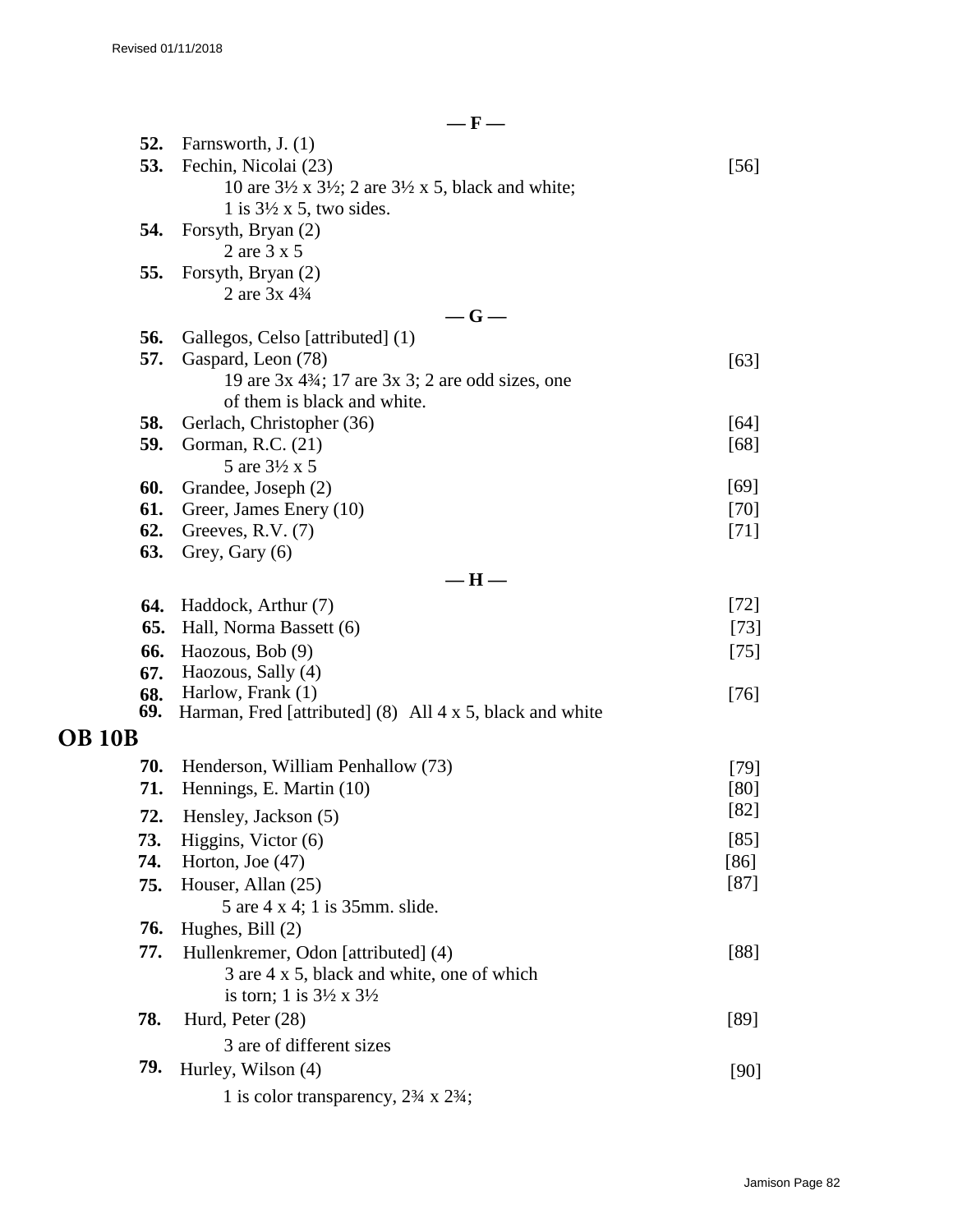|     | 1 is color print, $3\frac{1}{2} \times 5$                |         |
|-----|----------------------------------------------------------|---------|
| 80. | Hyatt, Foster (3)                                        | [91]    |
|     |                                                          |         |
|     | $-I-$                                                    |         |
| 81. | Imhoff, Joseph $(4)$                                     | $[92]$  |
| 82. | Ingraham, James (3)                                      | $[93]$  |
|     |                                                          |         |
|     | $-\mathbf{J}-$                                           |         |
| 83. | Jensen, Phil G. (2)                                      | $[96]$  |
| 84. | Johnson, Douglas (112)                                   | $[97]$  |
|     | 5 are $3\frac{1}{2}x$ 5, black and white, duplicates;    |         |
|     | 1 is $3_x + 4_y$ , black and white, in poor condition    |         |
| 85. | Johnson, Frank Tenney (48)                               | $[98]$  |
|     | Each of following groups is of slightly irregular sizes: |         |
|     | 15 are $3x\frac{4}{2}$ ; 12 are $3x\frac{4}{4}$ ;        |         |
|     | 3 are 3 x 4; 5 are 23/4 x 43/4;                          |         |
|     | 1 is $3\frac{1}{2}$ x 4; 1 is 3 x 4 $\frac{3}{4}$        |         |
| 86. | Johnson, Raymond (1)                                     |         |
|     |                                                          |         |
| 87. | $-$ K $-$<br>Katz, Ted $(1)$                             |         |
| 88. | Keane, Walter (1)                                        |         |
| 89. | Keith, William (1)                                       |         |
|     | 3x <sub>4</sub>                                          |         |
| 90. | Kimball, Yeffe (4)                                       | $[99]$  |
| 91. | Kissel, Eleanor (4)                                      |         |
| 92. | Kloss, Gene $(1)$                                        |         |
| 93. | Knudson, $R. (1)$                                        |         |
| 94. | Kontny, Paul (1)                                         |         |
|     |                                                          |         |
|     | $-{\rm L}-$                                              |         |
| 95. | LaLumia, Frank (153)                                     | $[102]$ |
|     | 2 are 3 x 6; 5, all duplicates are $3\frac{1}{2}$ x 4;   |         |
|     | 1 is $3x 5$ ; 1 is $3\frac{3}{4}x 4$                     |         |
| 96. | Larson, Alton L. (4)                                     | $[104]$ |
| 97. | Leigh, W.H. $(1)$                                        |         |
|     | 97A. Leonard, Margaret Duffield Sheldon (2)              |         |
|     | $97B$ . Lepe, Manuel $(4)$                               |         |
|     | <b>98.</b> Levin, Eli (3)                                | $[107]$ |
|     | 1 is $3x\frac{43}{4}$                                    |         |
| 99. | Lewis, H.R. $(1)$                                        |         |
|     | 100. Lewis, William Lee (1)                              |         |
|     | 101. Liberty, Dennis (3)                                 | $[108]$ |
|     | 102. Lillywhite $(3)$                                    |         |
|     | 102A. Lizer, Harlan (2)                                  |         |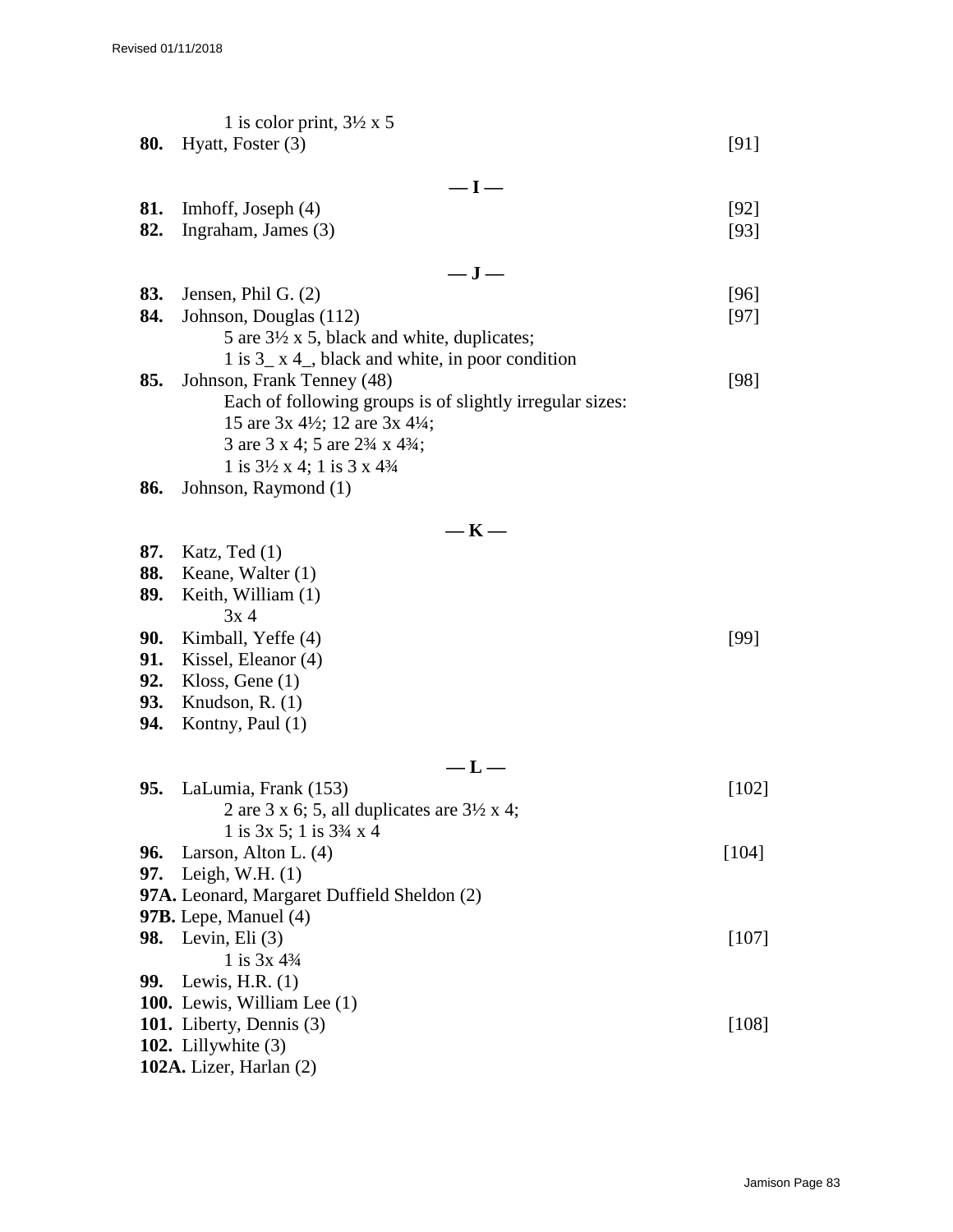|               |             | 103. Longley, Bernique (10)                                                                     | [111]   |
|---------------|-------------|-------------------------------------------------------------------------------------------------|---------|
|               |             | 104. Love, C.W. (1)                                                                             |         |
|               |             | 105. Lumpkins, William (Bill) (1)                                                               | [113]   |
|               |             |                                                                                                 |         |
|               |             | $-$ M $-$                                                                                       |         |
|               |             | <b>106.</b> Macaione, Tommy (3)                                                                 | [115]   |
|               |             | 2 show artist painting                                                                          |         |
| ∗             | <b>107.</b> | Mack (Parsons), Sara (2)                                                                        |         |
|               |             | 108. Merrell, Cyrus $(2)$                                                                       |         |
|               |             | 109. Meyer, Adeline (3)                                                                         |         |
|               |             | 110. Micale, Albert $(5)$                                                                       |         |
|               |             | All are $3\frac{1}{2}x$ 4                                                                       |         |
|               |             | <b>111.</b> Michaelis, H. Von (10)                                                              | $[125]$ |
|               |             | All are 3x 4, black and white                                                                   |         |
|               |             | 112. Montoya, Cindy (8)                                                                         |         |
|               |             | 113. Moran, Thomas $(4)$                                                                        |         |
| ∗             | 114.        | Various sizes                                                                                   |         |
|               |             | Morang, Alfred G. (16)                                                                          |         |
|               |             | 115. Morgan, Julia $(9)$                                                                        | $[127]$ |
|               |             | 116. Mortensen, John $(1)$                                                                      | $[128]$ |
|               |             | 117. Mulder, Thomas (Tom) (26)                                                                  |         |
|               |             | $-$ N $-$                                                                                       |         |
| ∗             | <b>118.</b> | Nailor, Gerald (1)                                                                              |         |
|               |             | 119. Namingha, Daniel (Dan) (7)                                                                 | [130]   |
| ∗             | <b>120.</b> | Nash, Willard (5)                                                                               |         |
|               |             | A "Cinco Pintore"                                                                               |         |
|               |             | 121. Naumer, Helmutt (2)                                                                        | $[131]$ |
|               |             | 121A. Niblack, Pat $(1)$                                                                        | [134]   |
|               |             | 122. Nisbet, Peter Allen (P.A.) (132)                                                           | [135]   |
|               |             | 123. Nix, Patricia $(1)$                                                                        | [136]   |
|               |             | <b>124.</b> Nordfelt, B.J.O. (3)                                                                |         |
|               |             |                                                                                                 |         |
| <b>OB 10C</b> |             | $-0-$                                                                                           |         |
|               |             | 125. Olmi, Guiseppi (1)                                                                         |         |
|               |             | 126. Ortega, Michael (1)                                                                        |         |
|               |             |                                                                                                 |         |
|               |             | [Photo of outdoor wood carvings                                                                 |         |
|               |             | $-$ P $-$                                                                                       |         |
|               |             | 127. Parsons, Sheldon (14)                                                                      | [138]   |
|               |             | <b>128.</b> Payne, Edgar (11)                                                                   | $[140]$ |
|               |             | 1 is $2\frac{1}{4} \times 2\frac{1}{2}$ ; 1 is $3\frac{1}{4} \times 3\frac{1}{4}$ ; 1 is 3 x 4; |         |
|               |             |                                                                                                 |         |
|               |             | 1 is $3x\frac{5}{4}$                                                                            |         |
|               |             | <b>129.</b> Paywa, Keith (1)                                                                    | $[141]$ |
|               |             | <b>130.</b> Pearson, David K. (11)                                                              |         |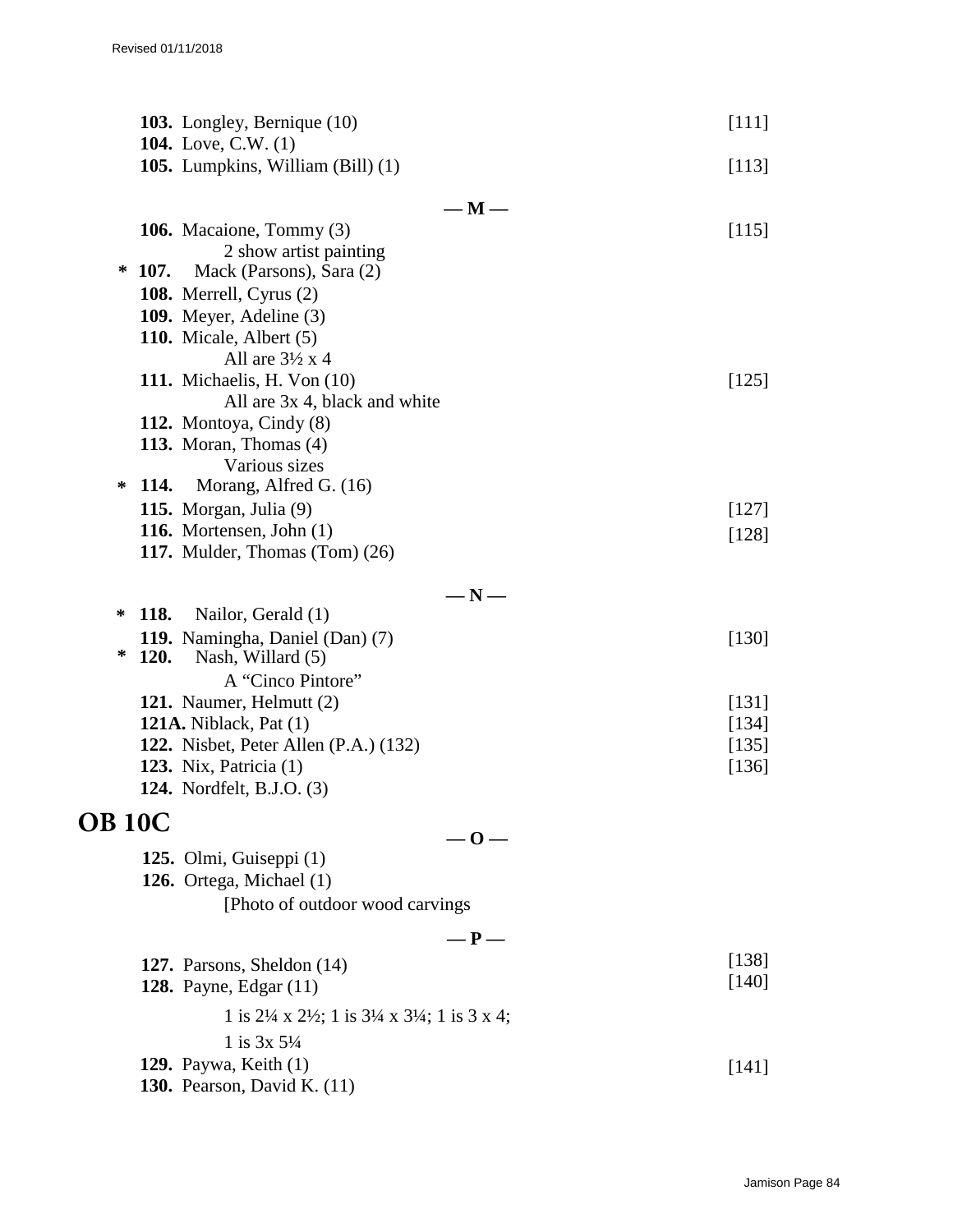| ∗<br>131.<br>*<br>132. | Phillips, Bert G. (6)<br>Pletke, $P(1)$                                                     |         |
|------------------------|---------------------------------------------------------------------------------------------|---------|
|                        | 3x5                                                                                         |         |
|                        | 133. Purdy, Donald (1) [Attributed]                                                         |         |
|                        | <b>134.</b> Putman, Donald ("Putt") (19)                                                    | $[143]$ |
|                        |                                                                                             |         |
|                        | $- R -$                                                                                     |         |
|                        | <b>135.</b> Red Star, Kevin (53)                                                            | [146]   |
|                        | <b>136.</b> Reed, Doel (1)                                                                  | [147]   |
|                        | 137. Remington, Frederic (3)                                                                | $[148]$ |
|                        | 1 is 3x5, black and white;                                                                  |         |
|                        | $1$ is $3x5$ , color.                                                                       |         |
|                        | <b>138.</b> Ress, Spike (21)                                                                |         |
|                        | 139. Ribak, Louis (44)                                                                      | $[149]$ |
|                        | <b>140.</b> Riley, Jack (1)                                                                 | $[151]$ |
|                        | 141. Rippel, Morris (3)                                                                     | $[152]$ |
|                        | 142. Robles, Julian (2)                                                                     | $[153]$ |
|                        | 143. Rollins, Warren (8)                                                                    | [154]   |
| $*144.$                | Rolshoven, Julian (5)                                                                       |         |
| $*145.$                | Roybal, Gloria (145)                                                                        |         |
|                        | Last one is photo of Roybal family (?)                                                      |         |
|                        | <b>146.</b> Roybal, Lor (28)                                                                |         |
|                        | Several include photo of Roybal (?)                                                         |         |
|                        | <b>147.</b> Ruf, Don Louis (1)                                                              | $[156]$ |
|                        | <b>148.</b> Rush, Olive (4)                                                                 | $[157]$ |
| $*149.$                | Russell, Charles $(2)$ 2½ x 3                                                               |         |
|                        |                                                                                             |         |
|                        | $-S-$                                                                                       |         |
|                        | 150. Sahula - Dycke, Ingatz (24)                                                            | $[159]$ |
|                        | 2 are 35mm. color slides; 3 are $3\frac{1}{2} \times 5$ .                                   |         |
|                        | 151. Schmidt, Albert H. (2)                                                                 | $[162]$ |
|                        | 152. Scholder, Fritz (71) Q.V. Fritz Scholder Papers, Box 68, Archives.                     | $[163]$ |
|                        | 1 is 35mm. color slide of artist $(?)$ ; 3                                                  |         |
|                        | are $3x 5$ (all the same).                                                                  |         |
| $*153.$                | Schuyler, Ted (2)                                                                           |         |
| $*154.$                | Scott, Sam (6)                                                                              |         |
|                        | <b>155.</b> Seabourn, Bert D. (11)                                                          | $[167]$ |
|                        | <b>156.</b> Seltzer, Olaf (6)                                                               |         |
|                        | 2 are $3\frac{1}{2} \times 3\frac{1}{2}$ ; 2 are $3\frac{1}{4} \times 5$ , black and white. |         |
|                        | <b>157.</b> Shafer, Jim (25)                                                                |         |
|                        | <b>158.</b> Sharp, Joseph Henry (34)                                                        | $[168]$ |
|                        | <b>159.</b> Sheets, Nan (1)                                                                 |         |
|                        | 160. Shonnard, Eugenie F. (3)                                                               | $[171]$ |
|                        | All the same.                                                                               |         |
|                        | <b>161.</b> Shreyvogel, C. (4)                                                              |         |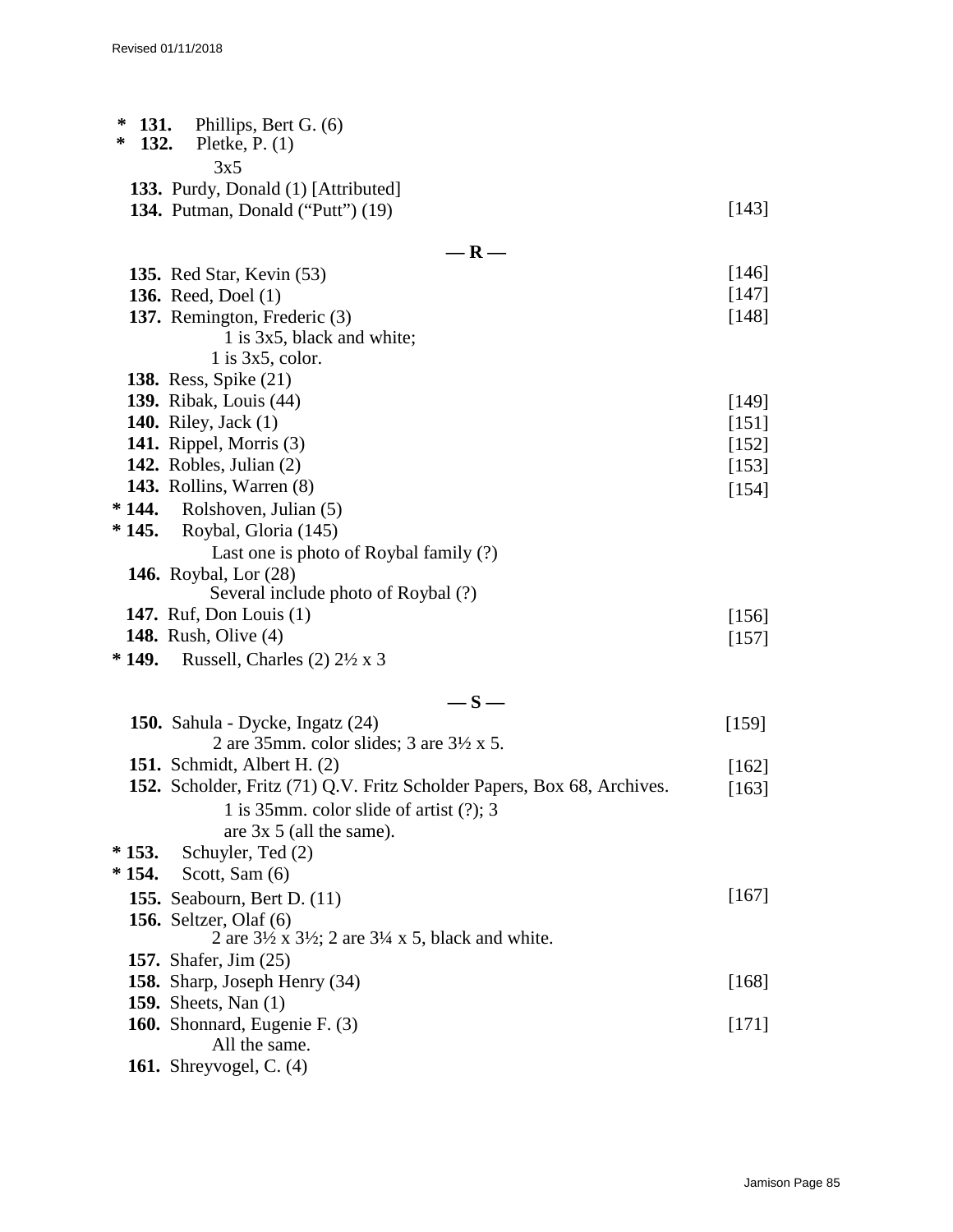|   |         | 1 is 4 x 5; 2 (matching color negatives are 3x 4.   |                |  |
|---|---------|-----------------------------------------------------|----------------|--|
|   |         | <b>162.</b> Shuster, Will (13)                      | [172]          |  |
|   |         | <b>163.</b> Sloan, John (2)                         | [175]          |  |
|   |         | $1$ is $3 \times 3$                                 |                |  |
|   |         | <b>164.</b> Stahl, Ben (1)                          | $[178]$        |  |
|   |         | 165. Stavrosky, Oleg $(2)$                          | $[179]$        |  |
|   |         | <b>166.</b> Stein, Amy (1)                          |                |  |
|   |         | 167. Steinhoff, Monika (23)                         | [182]          |  |
|   |         |                                                     |                |  |
|   |         | 168. Stewart, Charles C. (1)                        | $[183]$        |  |
|   |         | <b>169.</b> Stiha, Vladan (1)                       | [185]          |  |
|   |         | $3\frac{1}{4}$ x 4, black and white                 |                |  |
|   |         | <b>170.</b> Strisik, Paul (7)                       | $[187]$        |  |
|   |         | All of the same painting                            |                |  |
|   |         | <b>171.</b> Sundt, Duke (1)                         | [188]          |  |
|   |         | 172. Swearingen, Addie (1)                          |                |  |
|   |         |                                                     |                |  |
|   |         |                                                     | $-\mathbf{T}-$ |  |
|   |         | 173. Tahoma, Quincy $(3)$                           | $[189]$        |  |
| ∗ |         | <b>174.</b> Tait, Agnes (3)                         | $[190]$        |  |
|   |         | <b>175.</b> Tellander, $- (1)$                      |                |  |
|   |         | <b>176.</b> Thal, Sam (1)                           |                |  |
|   |         |                                                     |                |  |
|   |         |                                                     | $-\mathbf{U}$  |  |
|   |         |                                                     |                |  |
|   |         | <b>177.</b> Ufer, Walter (9)                        | [195]          |  |
|   |         | 2 are 3 x 3; 2 are 3x 5,                            |                |  |
|   |         | the same painting with self-portrait of the artist. |                |  |
|   |         |                                                     |                |  |
| * |         |                                                     | $-$ V $-$      |  |
|   | 178.    | Van Soelen, Theodore (20)                           |                |  |
|   |         | 1 is $3x 4\frac{3}{4}$                              |                |  |
|   |         | 179. Vierra, Carlos (2)                             | [198]          |  |
|   |         | $1$ is $3x$ 3.                                      |                |  |
|   |         | <b>180.</b> Vigil, Darren (1)                       | [199]          |  |
|   |         | <b>181.</b> Vigil, Veloy (3)                        | $[200]$        |  |
|   |         | <b>182.</b> Vigil, Victor M. (47)                   | $[201]$        |  |
|   |         | $2$ are $3x 5$                                      |                |  |
|   |         |                                                     | $-$ W $-$      |  |
|   |         |                                                     |                |  |
|   |         | 183. Walbye, George (11)                            | $[203]$        |  |
|   |         | 184. Walker, Edward (Rusty) (2)                     |                |  |
|   |         | 185. Wall, $-(1)$                                   |                |  |
|   | $*186.$ | Wells, Cady (1).                                    |                |  |
|   |         | 187. Wieghorst, Olaf (13)                           |                |  |
|   |         |                                                     | $[205]$        |  |
| * | 188.    | Wilkinson, John (22)                                |                |  |
|   |         |                                                     |                |  |

**\* 189.** Willis, J.R. (3)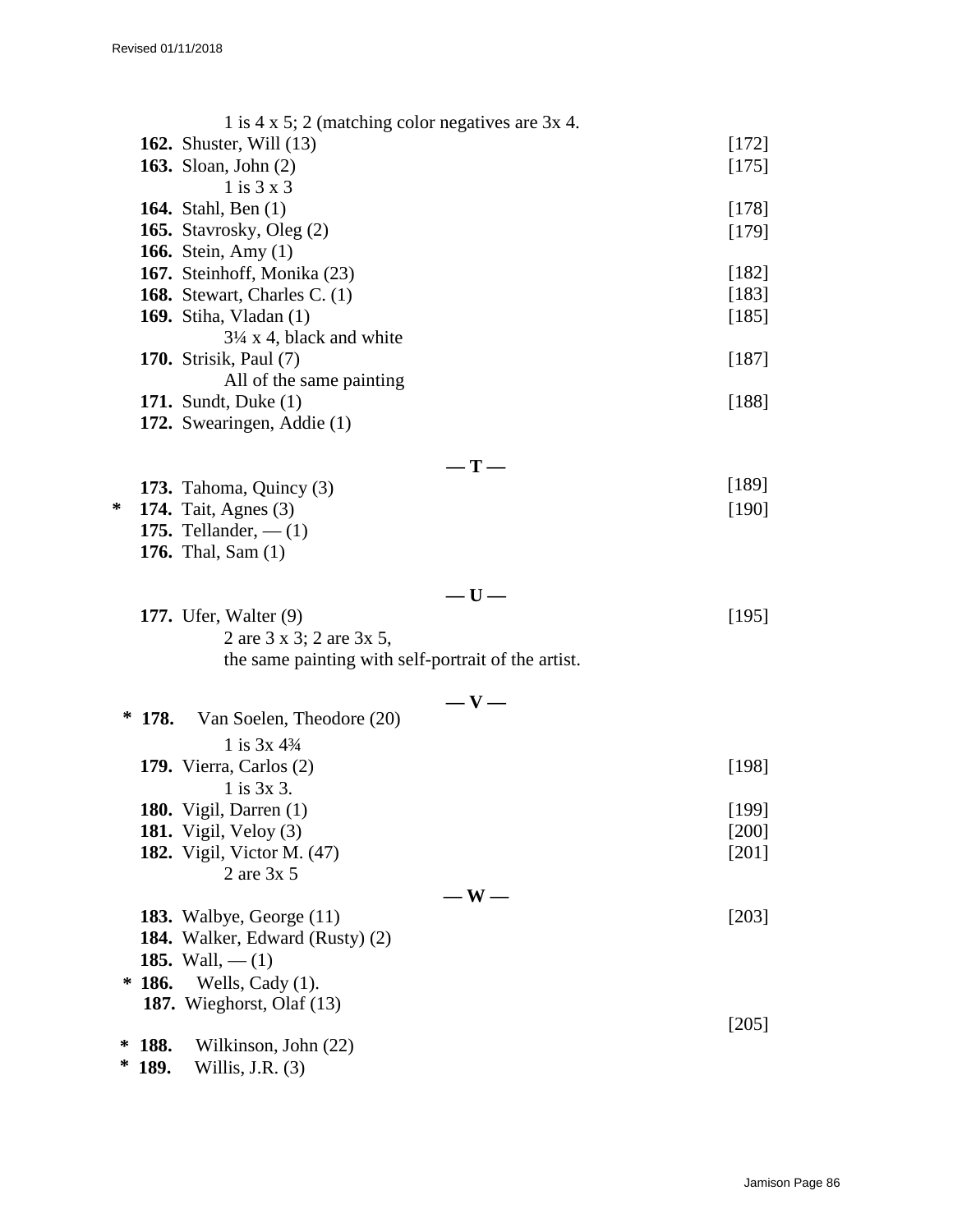- **\* 190.** Wilson, Donald Roller (3)
- **\* 191.** Wood, Anita (3)

 $-\mathbf{Y}$ —

- **\* 192.** Young Hunter, John (8)
- **\* 193.** Young, Webb (2)

\* \* \*

In addition to the photographs indexed in the preceding pages are others that fall into the following categories (numbered sequentially to the earlier ones).

- **A.** Pictures found among the earlier ones which lack identification.
- **B.** A series of pictures taken at the site of the old Jamison Galleries.
- **C.**  Pictures found in a envelope marked Miscellaneous by Betty

and Zeb Conley. They have not been merged with the others, thus preserving their treatment by the Gallery owners.

\* \* \*

**A.**

**194.** 77 Polaroids; 11 others of various sizes. Unidentified.

#### **B.**

**195.** 11 Polaroids, scenes at The Jamison Galleries, Santa Fe.

### **C.**

Pictures found in envelope marked Miscellaneous, and not merged with earlier photographs.

**196.** Toledo, Donald. [Some marked L. Toledo; some unmarked.] (15)

- **197.** Moskowitz, Ira (1)
- **198.** Larrinaga, Mario (1)
- **199.** Wheat, John (1)
- **200.** Wimar, Charles (1)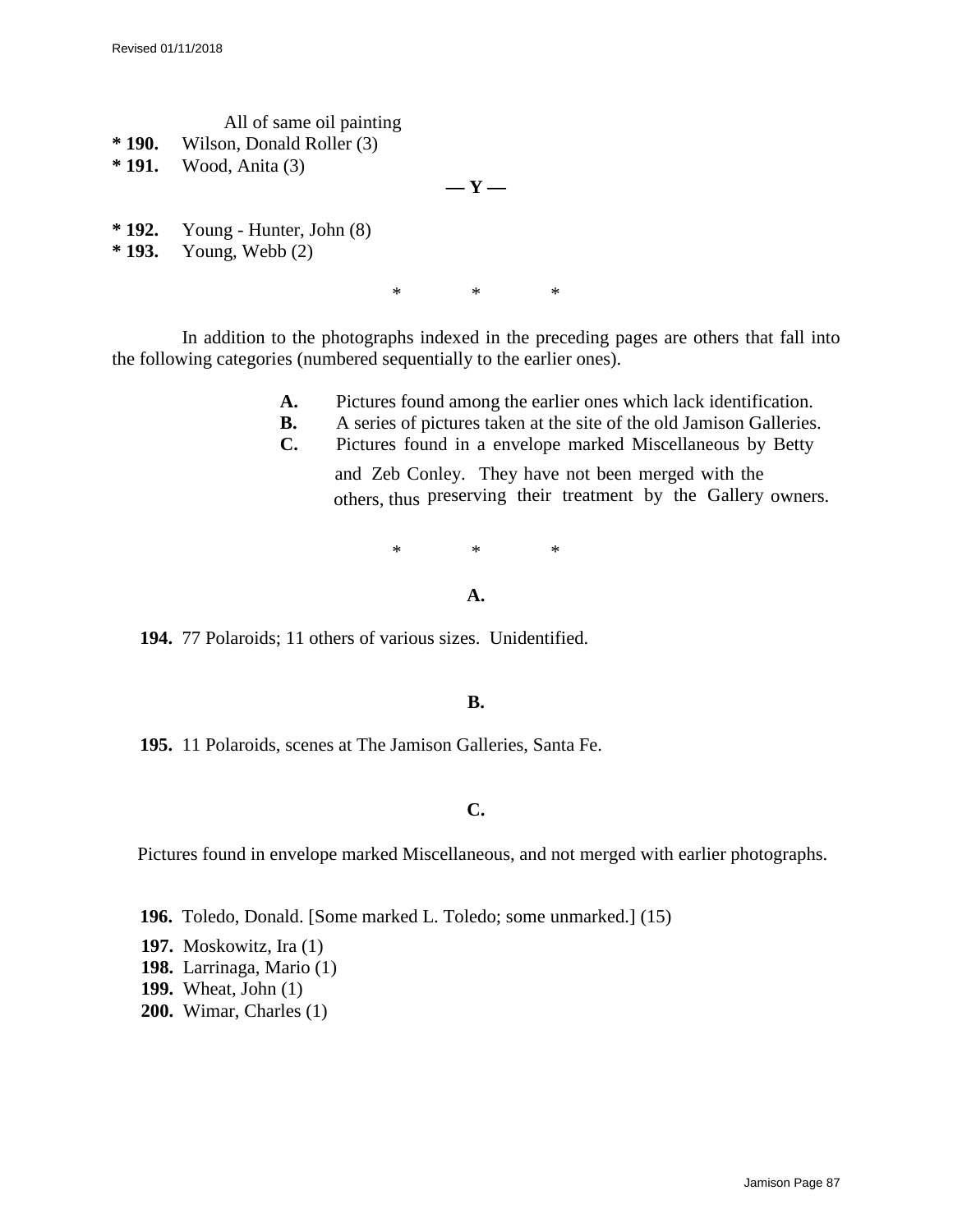### **Irregular size photos, not Polaroids**

**201.** Hill, L. (?) (2). 3½

\* \* \*

In addition to the photographs indexed in the preceding pages are others that fall into the following categories (numbered sequentially to the earlier ones).

- A. Pictures found among the earlier ones which lack identification.
- B. A series of pictures taken at the site of the old Jamison Galleries.
- C. Pictures found in an envelope marked Miscellaneous by Betty and Zeb Conley. They have not been merged with the others, thus preserving their treatment by the Gallery owners.

## OB 10D

- \* \* \*
- 194. 77 Polaroids; 11 others of various sizes. Unidentified.

### **B.**

195. 11 Polaroids, scenes at the Jamison Galleries. Santa Fe.

### **C.**

Pictures found in envelope marked Miscellaneous, and not merged with earlier photographs.

- 196. Toledo, Donald. [Some marked L. Toledo, some unmarked.] (15).
- 197. Moskowitz, Ira (1).
- 198. Larrinaga, Mario (1).
- 199. Wheat, John (1).
- 200. Wimar, Charles (1).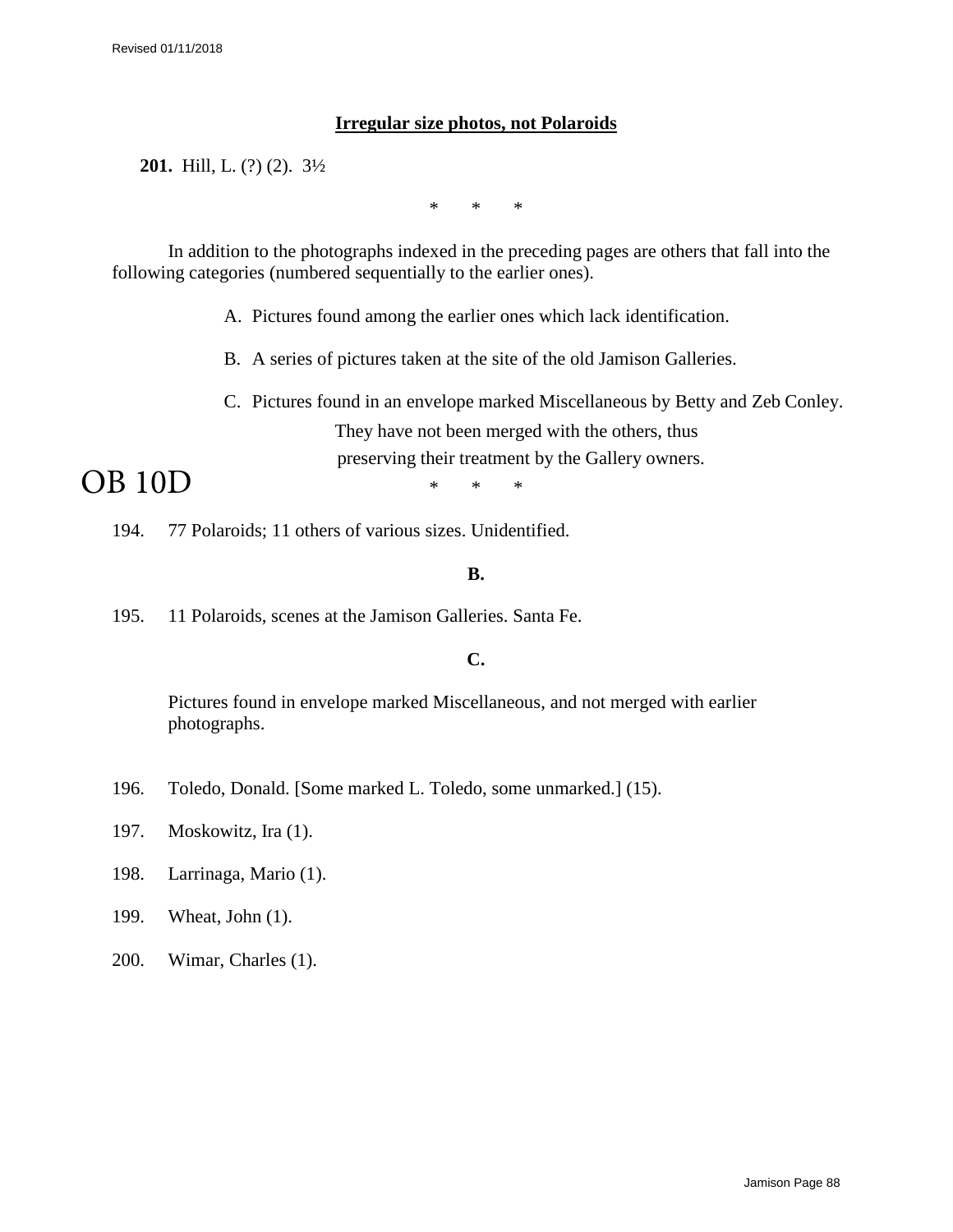### **Irregular size photos, not Polaroids.**

- 201. Hill, L. (?) (2). 3½ x 5.
- 202. Purdy, Donald (1) [133]

- 203. Walter, J. (1) 3½ x 4.
- 204. Weir, (1). 3x 4.
- 205. Four miscellaneous pictures, each with questionable ascriptions. Three are black and white. Fourth has anonymous provenance attached, ascribing the work depicted to Cecil Smith.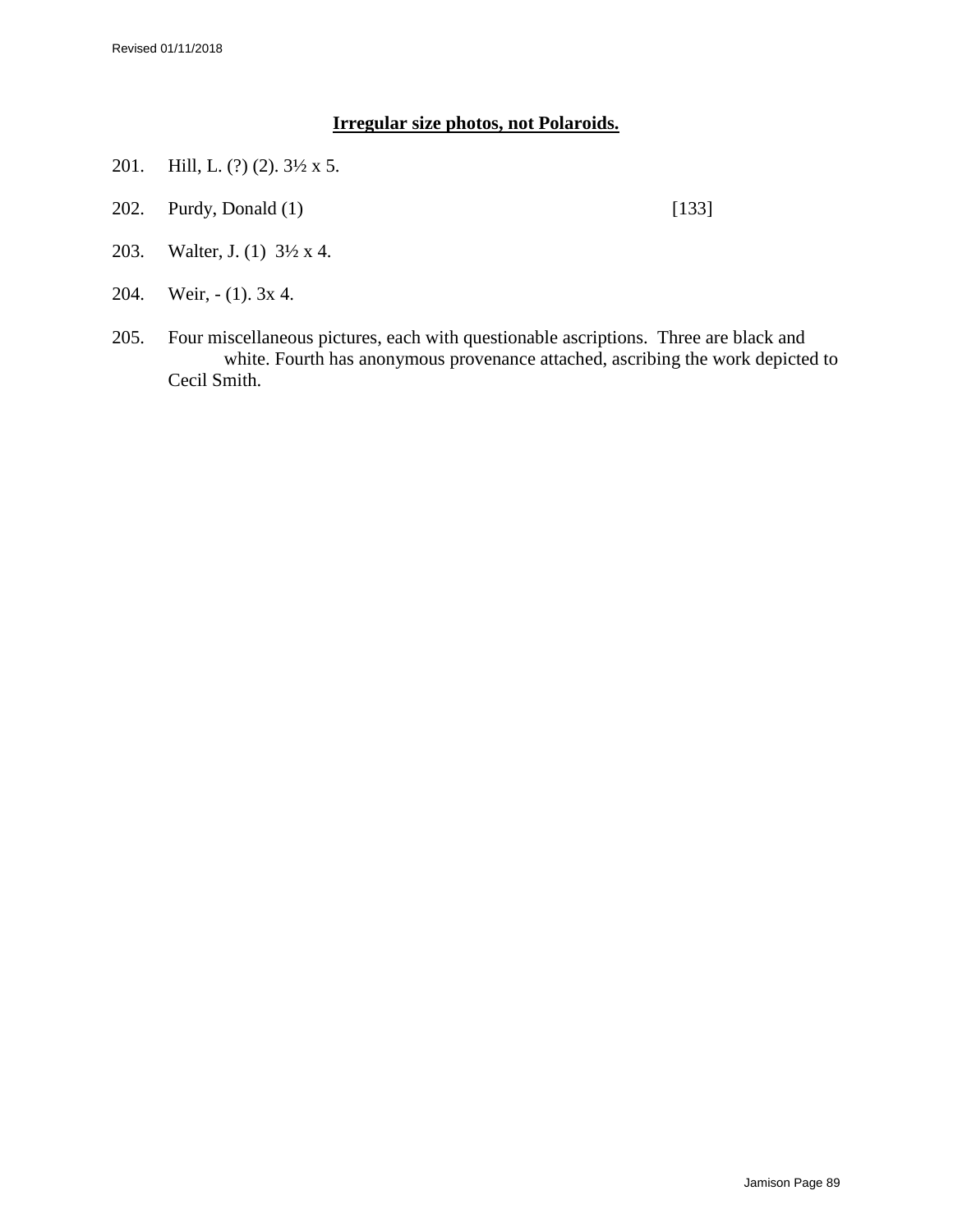## **PART THREE**

## **ADDITIONAL MATERIAL**

### **Explanation for additional material**

The material in Part Three was discovered after the Part One material [artists' and sculptors' records] and the Part Two material [photographs of artistic works] was assembled and indexed. To have gone back and incorporated it in these earlier parts was impractical.

(xiv)

### **Index of Names**

- 1. Baumann, Gustave
- 2. Becker, Frederick W.
- 3. Biss, Earl
- 4. Borein, Edward
- 5. Cassidy, Gerald
- 6. Clark, Willard
- 7. Hall, Arthur
- 8. Hall, Norma Bassett
- 9. Kloss, Gene
- 10. Lantz, Paul
- 11. Morang, Alfred Gynne
- 12. Morang, Dorothy
- 13. Mortensen, John b.
- 14. Naumer, Helmuth
- 15. Ress, Spike
- 16. Ribak, Louis
- 17. Sahula-Dycke, Ignatz
- 18. Sandzen, Birger
- 19. Shafer, Jim
- 20. Sims, Agnes
- 21. Sundt, Duke
- 22. Vigil Victor
- 23. Wagner, John Philip
- 24. Walker, Edward D.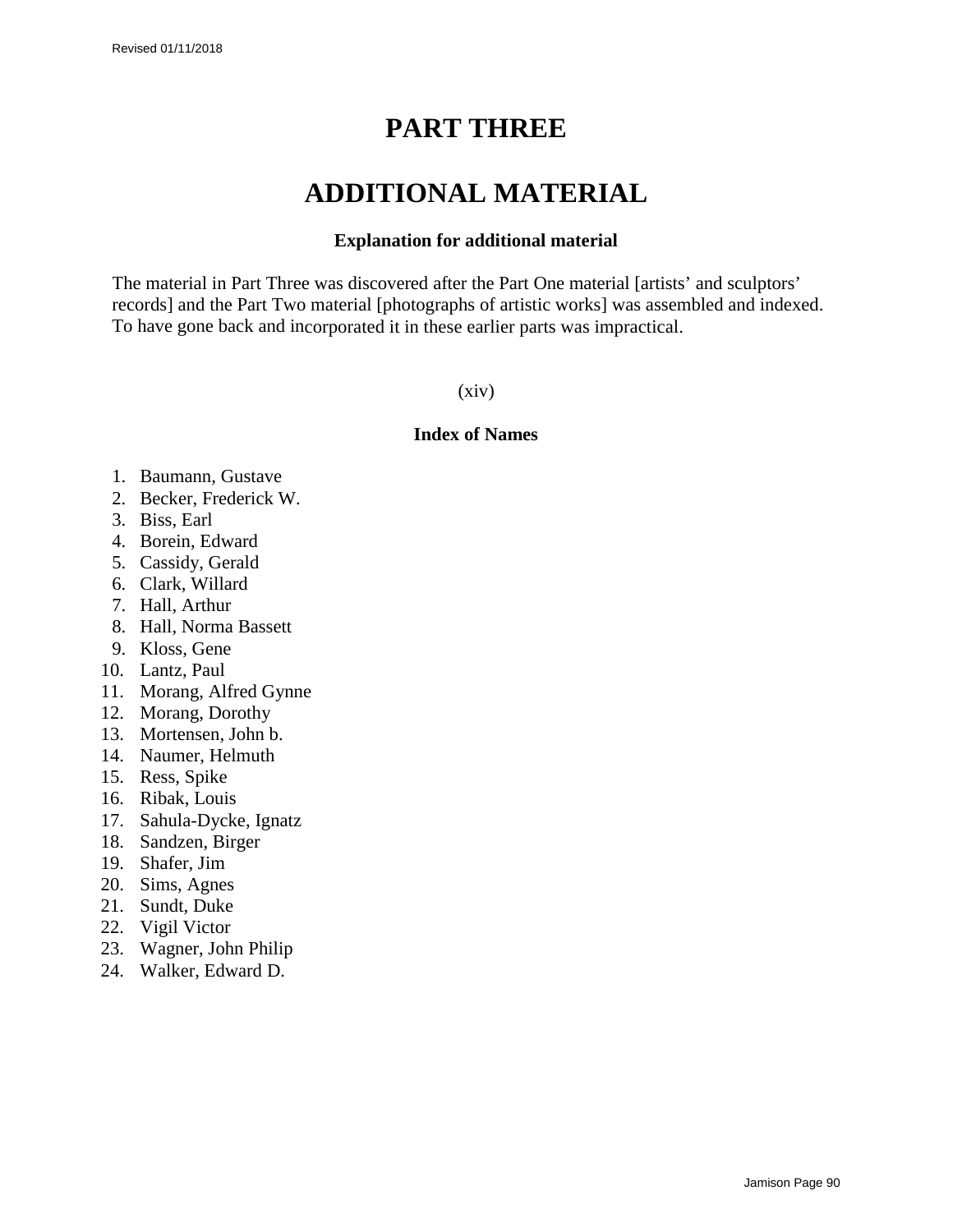# Box 68

### **1.** Baumann, Gustave. [GB]

(a) Gallery notices, etc.

Catalog. Denver Art Museum. GB exhibition of woodblock prints from Holme Roberts & Owen Collection. April 20-June 9, 1991. Running comments; illustrated. Color. 32 pp. With letter, 5-27-91: Ann Baumann to Gallery. Enclosing copy of DAM catalog and list of prints exhibited. 4 pp. Catalog. The Annex Gallery. No address. 8 pp. Photocopy. N.d. 45 pictures of GB works, six to a pg. With titles and descriptions. Notice. GB Centennial. New Mexico Museum of Fine Arts at Santa Fe Armory for the Arts. June 28-July 19,1981. Leaflet. William & Victoria Dailey. Los Angeles. Offering book by GB entitled Frijoles Canyon Pictographs with 25 woodblock illustrations. N.d.

### (b) Inventions

List of GB woodcuts. Updated at April 5, 1982. 2 pp. Source unknown. [Museum Shop, MFA?]

List of GB woodcuts color prints. July 11, 1972. 5 pp. Prepared by (Miss) Ann Baumann.

No prices but titles, sizes, etc. 151 prints listed.

List of GB wood blocks. February 27, 1979. By Gallery. Numbers available, prices, etc.

(c) Photograph. Black and white. 8 x 10. *Prelude to a Strange Adventure.* Oil on wood panel. By GB.

### (d) Letters.

| $4 - 23 - 82$ : | Sotheby's to Gallery. Asking for "opinion" on putative GB<br>painting. Enclosed: 3 photos, 2 black and white, 1 Polaroid. [Only 1]<br>black and white, 8 x 10 enclosed; no Polaroid. |
|-----------------|--------------------------------------------------------------------------------------------------------------------------------------------------------------------------------------|
| $5 - 5 - 82$ :  | Sotheby's to Gallery. Providing details about painting.                                                                                                                              |
| $5 - 14 - 82$ : | Gallery to Ann Baumann. Inquiring whether paintings in enclosed                                                                                                                      |
|                 | photos [missing] are genuine.                                                                                                                                                        |
| $5 - 14 - 82$ : | Gallery to Elaine Banks, owner.                                                                                                                                                      |
|                 | Working on problem                                                                                                                                                                   |

- (e) Newspaper clippings.
- **2**. Becker, Frederick W.
	- = Biographic material. Includes photo of artist.
	- = Picture. Color 8 x 11, of artist's work: *Waiting to Dance.*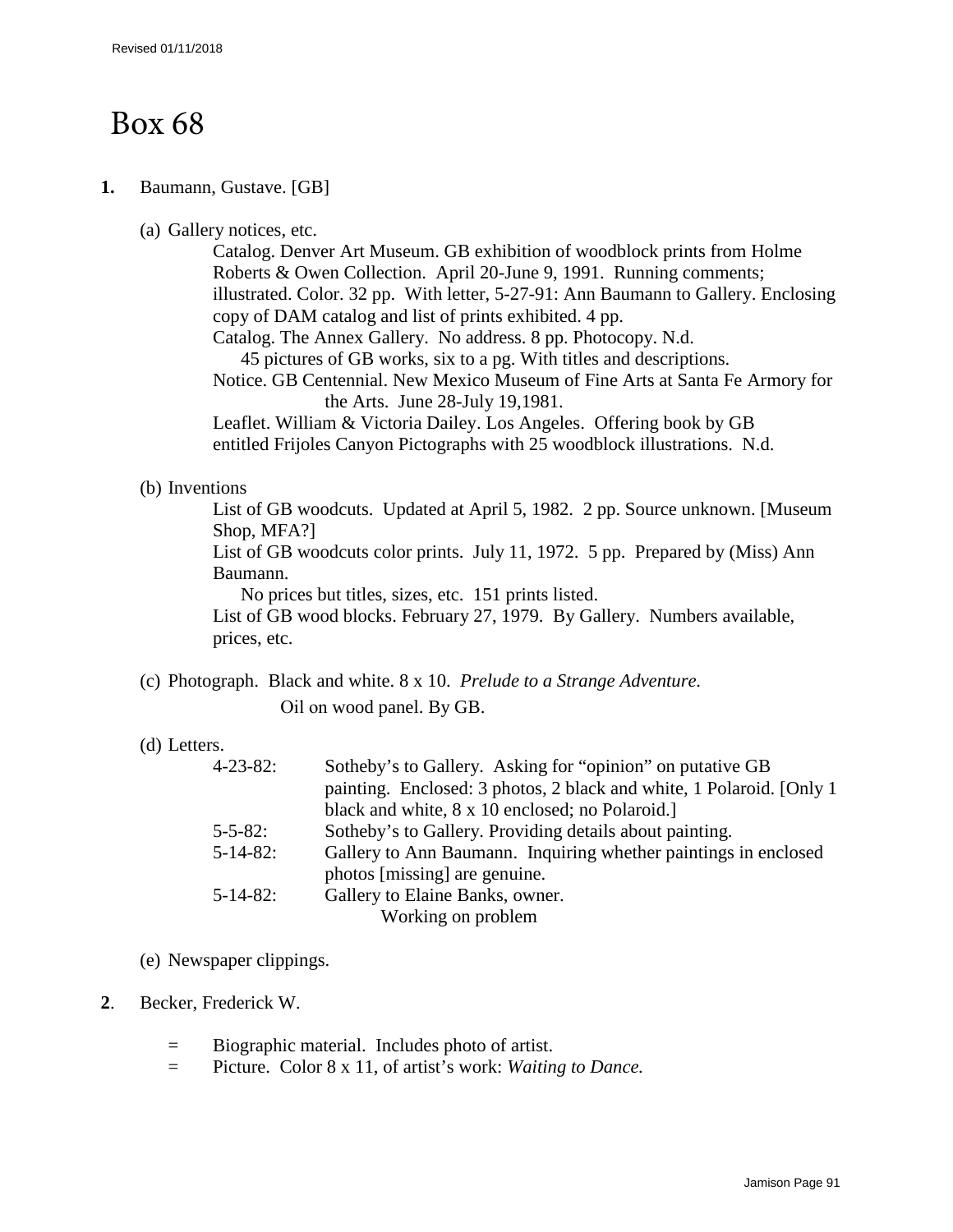- = Photograph. Black and white. 8x 10. *Hay for Winter Talpa.* Oil on canvas.
- **3.** Biss, Earl [vide Part One, Folder 16].
	- = Serigraphics, Albuquerque, New Mexico Printing history of *Victory Dance*. 9-5-79. Printing history of *It Looks Like Snow.* 11-26-80.
	- = Hand Graphics, Ltd. Santa Fe, New Mexico. Printing history of *Along the Rainbow Trail.* 9-17-80.
	- = Promotional sheets by Gallery (5) Describing titled works depicting EB art, photos attached, and offering pieces.
- **4A**. Borein, Edward [vide Part One, folder 22]. [EB]

Bulletins. Harold G. Davidson, Santa Barbara, California. Art Dealer. Bulletins - No. 25 [October 4, 1976] to No. 61 [January 1988] Some missing. Lists works of EB and others. Descriptions, prices, etc.

- **4B**. = Catalogue. National Cowboy Hall of Fame. Katherine H. Haley Collection. March 18 - May 13, 1979. 70 pieces of EB works. Photo of EB.
	- = Calendar, 1980. Illustrations, color. By EB. Brief biographic sketch.
	- = Miscellaneous correspondence (3). Last letter, 6-10-93, Davidson to "Dear Friends." Announces donation of EB collection to Gene Autry Museum Research Center in L.A.

**5**. Cassidy, Gerald [vide Part One, Folder 34].

Announcement. Gallery. Exhibition of works of artist, November 13-December 1, 1965. [Attached to copy are photocopies of four of his works.]

- **6**. Clark, Willard First printing of 5 - color wood block print (#16). Titled *Christo Rey Church, Santa Fe.*
- **7.** Hall, Arthur (vide Part One, Folder 73].

Photocopies material.

- = Biographic sketch from C.R. Ferguson Publications. 1950. Pg. 13
- = Biographic sketch. Printed, 2 pp. [Source unknown.] Illustrated.
- = From the Prairie Print Makers, by Barbara Thompson O'Neill and George C.

Foreman. Gallery Ellington, Wichita, Kansas.

Four pages, each with reproduction of the artist's work.

**8.** Hall, Norma Bassett [vide Part One, Folder 73].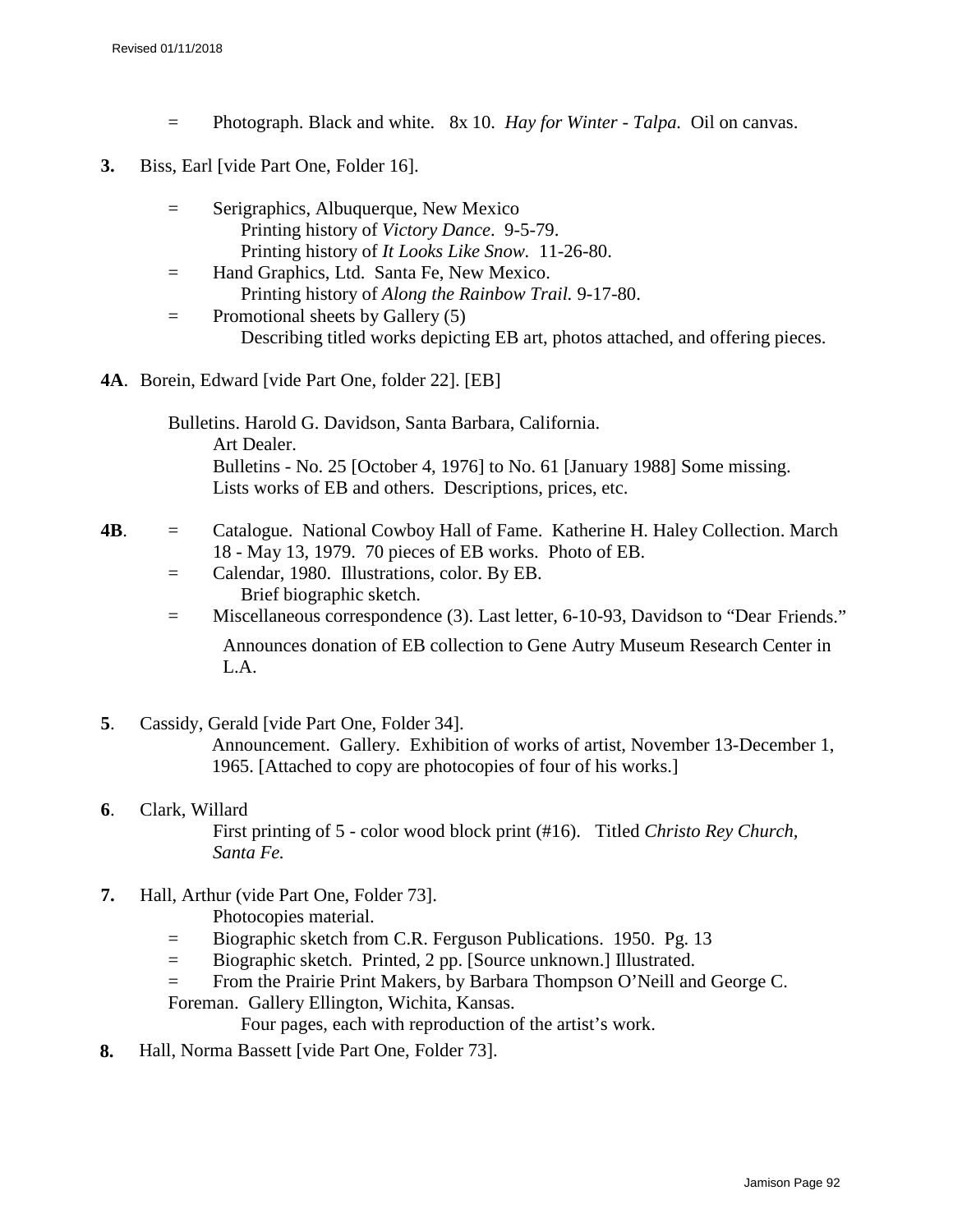- = Six silkscreen/serigraph prints, some signed (pencil) by artist. In color.
- = From the Prairie Print Makers, supra. Pgs. 54-56. Biographic sketch Attached: six prints, color, as above. Some signed.
- **9.** Kloss, Gene

Photography. *Blessings On San Felipe Day.* Etching by artist. Description on top.

- **10**. Lantz, Paul [vide Part One, Folder 103].
- **11.** Morang, Alfred Gwynne

Biographic material. Two versions by Gallery.

- **12.** Morang, Dorothy (Mrs. John c. Emmett).
- **13.** Mortensen, John B. [vide Part One, Folder 128].
	- = Photographs of sculptor at work on card 5½ x 8½. Reverse side: biographic sketch.
	- = Folder. Containing 16 photos of sculpture by artist, 4 x 6. Titles and descriptions.
- **14.** Naumer, Helmuth [vide Part One, Folder 131]. Biographic sketch, printed listing professional achievements.
- **15.** Ress, Spike
	- = Biographic sketch on Gallery letterhead.
	- = Southwest Art Magazine. January 1989. Leaflet. Biographic material, by Nancy Gillespie. Color illustrations. Small inset, black and white of artist at work.
	- = The Mines Magazine. November 1989.Photocopy. Pgs. 9-12. Article. Four Corners Area. Photos of artist and Frank La Lumia [q.v. Part One, Folder 102].
	- = Magazine Focus Santa Fe. August-September 1988. Pgs. 24-27. Article. Living Off The Land. By Rebecca Clay. Photo of artist at work, black and white. Color illustrations of artist's works.
- **16.** Ribak, Louis [vide

Work sheets (5). Lists works, viz inventory, a/o 12-28-74. Shows titles, prices, dispositions.

Letter. N.d. Randall Davey [q.v. Part One, Folder 45] to Putney School, Vermont. Recommending Willie Warder to school. [Friend of Ribak?]

**17**. Sahula-Dycke, Ignatz [vide Part One, Folder 159].

Biographic sketch.